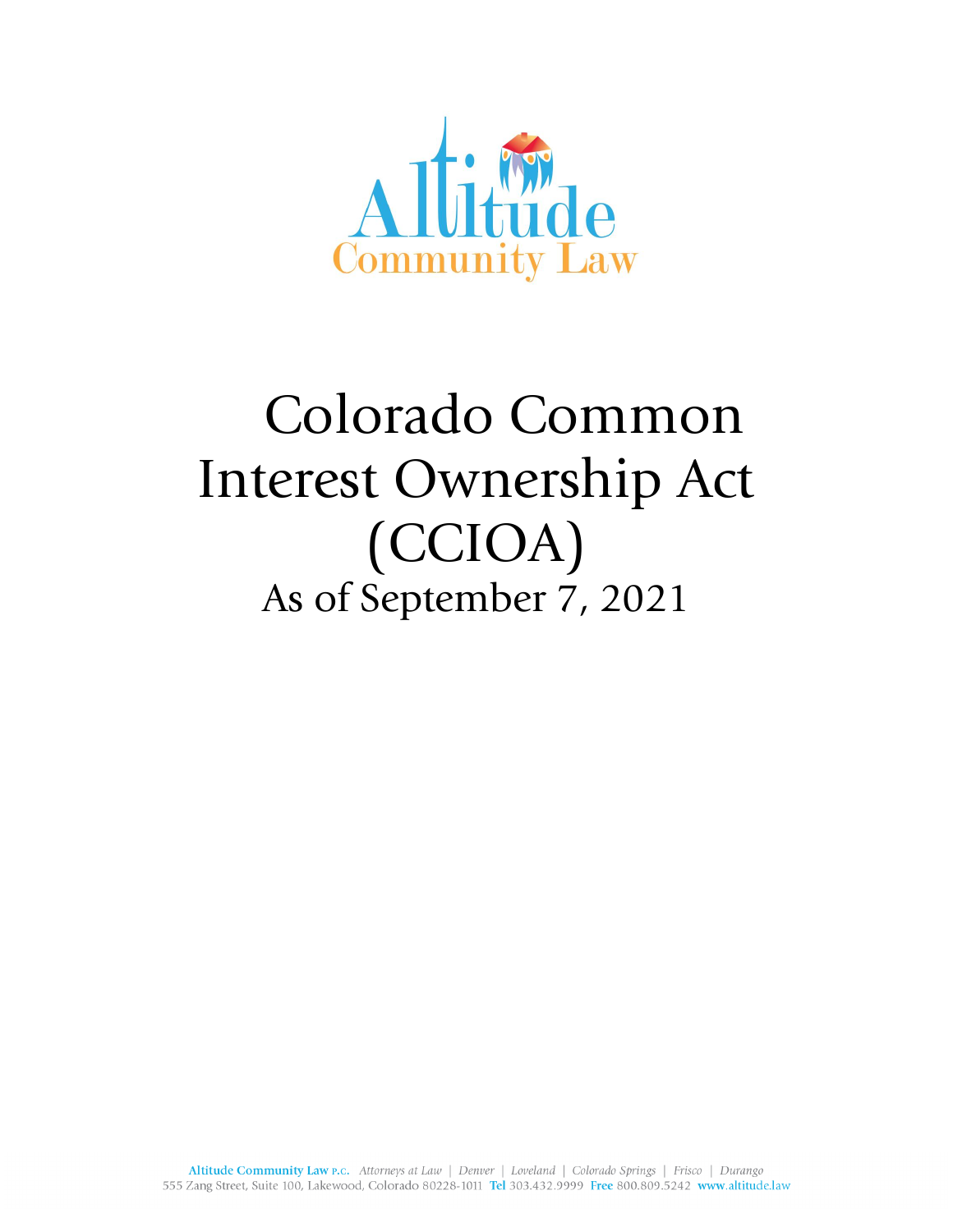## **COLORADO COMMON INTEREST OWNERSHIP ACT**

#### **PART 1**

## **GENERAL PROVISIONS**

| 38-33.3-101.   | Short title.                                                                                                                                                                                                            |  |  |
|----------------|-------------------------------------------------------------------------------------------------------------------------------------------------------------------------------------------------------------------------|--|--|
| 38-33.3-102.   | Legislative declaration.                                                                                                                                                                                                |  |  |
| 38-33.3-103.   | Definitions.                                                                                                                                                                                                            |  |  |
| 38-33.3-104.   | Variation by agreement.                                                                                                                                                                                                 |  |  |
| 38-33.3-105.   | Separate titles and taxation.                                                                                                                                                                                           |  |  |
| 38-33.3-106.   | Applicability of local ordinances, regulations, and building codes.                                                                                                                                                     |  |  |
| 38-33.3-106.5  | Prohibitions contrary to public policy - free expression-emergency vehicles -<br>fire prevention - renewable energy generation devices - affordable housing -<br>drought prevention measures - child care - definition. |  |  |
| 38-33.3-106.7  | Unreasonable restrictions on energy efficiency measures - definitions.                                                                                                                                                  |  |  |
| 38-33.3-106.8  | Unreasonable restrictions on electric vehicle charging systems - legislative                                                                                                                                            |  |  |
|                | declaration - definitions.                                                                                                                                                                                              |  |  |
| 38-33.3-107.   | Eminent domain.                                                                                                                                                                                                         |  |  |
| 38-33.3-108.   | Supplemental general principles of law applicable.                                                                                                                                                                      |  |  |
| 38-33.3-109.   | Construction against implicit repeal.                                                                                                                                                                                   |  |  |
| 38-33.3-110.   | Uniformity of application and construction.                                                                                                                                                                             |  |  |
| 38-33.3-111.   | Severability.                                                                                                                                                                                                           |  |  |
| 38-33.3-112.   | Unconscionable agreement or term of contract.                                                                                                                                                                           |  |  |
| 38-33.3-113.   | Obligation of good faith.                                                                                                                                                                                               |  |  |
| 38-33.3-114.   | Remedies to be liberally administered.                                                                                                                                                                                  |  |  |
| 38-33.3-115.   | Applicability to new common interest communities.                                                                                                                                                                       |  |  |
| 38-33.3-116.   | Exception for new small cooperatives and small and limited expense<br>planned communities.                                                                                                                              |  |  |
| 38-33.3-116.3  | Large planned communities - exemption.                                                                                                                                                                                  |  |  |
| 38-33.3-117.   | Applicability to preexisting common interest communities.                                                                                                                                                               |  |  |
| 38-33.3-118.   | Procedure to elect treatment under the "Colorado Common Interest<br>Ownership Act".                                                                                                                                     |  |  |
| 38-33.3-119.   | Exception for small preexisting cooperatives and planned communities.                                                                                                                                                   |  |  |
| 38-33.3-120.   | Amendments to preexisting governing instruments.                                                                                                                                                                        |  |  |
| 38-33.3-120.5. | Extension of declaration term.                                                                                                                                                                                          |  |  |
| 38-33.3-121.   | Applicability to nonresidential planned communities.                                                                                                                                                                    |  |  |
| 38-33.3-122.   | Applicability to out-of-state common interest communities.                                                                                                                                                              |  |  |
| 38-33.3-123.   | Enforcement-Limitation.                                                                                                                                                                                                 |  |  |
| 38-33.3-124.   | Legislative declaration - alternative dispute resolution encouraged.                                                                                                                                                    |  |  |

# **PART 2**

## **CREATION, ALTERATION, AND TERMINATION OF COMMON INTEREST COMMUNITIES**

- 38-33.3-201. Creation of common interest communities.
- 38-33.3-202. Unit boundaries.
- 38-33.3-203. Construction and validity of declaration and bylaws.
- 38-33.3-204. Description of units.
- 38-33.3-205. Contents of declaration.
- 38-33.3-206. Leasehold common interest communities.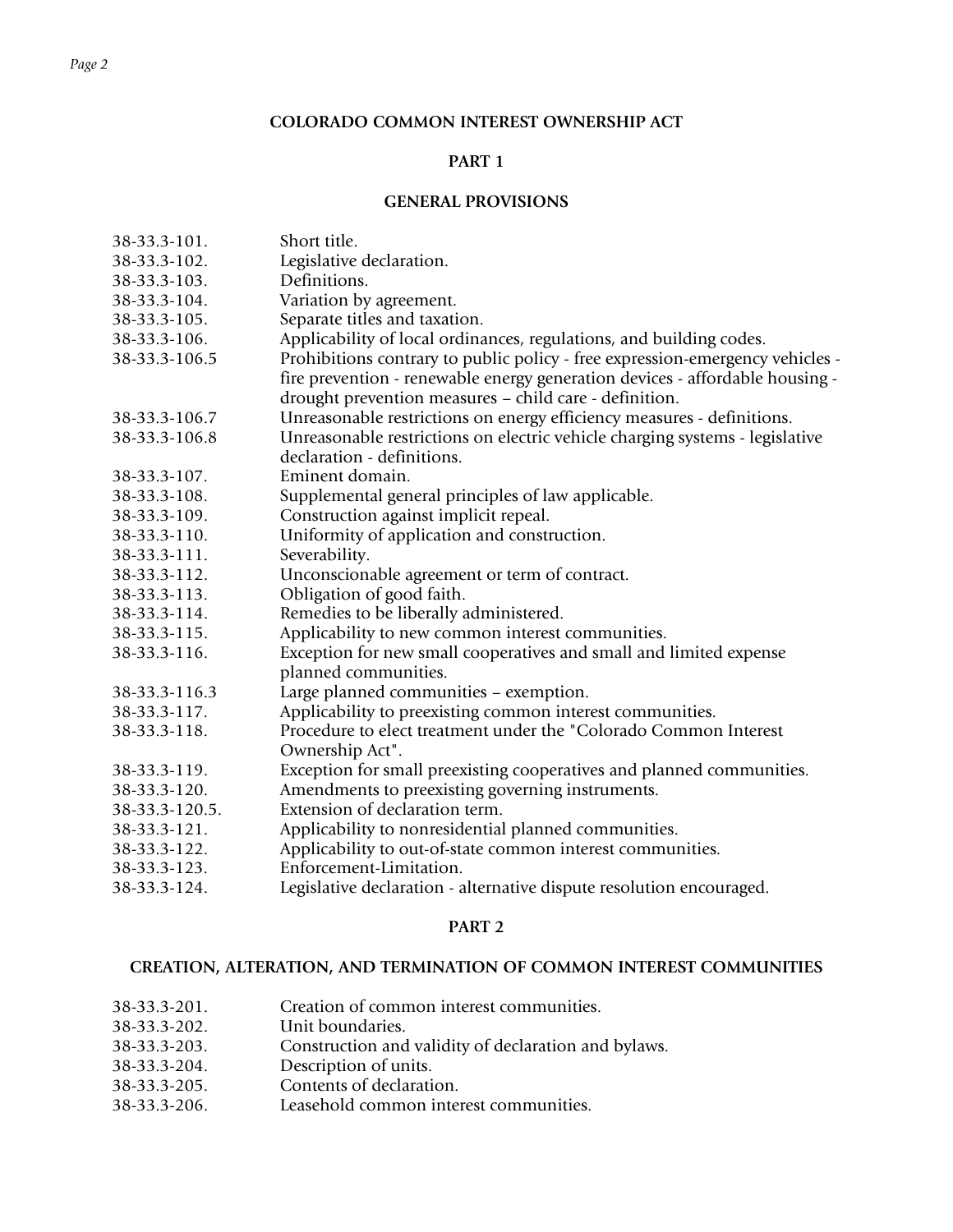| 38-33.3-207.  | Allocation of allocated interests.                                                                                                       |
|---------------|------------------------------------------------------------------------------------------------------------------------------------------|
| 38-33.3-208.  | Limited common elements.                                                                                                                 |
| 38-33.3-209.  | Plats and maps.                                                                                                                          |
| 38-33.3-209.4 | Public disclosures required - identity of association agent - manager -<br>contact information.                                          |
| 38-33.3-209.5 | Responsible governance policies - due process for imposition of fines -<br>procedure for collection of delinquent accounts - definition. |
| 38-33.3-209.6 | Executive board member education.                                                                                                        |
| 38-33.3-209.7 | Owner education.                                                                                                                         |
| 38-33.3-210.  | Exercise of development rights.                                                                                                          |
| 38-33.3-211.  | Alterations of units.                                                                                                                    |
| 38-33.3-212.  | Relocation of boundaries between adjoining units.                                                                                        |
| 38-33.3-213.  | Subdivision of units.                                                                                                                    |
| 38-33.3-214.  | Easement for encroachments.                                                                                                              |
| 38-33.3-215.  | Use for sales purposes.                                                                                                                  |
| 38-33.3-216.  | Easement rights.                                                                                                                         |
| 38-33.3-217.  | Amendment of declaration                                                                                                                 |
| 38-33.3-218.  | Termination of common interest community.                                                                                                |
| 38-33.3-219.  | Rights of secured lenders.                                                                                                               |
| 38-33.3-220.  | Master associations.                                                                                                                     |
| 38-33.3-221.  | Merger or consolidation of common interest communities.                                                                                  |
| 38-33.3-221.5 | Withdrawal from merged common interest community.                                                                                        |
| 38-33.3-222.  | Addition of unspecified real estate.                                                                                                     |

# **PART 3**

# **MANAGEMENT OF THE COMMON INTEREST COMMUNITY**

| 38-33.3-301.  | Organization of unit owners' association.                                  |  |
|---------------|----------------------------------------------------------------------------|--|
| 38-33.3-302.  | Powers of unit owners' association.                                        |  |
| 38-33.3-303.  | Executive board members and officers - powers and duties - reserve funds - |  |
|               | reserve study - audit.                                                     |  |
| 38-33.3-303.5 | Construction defect actions - disclosure - approval by unit owners -       |  |
|               | definitions - exemptions.                                                  |  |
| 38-33.3-304.  | Transfer of special declarant rights.                                      |  |
| 38-33.3-305.  | Termination of contracts and leases of declarant.                          |  |
| 38-33.3-306.  | Bylaws.                                                                    |  |
| 38-33.3-307.  | Upkeep of the common interest community.                                   |  |
| 38-33.3-308.  | Meetings.                                                                  |  |
| 38-33.3-309.  | Quorums.                                                                   |  |
| 38-33.3-310.  | Voting - proxies.                                                          |  |
| 38-33.3-310.5 | Executive board – conflicts of interest - definitions.                     |  |
| 38-33.3-311.  | Tort and contract liability.                                               |  |
| 38-33.3-312.  | Conveyance or encumbrance of common elements.                              |  |
| 38-33.3-313.  | Insurance.                                                                 |  |
| 38-33.3-314.  | Surplus funds.                                                             |  |
| 38-33.3-315.  | Assessments for common expenses.                                           |  |
| 38-33.3-316.  | Lien for assessments.                                                      |  |
| 38.33.3-316.3 | Collections - limitations.                                                 |  |
| 38-33.6-316.5 | Time share estate - foreclosure - definitions.                             |  |
|               |                                                                            |  |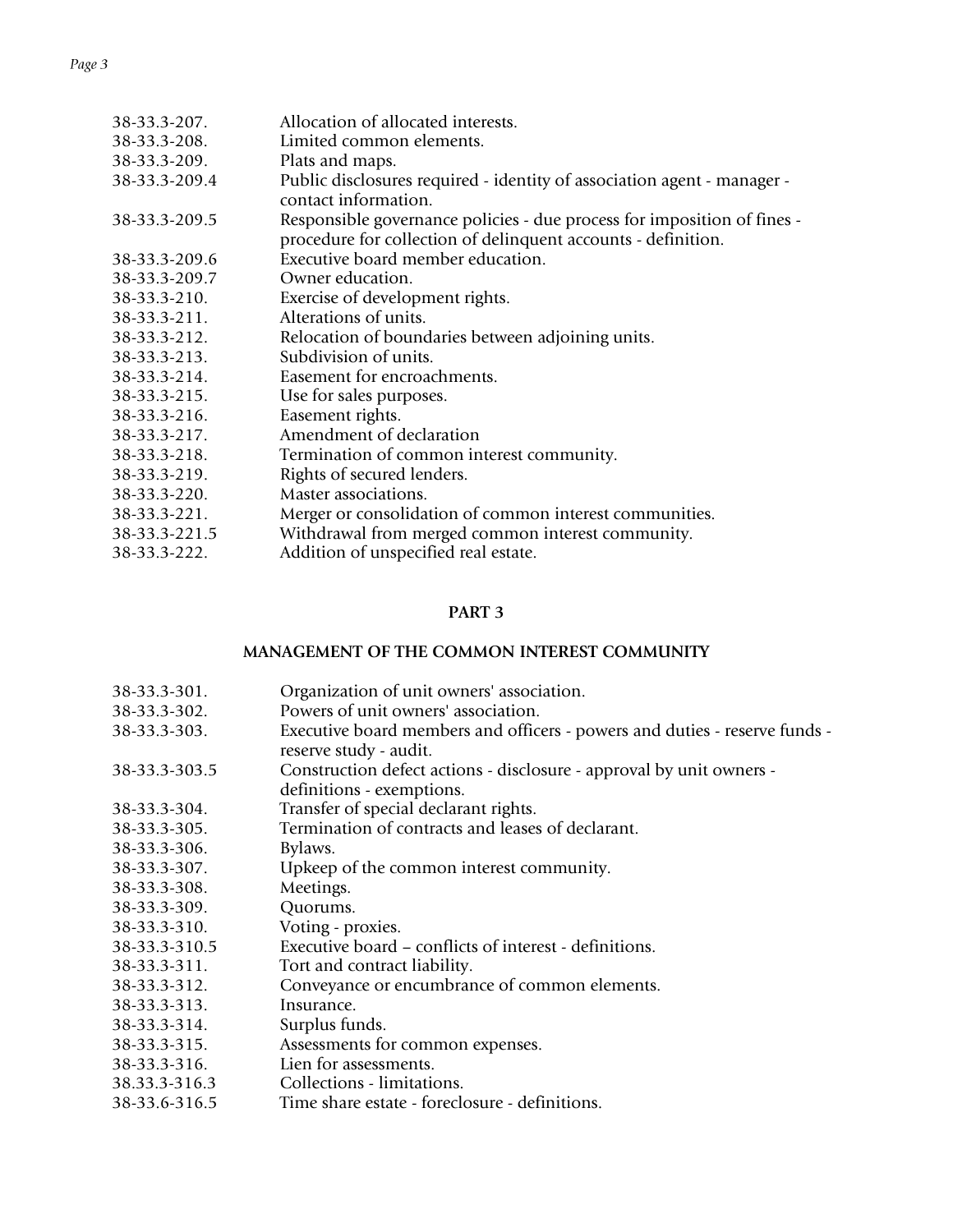| 38-33.3-317. | Association records.       |
|--------------|----------------------------|
| 38-33.3-318. | Association as trustee.    |
| 38-33.3-319. | Other applicable statutes. |

#### **PART 4 REGISTRATION**

38-33.3-401. Registration - annual fees. 38-33.3-402. Manager licensing - condition precedent for enforcement of contract terms.

### **THE COLORADO COMMON INTEREST OWNERSHIP ACT**

## **PART 1**

#### **GENERAL PROVISIONS**

38-33.3-101. Short title. This article shall be known and may be cited as the "Colorado Common Interest Ownership Act".

38-33.3-102. Legislative declaration.

- (1) The general assembly hereby finds, determines, and declares as follows:
	- (a) That it is in the best interests of the state and its citizens to establish a clear, comprehensive, and uniform framework for the creation and operation of common interest communities;
	- (b) That the continuation of the economic prosperity of Colorado is dependent upon the strengthening of homeowner associations in common interest communities financially through the setting of budget guidelines, the creation of statutory assessment liens, the granting of six months' lien priority, the facilitation of borrowing, and more certain powers in the association to sue on behalf of the owners and through enhancing the financial stability of associations by increasing the association's powers to collect delinquent assessments, late charges, fines, and enforcement costs;
	- (c) That it is the policy of this state to give developers flexible development rights with specific obligations within a uniform structure of development of a common interest community that extends through the transition to owner control;
	- (d) That it is the policy of this state to promote effective and efficient property management through defined operational requirements that preserve flexibility for such homeowner associations;
	- (e) That it is the policy of this state to promote the availability of funds for financing the development of such homeowner associations by enabling lenders to extend the financial services to a greater market on a safer, more predictable basis because of standardized practices and prudent insurance and risk management obligations.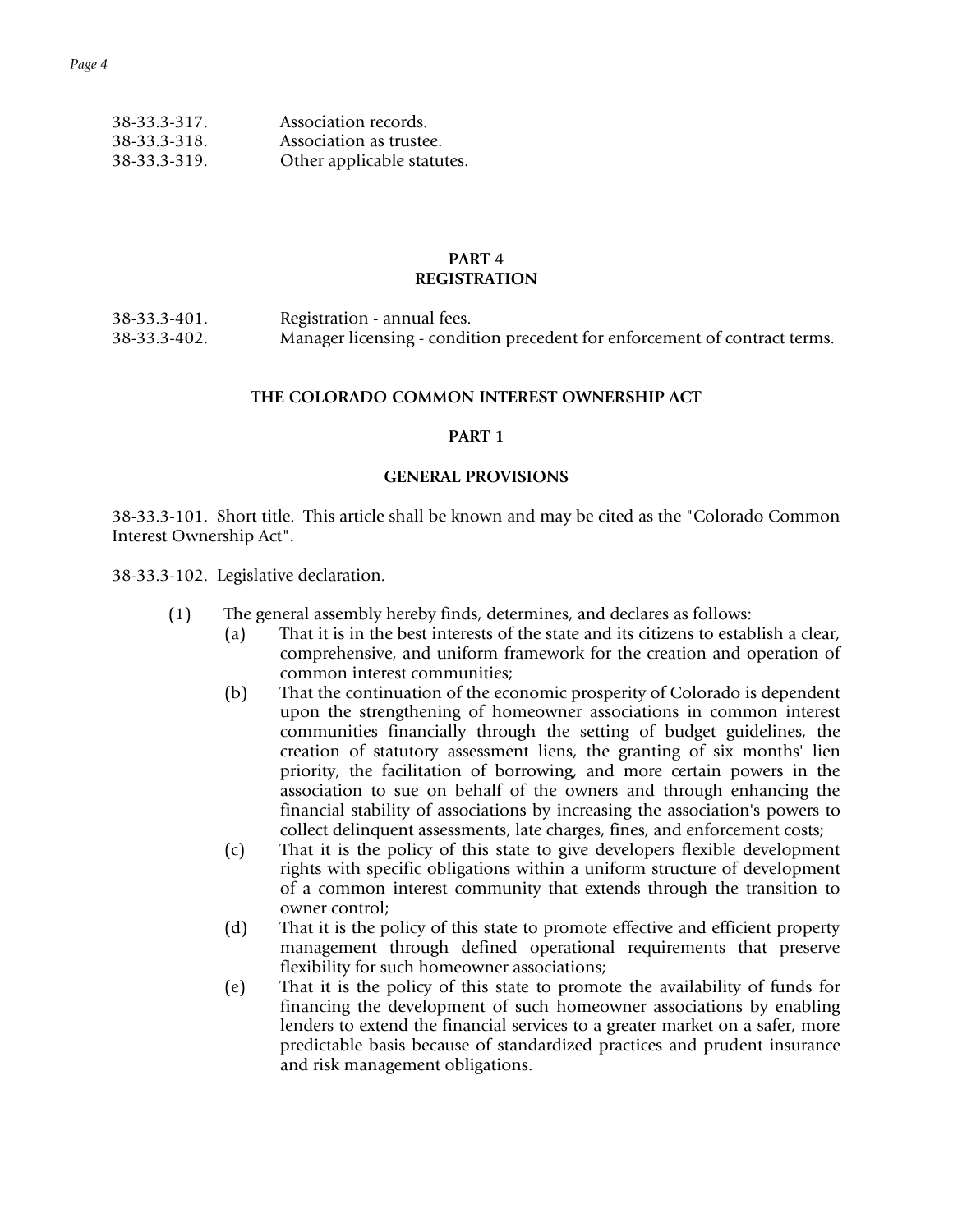38-33.3-103. Definitions. As used in the declaration and bylaws of an association, unless specifically provided otherwise or unless the context otherwise requires, and in this article:

- (1) "Affiliate of a declarant" means any person who controls, is controlled by, or is under common control with a declarant. A person controls a declarant if the person: Is a general partner, officer, director, or employee of the declarant; directly or indirectly, or acting in concert with one or more other persons or through one or more subsidiaries, owns, controls, holds with power to vote, or holds proxies representing more than twenty percent of the voting interests of the declarant; controls in any manner the election of a majority of the directors of the declarant, or has contributed more than twenty percent of the capital of the declarant. A person is controlled by a declarant if the declarant: Is a general partner, officer, director, or employee of the person; directly or indirectly, or acting in concert with one or more other persons or through one or more subsidiaries, owns, controls, holds with power to vote, or holds proxies representing more than twenty percent of the voting interests of the person; controls in any manner the election of a majority of the directors of the person; or has contributed more than twenty percent of the capital of the person. Control does not exist if the powers described in this subsection (1) are held solely as security for an obligation and are not exercised.
- (2) "Allocated interests" means the following interests allocated to each unit:
	- (a) in a condominium, the undivided interest in the common elements, the common expense liability, and votes in the Association;
	- (b) in a cooperative, the common expense liability and the ownership interest and votes in the association; and
	- (c) in a planned community, the common expense liability and votes in the association.
- (2.5) "Approved for development" means that all or some portion of a particular parcel of real property is zoned or otherwise approved for construction of residential and other improvements and authorized for specified densities by the local land use authority having jurisdiction over such real property and includes any conceptual or final planned unit development approval.
- (3) "Association" or "unit owners' association" means a unit owners' association organized under section 38-33.3-301.
- (4) "Bylaws" means any instruments, however denominated, which are adopted by the association for the regulation and management of the association, including any amendments to those instruments.
- (5) "Common elements" means:
	- (a) in a condominium or cooperative, all portions of the condominium or cooperative other than the units; and
	- (b) in a planned community, any real estate within a planned community owned or leased by the association, other than a unit.
- (6) "Common expense liability" means the liability for common expenses allocated to each unit pursuant to section 38-33.3-207.
- (7) "Common expenses" means expenditures made or liabilities incurred by or on behalf of the association, together with any allocations to reserves.
- (8) "Common interest community" means real estate described in a declaration with respect to which a person, by virtue of such person's ownership of a unit, is obligated to pay for real estate taxes, insurance premiums, maintenance, or improvement of other real estate described in a declaration. Ownership of a unit does not include holding a leasehold interest in a unit of less than forty years,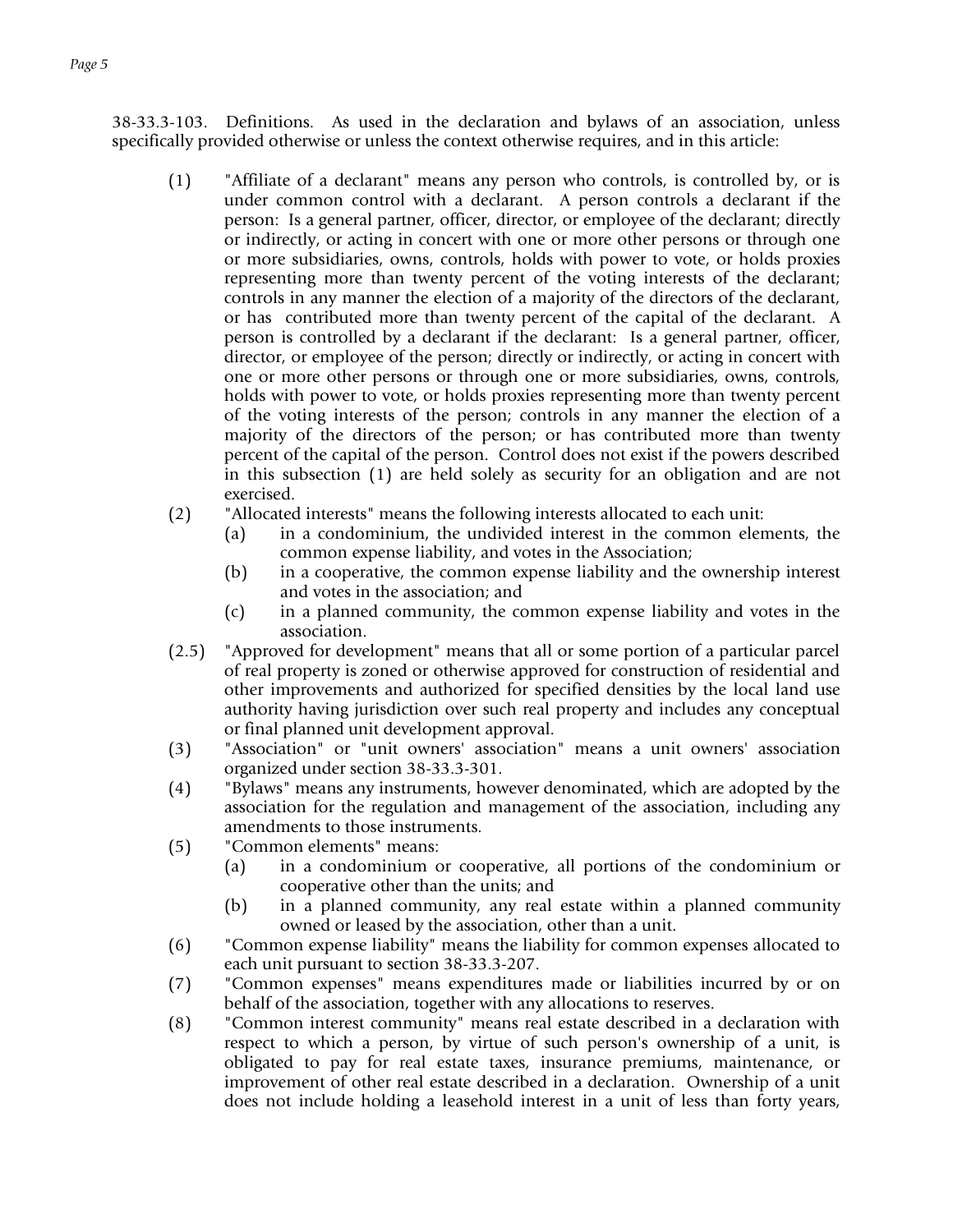including renewal options. The period of the leasehold interest, including renewal options, is measured from the date the initial term commences.

- (9) "Condominium" means a common interest community in which portions of the real estate are designated for separate ownership and the remainder of which is designated for common ownership solely by the owners of the separate ownership portions. A common interest community is not a condominium unless the undivided interests in the common elements are vested in the unit owners.
- (10) "Cooperative" means a common interest community in which the real property is owned by an association, each member of which is entitled by virtue of such member's ownership interest in the association to exclusive possession of a unit.
- (11) "Dealer" means a person in the business of selling units for such person's own account.
- (12) "Declarant" means any person or group of persons acting in concert who: (a) as part of a common promotional plan, offers to dispose of to a purchaser such declarant's interest in a unit not previously disposed of to a purchaser; or (b) reserves or succeeds to any special declarant right.
- (13) "Declaration" means any recorded instruments however denominated, that create a common interest community, including any amendments to those instruments and also including, but not limited to, plats and maps.
- (14) "Development rights" means any right or combination of rights reserved by a declarant in the declaration to:
	- (a) add real estate to a common interest community;
	- (b) create units, common elements, or limited common elements within a common interest community;
	- (c) subdivide units or convert units into common elements; or
	- (d) withdraw real estate from a common interest community.
- (15) "Dispose" or "disposition" means a voluntary transfer of any legal or equitable interest in a unit, but the term does not include the transfer or release of a security interest.
- (16) "Executive board" means the body, regardless of name, designated in the declaration to act on behalf of the association.
- (16.5) "Horizontal boundary" means a plane of elevation relative to a described bench mark that defines either a lower or an upper dimension of a unit such that the real estate respectively below or above the defined plane is not a part of the unit.
- (17) "Identifying number" means a symbol or address that identifies only one unit in a common interest community.
- (17.5) "Large planned community" means a planned community that meets the criteria set forth in Section 38-33.3-116.3(1).
- (18) "Leasehold common interest community" means a common interest community in which all or a portion of the real estate is subject to a lease, the expiration or termination of which will terminate the common interest community or reduce its size.
- (19) "Limited common element" means a portion of the common elements allocated by the declaration or by operation of section 38-33.3-202 (1) (b) or (1) (d) for the exclusive use of one or more units but fewer than all of the units.
- (19.5) "Map" means that part of a declaration that depicts all or any portion of a common interest community in three dimensions, is executed by a person that is authorized by this title to execute a declaration relating to the common interest community and is recorded in the real estate records in every county in which any portion of the common interest community is located. A map is required for a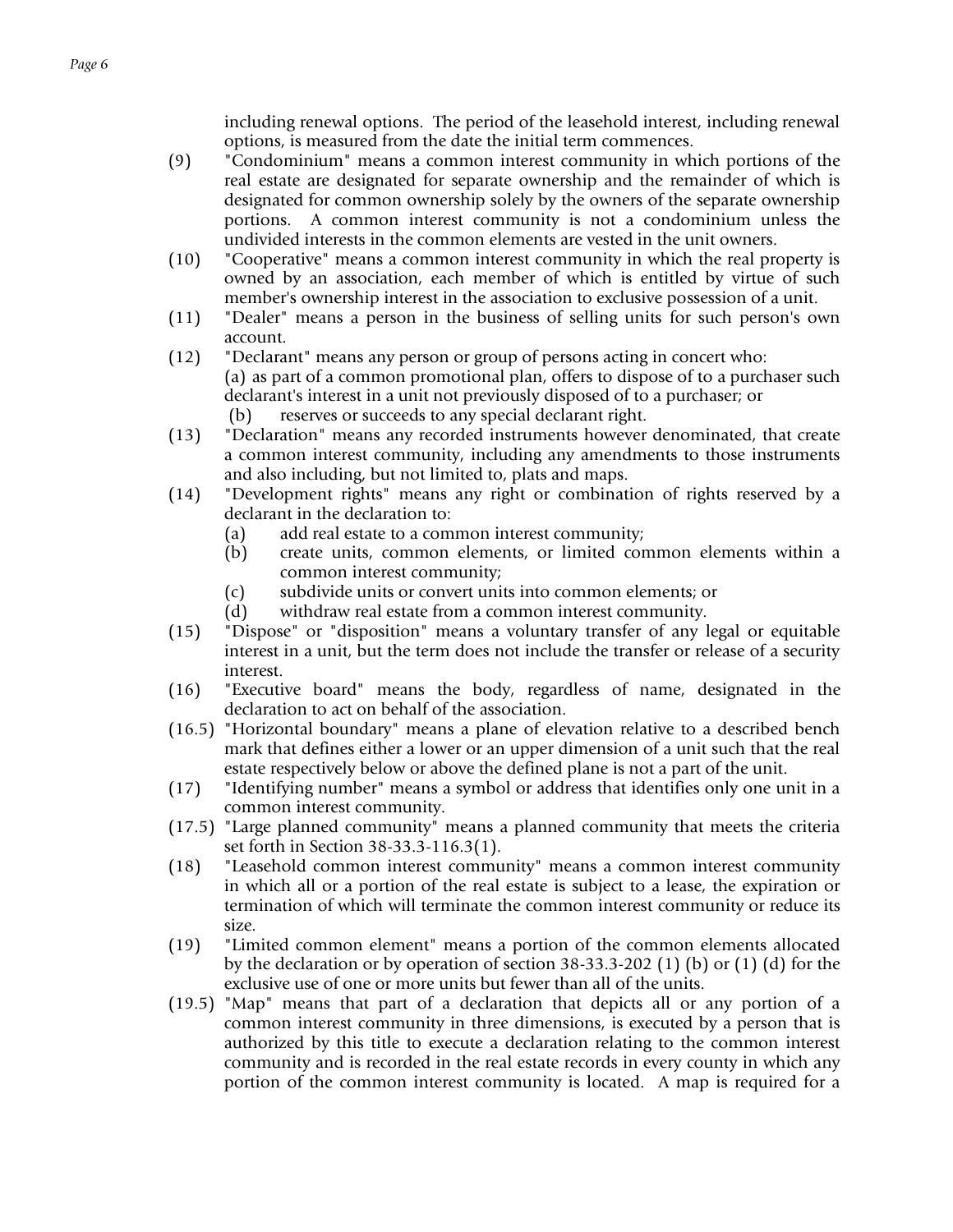common interest community with units having a horizontal boundary. A map and a plat may be combined in one instrument.

- (20) "Master association" means an organization that is authorized to exercise some or all of the powers of one or more associations on behalf of one or more common interest communities or for the benefit of the unit owners of one or more common interest communities.
- (21) "Person" means a natural person, a corporation, a partnership, an association, a trust, or any other entity or any combination thereof.
- (21.5) "Phased community" means a common interest community in which the declarant retains development rights.
- (22) "Planned community" means a common interest community that is not a condominium or cooperative. A condominium or cooperative may be part of a planned community.
- (22.5) "Plat" means that part of a declaration that is a land survey plat as set forth in section 38-51-106, depicts all or any portion of a common interest community in two dimensions, is executed by a person that is authorized by this title to execute a declaration relating to the common interest community, and is recorded in the real estate records in every county in which any portion of the common interest community is located. A plat and a map may be combined in one instrument.
- (23) "Proprietary lease" means an agreement with the association pursuant to which a member is entitled to exclusive possession of a unit in a cooperative.
- (24) "Purchaser" means a person, other than a declarant or a dealer, who by means of a transfer acquires a legal or equitable interest in a unit, other than:
	- (a) a leasehold interest in a unit of less than forty years, including renewal options, with the period of the leasehold interest, including renewal options, being measured from the date the initial term commences; or
	- (b) a security interest.
- (25) "Real estate" means any leasehold or other estate or interest in, over, or under land, including structures, fixtures, and other improvements and interests that, by custom, usage, or law, pass with a conveyance of land though not described in the contract of sale or instrument of conveyance. "Real estate" includes parcels with or without horizontal boundaries and spaces that may be filled with air or water.
- (26) "Residential use" means use for dwelling or recreational purposes but does not include spaces o r units primarily used for commercial income from, or service to, the public.
- (27) "Rules and regulations" means any instruments, however denominated, which are adopted by the association for the regulation and management of the common interest community, including any amendment to those instruments.
- (28) "Security interest" means an interest in real estate or personal property created by contract or conveyance which secures payment or performance of an obligation. The term includes a lien created by a mortgage, deed of trust, trust deed, security deed, contract for deed, land sales contract, lease intended as security, assignment of lease or rents intended as security, pledge of an ownership interest in an association, and any other consensual lien or title retention contract intended as security for an obligation.
- (29) "Special declarant rights" means rights reserved for the benefit of a declarant to perform the following acts as specified in parts 2 and 3 of this article: to complete improvements indicated on plats and maps filed with the declaration; to exercise any development right; to maintain sales offices, management offices, signs advertising the common interest community, and models; to use easements through the common elements for the purpose of making improvements within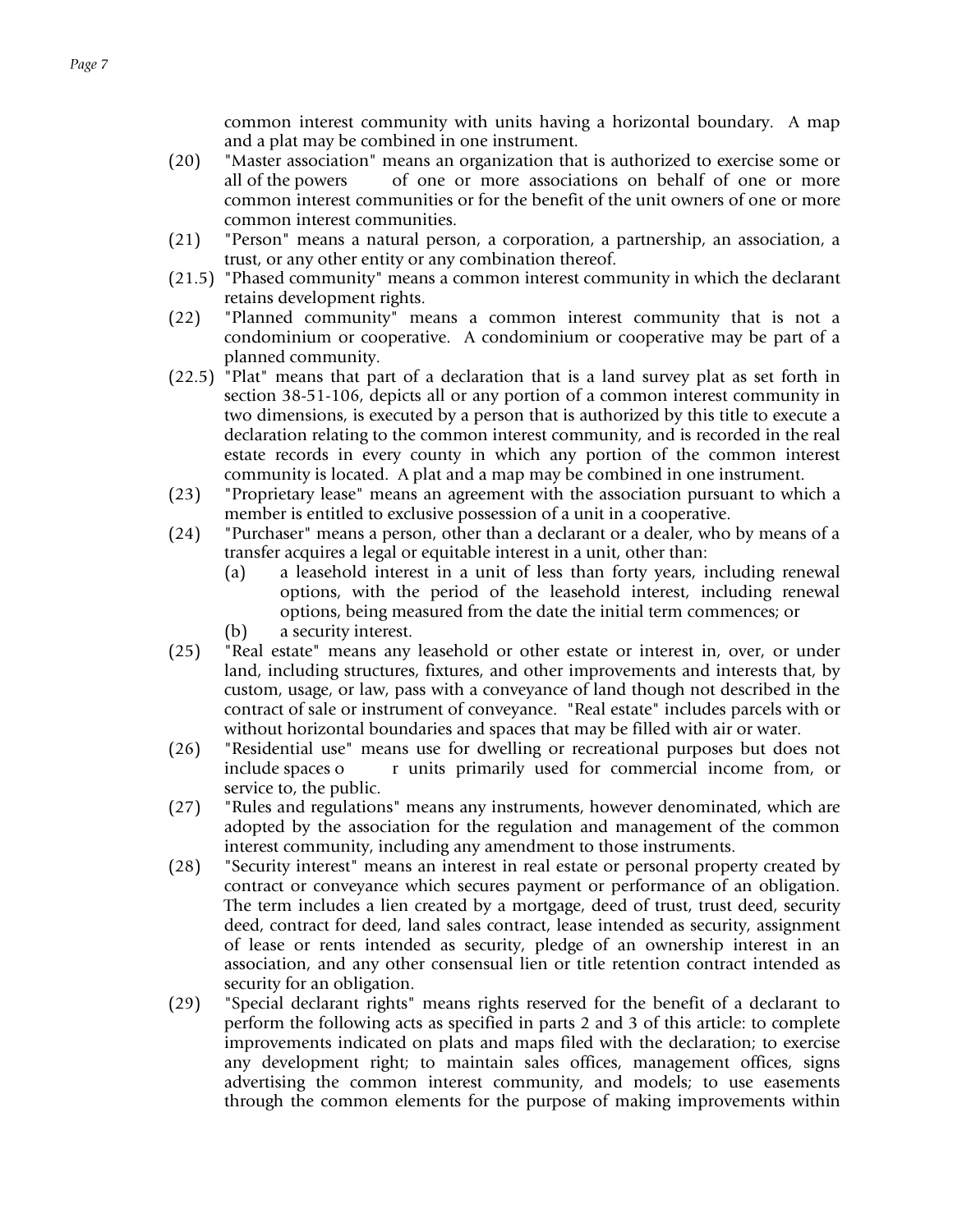the common interest community or within real estate which may be added to the common interest community; to make the common interest community subject to a master association; to merge or consolidate a common interest community of the same form of ownership; or to appoint or remove any officer of the association or any executive board member during any period of declarant control.

- (30) "Unit" means a physical portion of the common interest community which is designated for separate ownership or occupancy and the boundaries of which are described in or determined from the declaration. If a unit in a cooperative is owned by a unit owner or is sold, conveyed, voluntarily or involuntarily encumbered, or otherwise transferred by a unit owner, the interest in that unit which is owned, sold, conveyed, encumbered, or otherwise transferred is the right to possession of that unit under a proprietary lease, coupled with the allocated interests of that unit, and the association's interest in that unit is not thereby affected.
- (31) "Unit owner" means the declarant or other person who owns a unit, or a lessee of a unit in a leasehold common interest community whose lease expires simultaneously with any lease, the expiration or termination of which will remove the unit from the common interest community but does not include a person having an interest in a unit solely as security for an obligation. In a condominium or planned community, the declarant is the owner of any unit created by the declaration until that unit is conveyed to another person; in a cooperative, the declarant is treated as the owner of any unit to which allocated interests have been allocated pursuant to section 38-33.3-207 until that unit has been conveyed to another person, who may or may not be a declarant under this article.
- (32) "Vertical boundary" means the defined limit of a unit that is not a horizontal boundary of that unit.
- (33) "Xeriscape" means the combined application of the seven principles of landscape planning and design, soil analysis and improvement, hydro zoning of plants, use of practical turf areas, uses of mulches, irrigation efficiency, and appropriate maintenance under section 38-35.7-107 (1) (a) (III) (A).

38-33.3-104. Variation by agreement. Except as expressly provided in this article, provisions of this article may not be varied by agreement, and rights conferred by this article may not be waived. A declarant may not act under a power of attorney or use any other device to evade the limitations or prohibitions of this article or the declaration.

38-33.3-105. Separate titles and taxation.

- (1) In a cooperative, unless the declaration provides that a unit owner's interest in a unit and its allocated interests is personal property, that interest is real estate for all purposes.
- (2) In a condominium or planned community with common elements, each unit that has been created, together with its interest in the common elements, constitutes for all purposes a separate parcel of real estate and must be separately assessed and taxed. The valuation of the common elements shall be assessed proportionately to each unit, in the case of a condominium in accordance with such unit's allocated interests in the common elements, and in the case of a planned community in accordance with such unit's allocated common expense liability, set forth in the declaration, and the common elements shall not be separately taxed or assessed. Upon the filing for recording of a declaration for a condominium or planned community with common elements, the declarant shall deliver a copy of such filing to the assessor of each county in which such declaration was filed.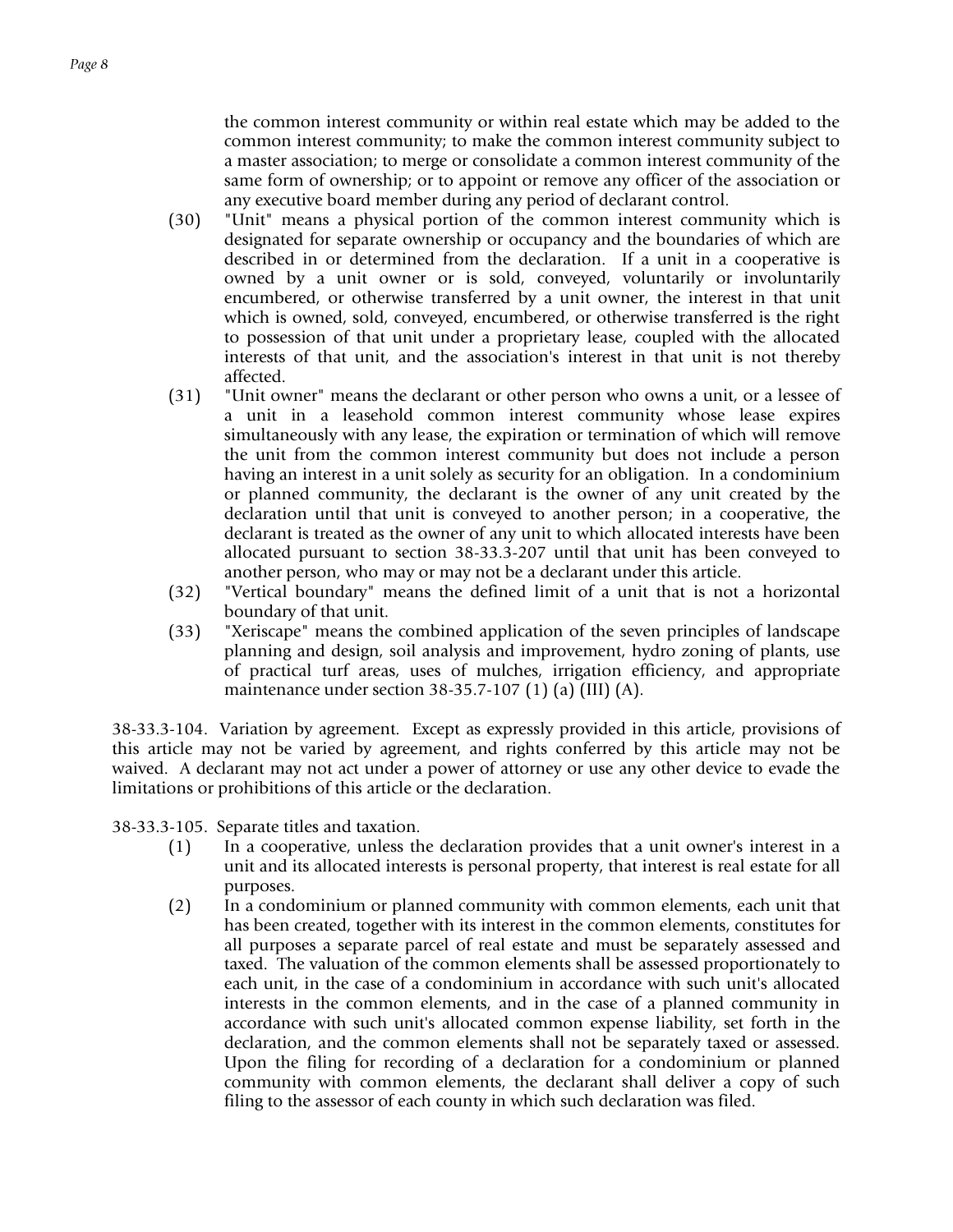38-33.3-106. Applicability of local ordinances, regulations, and building codes.

- (1) A building code may not impose any requirement upon any structure in a common interest community which it would not impose upon a physically identical development under a different form of ownership; except that a minimum one hour fire wall may be required between units.
- (2) In condominiums and cooperatives, no zoning, subdivision, or other real estate use law, ordinance, or regulation may prohibit the condominium or cooperative form of ownership or impose any requirement upon a condominium or cooperative which it would not impose upon a physically identical development under a different form of ownership.

38-33.3-106.5.Prohibitions contrary to public policy – free expression - emergency vehicles – fire prevention – renewable energy generation devices - affordable housing - drought prevention measures – child care - definition.

- (1) Notwithstanding any provision in the declaration, bylaws, or rules and regulations of the Association to the contrary, an association shall not prohibit any of the following:
	- (a) The display of a flag on a unit owner's property, in a window of the unit, or on a balcony adjoining the unit. The association shall not prohibit or regulate the display of flags on the basis of their subject matter, message, or content; except that the association may prohibit flags bearing commercial messages. The association may adopt reasonable, content-neutral rules to regulate the number, location, and size of flags and flagpoles, but shall not prohibit the installation of a flag or flagpole.
	- (b) (Deleted)
	- (c) The display of a sign by the owner or occupant of a unit on property within the boundaries of the unit or in a window of the unit. The association shall not prohibit or regulate the display of window signs or yard signs on the basis of their subject matter, message, or content; except that the association may prohibit signs bearing commercial messages. The association may establish reasonable, content-neutral sign regulations based on the number, placement, or size of the signs or on other objective factors.
	- (c.5) (I) The display of a religious item or symbol on the entry door or entry door frame of a unit; except that an association may prohibit the display or affixing of an item or symbol to the extent that it:
		- (A) Threatens public health or safety;
		- (B) Hinders the opening or closing of an entry door;
		- (C) Violates federal or state law or a municipal ordinance;
		- (D) Contains graphics, language, or any display that is obscene or otherwise illegal; or
		- (E) Individually or in combination with other religious items or symbols, covers an area greater than thirty-six square inches.
		- (II) If an association is performing maintenance, repair, or replacement of any entry door or door frame that serves a unit owner's separate interest, the unit owner may be required to remove a religious item or symbol during the time the work is being performed. After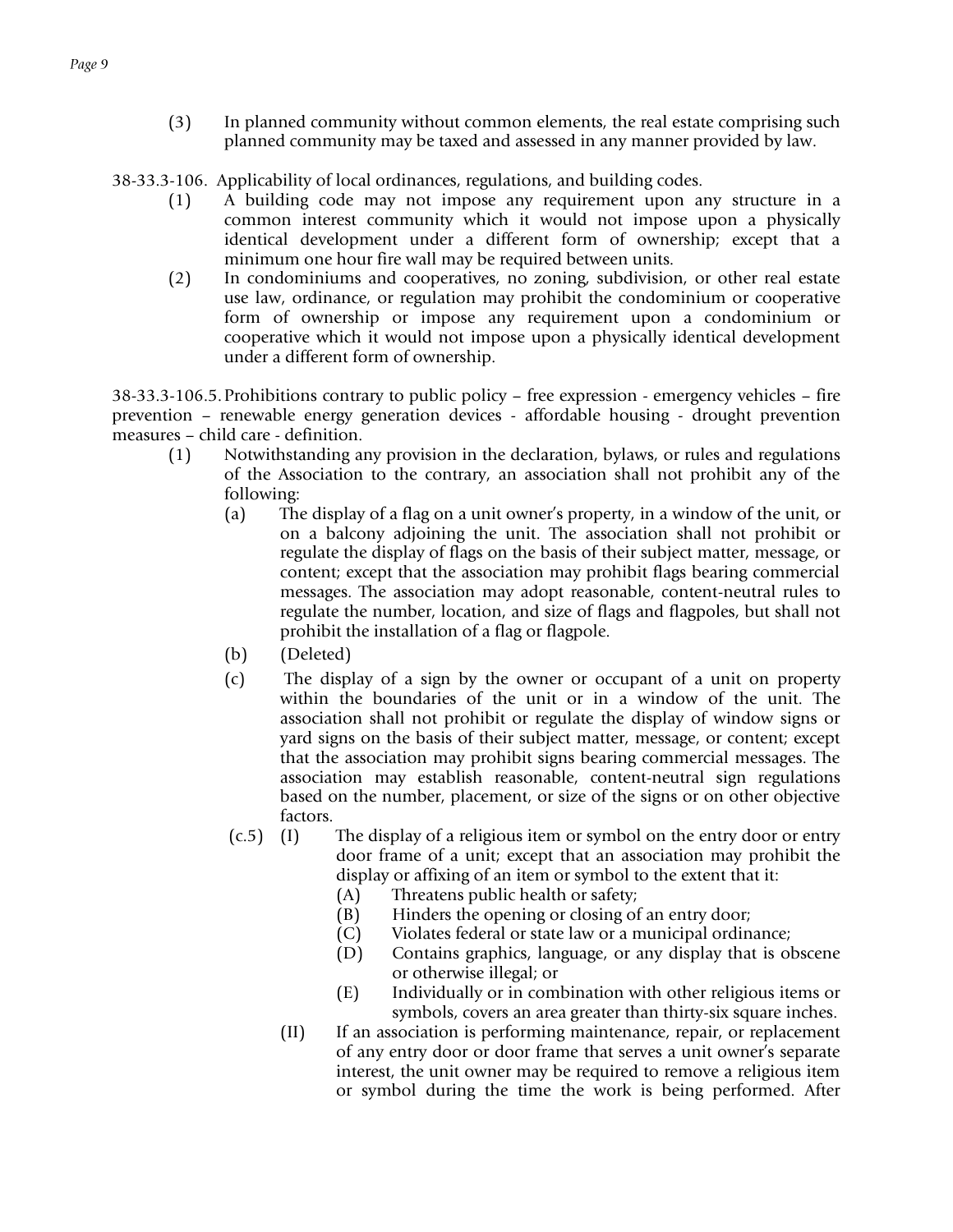completion of the association's work, the unit owner may again display or affix the religious item or symbol. The association shall provide individual notice to the unit owner regarding temporary removal of the religious item or symbol.

- (III) As used in this subsection (1) (c.5), "religious item or symbol" means an item or symbol displayed because of a sincerely held religious belief.
- (d) The parking of a motor vehicle by the occupant of a unit on a street, driveway, or guest parking area in the common interest community if the vehicle is required to be available at designated periods at such occupant's residence as a condition of the occupant's employment and all of the following criteria are met:
	- (I) The vehicle has a gross vehicle weight rating of ten thousand pounds or less;
	- (II) The occupant is a bona fide member of a volunteer fire department or is employed by a primary provider of emergency firefighting, law enforcement, ambulance, or emergency medical services;
	- (III) The vehicle bears an official emblem or other visible designation of the emergency service provider; and
	- (IV) Parking of the vehicle can be accomplished without obstructing emergency access or interfering with the reasonable needs of other unit owners or occupants to use streets, driveways, and guest parking spaces within the common interest community.
- (e) The removal by a unit owner of trees, shrubs, or other vegetation to create defensible space around a dwelling for fire mitigation purposes, so long as such removal complies with a written defensible space plan created for the property by the Colorado state forest service, an individual or company certified by a local governmental entity to create such a plan, or the fire chief, fire marshal, or fire protection district within whose jurisdiction the unit is located, and is no more extensive than necessary to comply with such plan. The plan shall be registered with the association before the commencement of work. The association may require changes to the plan if the association obtains the consent of the person, official, or agency that originally created the plan. The work shall comply with applicable association standards regarding slash removal, stump height, revegetation, and contractor regulations.
- (f) (Deleted by Amendment, L.2006, P.1215, Section 2, effective May 26, 2006.)
- (g) Reasonable modifications to a unit or to common elements as necessary to afford a person with disabilities full use and enjoyment of the unit in accordance with the federal "Fair Housing Act of 1968," 42.U.S.C. Sec.  $3604(f)(3)(A)$ .
- (h) (I) The right of a unit owner, public or private, to restrict or specify by deed, covenant, or other document:
	- (A) The permissible sale price, rental rate, or lease rate of the unit; or
	- (B) Occupancy or other requirements designed to promote affordable or workforce housing as such terms may be defined by the local housing authority.
	- (II) (A) Notwithstanding any other provision of law, the provisions of this paragraph (1)(h) shall only apply to a county the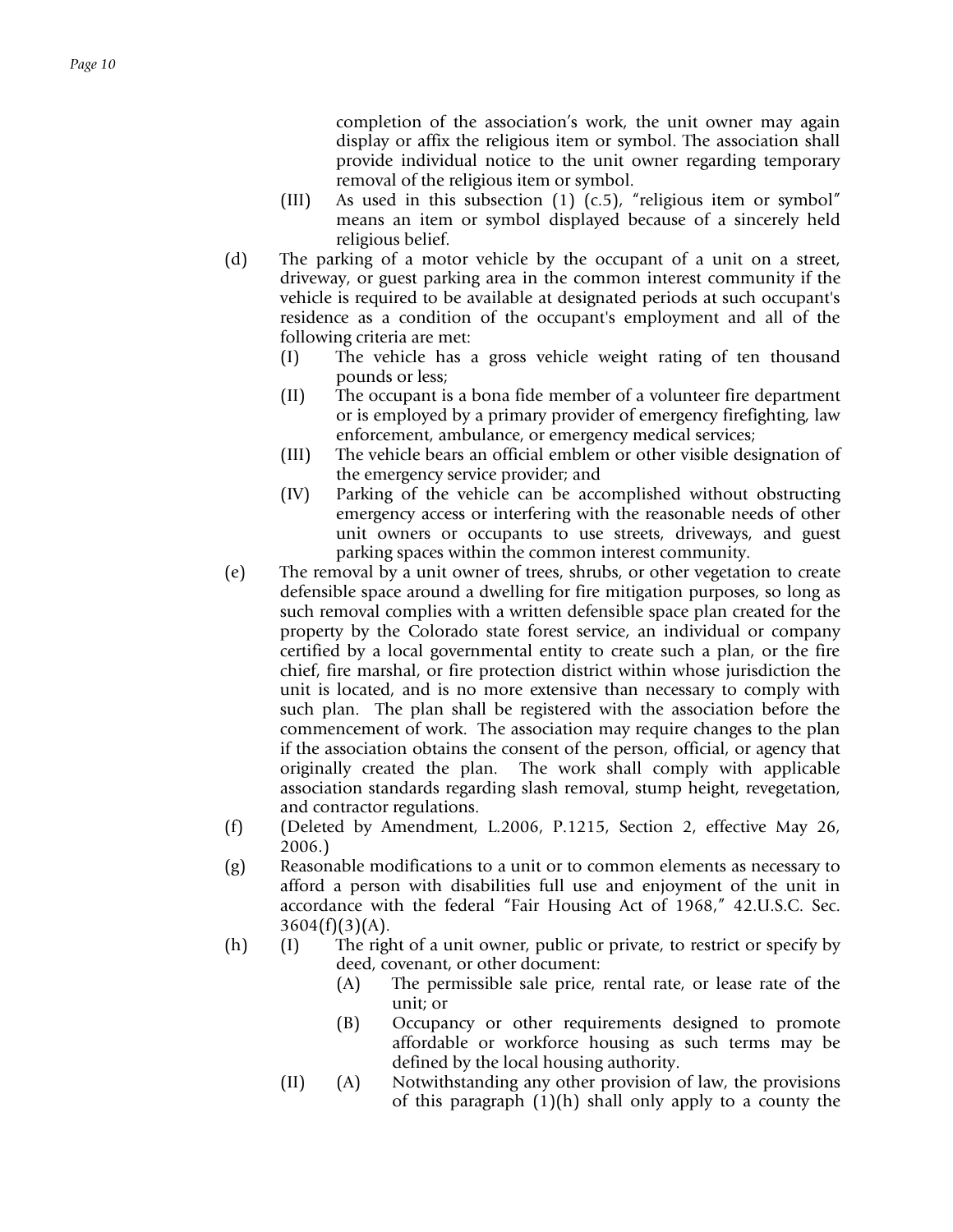population of which is less than one-hundred thousand persons and that contains a ski lift licensed by the passenger tramway safety board created in section 125-150-104(1).

- (B) The provisions of this paragraph (h) shall not apply to a declarant-controlled community.
- (III) Nothing in subparagraph (I) of this paragraph (h) shall be construed to prohibit the future owner of a unit against which a restriction or specification described in such subparagraph has been placed from lifting such restriction or specification on such unit as long as any unit so released is replaced by another unit in the same common interest community on which the restriction or specification applies and the unit subject to the restriction or specification is reasonably equivalent to the unit being released in the determination of the beneficiary of the restriction or specification.
- (IV) Except as otherwise provided in the declaration of the common interest community, any unit subject to the provisions of this paragraph (h) shall only be occupied by the owner of the unit.
- (i) (I) (A) The use of xeriscape, nonvegetative turf grass, or droughttolerant vegetative landscapes to provide ground covering to property for which a unit owner is responsible, including a limited common element or property owned by the unit owner. Associations may adopt and enforce design or aesthetic guidelines or rules that apply to nonvegetative turf grass and drought-tolerant vegetative landscapes or regulate the type, number, and placement of drought-tolerant plantings and hardscapes that may be installed on a unit owner's property or on a limited common element or other property for which the unit owner is responsible. An association may restrict the installation of nonvegetative turf grass to rear yard locations only.
	- (B) This subsection (1)(i), as amended by House Bill 21-1229, enacted in 2021, does not apply to an association that includes time share units, as defined in Section 38-33-110 (7).
	- (II) This paragraph (i) does not supersede any subdivision regulation of a county, city and county, or other municipality.
- (j) (I) The use of a rain barrel, as defined in section  $37-96.5-102(1)$ , C.R.S., to collect precipitation from a residential rooftop in accordance with section 37-96.5.103, C.R.S.
	- (II) This paragraph (j) does not confer upon a resident of a common interest community the right to place a rain barrel on property or to connect a rain barrel to any property that is:
		- (A) Leased, except with permission of the lessor;
		- (B) A common element or a limited common element of a common interest community;
		- (C) Maintained by the unit owners' association for a common interest community; or
		- (D) Attached to one or more other units, except with permission of the owners of the other units.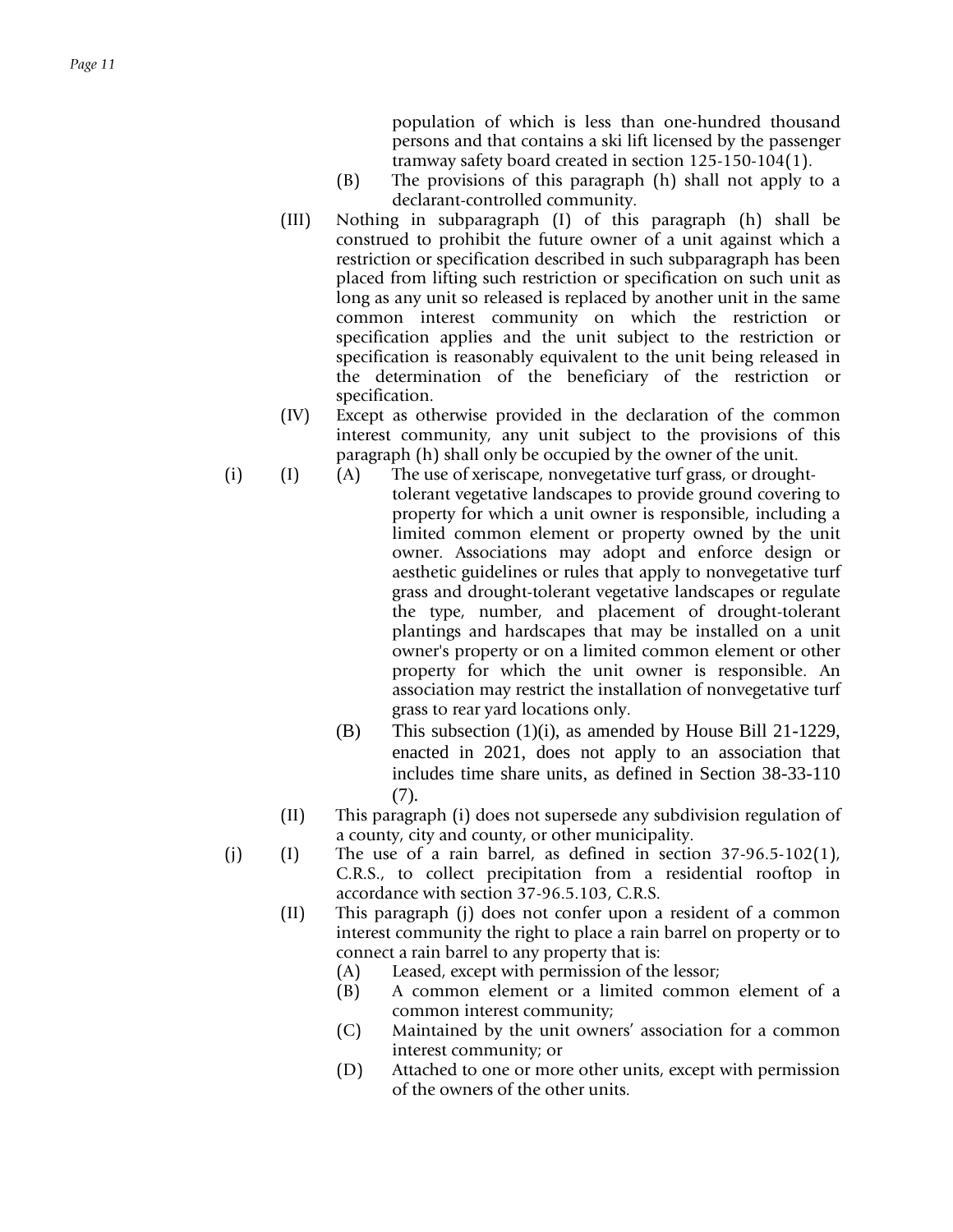- (III) A common interest community may impose reasonable aesthetic requirements that govern the placement or external appearance of a rain barrel.
- (k) (I) The operation of a family child care home, as defined in section 26- 6-102(13), that is licensed under Part 1 of Article 6 of Title 26.
	- (II) This subsection (1)(k) does not supersede any of the association's regulations concerning architectural control, parking, landscaping, noise, or other matters not specific to the operation of a business per se. The association shall make reasonable accommodation for fencing requirements applicable to licensed family child care homes.
	- (III) This subsection  $(1)(k)$  does not apply to a community qualified as housing for older persons under the Federal "Housing for Older Persons Act of 1995", as amended, Pub. L. 104-76.
	- (IV) The association may require the owner or operator of a family child care home located in the common interest community to carry liability insurance, at reasonable levels determined by the association's executive board, providing coverage for any aspect of the operation of the family child care home for personal injury, death, damage to personal property, and damage to real property that occurs in or on the common elements, in the unit where the family child care home is located, or in any other unit located in the common interest community. The association shall be named as an additional insured on the liability insurance the family child care home is required to carry, and such insurance must be primary to any insurance the association is required to carry under the terms of the declaration.
- (1.5) Notwithstanding any provision in the declaration, bylaws, or rules and regulations of the association to the contrary, an association shall not effectively prohibit energy generation devices, as defined in section 38-30-168; except that the association may require unit owners to participate in a commonly-owned system installed on common property rather than install individual systems of the same kind on their own property, but only if the benefit to a unit owner from participating in the commonly-owned system equals or exceeds the benefit that the unit owner would realize from installing a system of the same kind on his or her own property.
- (2) Notwithstanding any provisions in the declaration, bylaws, or rules and regulations of the association to the contrary, an association shall not require the use of cedar shakes or other flammable roofing materials.
- 38-33.3-106.7 Unreasonable restrictions on energy efficiency measures definitions.
	- (1) (a) Notwithstanding any provision in the declaration, bylaws, or rules and regulations of the association to the contrary, an association shall not effectively prohibit the installation or use of an energy efficiency measure.
		- (b) As used in this section, "energy efficiency measure" means a device or structure that reduces the amount of energy derived from fossil fuels that is consumed by a residence or business located on the real property. "Energy efficiency measure" is further limited to include only the following types of devices or structures:
			- (I) an awning, shutter, trellis, ramada, or other shade structure that is marketed for the purpose of reducing energy consumption;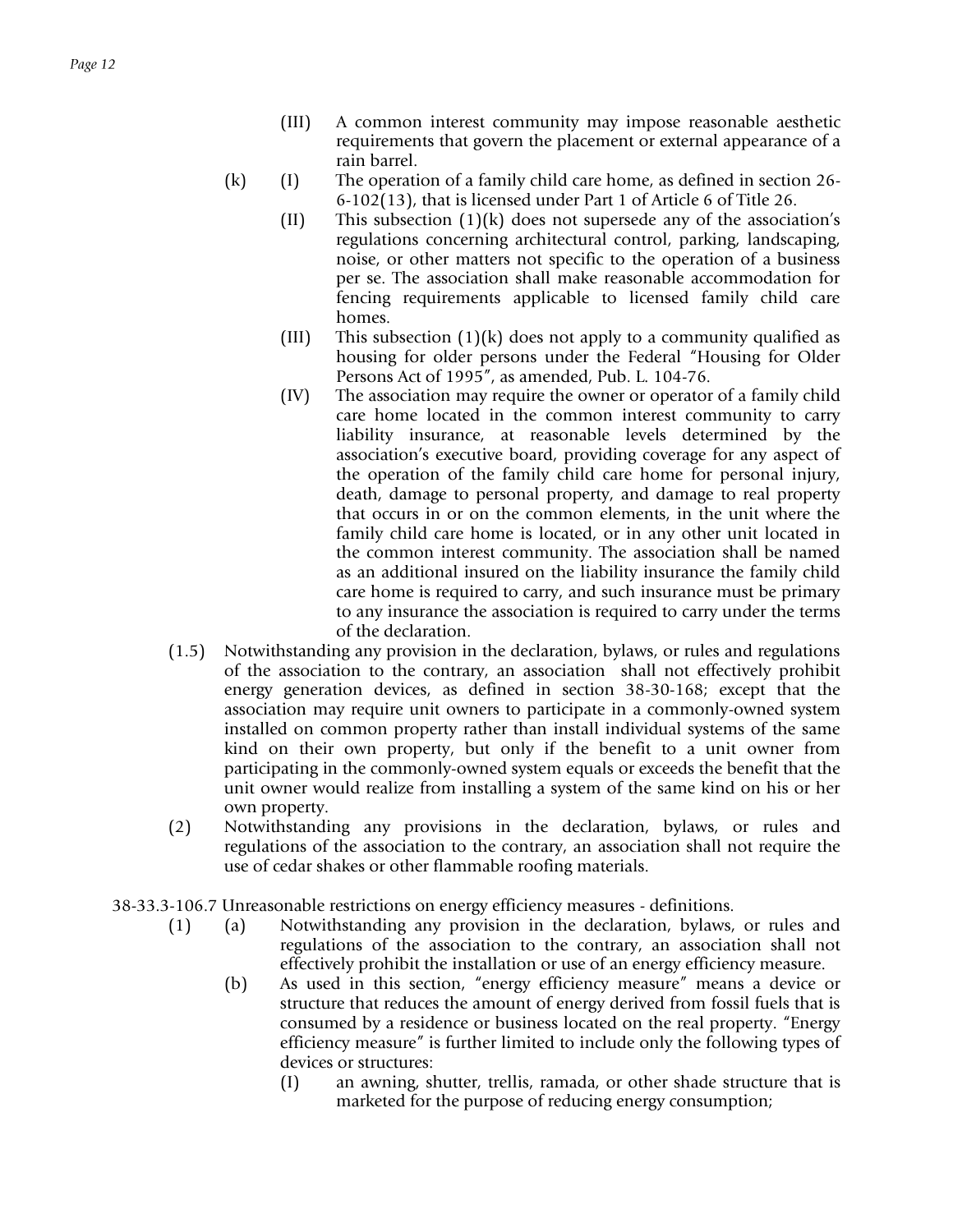- (II) A garage or attic fan and any associated vents or louvers;
- (III) An evaporative cooler;
- (IV) An energy-efficient outdoor lighting device, including without limitation a light fixture containing a coiled or straight fluorescent light bulb, and any solar recharging panel, motion detector, or other equipment connected to the lighting device; and
- (V) A retractable clothesline.
- (2) Subsection (1) of this section shall not apply to:
	- (a) Reasonable aesthetic provisions that govern the dimensions, placement, or external appearance of an energy efficiency measure. In creating reasonable aesthetic provisions, common interest communities shall consider:
		- (I) The impact on the purchase price and operating costs of the energy efficiency measure;
		- (II) The impact on the performance of the energy efficiency measure; and
		- (III) The criteria contained in the governing documents of the common interest community.
	- (b) Bona fide safety requirements, consistent with an applicable building code or recognized safety standard, for the protection of persons and property.
- (3) This section shall not be construed to confer upon any property owner the right to place an energy efficiency measure on property that is:
	- (a) Owned by another person;
	- (b) Leased, except with permission of the lessor;
	- (c) Collateral for a commercial loan, except with permission of the secured party; or
	- (d) A limited common element or general common element of a common interest community.

38-33.3-106.8. Unreasonable restrictions on electric vehicle charging systems - legislative declaration - definitions.

- (1) The general assembly finds, determines, and declares that:
	- (a) The widespread use of plug-in electric vehicles can dramatically improve energy efficiency and air quality for all Coloradans and should be encouraged wherever possible;
	- (b) Most homes in Colorado, including the vast majority of new homes, are in common interest communities;
	- (c) The primary purpose of this section is to ensure that common interest communities provide their residents with at least a meaningful opportunity to take advantage of the availability of plug-in electric vehicles rather than create artificial restrictions on the adoption of this promising technology; and
	- (d) The general assembly encourages common interest communities not only to allow electric vehicle charging stations in accordance with this section, but also to apply for grants from the electric vehicle grant fund, created in section 24-38.5-103, C.R.S., or otherwise fund the installation of charging stations on common property as an amenity for residents and guests.
- (2) Notwithstanding any provision in the declaration, bylaws, or rules and regulations of the association to the contrary, and except as provided in subsection (3) or (3.5) of this section, an association shall not: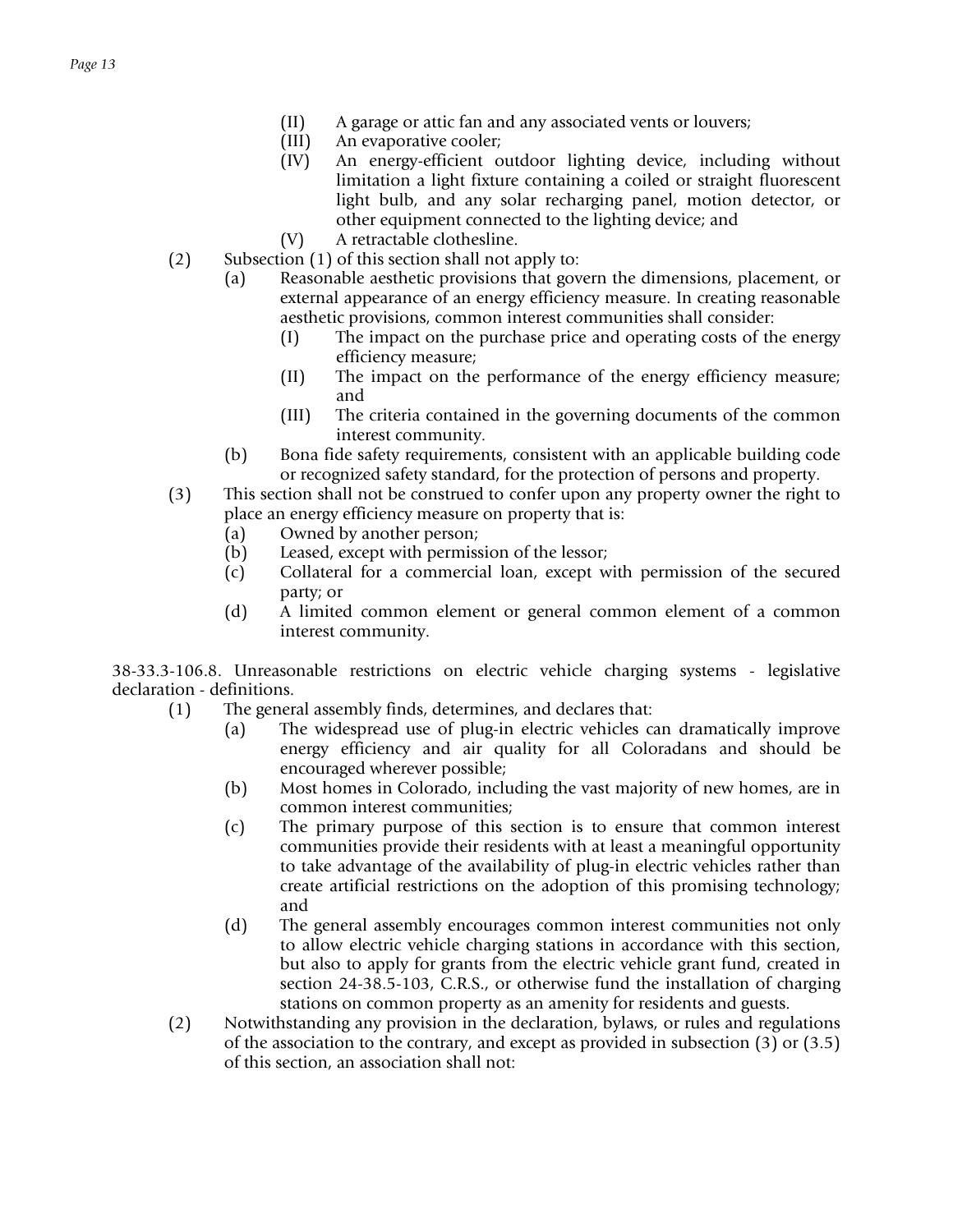- (a) Prohibit a unit owner from using, or installing at the unit owner's expense for the unit owner's own use, a level 1 or level 2 electric vehicle charging system on or in a unit; or
- (b) Assess or charge a unit owner any fee for the placement or use of an electric vehicle charging system on or in the unit owner's unit; except that the association may require reimbursement for the actual cost of electricity provided by the association that was used by the charging system or, alternatively, may charge a reasonable fee for access. If the charging system is part of a network for which a network fee is charged, the association's reimbursement may include the amount of the network fee. Nothing in this section requires an association to impose upon a unit owner any fee or charge other than the regular assessments specified in the declaration, bylaws, or rules and regulations of the association.
- (3) Subsection (2) of this section does not apply to:
	- (a) Bona fide safety requirements, consistent with an applicable building code or recognized safety standard, for the protection of persons and property;
	- (b) A requirement that the charging system be registered with the association within thirty days after installation; or
	- (c) Reasonable aesthetic provisions that govern the dimensions, placement, or external appearance of an electric vehicle charging system.
- (3.5) This section does not apply to a unit, or the owner thereof, if the unit is a time share unit, as defined in section 38-33-110 (7).
- (4) An association shall consent to a unit owner's placement of an electric vehicle charging system on a limited common element parking space, carport, or garage owned by the unit owner or otherwise assigned to the owner in the declaration or other recorded document if:
	- (a) Notwithstanding any existing ban on electric vehicle charging systems, the system otherwise complies with the declaration, bylaws, and rules and regulations of the association; and
	- (b) The unit owner agrees in writing to:
		- (I) Comply with the association's design specifications for the installation of the system;
		- (II) Engage the services of a duly licensed and registered electrical contractor familiar with the installation and code requirements of an electric vehicle charging system;
		- (III) Bear the expense of installation, including costs to restore any common elements disturbed in the process of installing the system; and
		- (IV) (A) Provide, within the time specified in sub-subparagraph (B) of this subparagraph (IV), a certificate of insurance naming the association as an additional insured on the homeowner's insurance policy for any claim related to the installation, maintenance, or use of the system or, if the system is located on a common element, reimbursement to the association for the actual cost of any increased insurance premium amount attributable to the system, notwithstanding any provision to the contrary in the association's declaration, bylaws, or rules and regulations.

(B) A certificate of insurance under sub-subparagraph (A) of this subparagraph (IV) must be provided within fourteen days after the unit owner receives the association's consent for the installation. Reimbursement for an increased insurance premium amount under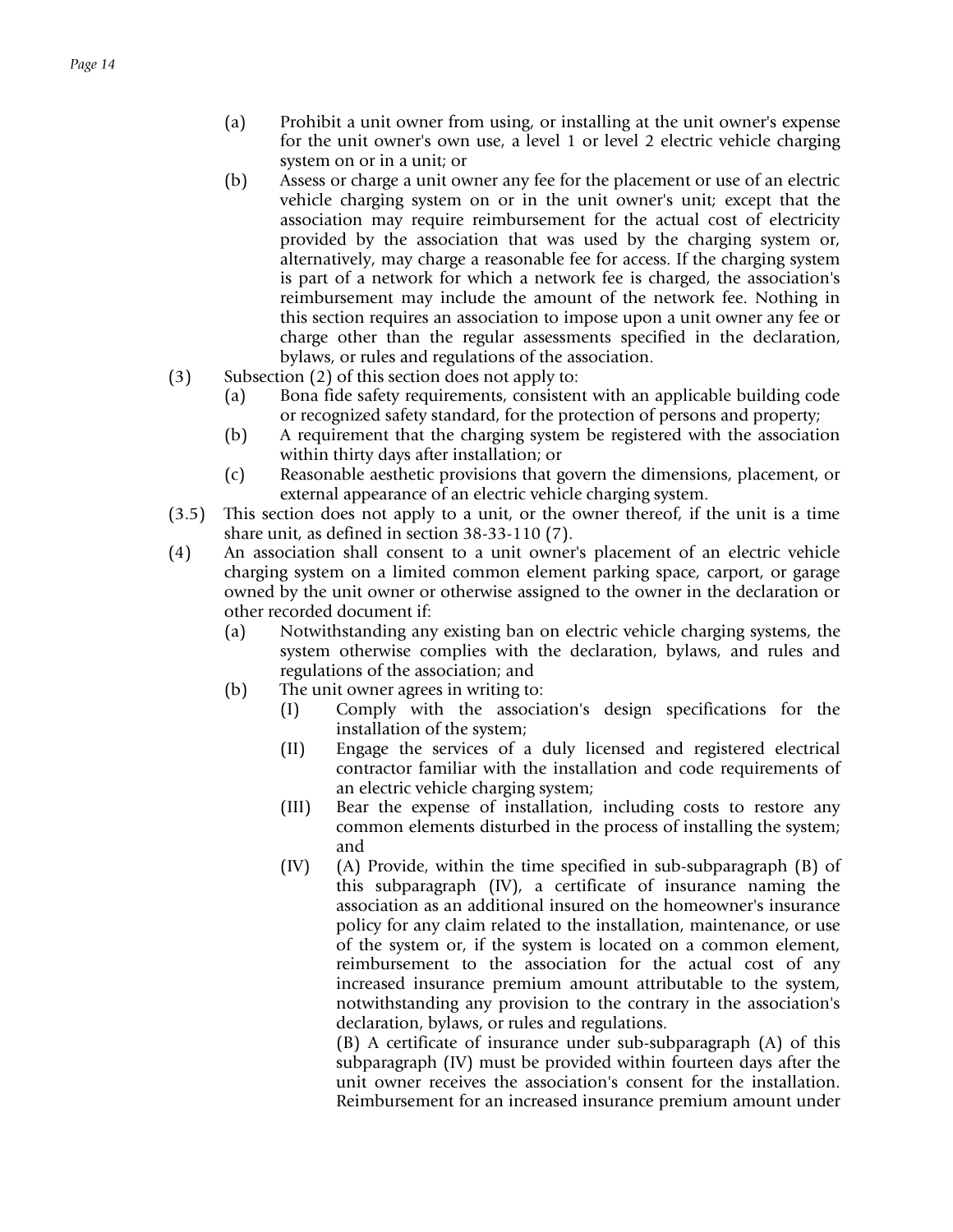sub-subparagraph (A) of this subparagraph (IV) must be provided within fourteen days after the unit owner receives the association's invoice for the amount attributable to the system.

- (5) If the association consents to a unit owner's installation of an electric vehicle charging system on a limited common element, including a parking space, carport, or garage stall, then, unless otherwise specified in a written contract or in the declaration, bylaws, or rules and regulations of the association:
	- (a) The unit owner, and each successive unit owner with exclusive rights to the limited common element where the charging system is installed, is responsible for any costs for damages to the system, any other limited common element or general common element of the common interest community, and any adjacent units, garage stalls, carports, or parking spaces that arise or result from the installation, maintenance, repair, removal, or replacement of the system;
	- (b) Each successive unit owner with exclusive rights to the limited common element shall assume responsibility for the repair, maintenance, removal, and replacement of the charging system until the system has been removed;
	- (c) The unit owner and each successive unit owner with exclusive rights to the limited common element shall at all times have and maintain an insurance policy covering the obligations of the unit owner under this subsection (5), is subject to all obligations specified under subparagraph (IV) of paragraph (b) of subsection (4) of this section, and shall name the association as an additional insured under the policy; and
	- (d) The unit owner and each successive unit owner with exclusive rights to the limited common element is responsible for removing the system if reasonably necessary or convenient for the repair, maintenance, or replacement of the limited common elements or general common elements of the common interest community.
- (6) A charging system installed at the unit owner's cost is property of the unit owner. Upon sale of the unit, if the charging system is removable, the unit owner may either remove it or sell it to the buyer of the unit or to the association for an agreed price. Nothing in this subsection (6) requires the buyer or the association to purchase the charging system.
- (7) As used in this section:
	- (a) "Electric vehicle charging system" or "charging system" means a device that is used to provide electricity to a plug-in electric vehicle or plug-in hybrid vehicle, is designed to ensure that a safe connection has been made between the electric grid and the vehicle and is able to communicate with the vehicle's control system so that electricity flows at an appropriate voltage and current level. An electric vehicle charging system may be wallmounted or pedestal style and may provide multiple cords to connect with electric vehicles. An electric vehicle charging system must be certified by underwriters' laboratories or an equivalent certification and must comply with the current version of article 625 of the national electrical code.
	- (b) "Level 1" means a charging system that provides charging through a onehundred-twenty-volt AC plug with a cord connector that meets the SAE international J1772 standard or a successor standard.
	- (c) "Level 2" means a charging system that provides charging through a twohundred-eight to two-hundred-forty-volt AC plug with a cord connector that meets the SAE international J1772 standard or a successor standard.
- (8) This section applies only to residential units.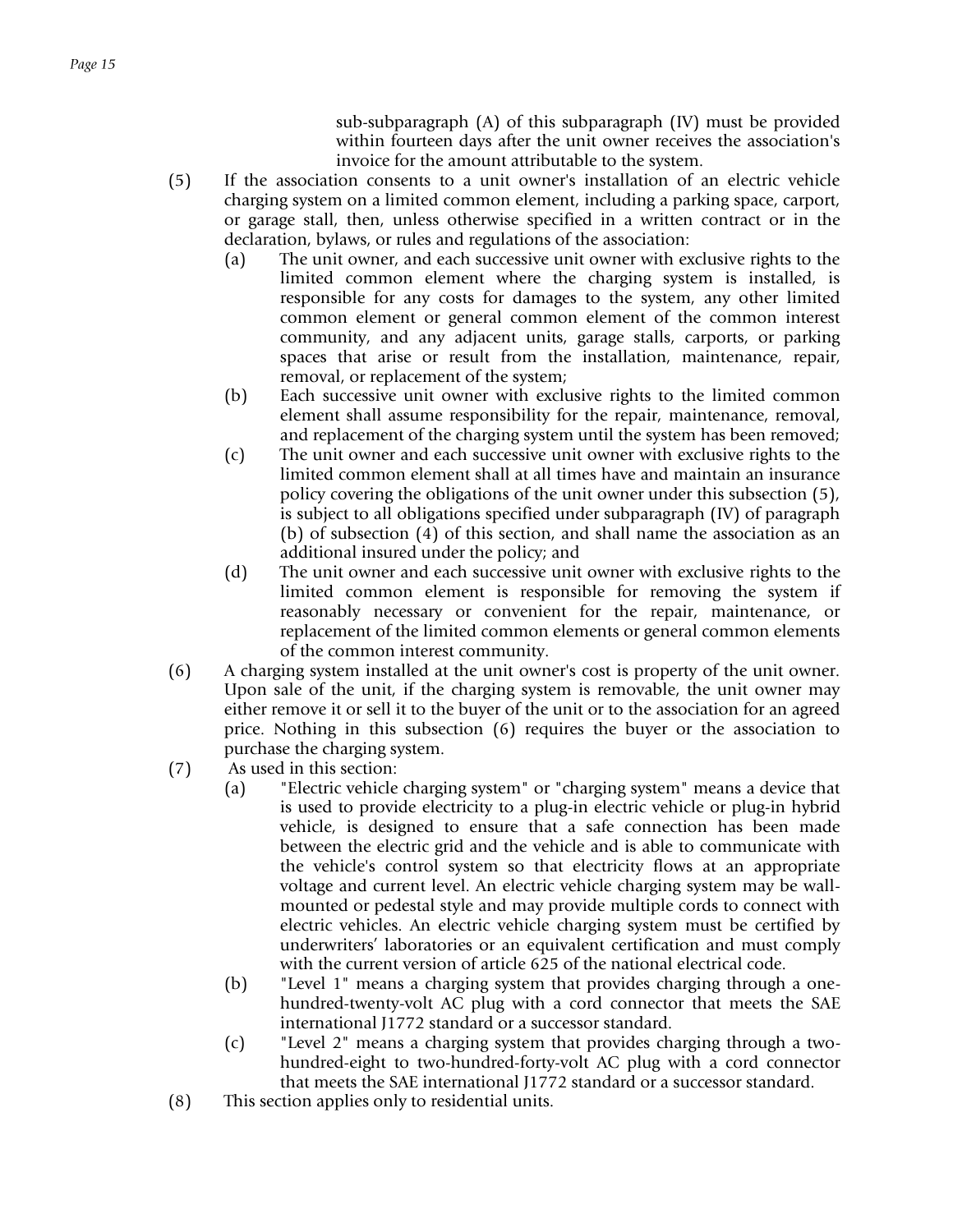## 38-33.3-107. Eminent domain.

- (1) If a unit is acquired by eminent domain or part of a unit is acquired by eminent domain leaving the unit owner with a remnant which may not practically or lawfully be used for any purpose permitted by the declaration, the award must include compensation to the unit owner for that unit and its allocated interests whether or not any common elements are acquired. Upon acquisition, unless the decree otherwise provides, that unit's allocated interests are automatically reallocated to the remaining units in proportion to the respective allocated interests of those units before the taking. Any remnant of a unit remaining after part of a unit is taken under this subsection (1) is thereafter a common element.
- (2) Except as provided in subsection (1) of this section, if part of a unit is acquired by eminent domain, the award must compensate the unit owner for the reduction in value of the unit and its interest in the common elements whether or not any common elements are acquired. Upon acquisition, unless the decree otherwise provides:
	- (a) that unit's allocated interests are reduced in proportion to the reduction in the size of the unit or on any other basis specified in the declaration; and
	- (b) the portion of allocated interests divested from the partially acquired unit is automatically reallocated to that unit and to the remaining units in proportion to the respective interests of those units before the taking, with the partially acquired unit participating in the reallocation on the basis of its reduced allocated interests.
- (3) If part of the common elements is acquired by eminent domain, that portion of any award attributable to the common elements taken must be paid to the association. Unless the declaration provides otherwise, any portion of the award attributable to the acquisition of a limited common element must be equally divided among the owners of the units to which that limited common element was allocated at the time of acquisition. For the purposes of acquisition of a part of the common elements other than the limited common elements under this subsection (3), service of process on the association shall constitute sufficient notice to all unit owners, and service of process on each individual unit owner shall not be necessary.
- (4) The court decree shall be recorded in every county in which any portion of the common interest community is located.
- (5) The reallocations of allocated interests pursuant to this section shall be confirmed by an amendment to the declaration prepared, executed, and recorded by the association.

38-33.3-108. Supplemental general principles of law applicable. The principles of law and equity, including, but not limited to, the law of corporations and unincorporated associations, the law of real property, and the law relative to capacity to contract, principal and agent, eminent domain, estoppel, fraud, misrepresentation, duress, coercion, mistake, receivership, substantial performance, or other validating or invalidating cause supplement the provisions of this article, except to the extent inconsistent with this article.

38-33.3-109. Construction against implicit repeal. This article is intended to be a unified coverage of its subject matter, and no part of this article shall be construed to be impliedly repealed by subsequent legislation if that construction can reasonably be avoided.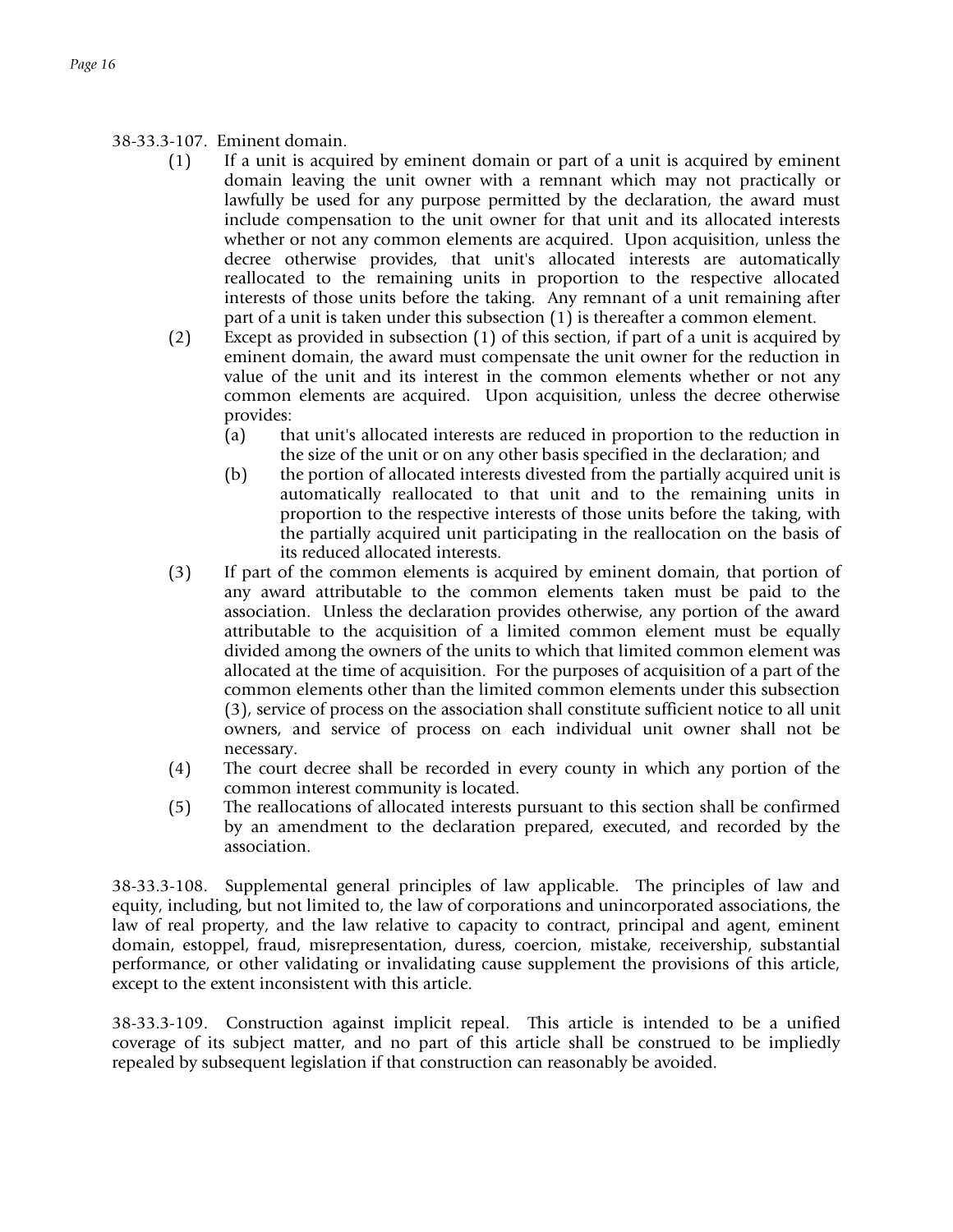38-33.3-110. Uniformity of application and construction. This article shall be applied and construed so as to effectuate its general purpose to make uniform the law with respect to the subject of this article among states enacting it.

38-33.3-111. Severability. If any provision of this article or the application thereof to any person or circumstances is held invalid, the invalidity shall not affect other provisions or applications of this article which can be given effect without the invalid provisions or application, and, to this end, the provisions of this article are severable.

38-33.3-112. Unconscionable agreement or term of contract.

- (1) The court, upon finding as a matter of law that a contract or contract clause relating to a common interest community was unconscionable at the time the contract was made, may refuse to enforce the contract, enforce the remainder of the contract without the unconscionable clause, or limit the application of any unconscionable clause in order to avoid an unconscionable result.
- (2) Whenever it is claimed, or appears to the court, that a contract or any contract clause relating to a common interest community is or may be unconscionable, the parties, in order to aid the court in making the determination, shall be afforded a reasonable opportunity to present evidence as to:
	- (a) the commercial setting of the negotiations;
	- (b) whether the first party has knowingly taken advantage of the inability of the second party reasonably to protect such second party's interests by reason of physical or mental infirmity, illiteracy, or inability to understand the language of the agreement or similar factors;
	- (c) the effect and purpose of the contract or clause; and
	- (d) if a sale, any gross disparity at the time of contracting between the amount charged for the property and the value of that property measured by the price at which similar property was readily obtainable in similar transactions. A disparity between the contract price and the value of the property measured by the price at which similar property was readily obtainable in similar transactions does not, of itself, render the contract unconscionable.

38-33.3-113. Obligation of good faith. Every contract or duty governed by this article imposes an obligation of good faith in its performance or enforcement.

38-33.3-114. Remedies to be liberally administered.

- (1) The remedies provided by this article shall be liberally administered to the end that the aggrieved party is put in as good a position as if the other party had fully performed. However, consequential, special, or punitive damages may not be awarded except as specifically provided in this article or by other rule of law.
- (2) Any right or obligation declared by this article is enforceable by judicial proceeding.

38-33.3-115. Applicability to new common interest communities.

Except as provided in section 38-33.3-116, this article applies to all common interest communities created within this state on or after July 1, 1992. The provisions of sections 38-33- 101 to 38-33-109 do not apply to common interest communities created on or after July 1, 1992. The provisions of sections 38-33-110 to 38-33-113 shall remain in effect for all common interest communities.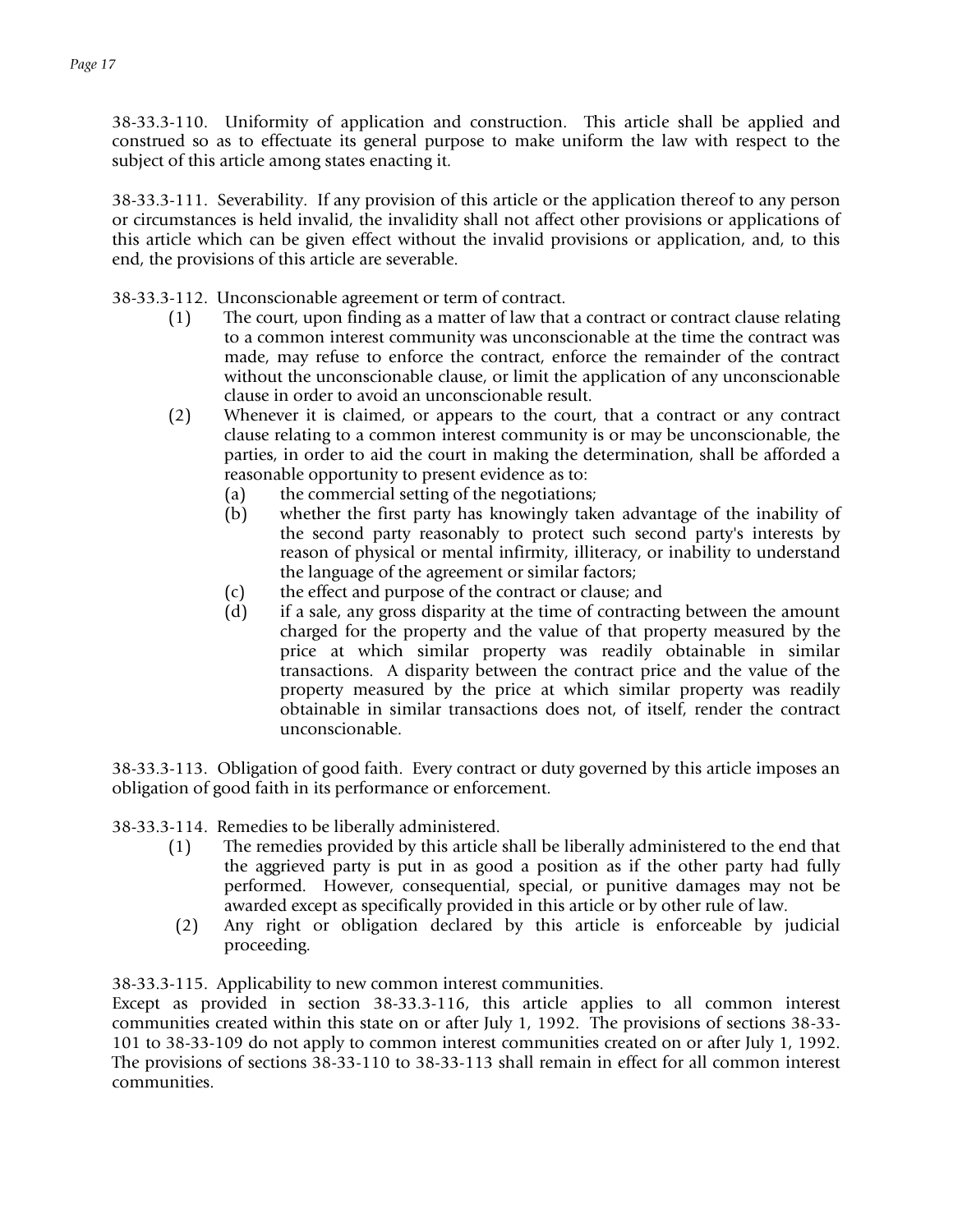38-33.3-116. Exception for new small cooperatives and small and limited expense planned communities.

- (1) If a cooperative created in this state on or after July 1, 1992, but prior to July 1, 1998, contains only units restricted to nonresidential use, or contains no more than ten units and is not subject to any development rights, it is subject only to sections 38-33.3-105 to 38-33.3-107, unless the declaration provides that this entire article is applicable. If a planned community created in this state on or after July 1, 1992, but prior to July 1, 1998, contains no more than ten units and is not subject to any development rights or if a planned community provides, in its declaration, that the annual average common expense liability of each unit restricted to residential purposes, exclusive of optional user fees and any insurance premiums paid by the association, may not exceed four hundred dollars, as adjusted pursuant to subsection (3) of this section, it is subject only to sections 38- 33.3-105 to 38-33.3-107, unless the declaration provides that this entire article is applicable.
- (2) If a cooperative or planned community created in this state on or after July 1, 1998, contains only units restricted to nonresidential use, or contains no more than twenty unit and is not subject to any development rights, it is subject only to sections 38-33.3-105 to 38-33.3-107, unless the declaration provides that this entire article is applicable. If a planned community created in this state after July 1, 1998, provides, in its declaration, that the annual average common expense liability of each unit restricted to residential purposes, exclusive of optional user fees and any insurance premiums paid by the association, may not exceed four hundred dollars, as adjusted pursuant to subsection (3) of this section, it is subject only to sections 38-33.3-105 to 38-33.3-107, unless the declaration provides that this entire article is applicable.
- (3) The dollar limitation set forth in subsections (1) and (2) of this section shall be increased annually on July 1, 1999, and on July 1 of each succeeding year in accordance with any increase in the United States Department of Labor Bureau of Labor Statistics final consumer price index for the Denver-Boulder consolidated metropolitan statistical area for the preceding calendar year. The limitation shall not be increased if the final consumer price index for the preceding calendar year did not increase and shall not be decreased if the final consumer price index for the preceding calendar year decreased.
- 38-33.3-116.3. Large planned communities exemption from certain requirements.
	- (1) A planned community shall be exempt from the provisions of this article as specified in subsection (3) of this section or as specifically exempted in any other provision of this article, if, at the time of recording the affidavit pursuant to subsection (2) of this section, the real estate upon which the planned community is created meets both of the following requirements:
		- (a) it consists of at least two hundred acres;
		- (b) it is approved for development of at least five hundred residential units, excluding any interval estates, time-share estates, or time-span estates but including any interval units created pursuant to sections 38-33-110 and 38- 33-111, and at least twenty thousand square feet of commercial use.
	- (2) For an exemption authorized in subsection (1) of this section to apply, the property must be zoned within each county in which any part of such parcel is located, and the owner of the parcel shall record with the county clerk and recorder of each county in which any part of such parcel is located an affidavit setting forth the following: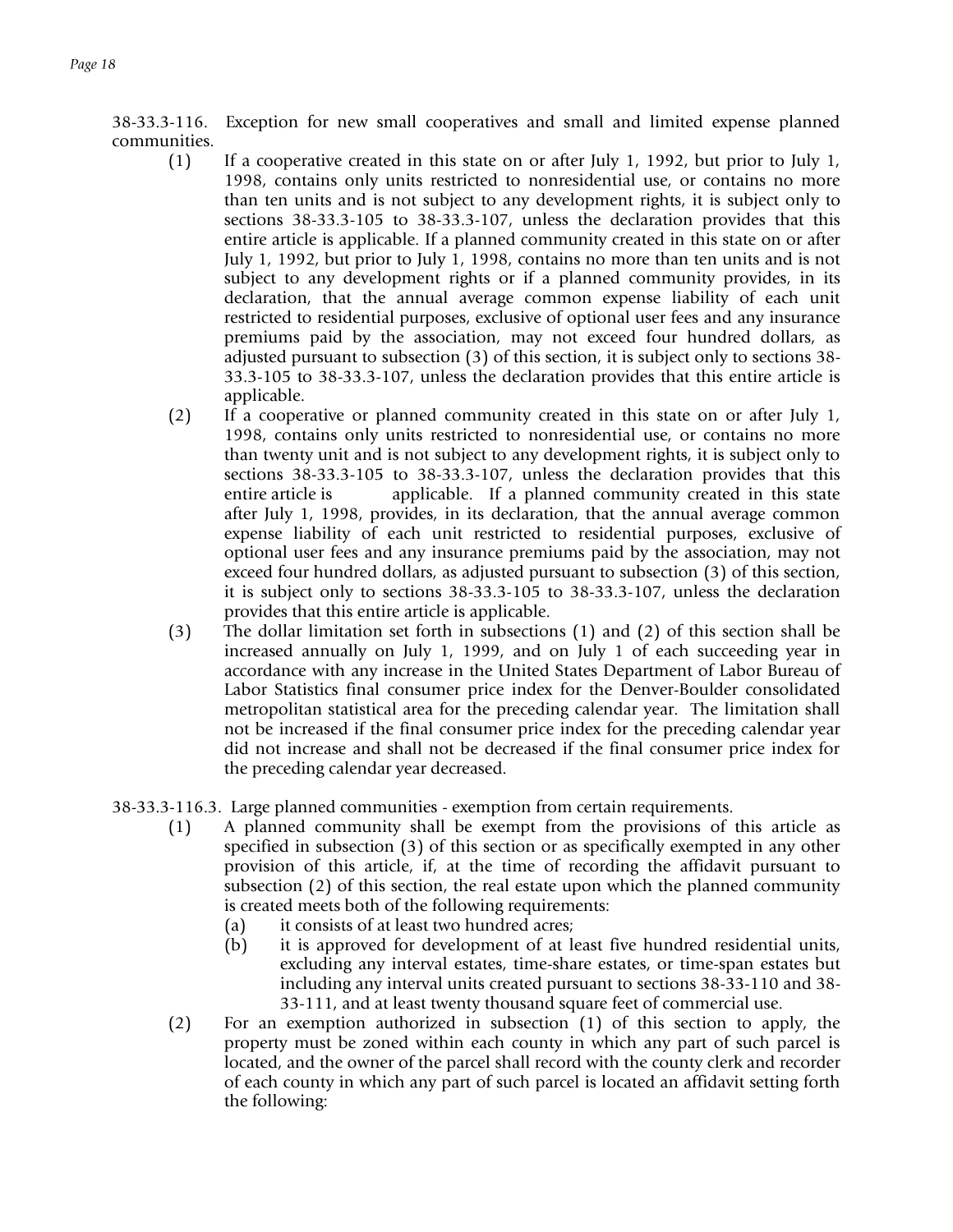- (a) the legal description of such parcel of land;
- (b) a statement that the party signing the affidavit is the owner of the parcel in its entirety in fee simple, excluding mineral interests;
- (c) the acreage of the parcel;
- (d) the zoning classification of the parcel, with a certified copy of applicable zoning regulations attached; and
- (e) a statement that neither the owner nor any officer, director, shareholder, partner, or other entity having more than a ten-percent equity interest in the owner has been convicted of a felony within the last ten years.
- (3) A large planned community for which an affidavit has been filed pursuant to subsection (2) of this section shall be exempt from the following provisions of this article:
	- (a) section 38-33.3-205 (1)(e) to  $(1)(m)$ ;
	- (b) section 38-33.3-207 (3);
	- (c) section 38-33.3-208;
	- (d) section 38-33.3-209 (2)(b) to (2)(d), (2)(f), (2)(g), (4), and (6);
	- (e) section 38-33.3-210;
	- (f) section 38-33.3-212;
	- (g) section 38-33.3-213;
	- (h) section 38-33.3-215;
	- (i) section 38-33.3-217 (l);
	- (j) section 38-33.3-304.
- (4) Section 38-33.3-217(4) shall be applicable as follows: Except to the extent expressly permitted or required by other provisions of this article, no amendment may create or increase special declarant rights, increase the number of units or the allocated interests of a unit, or the uses to which any unit is restricted, in the absence of unanimous consent of the unit owners.
- (5) (a) The exemption authorized by the section shall continue for the large planned community so long as the owner signing the affidavit is the owner of the real estate described in subsection (2) of this section; except that:
	- (I) upon the sale, conveyance, or other transfer of any portion of the real estate within the large planned community, the portion sold, conveyed or transferred shall become subject to all the provisions of this article;
	- (II) any common interest community created on some but not all of the real estate within the large planned community shall be created pursuant to this article; and
	- (III) when a planned community no longer qualifies as a large planned community, as described in subsection (1) of this section, the exemptions authorized by this section shall no longer be applicable.
	- (b) Notwithstanding the provisions of subparagraph (III) of paragraph (a) of this subsection (5), all real estate described in a recorded declaration creating a large planned community shall remain subject to such recorded declaration.
- (6) The Association established for a large planned community shall operate with respect to large planned community-wide matters and shall not otherwise operate as the exclusive unit owners' Association with respect to any unit.
- (7) The Association established for a large planned community shall keep in its principal office and make reasonably available to all unit owners, unit owners'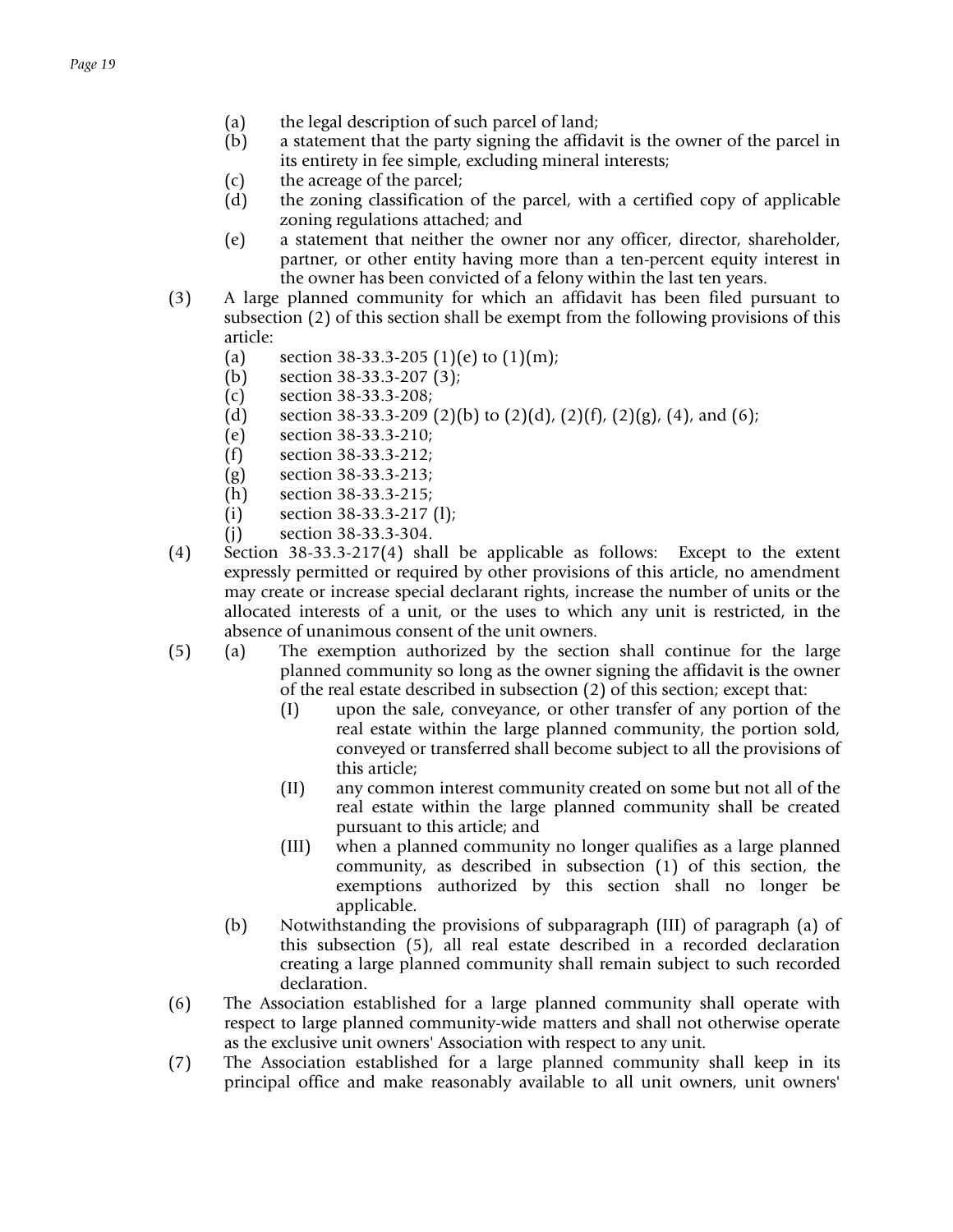authorized agents, and prospective purchasers of units a complete legal description of all common elements within the large planned community.

- 38-33.3-117. Applicability to preexisting common interest communities.
	- (1) Except as provided in section 38-33.3-119, the following sections apply to all common interest communities created within this state before July 1, 1992, with respect to events and circumstances occurring on or after July 1, 1992:
		- (a) 38-33.3-101 and 38-33.3-102;
		- (b) 38-33.3-103, to the extent necessary in construing any of the other sections of this article;
		- (c) 38-33.3-104 to 38-33.3-111;
		- (d) 38-33.3-114;
		- (e) 38-33.3-118;
		- (f) 38-33.3-120;
		- (g) 38-33.3-122 and 38-33.3-123
		- (h) 38-33.3-203 and 38-33.3-217(7);
		- (i) 38-33.3-302 (1) (a) to (1) (f), (1) (j) to (1) (m), and (1) (o) to (1) (q);
		- (i.5) 38-33.3-221.5;
		- $(i.7)$  38-33.3-303(1)(b) and (3)(b)
		- $(j)$  38-33.3-311;
		- (k) 38-33.3-316;
		- (k.5) 38-33.3-316.3; and
		- (l) 38-33.3-317 as it existed prior to January 1, 2006, 38-33.3-318 and 38- 33.3-319.
	- (1.5) Except as provided in section 38-33.3-119, the following sections apply to all common interest communities created within this state before July 1, 1992, with respect to events and circumstances occurring on or after January 1, 2006:
		- (a) (Deleted by amendment, L. 2006, p. 1217, § 3, effective May 26, 2006.)
		- (b) 38-33.3-124;
		- (c) 38-33.3-209.4 to 38-33.3-209.7;
		- (d)  $38-33.3-217(1);$
		- (e) (Deleted by amendment, L. 2006, p. 1217, § 3, effective May 26, 2006.)
		- (f) 38-33.3-301;
		- (g) 38-33.3-302(3) and (4);
		- (h)  $38-33.3-303(1)(b)$ ,  $(3)(b)$  and  $(4)(b)$
		- (i)  $38-33.3-308(1)$ , (2)(b), (2.5), and (4.5);
		- (j)  $38-33.3-310(1)$  and  $(2)$ ;
		- (k) 38-33.3-310.5;
		- $(l)$  38-33.3-315(7);
		- (m) 38-33.3-317; and
		- (n) 38-33.3-401.
	- (1.7) Except as provided in 38-33-119, section 38-33.3-209.5 (1) (b) (IX) shall apply to all common interest communities created within this state before July 1, 1992, with respect to events and circumstances occurring on or after July 1, 2010.
	- (1.8) Except as provided in section 38-33.3-119, section 38-33.3-303(4)(a) applies to all common interest communities created within this state before July 1, 1992, with respect to events and circumstances occurring on or after July 1, 2017.
	- (1.9) Notwithstanding any other provision of law, section 38-33.3-303.5 applies to all common interest communities created within this state on, before, or after July 1, 1992, with respect to events and circumstances occurring on or after September 1, 2017.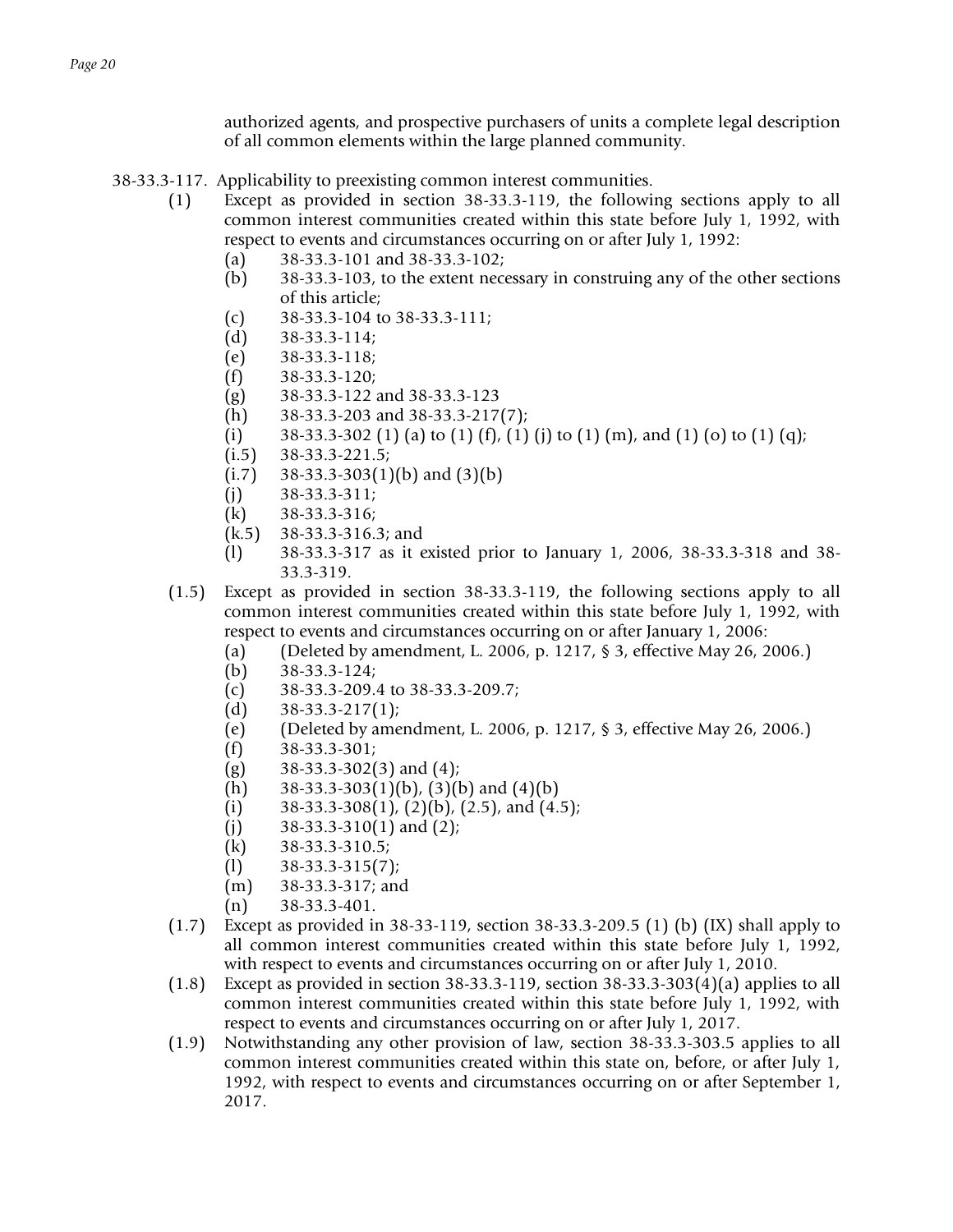- (2) The sections specified in paragraphs (a) to (j) and (l) of subsection (1) of this section shall be applied and construed to establish a clear, comprehensive, and uniform framework for the operation and management of common interest communities within this state and to supplement the provisions of any declaration, bylaws, plat, or map in existence on June 30, 1992. Except for Section 38-33.3-217(7), in the event of specific conflicts between the provisions of the sections specified in paragraphs (a) to (j) and (l) of subsection (1) of this section, and express requirements or restrictions in a declaration, bylaws, a plat, or a map in existence on June 30, 1992, such requirements or restrictions in the declaration, bylaws, plat, or map shall control, but only to the extent necessary to avoid invalidation of the specific requirement or restriction in the declaration, bylaws, plat, or map. Sections 38-33.3-217(7) and 38-33.3-316 shall be applied and construed as stated in such sections.
- (3) Except as expressly provided for in this section, this article shall not apply to common interest communities created within this state before July 1, 1992.
- (4) Section 38-33.3-308 (2) to (7) shall apply to all common interest communities created within this state before July 1, 1995 and shall apply to all meetings of the executive board of such a community or any committee thereof occurring on or after said date. In addition, said section 38-33.3-308(2) to (7) shall apply to all common interest communities created on or after July 1, 1995, and shall apply to all meetings of the executive board of such a community or any committee thereof occurring on or after said date.

38-33.3-118. Procedure to elect treatment under the "Colorado Common Interest Ownership Act".

- (1) Any organization created prior to July 1, 1992, may elect to have the common interest community be treated as if it were created after June 30, 1992, and thereby subject the common interest community to all of the provisions contained in this article, in the following manner:
	- (a) If there are members or stockholders entitled to vote thereon, the board of directors may adopt a resolution recommending that such association accept this article and directing that the question of acceptance be submitted to a vote at a meeting of the members or stockholders entitled to vote thereon, which may be either an annual or special meeting. The question shall also be submitted whenever one-twentieth, or, in the case of an association with over one thousand members, one-fortieth, of the members or stockholders entitled to vote thereon so request. Written notice stating that the purpose, or one of the purposes, of the meeting is to consider electing to be treated as a common interest community organized after June 30, 1992, and thereby accepting the provisions of this article, together with a copy of this article, shall be given to each person entitled to vote at the meeting within the time and in the manner provided in the articles of incorporation, declaration, bylaws, or other governing documents for such association for the giving of notice of meetings to members. Such election to accept the provisions of this article shall require for adoption at least sixty-seven percent of the votes that the persons present at such meeting in person or by proxy are entitled to cast.
	- (b) If there are no persons entitled to vote thereon, the election to be treated as a common interest community under this article may be made at a meeting of the board of directors pursuant to a majority vote of the directors in office.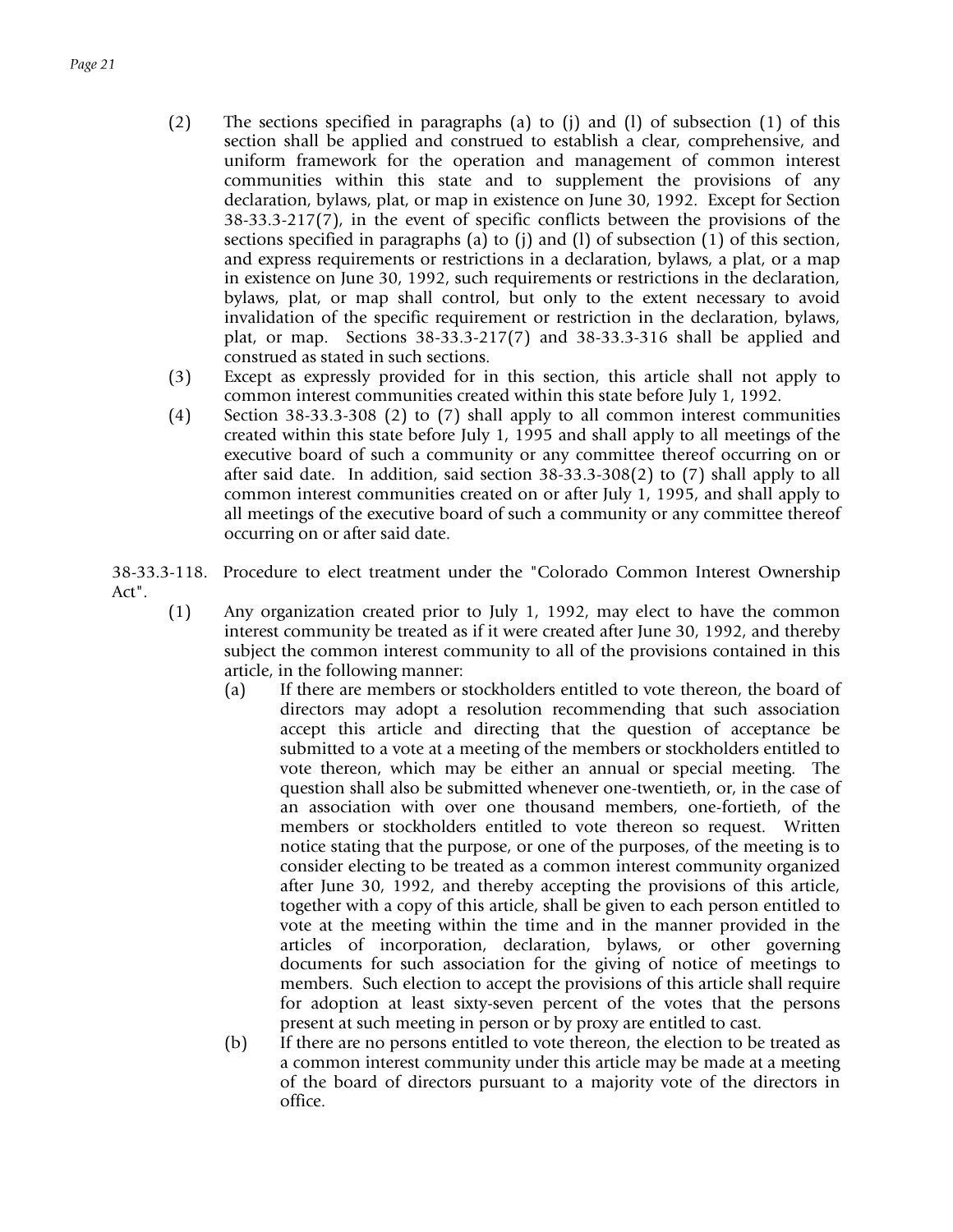- (2) A statement of election to accept the provisions of this article shall be executed and acknowledged by the president or vice-president and by the secretary or an assistant secretary of such Association and shall set forth:
	- (a) The name of the common interest community and association;
	- (b) That the association has elected to accept the provisions of this article;
	- (c) That there were persons entitled to vote thereon, the date of the meeting of such persons at which the election was made to be treated as a common interest community under this article, that a quorum was present at the meeting, and that such acceptance was authorized by at least sixty-seven percent of the votes that the members or stockholders present at such meeting in person or by proxy were entitled to cast;
	- (d) That there were no members or stockholders entitled to vote thereon, the date of the meeting of the board of directors at which election to accept this article was made, that a quorum was present at the meeting, and that such acceptance was authorized by a majority vote of the directors present at such meeting;
	- (e) (Deleted by amendment, L. 93, p. 645, § 7, effective April 30, 1993.)
	- (f) The names and respective addresses of its officers and directors; and
	- (g) If there were no persons entitled to vote thereon but a common interest community has been created by virtue of compliance with section 38-33.3- 103 (8), that the declarant desires for the common interest community to be subject to all the terms and provisions of this article.
	- (3) The original statement of election to be treated as a common interest community subject to the terms and conditions of this article shall be duly recorded in the office of the clerk and recorder for the county in which the common interest community is located.
	- (4) Upon the recording of the original statement of election to be treated as a common interest community subject to the provisions of this article, said common interest community shall be subject to all provisions of this article. Upon recording of the statement of election, such common interest community shall have the same powers and privileges and be subject to the same duties, restrictions, penalties, and liabilities as though it had been created after June 30, 1992.
	- (5) Notwithstanding any other provision of this section, and with respect to a common interest community making the election permitted by this section, this article shall apply only with respect to events and circumstances occurring on or after July 1, 1992, and does not invalidate provisions of any declaration, bylaws, or plats or maps in existence on June 30, 1992.

38-33.3-119. Exception for small preexisting cooperatives and planned communities. If a cooperative or planned community created within this state before July 1, 1992, contains no more than ten units and is not subject to any development rights, or if its declaration limits its annual common expense liability to the amount specified in section 38.33.3-116(1), then it is subject only to sections 38-33.3-105 to 38-33.3-107 unless the declaration is amended in conformity with applicable law and with the procedures and requirements of the declaration to take advantage of the provisions of section 38-33.3-120, in which case all the sections enumerated in section 38- 33.3-117 apply to that planned community.

38-33.3-120. Amendments to preexisting governing instruments.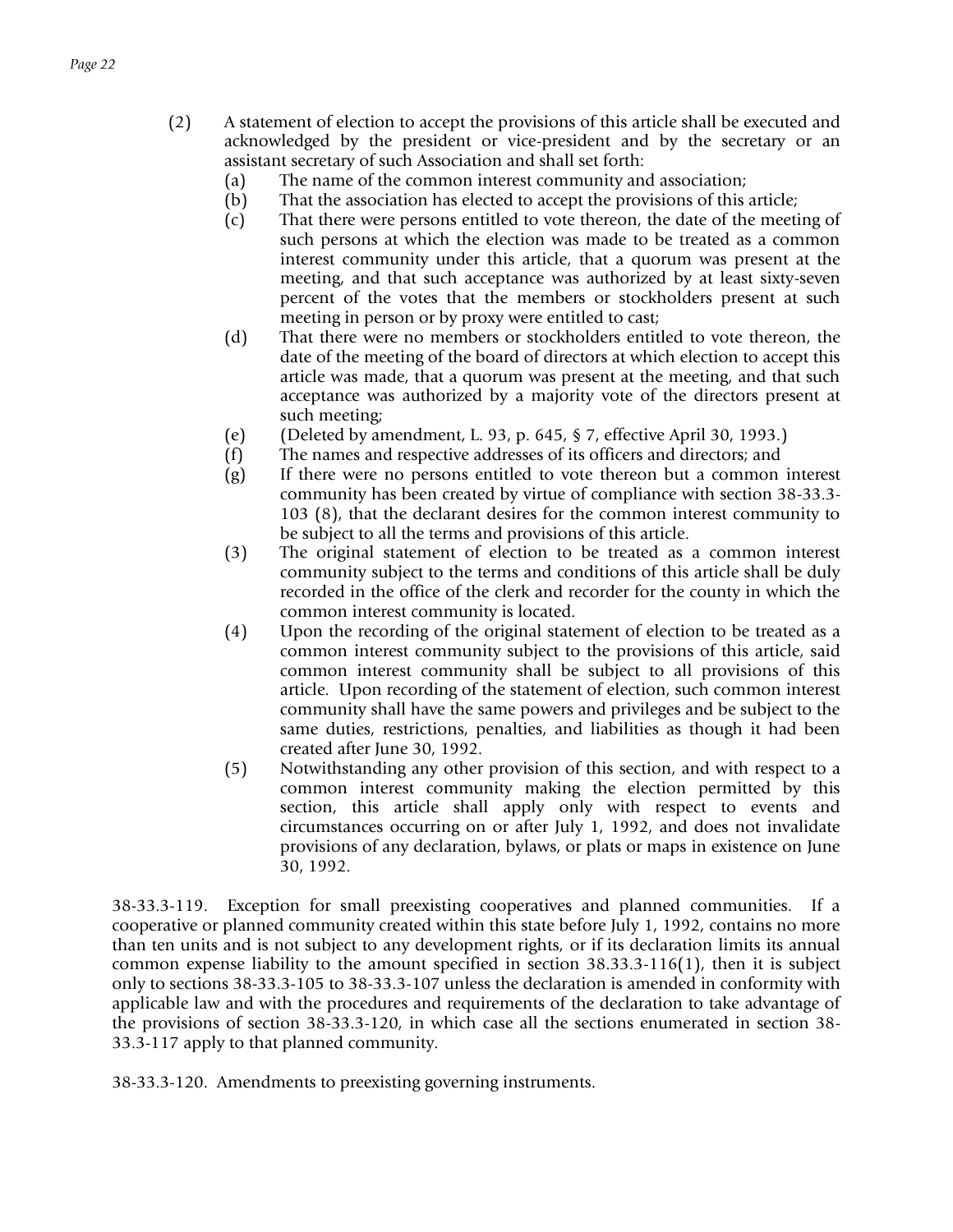- (1) In the case of amendments to the declaration, bylaws, or plats and maps of any common interest community created within this state before July 1, 1992, which has not elected treatment under this article pursuant to section 38-33.3-118:
	- (a) if the substantive result accomplished by the amendment was permitted by law in effect prior to July 1, 1992, the amendment may be made either in accordance with that law, in which case that law applies to that amendment, or it may be made under this article; and
	- (b) if the substantive result accomplished by the amendment is permitted by this article and was not permitted by law in effect prior to July 1, 1992, the amendment may be made under this article.
- (2) An amendment to the declaration, bylaws, or plats and maps authorized by this section to be made under this article must be adopted in conformity with the procedures and requirements of the law that applied to the common interest community at the time it was created and with the procedures and requirements specified by those instruments. If an amendment grants to any person any rights, powers, or privileges permitted by this article, all correlative obligations, liabilities, and restrictions in this article also apply to that person.
- (3) An amendment to the declaration may also be made pursuant to the procedures set forth in Section 38-33.3-217(7).

38-33.3-120.5. Extension of declaration term.

- (1) If a common interest community has a declaration in effect with a limited term of years that was recorded prior to July 1, 1992, and if, before the term of the declaration expires, the unit owners in the common interest community have not amended the declaration pursuant to section 38-33.3-120 and in accordance with any conditions or fixed limitations described in the declaration, the declaration may be extended as provided in this section.
- (2) The term of the declaration may be extended:
	- (a) If the executive board adopts a resolution recommending that the declaration be extended for a specific term not to exceed twenty years and directs that the question of extending the term of the declaration be submitted to the unit owners, as members of the association; and
	- (b) If an extension of the term of the declaration is approved by the vote or agreement of unit owners of units to which at least sixty-seven percent of the votes in the association are allocated or any larger percentage the declaration specifies.
- (3) Except for the extension of the term of a declaration as authorized by this section, no other provision of a declaration may be amended pursuant to the provisions of this section.
- (4) For any meeting of unit owners at which a vote is to be taken on a proposed extension of the term of a declaration as provided in this section, the secretary or other officer specified in the bylaws shall provide written notice to each unit owner entitled to vote at the meeting stating that the purpose, or one of the purposes, of the meeting is to consider extending the term of the declaration. The notice shall be given in the time and manner specified in section 38-33.3-308 or in the articles of incorporation, declaration, bylaws, or other governing documents of the association.
- (5) The extension of the declaration, if approved, shall be included in an amendment to the declaration and shall be executed, acknowledged, and recorded by the association in the records of the clerk and recorder of each county in which any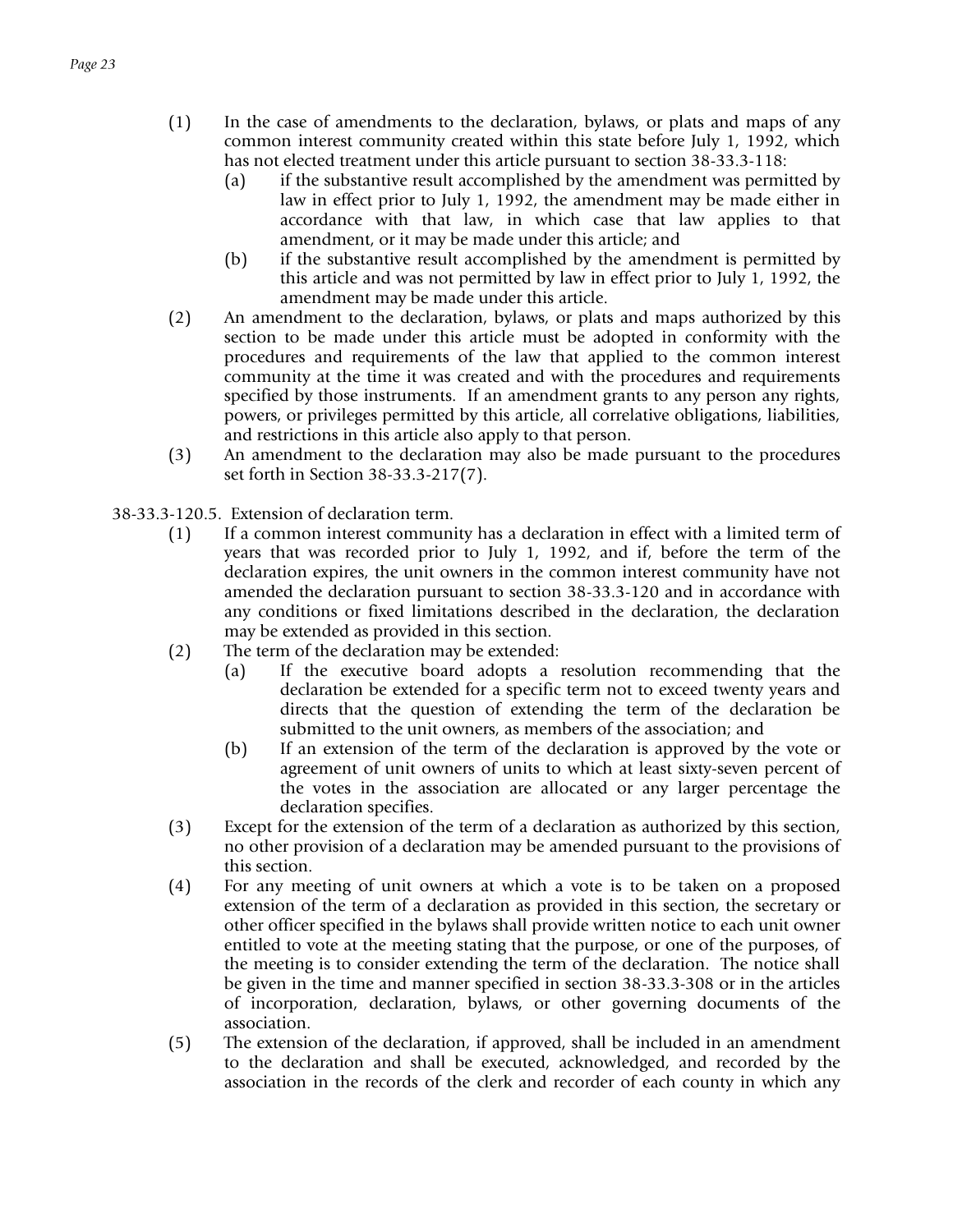portion of the common interest community is located. The amendment shall include:

- (a) A statement of the name of the common interest community and the association;
- (b) A statement that the association has elected to extend the term of the declaration pursuant to this section and the term of the approved extension;
- (c) A statement that indicates that the executive board has adopted a resolution recommending that the declaration be extended for a specific term not to exceed twenty years, that sets forth the date of the meeting at which the unit owners elected to extend the term of the declaration, and that declares that the extension was authorized by a vote or agreement of unit owners of units to which at least sixty-seven percent of the votes in the association are allocated or any larger percentage the declaration specifies;
- (d) A statement of the names and respective addresses of the officers and executive board members of the association.
- (6) Upon the recording of the amendment required by subsection (5) of this section, and subject to the provisions of this section, a common interest community is subject to all provisions of the declaration, as amended.

38-33.3-121. Applicability to nonresidential planned communities. This article does not apply to a planned community in which all units are restricted exclusively to nonresidential use unless the declaration provides that the article does apply to that planned community. This article applies to a planned community containing both units that are restricted exclusively to nonresidential use and other units that are not so restricted, only if the declaration so provides or the real estate comprising the units that may be used for residential purposes would be a planned community in the absence of the units that may not be used for residential purposes.

38-33.3-122. Applicability to out-of-state common interest communities. This article does not apply to common interest communities or units located outside this state.

38-33.3-123. Enforcement - Limitation.

- (1) (a) If any unit owner fails to timely pay assessments or any money or sums due to the association, the association may require reimbursement for collection costs and reasonable attorney fees and costs incurred as a result of such failure without the necessity of commencing a legal proceeding.
	- (b) For any failure to comply with the provisions of this article or any provision of the declaration, bylaws, articles, or rules and regulations, other than the payment of assessments or any money or sums due to the association, the association, any unit owner, or any class of unit owners adversely affected by the failure to comply may seek reimbursement for collection costs and reasonable attorney fees and costs incurred as a result of such failure to comply, without the necessity of commencing a legal proceeding.
	- (c) In any civil action to enforce or defend the provisions of this article or of the declaration, bylaws, articles, or rules and regulations, the court shall award reasonable attorney fees, costs, and costs of collection to the prevailing party.
	- (d) Notwithstanding paragraph (c) of this subsection (1), in connection with any claim in which a unit owner is alleged to have violated a provision of this article or of the declaration, bylaws, articles, or rules and regulations of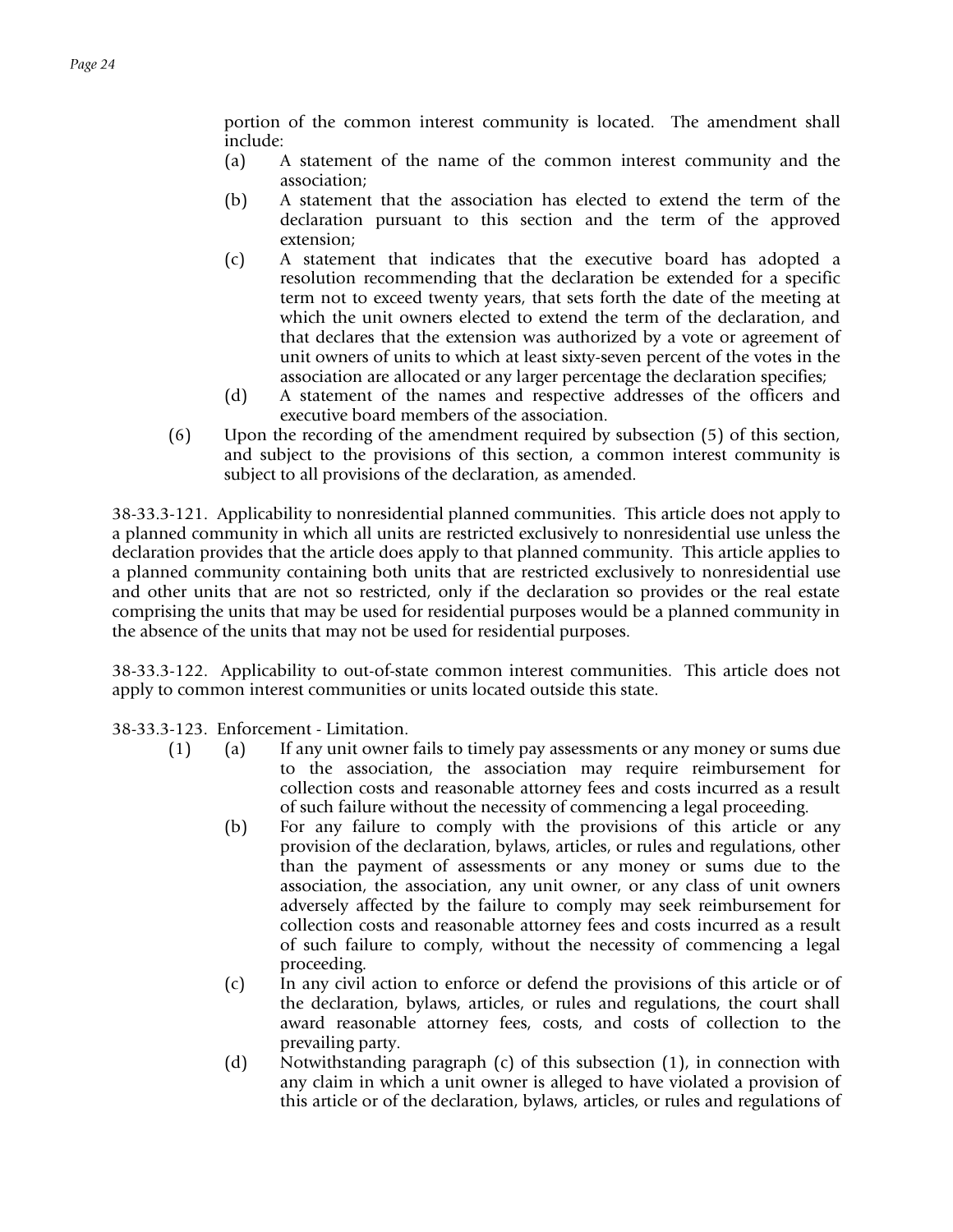the association and in which the court finds that the unit owner prevailed because the unit owner did not commit the alleged violation:

- (I) The court shall award the unit owner reasonable attorney fees and costs incurred in asserting or defending the claim; and
- (II) The court shall not award costs or attorney fees to the association. In addition, the association shall be precluded from allocating to the unit owner's account with the association any of the association's costs or attorney fees incurred in asserting or defending the claim.
- (e) A unit owner shall not be deemed to have confessed judgment to attorney fees or collection costs.
- (2) Notwithstanding any law to the contrary, no action shall be commenced or maintained to enforce the terms of any building restriction contained in the provisions of the declaration, bylaws, articles, or rules and regulations or to compel the removal of any building or improvement because of the violation of the terms of any such building restriction unless the action is commenced within one year from the date from which the person commencing the action knew or in the exercise of reasonable diligence should have known of the violation for which the action is sought to be brought or maintained.
- 38-33.3-124. Legislative declaration alternative dispute resolution encouraged.
	- (1) (a) (I) The general assembly finds and declares that the cost, complexity, and delay inherent in court proceedings make litigation a particularly inefficient means of resolving neighborhood disputes. Therefore, common interest communities are encouraged to adopt protocols that make use of mediation or arbitration as alternatives to, or preconditions upon, the filing of a complaint between a unit owner and association in situations that do not involve an imminent threat to the peace, health, or safety of the community.
		- (II) The general assembly hereby specifically endorses and encourages associations, unit owners, managers, declarants, and all other parties to disputes arising under this article to agree to make use of all available public or private resources for alternative dispute resolution, including, without limitation, the resources offered by the office of dispute resolution within the Colorado judicial branch through its website.
		- (b) On or before January 1, 2007, each association shall adopt a written policy setting forth its procedure for addressing disputes arising between the association and unit owners. The association shall make a copy of this policy available to unit owners upon request.
	- (2) (a) Any controversy between an association and a unit owner arising out of the provisions of this article may be submitted to a mediation by agreement of the parties prior to the commencement of any legal proceeding.
		- (b) The mediation agreement, if one is reached, may be presented to the Court as a stipulation. Either party to the mediation may terminate the mediation process without prejudice.
	- (c) If either party subsequently violates the stipulation, the other party may apply immediately to the court for relief.
	- (3) The declaration, bylaws, or rules of the association may specify situations in which disputes shall be resolved by binding arbitration under the "Uniform Arbitration Act", Part 2 of Article 22 of Title 13, C.R.S. or by another means of alternative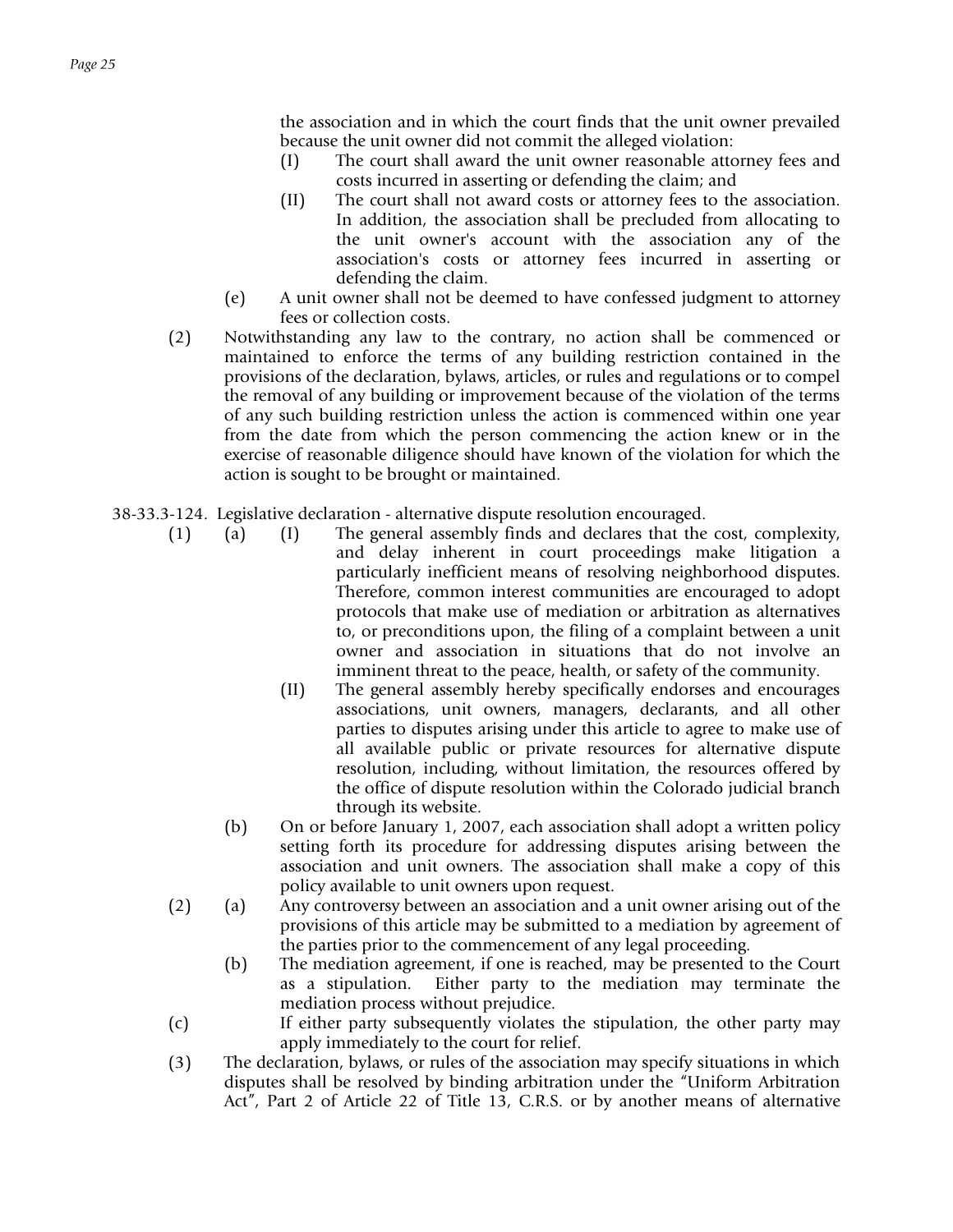dispute resolution under the "Dispute Resolution Act", part 3 of article 22 of title 13, C.R.S.

PART 2 CREATION, ALTERATION, AND TERMINATION OF COMMON INTEREST **COMMUNITIES** 

## 38-33.3-201. Creation of common interest communities.

- (1) A common interest community may be created pursuant to this article only by recording a declaration executed in the same manner as a deed and, in a cooperative, by conveying the real estate subject to that declaration to the association. The declaration must be recorded in every county in which any portion of the common interest community is located and must be indexed in the grantee's index in the name of the common interest community and in the name the association and in the grantor's index in the name of each person executing the declaration. No common interest community is created until the plat or map for the common interest community is recorded.
- (2) In a common interest community with horizontal unit boundaries, a declaration, or an amendment to a declaration, creating or adding units shall include a certificate of completion executed by an independent licensed or registered engineer, surveyor, or architect stating that all structural components of all buildings containing or comprising any units thereby created are substantially completed.

38-33.3-202. Unit boundaries.

- (1) Except as provided by the declaration:
	- (a) if walls, floors, or ceilings are designated as boundaries of a unit, all lath, furring, wallboard, plasterboard, plaster, paneling, tiles, wallpaper, paint, and finished flooring and any other materials constituting any part of the finished surfaces thereof are a part of the unit, and all other portions of the walls, floors, or ceilings are a part of the common elements;
	- (b) if any chute, flue, duct, wire, conduit, bearing wall, bearing column, or other fixture lies partially within and partially outside the designated boundaries of a unit, any portion thereof serving only that unit is a limited common element allocated solely to that unit, and any portion thereof serving more than one unit, or any portion of the common elements is a part of the common elements;
	- (c) subject to the provisions of paragraph (b) of this subsection (1), all spaces, interior partitions, and other fixtures and improvements within the boundaries of a unit are a part of the unit;
	- (d) any shutters, awnings, window boxes, doorsteps, stoops, porches, balconies, and patios and all exterior doors and windows or other fixtures designed to serve a single unit, but located outside the unit's boundaries, are limited common elements allocated exclusively to that unit.

38-33.3-203. Construction and validity of declaration and bylaws.

- (1) All provisions of the declaration and bylaws are severable.
- (2) The rule against perpetuities does not apply to defeat any provision of the declaration, bylaws, or rules and regulations.
- (3) In the event of a conflict between the provisions of the declaration and the bylaws, the declaration prevails, except to the extent the declaration is inconsistent with this article.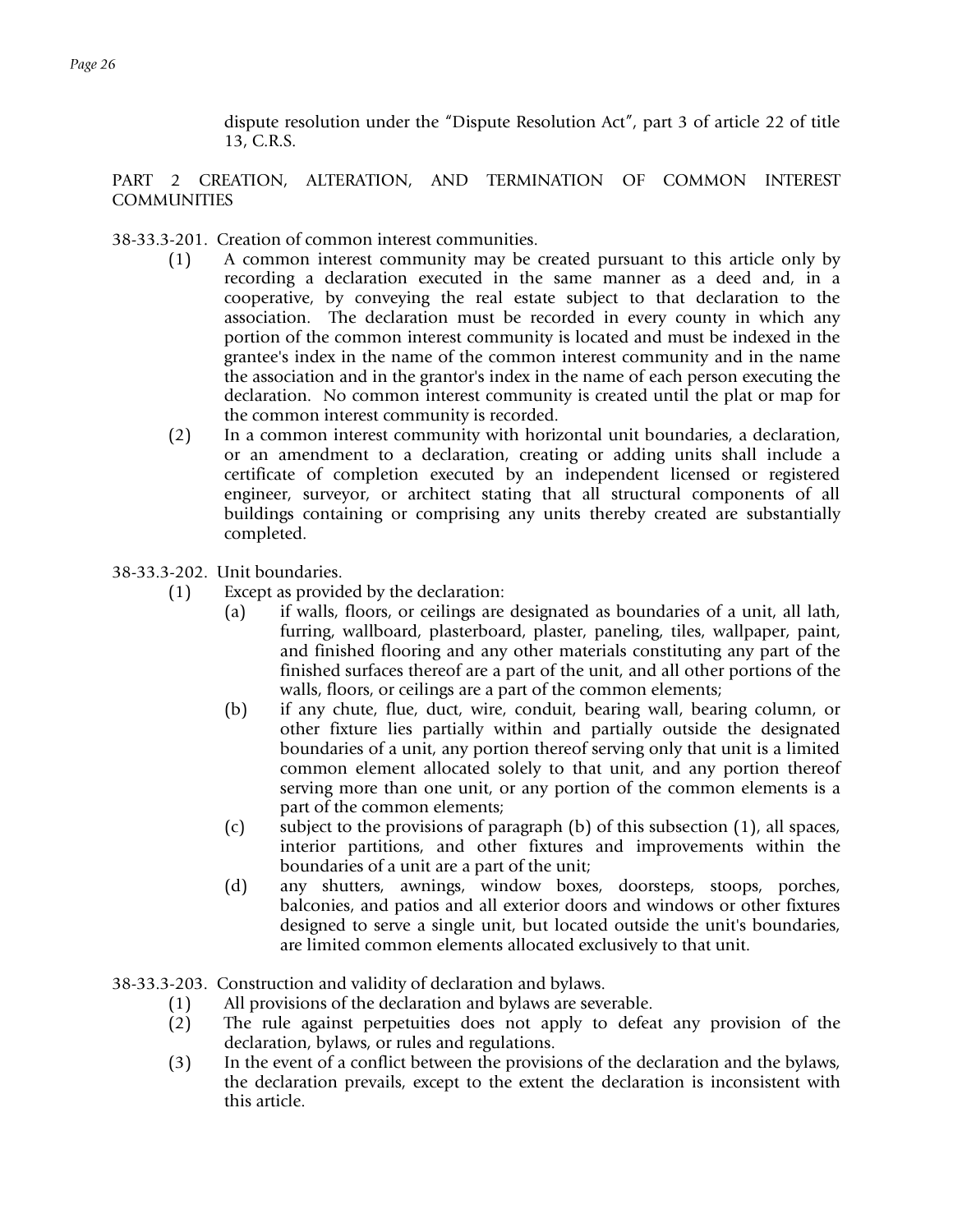(4) Title to a unit and common elements is not rendered unmarketable or otherwise affected by reason of an insubstantial failure of the declaration to comply with this article. Whether a substantial failure impairs marketability is not affected by this article.

38-33.3-204. Description of units. A description of a unit may set forth the name of the common interest community, the recording data for the declaration, the county in which the common interest community is located, and the identifying number of the unit. Such description is a legally sufficient description of that unit and all rights, obligations, and interests appurtenant to that unit which were created by the declaration or bylaws. It shall not be necessary to use the term "unit" as a part of a legally sufficient description of a unit.

38-33.3-205. Contents of declaration.

- (1) The declaration must contain:
	- (a) the names of the common interest community and the association and a statement that the common interest community is a condominium, cooperative, or planned community;
	- (b) the name of every county in which any part of the common interest community is situated;
	- (c) a legally sufficient description of the real estate included in the common interest community;
	- (d) a statement of the maximum number of units that the declarant reserves the right to create;
	- (e) in a condominium or planned community, a description, which may be by plat or map, of the boundaries of each unit created by the declaration, including the unit's identifying number; or, in a cooperative, a description, which may be by plat or map, of each unit created by the declaration, including the unit's identifying number, its size or number of rooms, and its location within a building if it is within a building containing more than one unit;
	- (f) a description of any limited common elements, other than those specified in section  $38-33.3-202$  (1) (b) and (1) (d) or shown on the map as provided in section 38-33.3-209 (2) (j) and, in a planned community, any real estate that is or must become common elements;
	- (g) a description of any real estate, except real estate subject to development rights, that may be allocated subsequently as limited common elements, other than limited common elements specified in section 38-33.3-202 (1) (b) and (1) (d), together with a statement that they may be so allocated;
	- (h) A description of any development rights and other special declarant rights reserved by the declarant, together with a description sufficient to identify the real estate to which each of those rights applies and the time limit within which each of those rights must be exercised;
	- (i) if any development right may be exercised with respect to different parcels of real estate at different times, a statement to that effect together with:
		- (I) either a statement fixing the boundaries of those portions and regulating the order in which those portions may be subjected to the exercise of each development right or a statement that no assurances are made in those regards; and
		- (II) a statement as to whether, if any development right is exercised in any portion of the real estate subject to that development right, that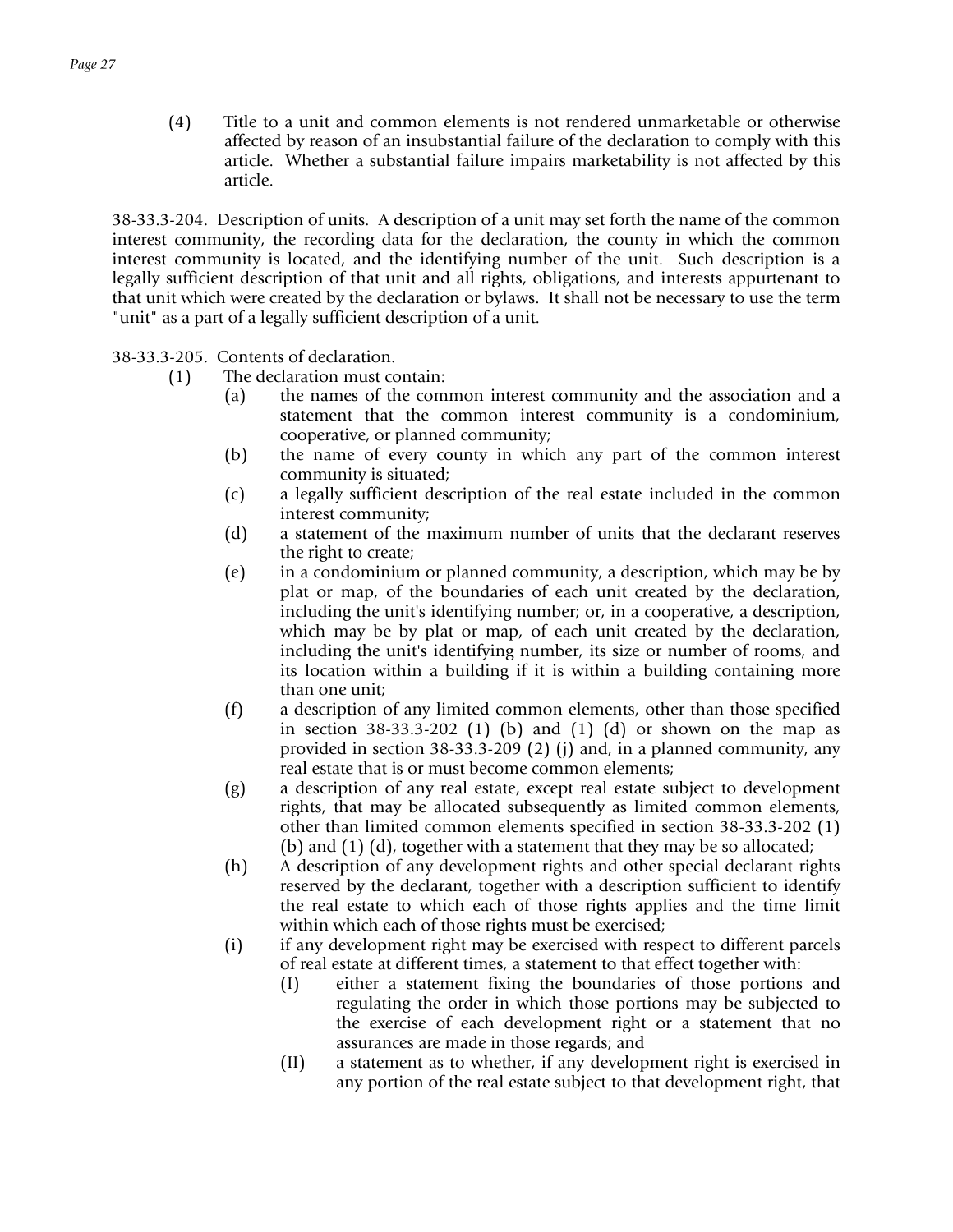development right must be exercised in all or in any other portion of the remainder of that real estate;

- (j) any other conditions or limitations under which the rights described in paragraph (h) of this subsection (1) may be exercised or will lapse;
- (k) an allocation to each unit of the allocated interests in the manner described in section 38-33.3-207;
- (l) any restrictions on the use, occupancy, and alienation of the units and on the amount for which a unit may be sold or on the amount that may be received by a unit owner on sale, condemnation, or casualty loss to the unit or to the common interest community or on termination of the common interest community;
- (m) the recording data for recorded easements and licenses appurtenant to, or included in, the common interest community or to which any portion of the common interest community is or may become subject by virtue of a reservation in the declaration;
- (n) all matters required by sections 38-33.3-201, 38-33.3-206 to 38-33.3-209, 38-33.3-215, 38-33.3-216, and 38-33.3-303 (4);
- (o) reasonable provisions concerning the manner in which notice of matters affecting the common interest community may be given to unit owners by the association or other unit owners;
- (p) a statement, if applicable, that the planned community is a large planned community and is exercising certain exemptions from the "Colorado Common Interest Ownership Act" as such a large planned community;
- (q) in a large planned community:
	- (I) A general description of every common element that the declarant is legally obligated to construct within the large planned community together with the approximate date by which each such common element is to be completed. The declarant shall be required to complete each such common element within a reasonable time after the date specified in the declaration, unless the declarant, due to an act of God, is unable to do so. The declarant shall not be legally obligated with respect to any common element not identified in the declaration.
	- (II) A general description of the type of any common element that the declarant anticipates may be constructed by, maintained by, or operated by the association. The association shall not assess members for the construction, maintenance, or operation of any common element that is not described pursuant to this subparagraph (II) unless such assessment is approved by the vote of a majority of the votes entitled to be cast in person or by proxy, other than by declarant, at a meeting duly convened as required by law.
- (2) The declaration may contain any other matters the declarant considers appropriate.
- (3) The plats and maps described in section 38-33.3-209 may contain certain information required to be included in the declaration by this section.
- (4) A declarant may amend the declaration, a plat, or a map to correct clerical, typographical, or technical errors.
- (5) A declarant may amend the declaration to comply with the requirements, standards, or guidelines or recognized secondary mortgage markets, the Department of Housing and Urban Development, the Federal Housing Administration, the Veterans Administration, the Federal Home Loan Mortgage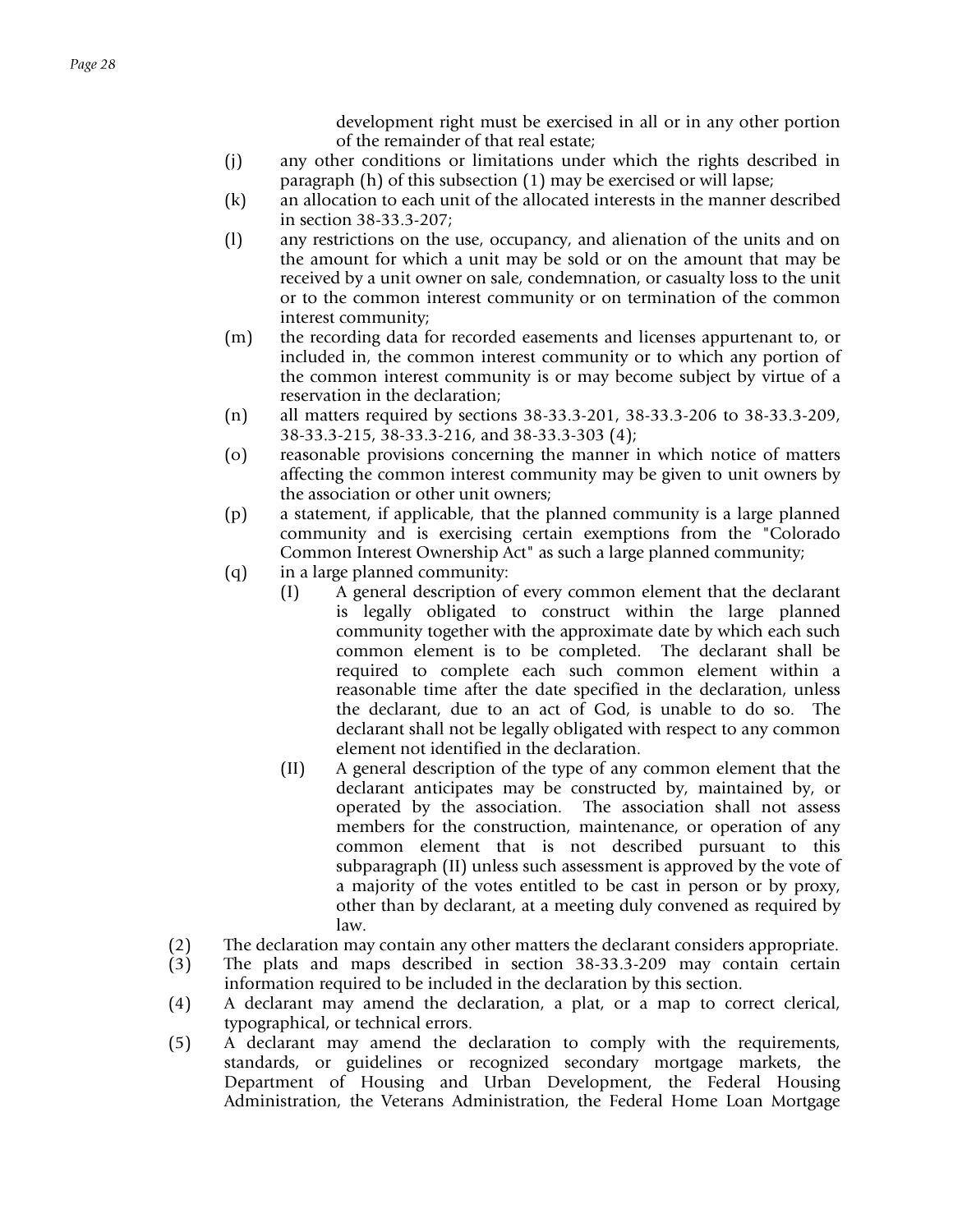Corporation, the Government National Mortgage Association, or the Federal National Mortgage Association.

- 38-33.3-206. Leasehold common interest communities.
	- (1) Any lease, the expiration or termination of which may terminate the common interest community or reduce its size, must be recorded. In a leasehold condominium or leasehold planned community, the declaration must contain the signature of each lessor of any such lease in order for the provisions of this section to be effective. The declaration must state:
		- (a) the recording data for the lease;
		- (b) the date on which the lease is scheduled to expire;
		- (c) a legally sufficient description of the real estate subject to the lease;
		- (d) any rights of the unit owners to redeem the reversion and the manner whereby those rights may be exercised or state that they do not have those rights;
		- (e) any rights of the unit owners to remove any improvements within a reasonable time after the expiration or termination of the lease or state that they do not have those rights; and
		- (f) any rights of the unit owners to renew the lease and the conditions of any renewal or state that they do not have those rights.
	- (2) After the declaration for a leasehold condominium or leasehold planned community is recorded, neither the lessor nor the lessor's successor in interest may terminate the leasehold interest of a unit owner who makes timely payment of a unit owner's share of the rent and otherwise complies with all covenants which, if violated, would entitle the lessor to terminate the lease. A unit owner's leasehold interest in a condominium or planned community is not affected by failure of any other person to pay rent or fulfill any other covenant.
	- (3) Acquisition of the leasehold interest of any unit owner by the owner of the reversion or remainder does not merge the leasehold and fee simple interests unless the leasehold interests of all unit owners subject to that reversion or remainder are acquired.
	- (4) If the expiration or termination of a lease decreases the number of units in a common interest community, the allocated interests shall be reallocated in accordance with section 38-33.3-107 (1), as though those units had been taken by eminent domain. Reallocations shall be confirmed by an amendment to the declaration prepared, executed, and recorded by the association.
- 38-33.3-207. Allocation of allocated interests.
	- (1) The declaration must allocate to each unit:
		- (a) In a condominium, a fraction or percentage of undivided interests in the common elements and in the common expenses of the association and, to the extent not allocated in the bylaws of the association, a portion of the votes in the Association;
		- (b) In a cooperative, an ownership interest in the association, a fraction or percentage of the common expenses of the association, and, to the extent not allocated in the bylaws of the association, a portion of the votes in the Association;
		- (c) In a planned community, a fraction or percentage of the common expenses of the association and, to the extent not allocated in the bylaws of the association, a portion of the votes in the association; except that, in a large planned community, the common expenses of the association may be paid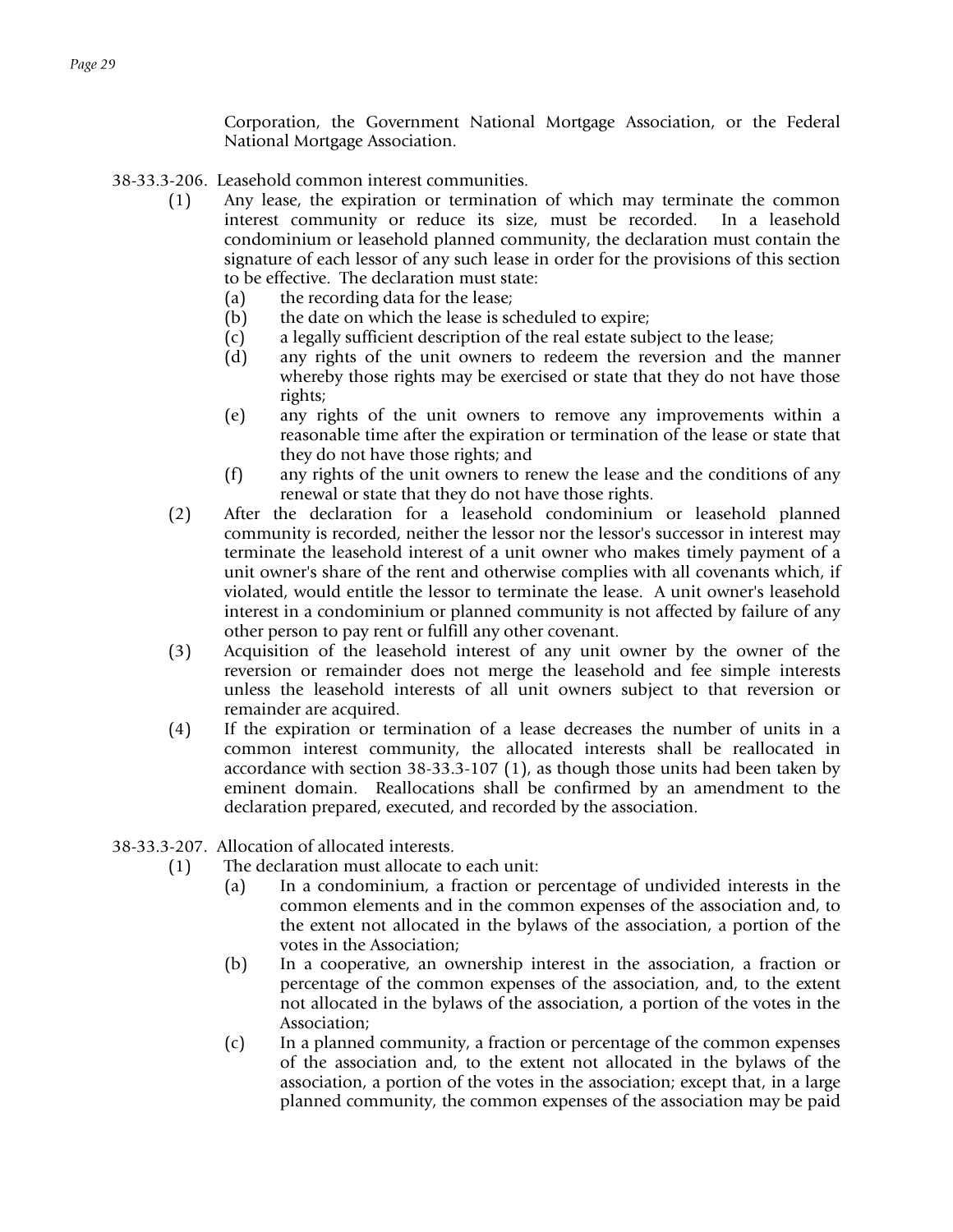from assessments and allocated as set forth in the declaration and the votes in the Association may be allocated as set forth in the declaration.

- (2) The declaration must state the formulas used to establish allocations of interests. Those allocations may not discriminate in favor of units owned by the declarant or an affiliate of the declarant.
- (3) If units may be added to or withdrawn from the common interest community, the declaration must state the formulas to be used to reallocate the allocated interests among all units included in the common interest community after the addition or withdrawal.
- (4) (a) The declaration may provide:
	- (i) that different allocations of votes shall be made to the units on particular matters specified in the declaration;
	- (ii) for cumulative voting only for the purpose of electing members of the executive board;
	- (iii) for class voting on specified issues affecting the class including the election of the executive board; and
	- (iv) for assessments including, but not limited to, assessments on retail sales and services not to exceed six percent of the amount charged for the retail sale or service and real estate transfers not to exceed three percent of the real estate sales price or its equivalent;
	- (b) A declarant may not utilize cumulative or class voting for the purpose of evading any limitation imposed on declarants by this article, nor may units constitute a class because they are owned by a declarant.
	- (c) Assessments allowed under subparagraph (IV) of this paragraph (a) of this subsection (4) shall be entitled to the lien provided for under section 38- 33.3-316 (1) but shall not be entitled to the priority established by section 38-33.3-316 (2)(b).
	- (d) Communities with classes for voting specified in the declaration as allowed pursuant to subparagraph (III) of paragraph (a) of this subsection (4) may designate classes of members on a reasonable basis which do not allow the declarant to control the association beyond the period provided for in section 38-33.3-303, including, without limitation, residence owners, commercial space owners, and owners of lodging space and to elect members to the association executive board from such classes.
- (5) Except for minor variations due to the rounding of fractions or percentages, the sum of the common expense liabilities and, in a condominium, the sum of the undivided interests in the common elements allocated at any time to all the units shall each equal one if stated as fractions or one hundred percent if stated as percentages. In the event of discrepancy between an allocated interest and the result derived from application of the pertinent formula, the allocated interest prevails.
- (6) In a condominium, the common elements are not subject to partition except as allowed for in section 38-33.3-312, and any purported conveyance, encumbrance, judicial sale, or other voluntary or involuntary transfer of an undivided interest in the common elements not allowed for in section 38-33.3-312, that is made without the unit to which that interest is allocated is void.
- (7) In a cooperative, any purported conveyance, encumbrance, judicial sale, or other voluntary or involuntary transfer of an ownership interest in the association made without the possessory interest in the unit to which that interest is related is void.

38-33.3-208. Limited common elements.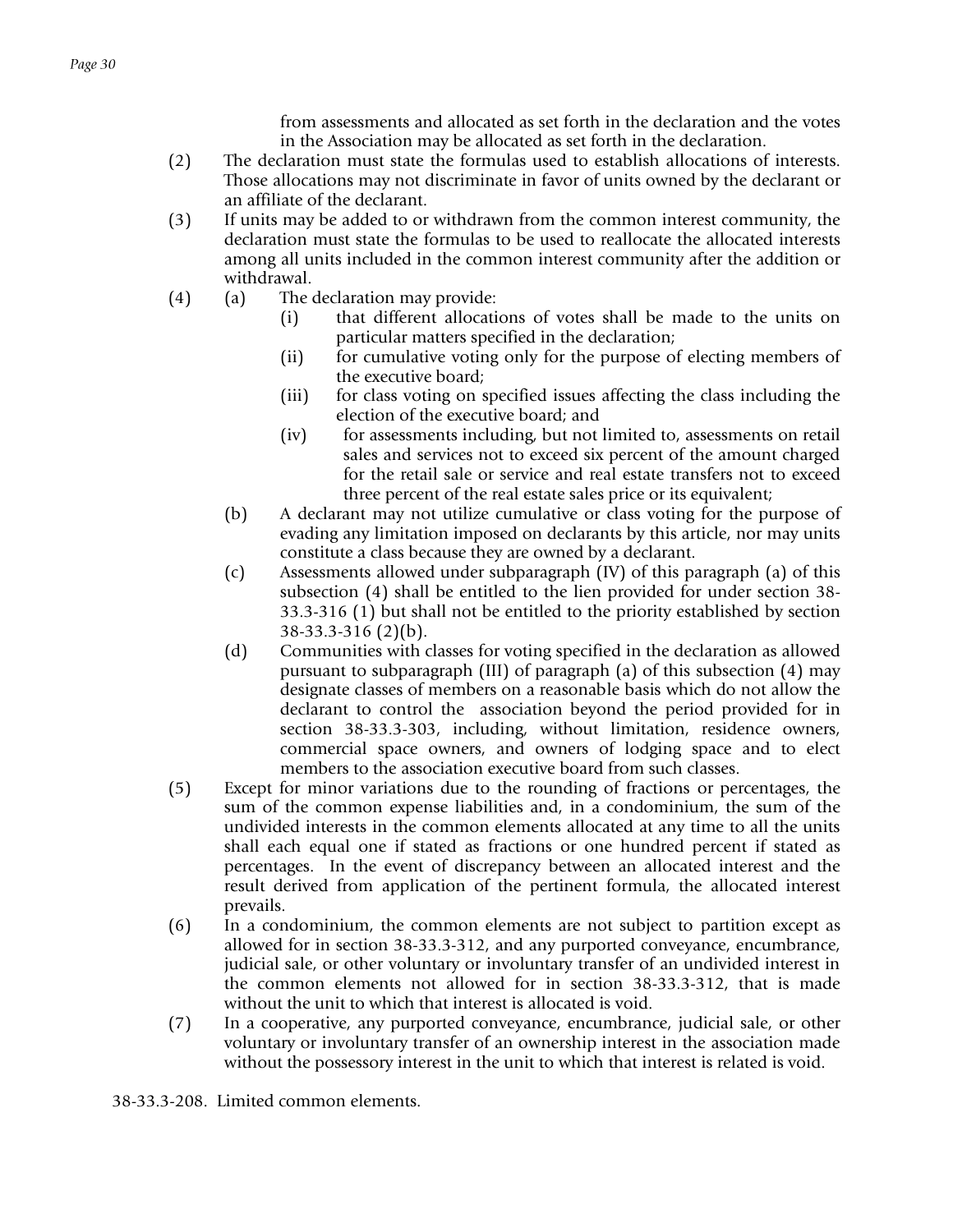- (1) Except for the limited common elements described in section 38-33.3-202 (1) (b) and (1) (d), the declaration shall specify to which unit or units each limited common element is allocated. That allocation may not be altered without the consent of the unit owners whose units are affected.
- (2) Subject to any provisions of the declaration, a limited common element may be reallocated between or among units after compliance with the procedure set forth in this subsection (2). In order to reallocate limited common elements between or among units, the unit owners of those units, as the applicants, must submit an application for approval of the proposed reallocation to the executive board, which application shall be executed by those unit owners and shall include:
	- (a) the proposed form for an amendment to the declaration as may be necessary to show the reallocation of limited common elements between or among units;
	- (b) a deposit against attorney fees and costs which the association will incur in reviewing and effectuating the application, in an amount reasonably estimated by the executive board; and
	- (c) such other information as may be reasonably requested by the executive board. No reallocation shall be effective without the approval of the executive board. The reallocation shall be effectuated by an amendment signed by the association and by those unit owners between or among whose units the reallocation is made, which amendment shall be recorded as provided in section 38-33.3-217 (3). All costs and attorney fees incurred by the association as a result of the application shall be the sole obligation of the applicants.
- (3) A common element not previously allocated as a limited common element may be so allocated only pursuant to provisions in the declaration made in accordance with section 38-33.3-205 (1) (g). The allocations must be made by amendments to the declaration prepared, executed, and recorded by the declarant.
- 38-33.3-209. Plats and maps.
	- (1) A plat or map is a part of the declaration and is required for all common interest communities except cooperatives. A map is required only for a common interest community with units having a horizontal boundary. The requirements of this section shall be deemed satisfied so long as all of the information required by this section is contained in the declaration, a map or a plat, or some combination of any two or all of the three. Each plat or map must be clear and legible. When a map is required under any provision of this article, the map, a plat or the declaration shall contain a certification that all information required by this section is contained in the declaration, the map or a plat, or some combination of any two or all of the three.
	- (2) In addition to meeting the requirements of a land survey plat as set forth in section 38-51-106, each map shall show the following, except to the extent such information is contained in the declaration or on a plat:
		- (a) the name and a general schematic plan of the entire common interest community;
		- (b) the location and dimensions of all real estate not subject to development rights, or subject only to the development right to withdraw, and the location and dimensions of all existing improvements within that real estate;
		- (c) a legally sufficient description, which may be of the whole common interest community or any portion thereof, of any real estate subject to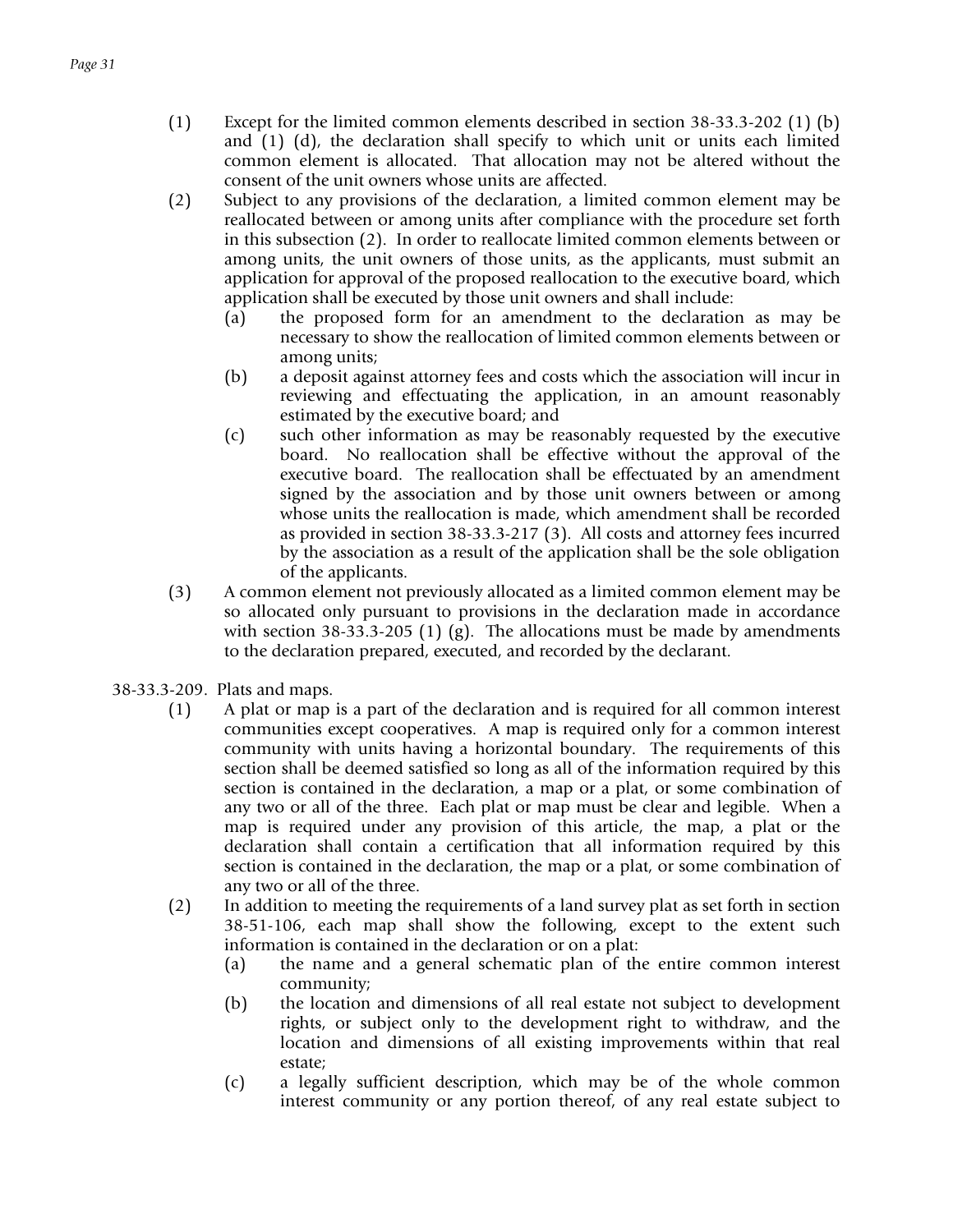development rights and a description of the rights applicable to such real estate;

- (d) the extent of any existing encroachments across any common interest community boundary;
- (e) to the extent feasible, a legally sufficient description of all easements serving or burdening any portion of the common interest community;
- (f) the location and dimensions of the vertical boundaries of each unit and that unit's identifying number;
- (g) the location, with reference to established data, of the horizontal boundaries of each unit and that unit's identifying number;
- (g.5) Any units in which the declarant has reserved the right to create additional units or common elements, identified appropriately;
- (h) a legally sufficient description of any real estate in which the unit owners will own only an estate for years;
- (i) the distance between noncontiguous parcels of real estate comprising the common interest community; and
- (j) the approximate location and dimensions of limited common elements, including porches, balconies, and patios, other than the limited common elements described in section 38-33.3-202 (1) (b) and (1) (d).
- (3) (Deleted by amendment, L. 93, p. 648 § 12, effective April 30, 1993.)
- (4) (Deleted by amendment, L. 2007, p. 1799, § 1, effective July 1, 2007.)
- (5) Unless the declaration provides otherwise, the horizontal boundaries of any part of a unit located outside of a building have the same elevation as the horizontal boundaries of the inside part and need not be depicted on the plats and maps.
- (6) Upon exercising any development right, the declarant shall record an amendment to the declaration with respect to that real estate reflecting change as a result of such exercise necessary to conform to the requirements of subsections (1), (2), and (4) of this section or new certifications of maps previously recorded if those maps otherwise conform to the requirements of subsections (1), (2), and (4) of this section.
- (7) Any certification of a map required by this article must be made by a registered land surveyor.
- (8) The requirements of a plat or map under this article shall not be deemed to satisfy any subdivision platting requirement enacted by a county or municipality pursuant to section 30-28-133, C.R.S., Part 1 of article 23 of Title 31, C.R.S., or a similar provision of a home rule city, nor shall the plat or map requirements under this article be deemed to be incorporated into any subdivision platting requirements enacted by a county or municipality.
- (9) Any plat or map that was recorded on or after July 1, 1998, but prior to July 1, 2007, is deemed to have satisfied the requirements of this section at the time it was recorded.

38-33.3-209.4. Public disclosures required - identity of association - agent - manager - contact information.

- (1) Within ninety days after assuming control from the declarant pursuant to section 38-33.3-303(5), the association shall make the following information available to unit owners upon reasonable notice in accordance with subsection (3) of this section. In addition, if the association's address, designated agent, or management company changes, the association shall make updated information available within ninety days after the change:
	- (a) The name of the association;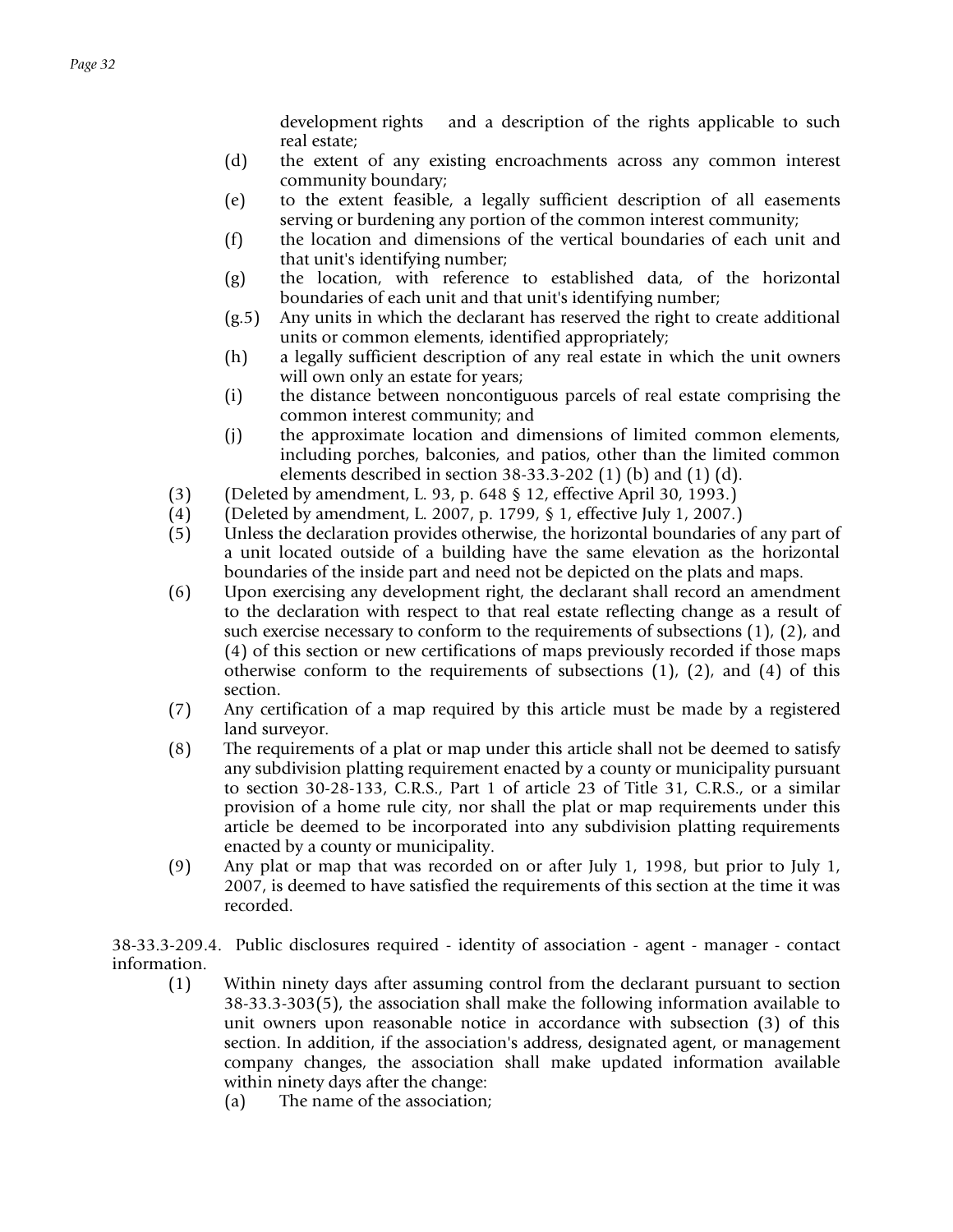- (b) The name of the association's designated agent or management company, if any, together with the agent's or management company's license number if the agent or management company is subject to licensure under part 10 of article 61 of title 12, C.R.S.;
- (c) A valid physical address and telephone number for both the association and the designated agent or management company, if any;
- (d) The name of the common interest community
- (e) The initial date of recording of the declaration, and
- (f) The reception number or book and page for the main document that constitutes the declaration.
- (2) Within ninety days after assuming control from the declarant pursuant to section 38-33.3-303(5), and within ninety days after the end of each fiscal year thereafter, the association shall make the following information available to unit owners upon reasonable notice in accordance with subsection (3) of this section:
	- (a) The date on which its fiscal year commences;
	- (b) Its operating budget for the current fiscal year;
	- (c) A list, by unit type, of the association's current assessments, including both regular and special assessments;
	- (d) Its annual financial statements, including any amounts held in reserve for the fiscal year immediately preceding the current annual disclosure;
	- (e) The results of its most recent available financial audit or review;
	- (f) A list of all association insurance policies, including, but not limited to, property, general liability, association director and officer professional liability, and fidelity policies. Such list shall include the company names, policy limits, policy deductibles, additional named insureds, and expiration dates of the policies listed.
	- (g) All the association's bylaws, articles, and rules and regulations;
	- (h) The minutes of the executive board and member meetings for the fiscal year immediately preceding the current annual disclosure; and
	- (i) The association's responsible governance policies adopted under section 38-33.3-209.5.
- (3) It is the intent of this section to allow the association the widest possible latitude in methods and means of disclosure, while requiring that the information be readily available at no cost to unit owners at their convenience. Disclosure shall be accomplished by one of the following means: posting on an internet web page with accompanying notice of the web address via first-class mail or e-mail; the maintenance of a literature table or binder at the association's principal place of business; or mail or personal delivery. The cost of such distribution shall be accounted for as a common expense liability.
- (4) Notwithstanding section 38-33.3-117(1.5) (c), this section shall not apply to a unit, or the owner thereof, if the unit is a time-share unit, as defined in section 38- 33-110(7).

38-33.3-209.5 Responsible governance policies - due process for imposition of fines - procedure for collection of delinquent accounts - definition.

- (1) To promote responsible governance, associations shall:
	- (a) Maintain accurate and complete accounting records; and
	- (b) Adopt policies, procedures, and rules and regulations concerning:
		- (I) Collection of unpaid assessments;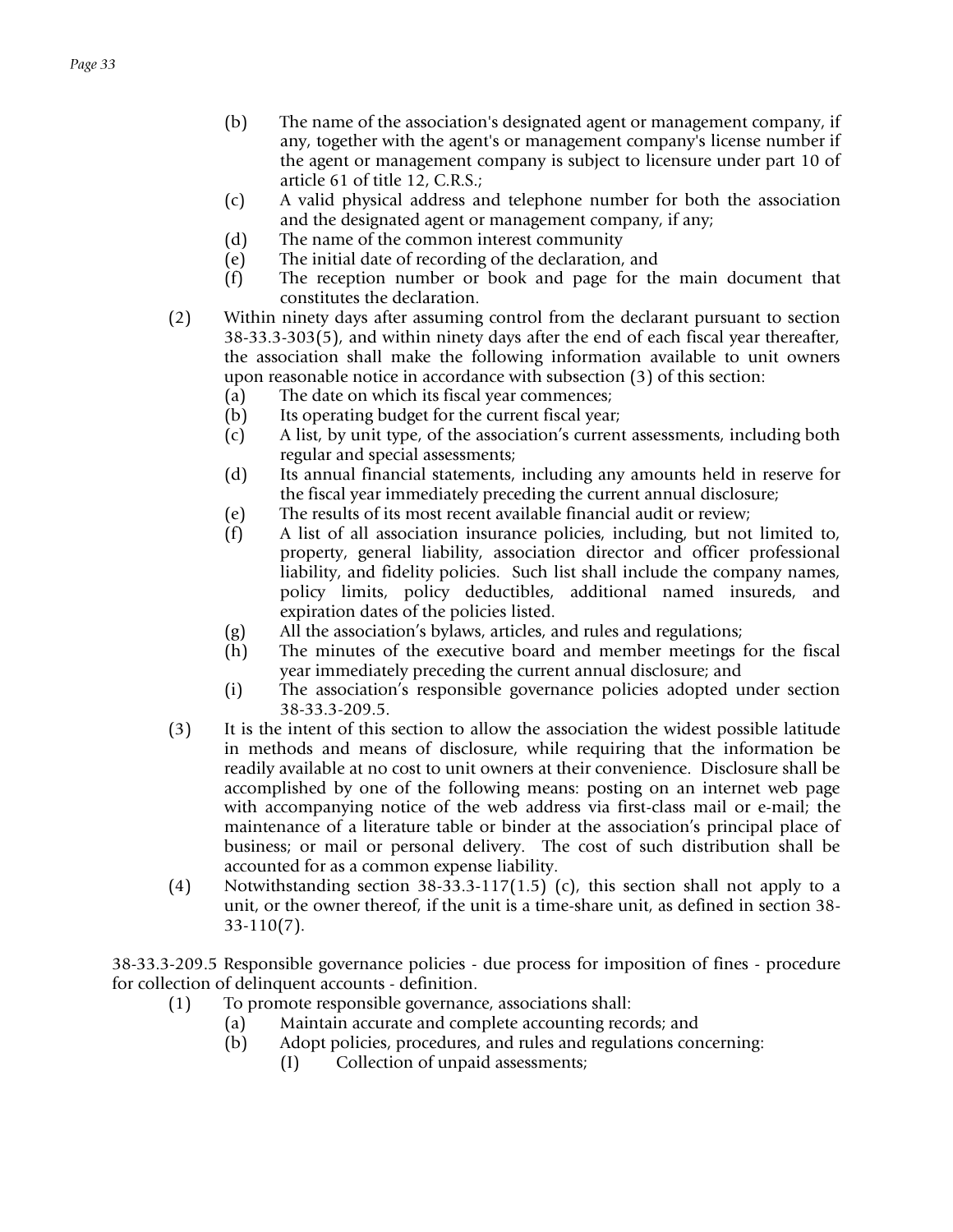- (II) Handling of conflicts of interest involving board members, which policies, procedures, and rules and regulations must include, at a minimum, the criteria described in subsection (4) of this section;
- (III) Conduct of meetings, which may refer to applicable provisions of the nonprofit code or other recognized rules and principles;
- (IV) Enforcement of covenants and rules, including notice and hearing procedures and the schedule of fines;
- (V) Inspection and copying of association records by unit owners;
- (VI) Investment of reserve funds;
- (VII) Procedures for the adoption and amendment of policies, procedures, and rules;
- (VIII) Procedures for addressing disputes arising between the association and unit owners; and
- (IX) When the association has a reserve study prepared for the portions of the community maintained, repaired, replaced, and improved by the association; whether there is a funding plan for any work recommended by the reserve study and, if so, the projected sources of funding for the work; and whether the reserve study is based on a physical analysis and financial analysis. For the purposes of this subparagraph (IX), an internally conducted reserve study shall be sufficient.
- (2) Notwithstanding any provision of the declaration, bylaws, articles, or rules and regulations to the contrary, the association may not fine any unit owner for an alleged violation unless
	- (a) The association has adopted, and follows, a written policy governing the imposition of fines; and
	- (b) (I) The policy includes a fair and impartial fact-finding process concerning whether the alleged violation actually occurred and whether the unit owner is the one who should be held responsible for the violation. This process may be informal but shall, at a minimum, guarantee the unit owner notice and an opportunity to be heard before an impartial decision maker.
		- (II) As used in this paragraph (b), "impartial decision maker" means a person or group of persons who have the authority to make a decision regarding the enforcement of the association's covenants, conditions, and restrictions, including its architectural requirements, and the other rules and regulations of the association and do not have any direct personal or financial interest in the outcome. A decision maker shall not be deemed to have a direct personal or financial interest in the outcome if the decision maker will not, as a result of the outcome, receive any greater benefit or detriment than will the general membership of the association.
- (3) If, as a result of the fact-finding process described in subsection (2) of this section, it is determined that the unit owner should not be held responsible for the alleged violation, the association shall not allocate to the unit owner's account with the association any of the association's cost or attorney fees incurred in asserting or hearing the claim. Notwithstanding any provision in the declaration, bylaws, or rules and regulations of the association to the contrary, a unit owner shall not be deemed to have consented to pay such cost or fees.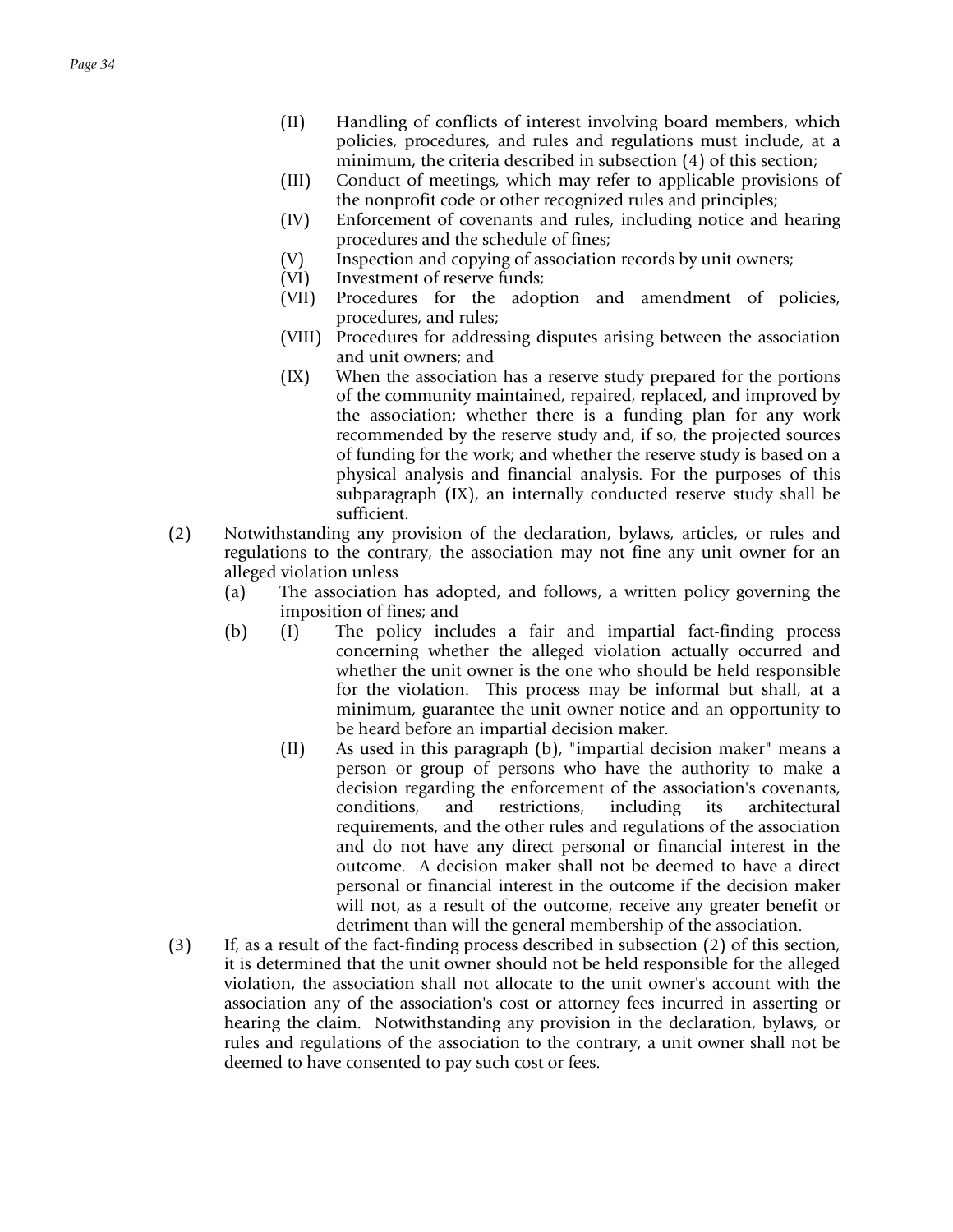- (4) (a) The policies, procedures, and rules and regulations adopted by an association under subparagraph (II) of paragraph (b) of subsection (1) of this section must, at a minimum:
	- (I) define or describe the circumstances under which a conflict of interest exists;
	- (II) set forth procedures to follow when a conflict of interest exists, including how, and to whom, the conflict of interest must be disclosed and whether a board member must recuse himself or herself from discussing or voting on the issue; and
	- (III) provide for the period review of the association's conflict of interest policies, procedures, and rules and regulations.
	- (b) The policies, procedures, or rules and regulations adopted under this subsection (4) must be in accordance with section 38-33.3-310.5.
- (5) (a) Notwithstanding any provision of the declaration, bylaws, articles, or rules and regulations to the contrary or the absence of a relevant provision in the declaration, bylaws, articles, or rules or regulations, the association or a holder or assignee of the association's debt, whether the holder or assignee of the association's debt is an entity or a natural person, may not use a collection agency or take legal action to collect unpaid assessments unless the association or a holder or assignee of the association's debt has adopted, and follows, a written policy governing the collection of unpaid assessments. The policy must, at a minimum, specify:
	- (I) The date on which assessments must be paid to the entity and when an assessment is considered past due and delinquent;
	- (II) Any late fees and interest the entity is entitled to impose on a delinquent unit owner's account;
	- (III) Any returned-check charges the entity is entitled to impose;
	- (IV) The circumstances under which a unit owner is entitled to enter into a payment plan with the entity pursuant to section 38-33.3- 316.3 and the minimum terms of the payment plan mandated by that section;
	- (V) That, before the entity turns over a delinquent account of a unit owner to a collection agency or refers it to an attorney for legal action, the entity must send the unit owner a notice of delinquency specifying:
		- (A) The total amount due, with an accounting of how the total was determined;
		- (B) Whether the opportunity to enter into a payment plan exists pursuant to section 38-33.3-316.3 and instructions for contacting the entity to enter into such a payment plan;
		- (C) The name and contact information for the individual the unit owner may contact to request a copy of the unit owner's ledger in order to verify the amount of the debt; and
		- (D) That action is required to cure the delinquency and that failure to do so within thirty days may result in the unit owner's delinquent account being turned over to a collection agency, a lawsuit being filed against the owner, the filing and foreclosure of a lien against the unit owner's property, or other remedies available under Colorado law;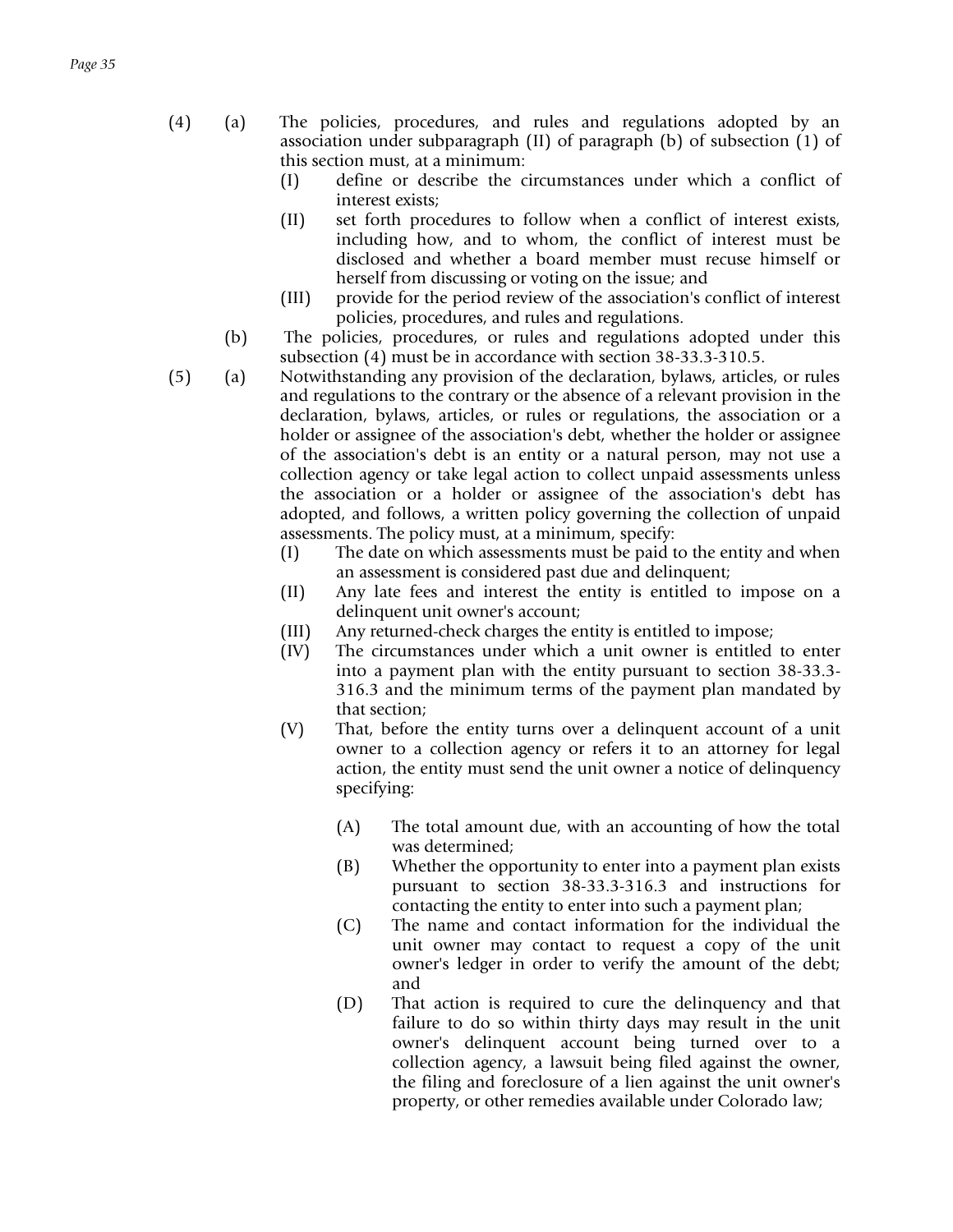- (VI) The method by which payments may be applied on the delinquent account of a unit owner; and
- (VII) The legal remedies available to the entity to collect on a unit owner's delinquent account pursuant to the governing documents of the entity and Colorado law.
- (b) As used in this subsection (5), "entity" means an association or a holder or assignee of the association's debt, whether the holder or assignee of the association's debt is an entity or a natural person.

38-33.3-209.6. Executive board member education. The board may authorize, and account for as a common expense, reimbursement of board members for their actual and necessary expenses incurred in attending educational meetings and seminars on responsible governance of unit owners' associations. The course content of such educational meetings and seminars shall be specific to Colorado and shall make reference to applicable sections of this article.

38-33.3-209.7. Owner education.

- (1) The association shall provide, or cause to be provided, education to owners at no cost on at least an annual basis as to the general operations of the association and the rights and responsibilities of owners, the association, and its executive board under Colorado law. The criteria for compliance with this section shall be determined by the executive board.
- (2) Notwithstanding section 38-33.3-117(1.5) (c), this section shall not apply to an association that includes time-share units, as defined in section 38-33-110(7).

38-33.3-210. Exercise of development rights.

- (1) To exercise any development right reserved under section 38-33.3-205 (1) (h), the declarant shall prepare, execute, and record an amendment to the declaration and, in a condominium or planned community, comply with the provisions of section 38-33.3-209. The declarant is the unit owner of any units thereby created. The amendment to the declaration must assign an identifying number to each new unit created and, except in the case of subdivision or conversion of units described in subsection (3) of this section, reallocate the allocated interests among all units. The amendment must describe any common elements and any limited common elements thereby created and, in the case of limited common elements, designate the unit to which each is allocated to the extent required by section 38-33.3-208.
- (2) Additional development rights not previously reserved may be reserved within any real estate added to the common interest community if the amendment adding that real estate includes all matters required by section 38-33.3-205 or 38-33.3- 206, as the case may be, and, in a condominium or planned community, the plats and maps include all matters required by section 38-33.3-209. This provision does not extend the time limit on the exercise of development rights imposed by the declaration pursuant to section 38-33.3-205 (1) (h).
- (3) Whenever a declarant exercises a development right to subdivide or convert a unit previously created into additional units, common elements, or both:
	- (a) if the declarant converts the unit entirely to common elements, the amendment to the declaration must reallocate all the allocated interests of that unit among the other units as if that unit had been taken by eminent domain; and
	- (b) if the declarant subdivides the unit into two or more units, whether or not any part of the unit is converted into common elements, the amendment to the declaration must reallocate all the allocated interests of the unit among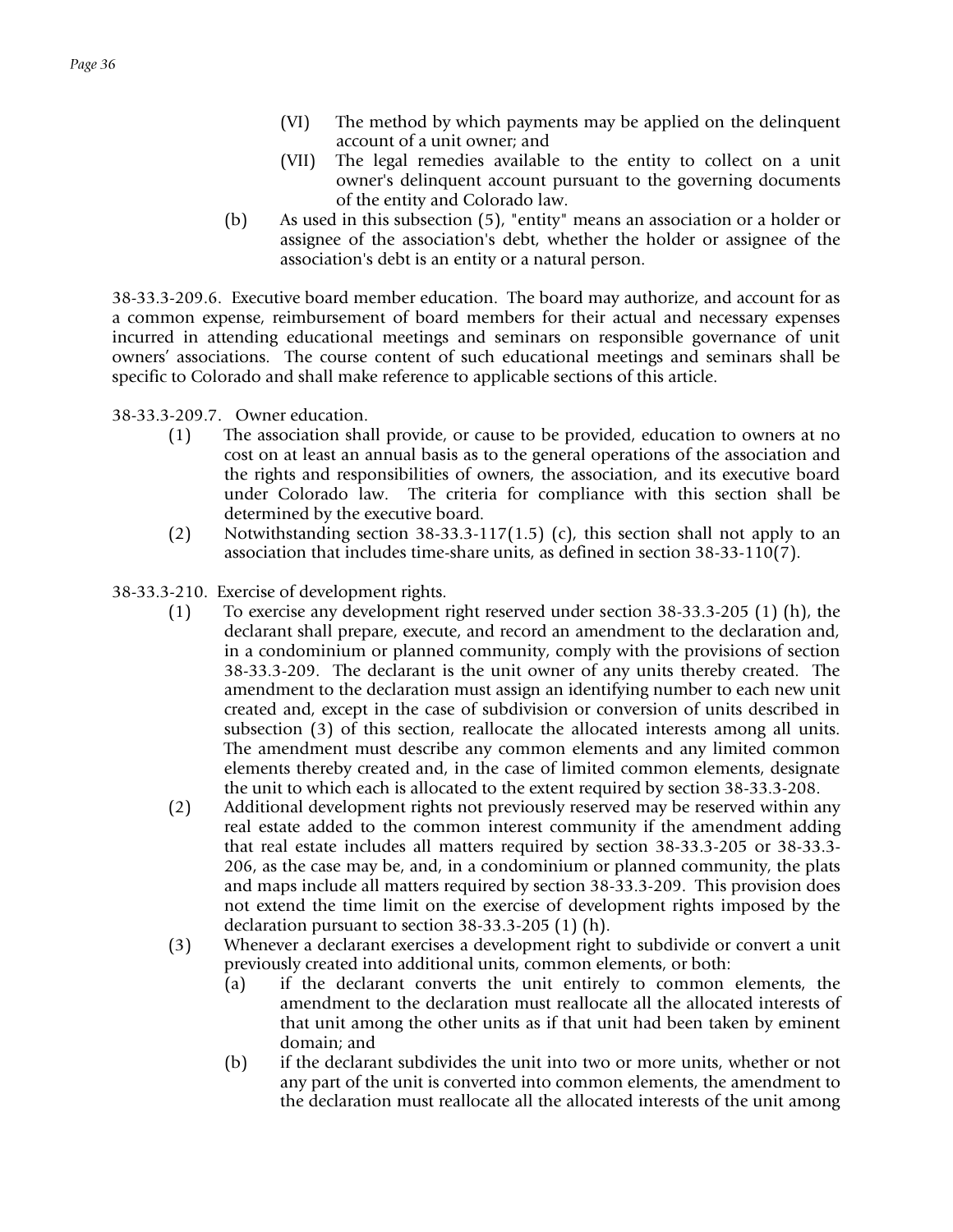the units created by the subdivision in any reasonable manner prescribed by the declarant.

- (4) If the declaration provides, pursuant to section 38-33.3-205, that all or a portion of the real estate is subject to a right of withdrawal:
	- (a) if all the real estate is subject to withdrawal, and the declaration does not describe separate portions of real estate subject to that right, none of the real estate may be withdrawn after a unit has been conveyed to a purchaser; and
	- (b) if any portion of the real estate is subject to withdrawal, it may not be withdrawn after a unit in that portion has been conveyed to a purchaser.
- (5) If a declarant fails to exercise any development right within the time limit and in accordance with any conditions or fixed limitations described in the declaration pursuant to section 38-33.3-205 (1) (h), or records an instrument surrendering a development right, that development right shall lapse unless the association, upon the request of the declarant or the owner of the real estate subject to development right, agrees to an extension of the time period for exercise of the development right or a reinstatement of the development right subject to whatever terms, conditions and limitations the association may impose on the subsequent exercise of the development right. The extension or renewal of the development right and any terms, conditions, and limitations shall be included in an amendment executed by the declarant or the owner of the real estate subject to development right and the association.
- 38-33.3-211. Alterations of units.
	- (1) Subject to the provisions of the declaration and other provisions of law, a unit owner:
		- (a) May make any improvements or alterations to his unit that do not impair the structural integrity, electrical systems, or mechanical systems or lessen the support of any portion of the common interest community;
		- (b) May not change the appearance of the common elements without permission of the association; or
		- (c) After acquiring an adjoining unit or an adjoining part of an adjoining unit, may remove or alter any intervening partition or create apertures therein, even if the partition in whole or in part is a common element, if those acts do not impair the structural integrity, electrical systems, or mechanical systems or lessen the support of any portion of the common interest community. Removal of partitions or creation of apertures under this paragraph (c) is not an alteration of boundaries.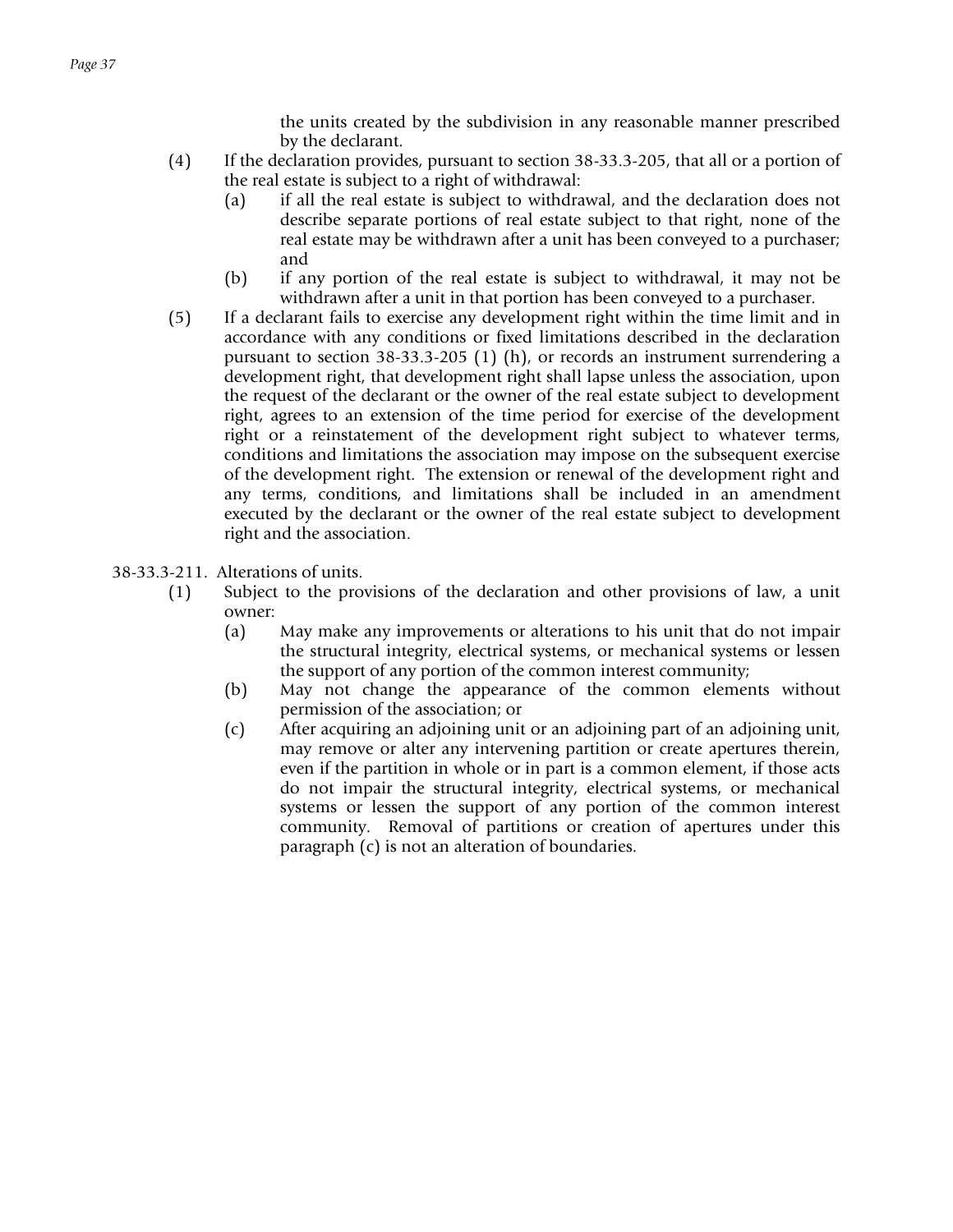- 38-33.3-212. Relocation of boundaries between adjoining units.
	- (1) Subject to the provisions of the declaration and other provisions of law, and pursuant to the procedures described in section 38-33.3-217, the boundaries between adjoining units may be relocated by an amendment to the declaration upon application to the association by the owners of those units.
	- (2) In order to relocate the boundaries between adjoining units, the owners of those units, as the applicant, must submit an application to the executive board, which application shall be executed by those owners and shall include:
		- (a) evidence sufficient to the executive board that the applicant has complied with all local rules and ordinances and that the proposed relocation of boundaries does not violate the terms of any document evidencing a security interest;
		- (b) the proposed reallocation of interests, if any;
		- (c) the proposed form for amendments to the declaration, including the plats or maps, as may be necessary to show the altered boundaries between adjoining units, and their dimensions and identifying numbers;
		- (d) a deposit against attorney fees and costs which the association will incur in reviewing and effectuating the application, in an amount reasonably estimated by the executive board; and
		- (e) such other information as may be reasonably requested by the executive board.
	- (3) No relocation of boundaries between adjoining units shall be effected without the necessary amendments to the declaration, plats, or maps, executed and recorded pursuant to section 38-33.3-217 (3) and (5).
	- (4) All costs and attorney fees incurred by the association as a result of an application shall be the sole obligation of the applicant.
- 38-33.3-213. Subdivision of units.
	- (1) If the declaration expressly so permits, a unit may be subdivided into two or more units. Subject to the provisions of the declaration and other provisions of law, and pursuant to the procedures described in this section, a unit owner may apply to the association to subdivide a unit.
	- (2) In order to subdivide a unit, the unit owner of such unit, as the applicant, must submit an application to the executive board, which application shall be executed by such owner and shall include:
		- (a) evidence that the applicant of the proposed subdivision shall have complied with all building codes, fire codes, zoning codes, planned unit development requirements, master plans, and other applicable ordinances or resolutions adopted and enforced by the local governing body and that the proposed subdivision does not violate the terms of any document evidencing a security interest encumbering the unit;
		- (b) the proposed reallocation of interests, if any;
		- (c) the proposed form for amendments to the declaration, including the plats or maps, as may be necessary to show the units which are created by the subdivision and their dimensions, and identifying numbers;
		- (d) a deposit against attorney fees and costs which the association will incur in reviewing and effectuating the application, in an amount reasonably estimated by the executive board; and
		- (e) such other information as may be reasonably requested by the executive board.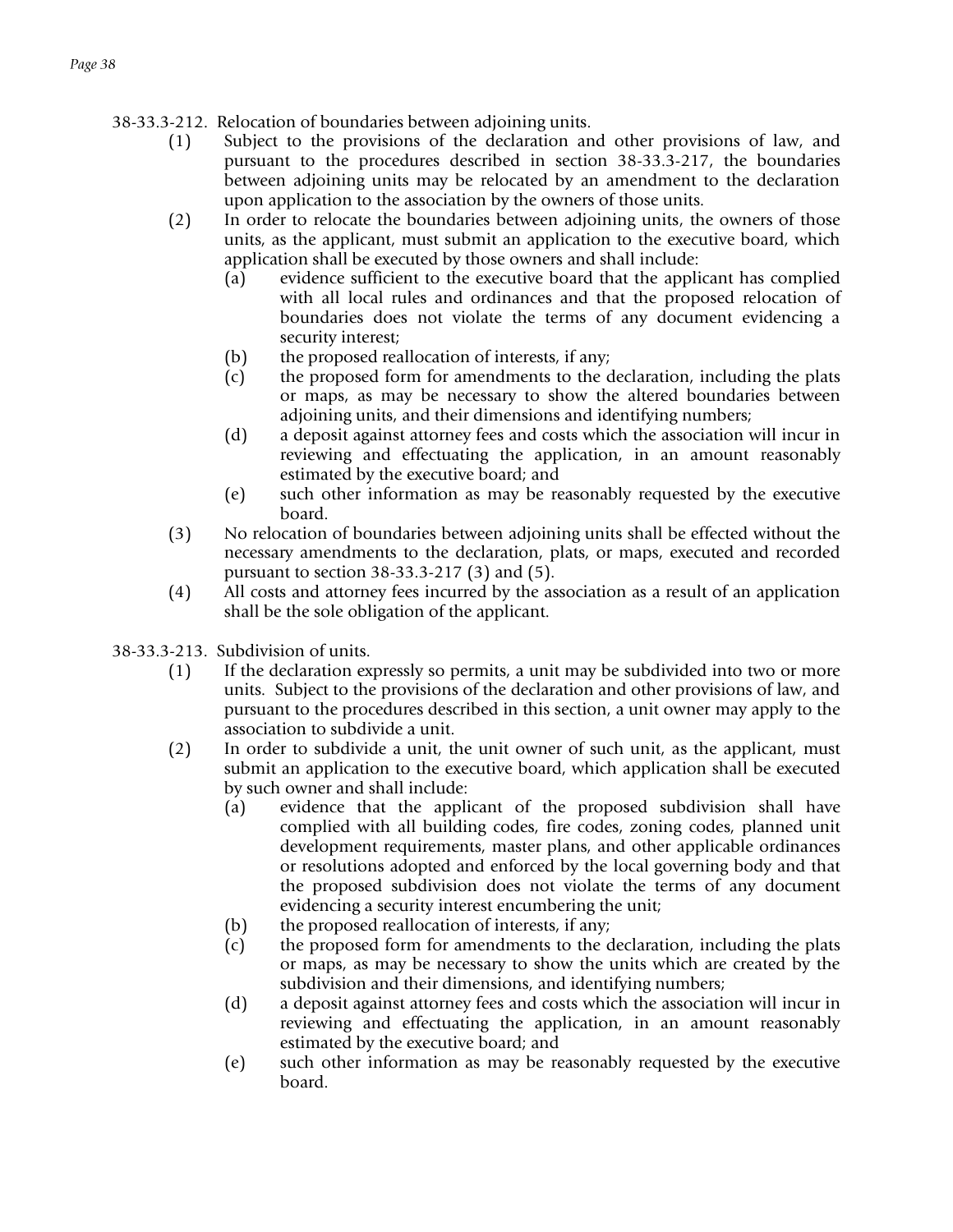- (3) No subdivision of units shall be effected without the necessary amendments to the declaration, plats, or maps, executed and recorded pursuant to section 38-33.3-217 (3) and (5).
- (4) All costs and attorney fees incurred by the association as a result of an application shall be the sole obligation of the applicant.

38-33.3-214. Easement for encroachments. To the extent that any unit or common element encroaches on any other unit or common element, a valid easement for the encroachment exists. The easement does not relieve a unit owner of liability in case of willful misconduct nor relieve a declarant or any other person of liability for failure to adhere to the plats and maps.

38-33.3-215. **Use for sales purposes**. A declarant may maintain sales offices, management offices, and models in the common interest community only if the declaration so provides. Except as provided in a declaration, any real estate in a common interest community used as a sales office, management office, or model and not designated a unit by the declaration is a common element. If a declarant ceases to be a unit owner, such declarant ceases to have any rights with regard to any real estate used as a sales office, management office, or model, unless it is removed promptly from the common interest community in accordance with a right to remove reserved in the declaration. Subject to any limitations in the declaration, a declarant may maintain signs on the common elements advertising the common interest community. This section is subject to the provisions of other state laws and to local ordinances.

38-33.3-216. Easement rights.

- (1) Subject to the provisions of the declaration, a declarant has an easement through the common elements as may be reasonably necessary for the purpose of discharging a declarant's obligations or exercising special declarant rights, whether arising under this article or reserved in the declaration.
- (2) In a planned community, subject to the provisions of the declaration and the ability of the association to regulate and convey or encumber the common elements as set forth in sections  $33.3-302(1)(f)$  and  $38-33.3-312$ , the unit owners have an easement:
	- (a) in the common elements for the purpose of access to their units; and
	- (b) to use the common elements and all other real estate that must become common elements for all other purposes.

38-33.3-217. Amendment of declaration.

(1) (a) (I) Except as otherwise provided in subparagraphs (II) and (III) of this paragraph (a), the declaration, including the plats and maps, may be amended only by the affirmative vote or agreement of unit owners of units to which more than fifty percent of the votes in the association are allocated or any larger percentage, not to exceed sixty-seven percent, that the declaration specifies. Any provision in the declaration that purports to specify a percentage larger than sixty-seven percent is hereby declared void as contrary to public policy, and until amended, such provision shall be deemed to specify a percentage of sixty-seven percent. The declaration may specify a smaller percentage than a simple majority only if all of the units are restricted exclusively to nonresidential use. Nothing in this paragraph (a) shall be construed to prohibit the association from seeking a court order, in accordance with subsection (7) of this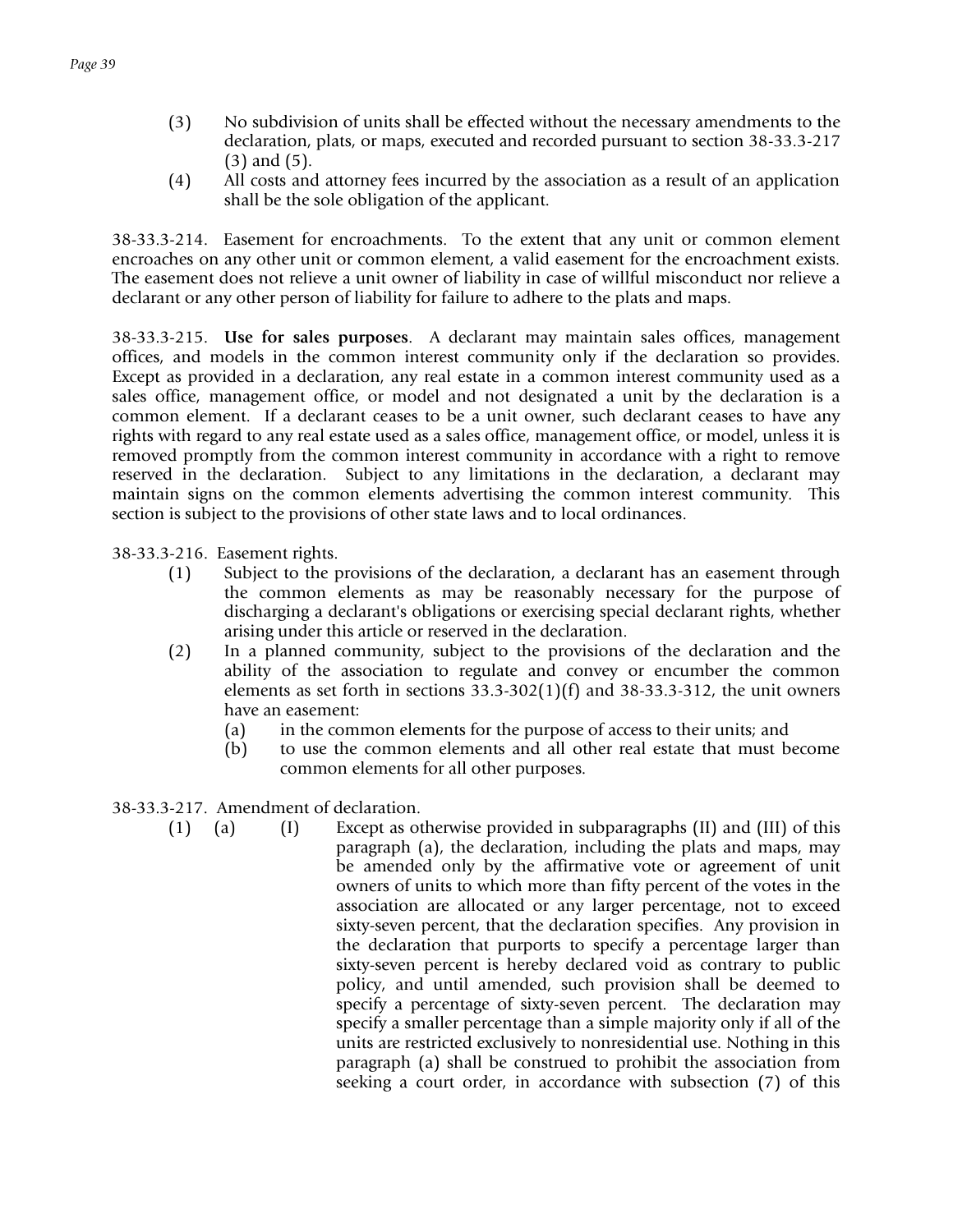section, to reduce the required percentage to less than sixty-seven percent.

- (II) If the declaration provides for an initial period of applicability to be followed by automatic extension periods, the declaration may be amended at any time in accordance with subparagraph (I) of this paragraph (a).
- (III) This paragraph (a) shall not apply:
	- (A) To the extent that its application is limited by subsection (4) of this section;
	- (B) To amendments executed by a declarant under section 38- 33.3-205(4) and (5), 38-33.3-208(3), 38-33.3-209(6), 38- 33.3-210, or 38-33.3-222;
	- (C) To amendments executed by an association under section 38-33.3-107, 38-33.3-206(4), 38-33.3-208(2), 38-33.3-212, 38-33.3-213, or 38-33.3-218(11) and (12);
	- (D) To amendments executed by the district court for any county that includes all or any portion of a common interest community under subsection (7) of this section; or
	- (E) To amendments that affect phased communities or declarant controlled communities.
- (b) (I) If the declaration requires first mortgagees to approve or consent to amendments, but does not set forth a procedure for registration or notification of first mortgagees, the association may:
	- (A) Send a dated, written notice and a copy of any proposed amendment by certified mail to each first mortgagee at its most recent address as shown on the recorded deed of trust or recorded assignment thereof; and
	- (B) Cause the dated notice, together with information on how to obtain a copy of the proposed amendment, to be printed in full at least twice, on separate occasions at least one week apart, in a newspaper of general circulation in the county in which the common interest community is located.
	- (II) A first mortgagee that does not deliver to the association a negative response within sixty days after the date of the notice specified in subparagraph (I) of this paragraph (b) shall be deemed to have approved the proposed amendment.
	- (III) The notification procedure set forth in this paragraph (b) is not mandatory. If the consent of first mortgagees is obtained without resort to this paragraph (b), and otherwise in accordance with the declaration, the notice to first mortgagees shall be considered sufficient.
- (2) No action to challenge the validity of an amendment adopted by the association pursuant to this section may be brought more than one year after the amendment is recorded.
- (3) Every amendment to the declaration must be recorded in every county in which any portion of the common interest community is located and is effective only upon recordation. An amendment must be indexed in the grantee's index in the name of the common interest community and the association and in the grantor's index in the name of each person executing the amendment.
- (4) (a) Except to the extent expressly permitted or required by other provisions of this article, no amendment may create or increase special declarant rights,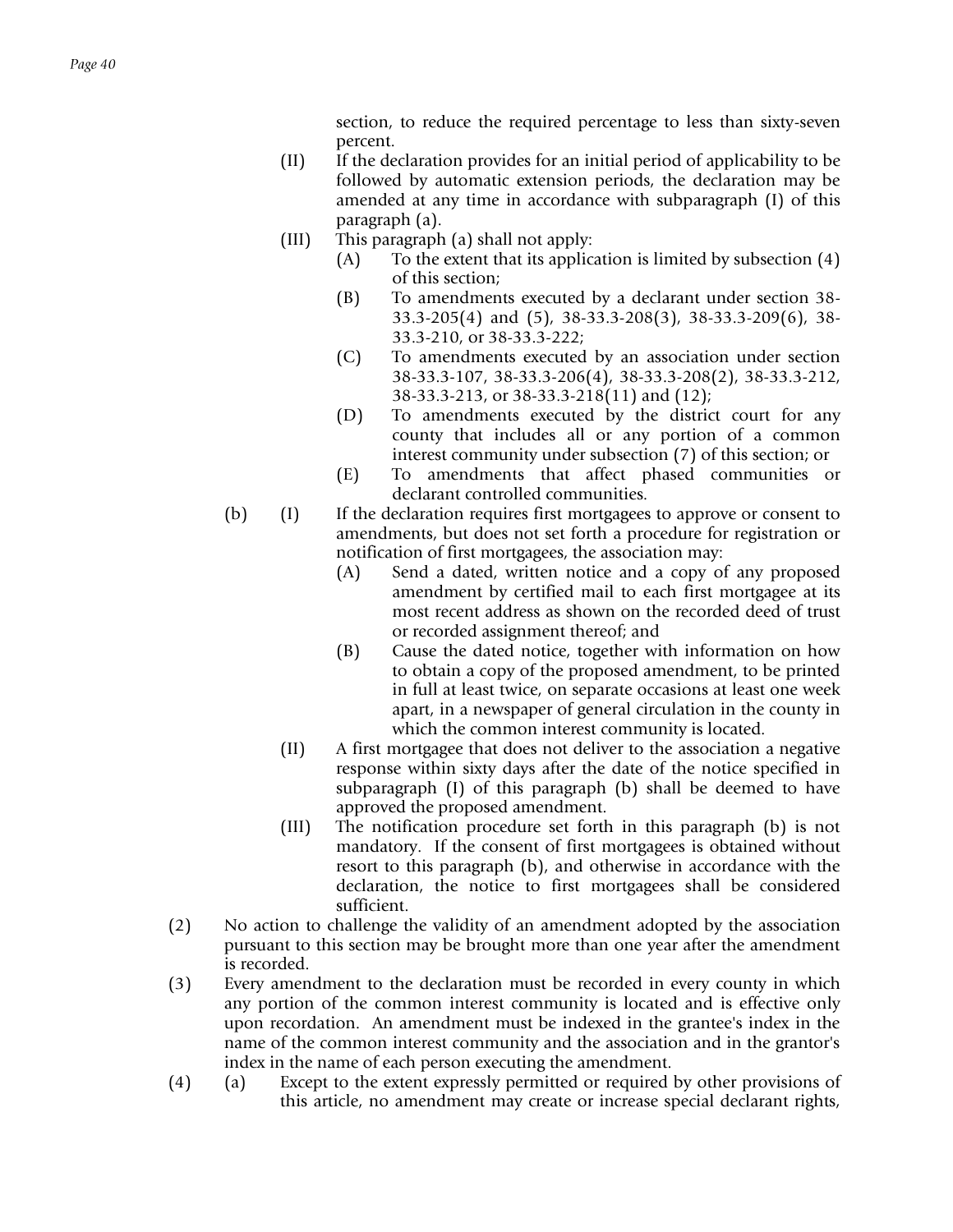increase the number of units, or change the boundaries of any unit or the allocated interests of a unit in the absence of a vote or agreement of unit owners of units to which at least sixty-seven percent of the votes in the association, including sixty-seven percent of the votes allocated to units not owned by a declarant, are allocated or any larger percentage the declaration specifies. The declaration may specify a smaller percentage only if all of the units are restricted exclusively to nonresidential use.

- (b) The sixty-seven-percent maximum percentage stated in paragraph (a) of subsection (1) of this section shall not apply to any common interest community in which one unit owner, by virtue of the declaration, bylaws, or other governing documents of the association, is allocated sixty-seven percent or more of the votes in the association.
- (4.5) Except to the extent expressly permitted or required by other provisions of this article, no amendment may change the uses to which any unit is restricted in the absence of a vote or agreement of unit owners of units to which at least sixty-seven percent of the votes in the association are allocated or any larger percentage the declaration specifies. The declaration may specify a smaller percentage only if all of the units are restricted exclusively to nonresidential use.
- (5) Amendments to the declaration required by this article to be recorded by the association shall be prepared, executed, recorded, and certified on behalf of the association by any officer of the association designated for that purpose or, in the absence of designation, by the president of the association.
- (6) All expenses associated with preparing and recording an amendment to the declaration shall be the sole responsibility of:
	- (a) in the case of an amendment pursuant to sections 38-33.3-208 (2), 38- 33.3-212, and 38-33.3-213, the unit owners desiring the amendment; and
	- (b) in the case of an amendment pursuant to section 38-33.3-208 (3), 38-33.3- 209 (6), or 38-33.3-210, the declarant; and
	- (c) in all other cases, the association.
- (7) (a) The association, acting through its executive board pursuant to section 38- 33.3-303 (1), may petition the district court for any county that includes all or any portion of the common interest community for an order amending the declaration of the on-interest community if:
	- (I) The association has twice sent notice of the proposed amendment to all unit owners that are entitled by the declaration to vote on the proposed amendment or are required for approval of the proposed amendment by any means allowed pursuant to the provisions regarding notice to members in sections 7-121-402 and 7-127-104, C.R.S., of the "Colorado Revised Nonprofit Corporation Act", Articles 121 to 137 of title 7, C.R.S.;
	- (II) The association has discussed the proposed amendment during at least one meeting of the Association; and
	- (III) Unit owners of units to which are allocated more than fifty percent of the number of consents, approvals, or votes of the association that would be required to adopt the proposed amendment pursuant to the declaration have voted in favor of the proposed amendment.
	- (b) A petition filed pursuant to paragraph (a) of this subsection (7) shall include: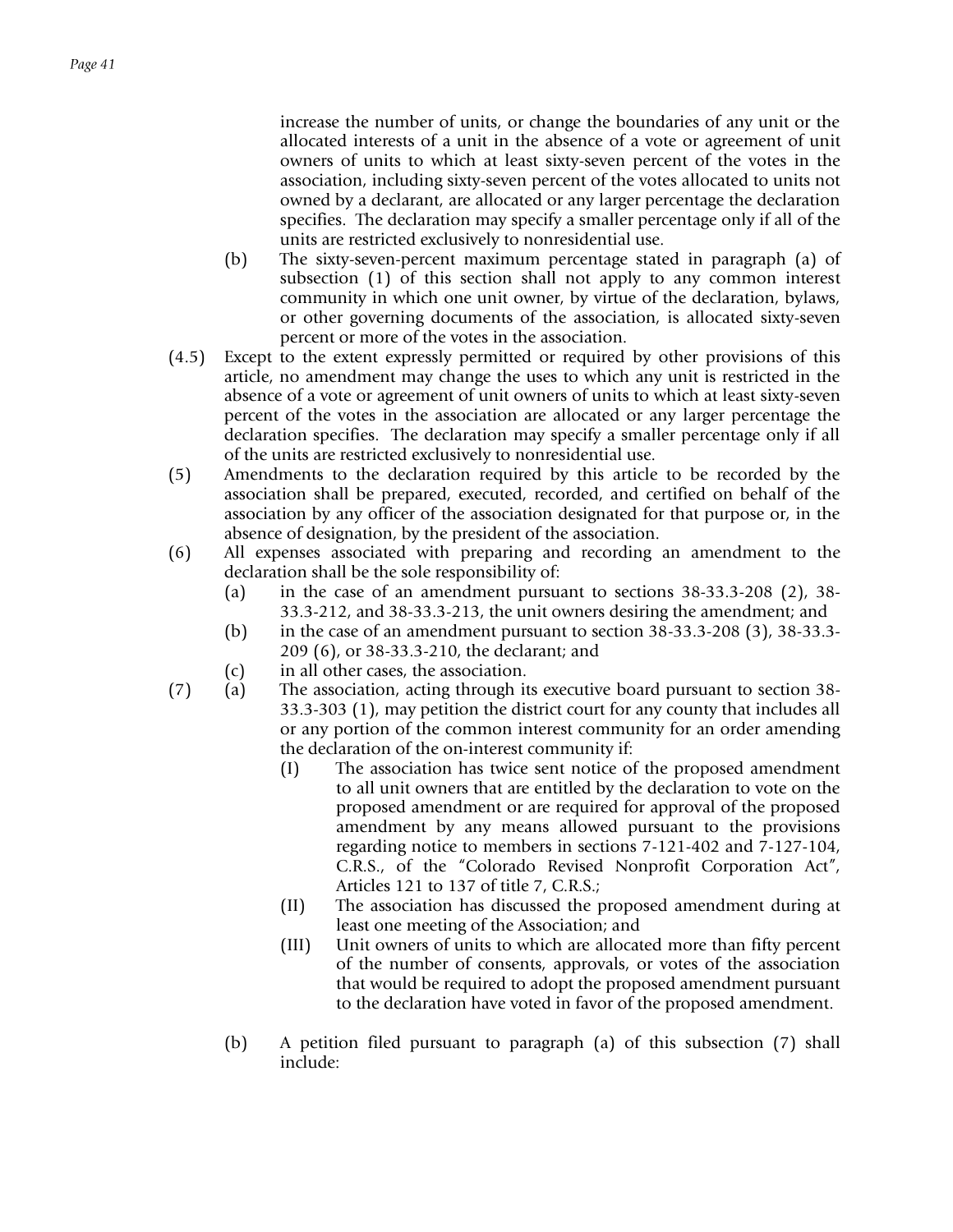- (I) A summary of:
	- (A) The procedures and requirements for amending the declaration that are set forth in the declaration;
	- (B) The proposed amendment to the declaration;
	- (C) The effect of and reason for the proposed amendment, including a statement of the circumstances that make the amendment necessary or advisable;
	- (D) The results of any vote taken with respect to the proposed amendment; and
	- (E) Any other matters that the association believes will be useful to the court in deciding whether to grant the petition; and
- (II) As exhibits, copies of:
	- (A) The declaration as originally recorded and any recorded amendments to the declaration;
	- (B) The text of the proposed amendment;
	- (C) Copies of any notices sent pursuant to subparagraph (I) of paragraph (a) of this subsection (7); and
	- (D) Any other documents that the association believes will be useful to the court in deciding whether to grant the petition.
- (c) Within three days of the filing of the petition, the district court shall set a date for hearing the petition. Unless the court finds that an emergency requires an immediate hearing, the hearing shall be held no earlier than forty-five days and no later than sixty days after the date the association filed the petition.
- (d) No later than ten days after the date for hearing a petition is set pursuant to paragraph (c) of this subsection (7), the association shall:
	- (I) Send notice of the petition by any written means allowed pursuant to the provisions regarding notice to members in sections 7-121- 402 and 7-127-104, C.R.S., of the "Colorado Revised Nonprofit Corporation Act", articles 121 to 137 of title 7, C.R.S., to any unit owner, by first-class mail, postage prepaid or by hand delivery to any declarant, and by first-class mail, postage prepaid, to any lender that holds a security interest in one or more units and is entitled by the declaration or any underwriting guidelines or requirements of that lender or of the Federal National Mortgage Association, the Federal Home Loan Mortgage Corporation, the Federal Housing Administration, the Veterans Administration, or the Government National Mortgage Corporation to vote on the proposed amendment. The notice shall include:
		- (A) A copy of the petition which need not include the exhibits attached to the original petition filed with the district court;
		- (B) The date the district court will hear the petition; and
		- (C) A statement that the court may grant the petition and order the proposed amendment to the declaration unless declarant entitled by the declaration to vote on the proposed amendment, the Federal Housing Administration, the Veterans Administration, more than thirty-three percent of the unit owners entitled by the declaration to vote on the proposed amendment, or more than thirty-three percent of the lenders that hold a security interest in one or more units and are entitled by the declaration to vote on the proposed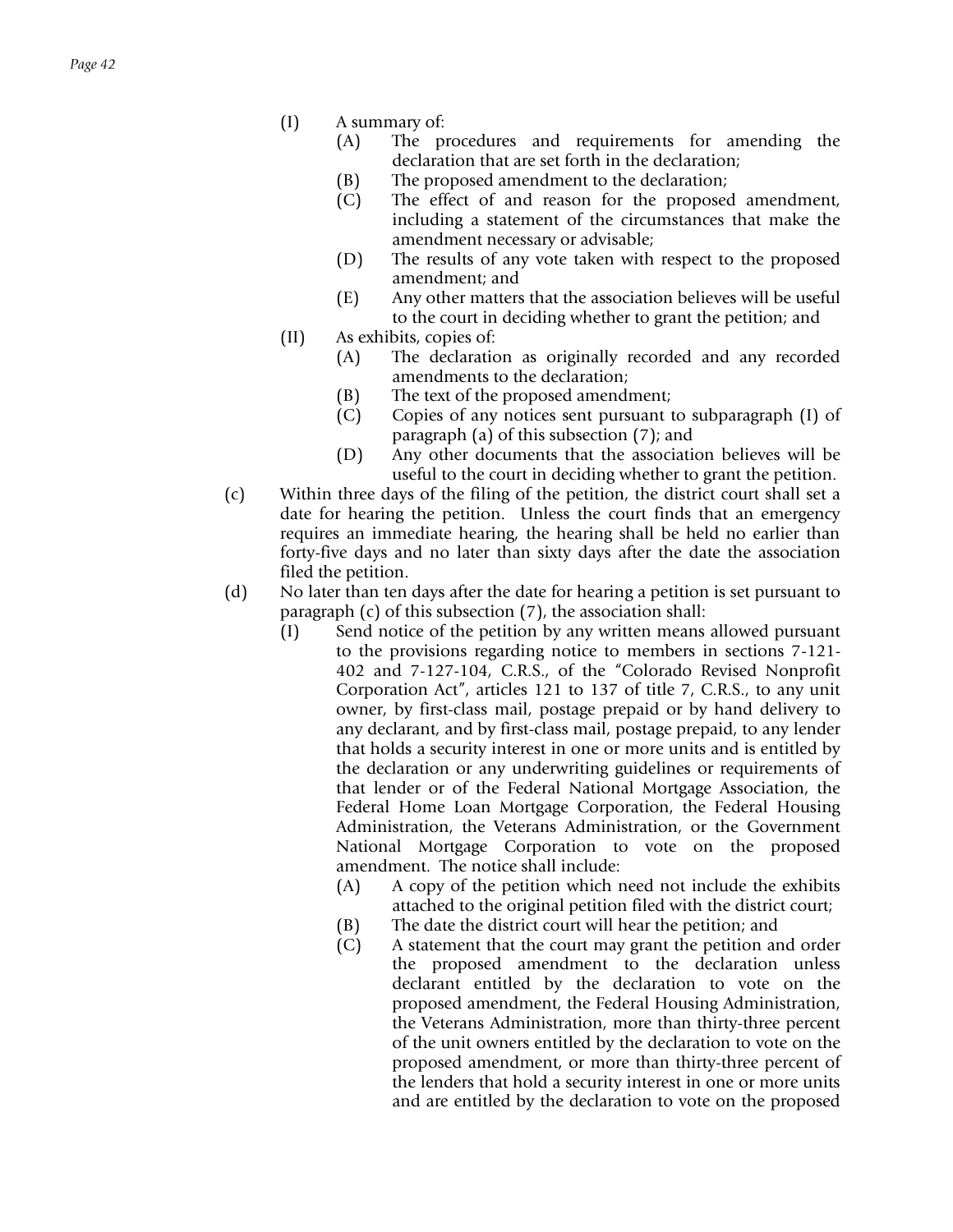amendment file written objections to the proposed amendment with the court prior to the hearing.

- (II) File with the district court:
	- (A) A list of the names and mailing addresses of declarants, unit owners, and lenders that hold a security interest in one or more units and that are entitled by the declaration to vote on the proposed amendment; and
	- (B) A copy of the notice required by subparagraph (I) of this paragraph (d).
- (e) The district court shall grant the petition after hearing if it finds that:
	- (I) The association has complied with all requirements of this subsection (7);
	- (II) No more than thirty-three percent of the unit owners entitled by the declaration to vote on the proposed amendment have filed written objections to the proposed amendment with the court prior to the hearing;
	- (III) Neither the Federal Housing Administration nor the Veterans Administration is entitled to approve the proposed amendment, or if so entitled has not filed written objections to the proposed amendment with the court prior to the hearing;
	- (IV) Either the proposed amendment does not eliminate any rights or privileges designated in the declaration as belonging to a declarant or no declarant has filed written objections to the proposed amendment with the court prior to the hearing;
	- (V) Either the proposed amendment does not eliminate any rights or privileges designated in the declaration as belonging to any lenders that hold security interests in one or more units and that are entitled by the declaration to vote on the proposed amendment or no more than thirty-three percent of such lenders have filed written objections to the proposed amendment with the court prior to the hearing; and
	- (VI) The proposed amendment would neither terminate the declaration nor change the allocated interests of the unit owners as specified in the declaration, except as allowed pursuant to section 38-33.3-315.
- (f) Upon granting a petition, the court shall enter an order approving the proposed amendment and requiring the association to record the amendment in each county that includes all or any portion of the common interest community. Once recorded, the amendment shall have the same legal effect as if it were adopted pursuant to any requirements set forth in the declaration.
- 38-33.3-218. Termination of common interest community.
	- (1) Except in the case of a taking of all the units by eminent domain, or in the case of foreclosure against an entire cooperative of a security interest that has priority over the declaration, a common interest community may be terminated only by agreement of unit owners of units to which at least sixty-seven percent of the votes in the association are allocated or any larger percentage the declaration specifies. The declaration may specify a smaller percentage only if all of the units in the common interest community are restricted exclusively to nonresidential uses.
	- (1.5) No planned community that is required to exist pursuant to a development or site plan shall be terminated by agreement of unit owners, unless a copy of the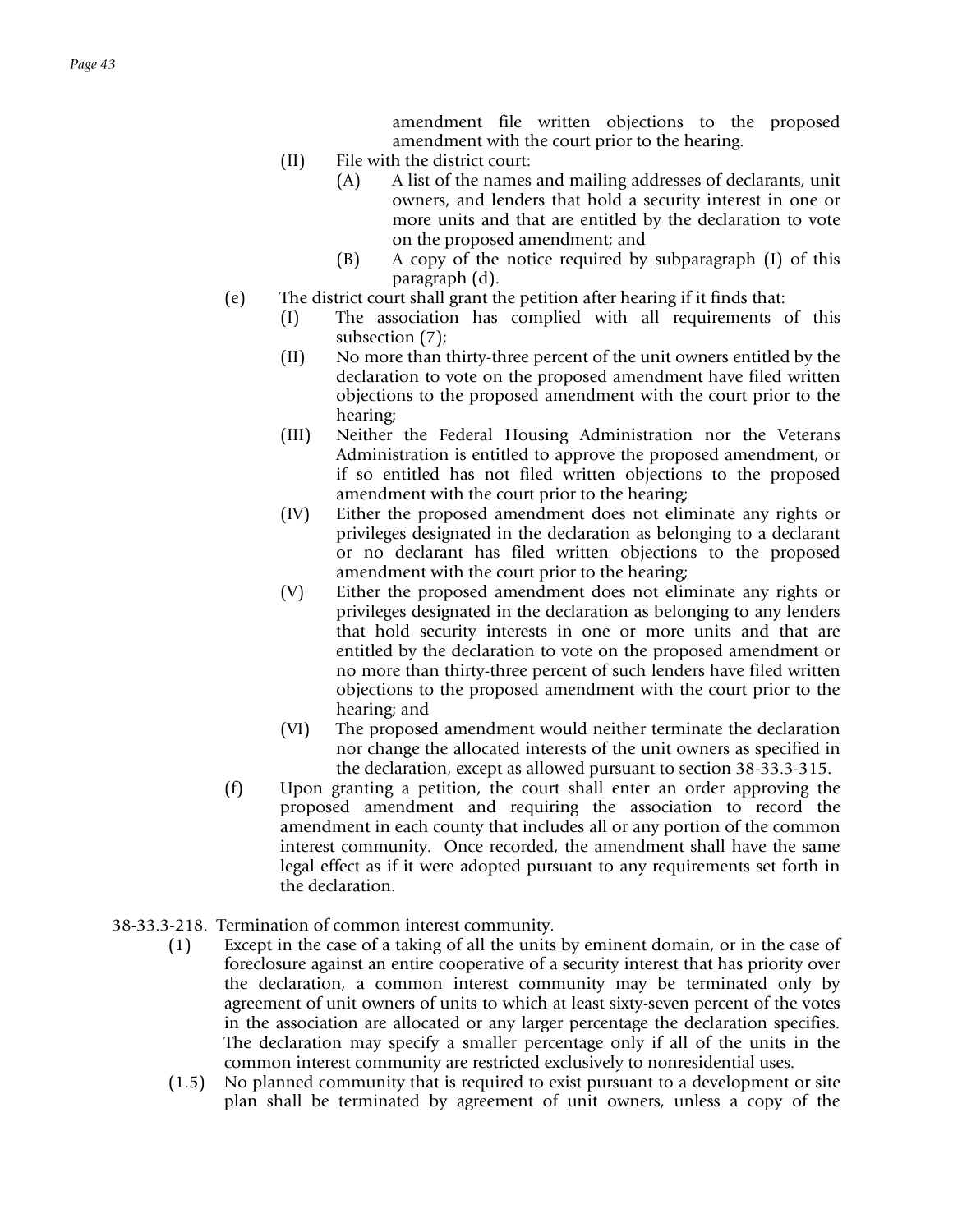termination agreement is sent by certified mail or hand delivered to the governing body of every municipality in which a portion of the planned community is situated or, if the planned community is situated in an unincorporated area, to the board of county commissioners for every county in which a portion of the planned community is situated.

- (2) An agreement of unit owners to terminate must be evidenced by their execution of a termination agreement or ratifications thereof in the same manner as a deed, by the requisite number of unit owners. The termination agreement must specify a date after which the agreement will be void unless it is recorded before that date. A termination agreement and all ratifications thereof must be recorded in every county in which a portion of the common interest community is situated and is effective only upon recordation.
- (3) In the case of a condominium or planned community containing only units having horizontal boundaries described in the declaration, a termination agreement may provide that all of the common elements and units of the common interest community must be sold following termination. If, pursuant to the agreement, any real estate in the common interest community is to be sold following termination, the termination agreement must set forth the minimum terms of the sale.
- (4) In the case of a condominium or planned community containing any units not having horizontal boundaries described in the declaration, a termination agreement may provide for sale of the common elements, but it may not require that the units be sold following termination, unless the declaration as originally recorded provided otherwise or all the unit owners consent to the sale.
- (5) Subject to the provisions of a termination agreement described in subsections (3) and (4) of this section, the association, on behalf of the unit owners, may contract for the sale of real estate in a common interest community following termination, but the contract is not binding on the unit owners until approved pursuant to subsections (1) and (2) of this section. If any real estate is to be sold following termination, title to that real estate, upon termination, vests in the association as trustee for the holders of all interests in the units. Thereafter, the association has all the powers necessary and appropriate to effect the sale. Until the sale has been concluded and the proceeds thereof distributed, the association continues in existence with all the powers it had before termination. Proceeds of the sale must be distributed to unit owners and lienholders as their interests may appear, in accordance with subsections (8), (9), and (10) of this section, taking into account the value of property owned or distributed that is not sold so as to preserve the proportionate interests of each unit owner with respect to all property cumulatively. Unless otherwise specified in the termination agreement, as long as the association holds title to the real estate, each unit owner and the unit owner's successors in interest have an exclusive right to occupancy of the portion of the real estate that formerly constituted the unit. During the period of that occupancy, each unit owner and the unit owner's successors in interest remain liable for all assessments and other obligations imposed on unit owners by this article or the declaration.
- (6) (a) In a planned community, if all or a portion of the common elements are not to be sold following termination, title to the common elements not sold vests in the unit owners upon termination as tenants in common fractional interests that maintain, after taking into account the fair market value of property owned and the proceeds of property sold, their respective interests as provided in subsection (10) of this section with respect to all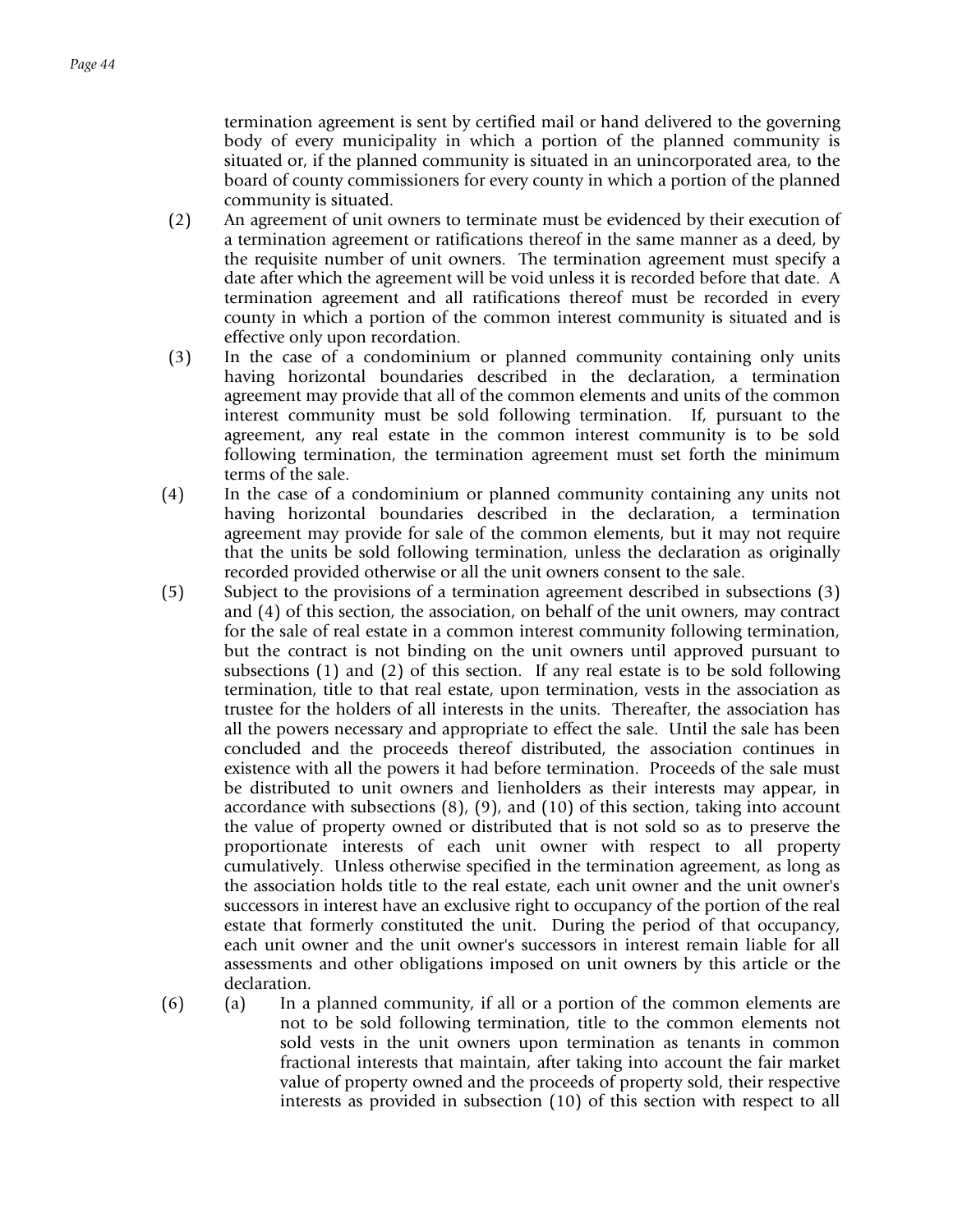property appraised under said subsection (10), and liens on the units shift accordingly.

- (b) In a common interest community, containing units having horizontal boundaries described in the declaration, title to the units not to be sold following termination vests in the unit owners upon termination as tenants in common in fractional interests that maintain, after taking into account the fair market value of property owned and the proceeds of property sold, their respective interests as provided in subsection (10) of this section with respect to all property appraised under said subsection (10), and liens on the units shift accordingly. While the tenancy in common exists, each unit owner and the unit owner's successors in interest have an exclusive right to occupancy of the portion of the real estate that formerly constituted each unit.
- (7) Following termination of the common interest community, the proceeds of any sale of real estate, together with the assets of the association, are held by the association as trustee for unit owners and holders of liens on the units as their interests may appear.
- (8) Upon termination of a condominium or planned community, creditors of the association who obtain a lien and duly record it in every county in which any portion of the common interest community is located are to be treated as if they had perfected liens on the units immediately before termination or when the lien is obtained and recorded, whichever is later.
- (9) In a cooperative, the declaration may provide that all creditors of the association have priority over any interests of unit owners and creditors of unit owners. In that event, upon termination, creditors of the association who obtain a lien and duly record it in every county in which any portion of the cooperative is located are to be treated as if they had perfected liens against the cooperative immediately before termination or when the lien is obtained and recorded, whichever is later. Unless the declaration provides that all creditors of the association have that priority:
	- (a) the lien of each creditor of the association which was perfected against the association before termination becomes, upon termination, a lien against each unit owner's interest in the unit as of the date the lien was perfected;
	- (b) any other creditor of the association who obtains a lien and duly records it in every county in which any portion of the cooperative is located is to be treated upon termination as if the creditor had perfected a lien against each unit owner's interest, immediately before termination or when the lien is obtained and recorded, whichever is later;
	- (c) the amount of the lien of an association's creditor described in paragraphs (a) and (b) of this subsection (9) against each unit owner's interest must be proportionate to the ratio which each unit's common expense liability bears to the common expense liability of all of the units;
	- (d) the lien of each creditor of each unit owner which was perfected before termination continues as a lien against that unit owner's unit as of the date the lien was perfected; and
	- (e) the assets of the association must be distributed to all unit owners and all lien holders as their interests may appear in the order described above. Creditors of the association are not entitled to payment from any unit owner in excess of the amount of the creditor's lien against that unit owner's interest.
- (10) The respective interests of unit owners referred to in subsections (5) to (9) of this section are as follows: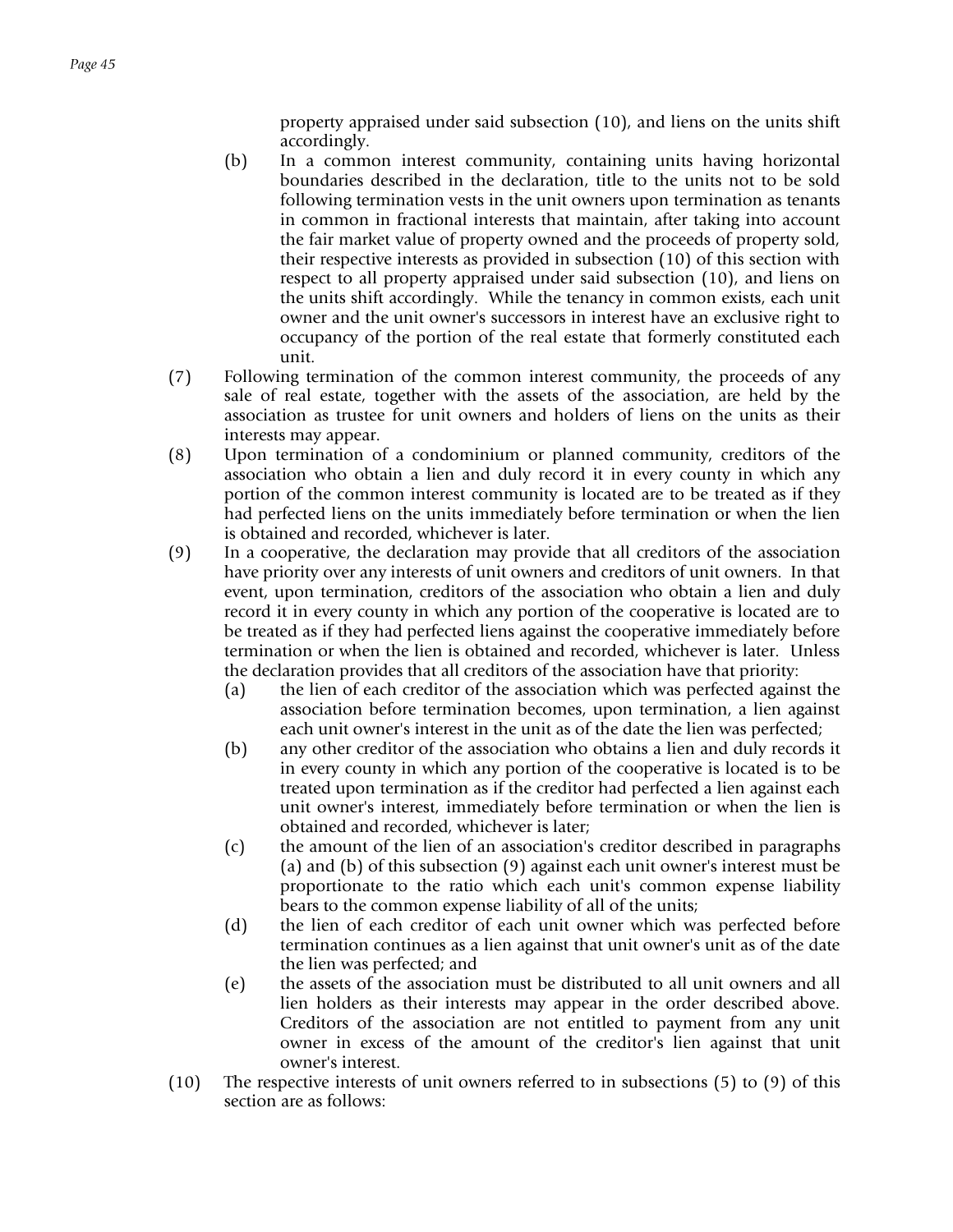- (a) except as provided in paragraph (b) of this subsection (10), the respective interests of unit owners are the combined fair market values of their units, allocated interests, any limited common elements, and, in the case of a planned community, any tenant in common interest, immediately before the termination, as determined by one or more independent appraisers selected by the association. The decision of the independent appraisers shall be distributed to the unit owners and becomes final unless disapproved within thirty days after distribution by unit owners of units to which twenty-five percent of the votes in the association are allocated. The proportion of any unit owner's interest to that of all unit owners is determined by dividing the fair market value of that unit owner's unit and its allocated interests by the total fair market values of all the units and their allocated interests.
- (b) If any unit or any limited common element is destroyed to the extent that an appraisal of the fair market value thereof prior to destruction cannot be made, the interests of all unit owners are:
	- (I) in a condominium, their respective common element interests immediately before the termination;
	- (II) in a cooperative, their respective ownership interests immediately before the termination; and
	- (III) in a planned community, their respective common expense liabilities immediately before the termination.
- (11) In a condominium or planned community, except as provided in subsection (12) of this section, foreclosure or enforcement of a lien or encumbrance against the entire common interest community does not terminate, of itself, the common interest community. Foreclosure or enforcement of a lien or encumbrance against a portion of the common interest community other than withdrawable real estate does not withdraw that portion from the common interest community. Foreclosure or enforcement of a lien or encumbrance against withdrawable real estate does not withdraw, of itself, that real estate from the common interest community, but the person taking title thereto may require from the association, upon request, an amendment to the declaration excluding the real estate from the common interest community prepared, executed, and recorded by the association.
- (12) In a condominium or planned community, if a lien or encumbrance against a portion of the real estate comprising the common interest community has priority over the declaration and the lien or encumbrance has not been partially released, the parties foreclosing the lien or encumbrance, upon foreclosure, may record an instrument excluding the real estate subject to that lien or encumbrance from the common interest community. The board of directors shall reallocate interests as if the foreclosed section were taken by eminent domain by an amendment to the declaration prepared, executed, and recorded by the association.
- 38-33.3-219. Rights of secured lenders.
	- (1) The declaration may require that all or a specified number or percentage of the lenders who hold security interests encumbering the units approve specified actions of the unit owners or the association as a condition to the effectiveness of those actions, but no requirement for approval may operate to:
		- (a) deny or delegate control over the general administrative affairs of the association by the unit owners or the executive board; or
		- (b) prevent the association or the executive board from commencing, intervening in, or settling any solicitation or proceeding; or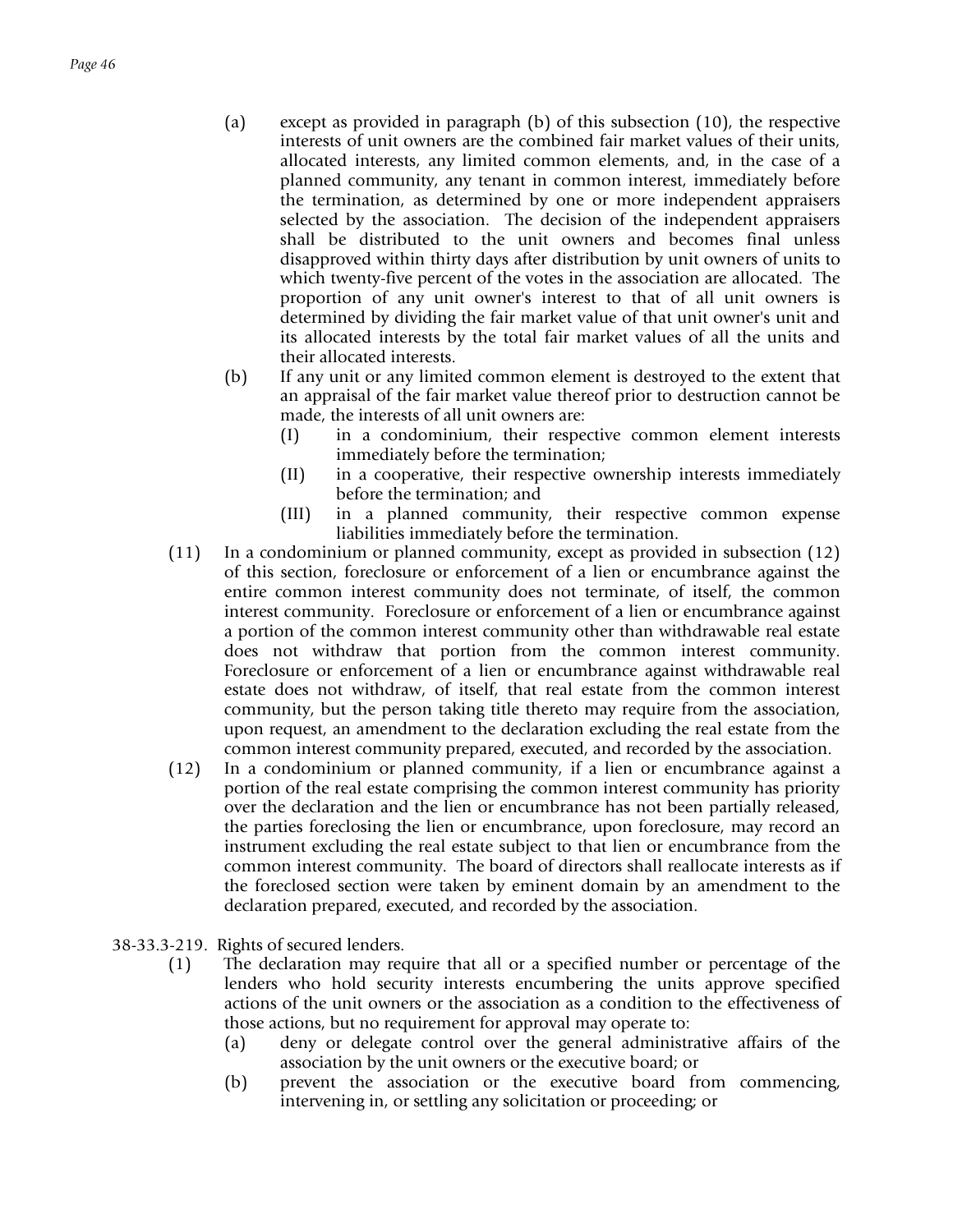- (c) prevent any insurance trustee or the association from receiving and distributing any insurance proceeds pursuant to section 38-33.3-313.
- 38-33.3-220. Master associations.
	- (1) If the declaration provides that any of the powers of a unit owners' association described in section 38-33.3-302 are to be exercised by or may be delegated to a master association, all provisions of this article applicable to unit owners' associations apply to any such master association except as modified by this section.
	- (2) Unless it is acting in the capacity of an association described in section 38-33.3- 301, a master association may exercise the powers set forth in section 38-33.3-302 (1) (b) only to the extent such powers are expressly permitted to be exercised by a master association in the declarations of common interest communities which are part of the master association or expressly described in the delegations of power from those common interest communities to the master association.
	- (3) If the declaration of any common interest community provides that the executive board may delegate certain powers to a master association, the members of the executive board have no liability for the acts or omissions of the master association with respect to those powers following delegation.
	- (4) The rights and responsibilities of unit owners with respect to the unit owners' association set forth in sections 38-33.3-303, 38-33.3-308, 38-33.3-309, 38.33.3- 310, and 38-33.3-312 apply in the conduct of the affairs of a master association only to persons who elect the board of a master association, whether or not those persons are otherwise unit owners within the meaning of this article.
	- (5) Even if a master association is also an association described in section 38-33.3-301, the articles of incorporation and the declaration of each common interest community, the powers of which are assigned by the declaration or delegated to the master association, must provide that the executive board of the master association be elected after the period of declarant control, if any, in one of the following ways:
		- (a) All unit owners of all common interest communities subject to the master association may elect all members of the master association's executive board.
		- (b) All members of the executive boards of all common interest communities subject to the master association may elect all members of the master association's executive board.
		- (c) All unit owners of each common interest community subject to the master association may elect specified members of the master association's executive board.
		- (d) All members of the executive board of each common interest community subject to the master association may elect specified members of the master association's executive board.
- 38-33.3-221. Merger or consolidation of common interest communities.
	- (1) Any two or more common interest communities of the same form of ownership, by agreement of the unit owners as provided in subsection (2) of this section, may be merged or consolidated into a single common interest community. In the event of a merger or consolidation, unless the agreement otherwise provides, the resultant common interest community is the legal successor, for all purposes, of all of the preexisting common interest communities, and the operations and activities of all associations of the preexisting common interest communities are merged or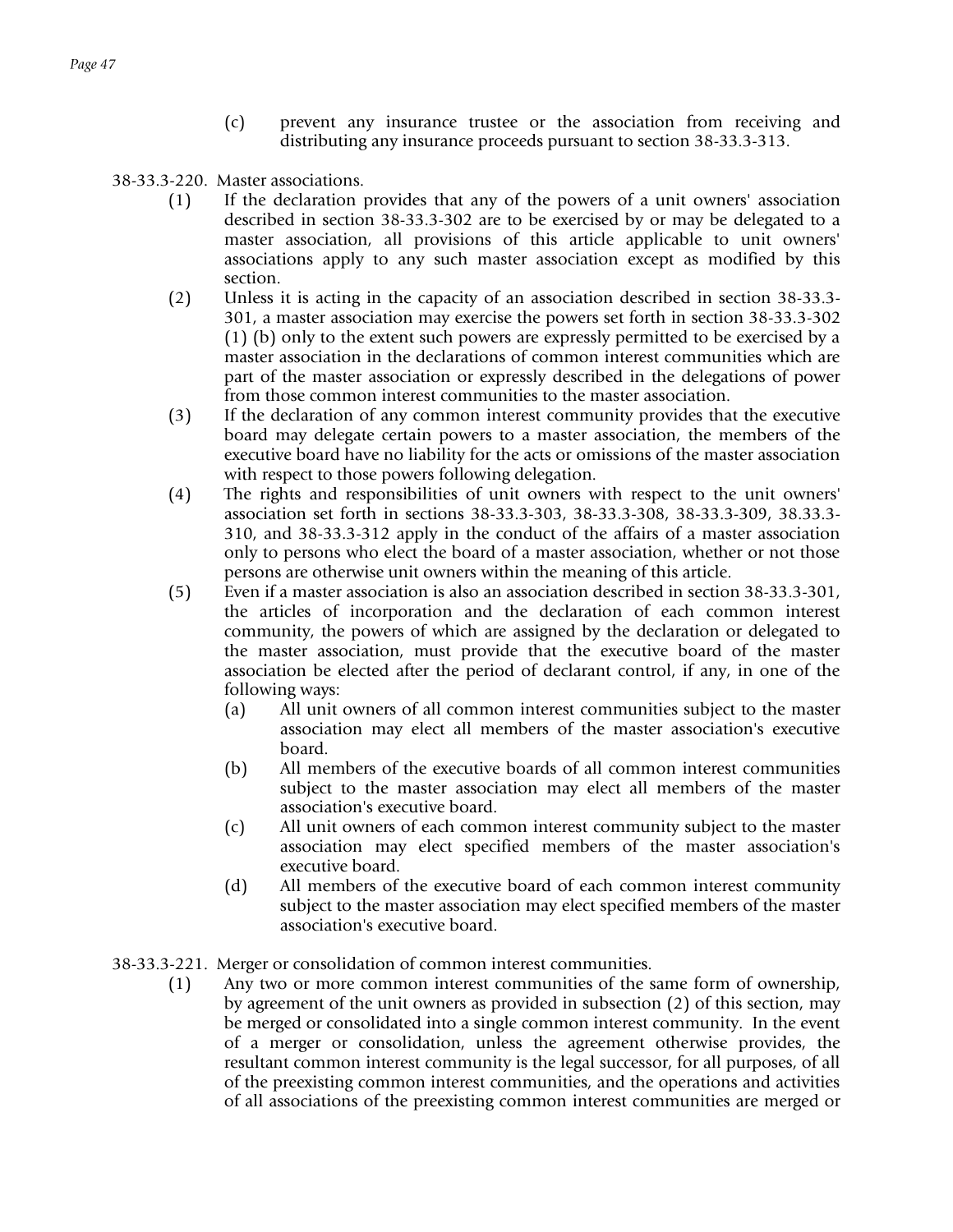consolidated into a single association that holds all powers, rights, obligations, assets, and liabilities of all preexisting associations.

- (2) An agreement of two or more common interest communities to merge or consolidate pursuant to subsection (1) of this section must be evidenced by an agreement prepared, executed, recorded, and certified by the president of the association of each of the preexisting common interest communities following approval by owners of units to which are allocated the percentage of votes in each common interest community required to terminate that common interest community. The agreement must be recorded in every county in which a portion of the common interest community is located and is not effective until recorded.
- (3) Every merger or consolidation agreement must provide for the reallocation of the allocated interests in the new association among the units of the resultant common interest community either by stating the reallocations or the formulas upon which they are based.

## 38-33.3-221.5. Withdrawal from merged common interest community.

- (1) A common interest community that was merged or consolidated with another common interest community, or is party to an agreement to do so pursuant to section 38-33.3-221, may withdraw from the merged or consolidated common interest community or terminate the agreement to merge or consolidate, without the consent of the other common interest community or communities involved, if the common interest community wishing to withdraw meets all of the following criteria:
	- (a) It is a separate, platted subdivision;
	- (b) Its unit owners are required to pay into two common interest communities or separate unit owners' associations;
	- (c) It is or has been a self-operating common interest community or association continuously for at least twenty-five years;
	- (d) The total number of unit owners comprising it is fifteen percent or less of the total number of unit owners in the merged or consolidated common interest community or association;
	- (e) Its unit owners have approved the withdrawal by a majority vote and the owners of units representing at least seventy-five percent of the allocated interests in the common interest community wishing to withdraw participated in the vote; and
	- (f) Its withdrawal would not substantially impair the ability of the remainder of the merged common interest community or association to:
		- (I) Enforce existing covenants;
		- (II) Maintain existing facilities; or
		- (III) Continue to exist.
- (2) If an association has met the requirements set forth in subsection (1) of this section, it shall be considered withdrawn as of the date of the election at which its unit owners voted to withdraw.

38-33.3-222. Addition of unspecified real estate. In a common interest community, if the right is originally reserved in the declaration, the declarant, in addition to any other development right, may amend the declaration at any time during as many years as are specified in the declaration to add additional real estate to the common interest community without describing the location of that real estate in the original declaration; but the area of real estate added to the common interest community pursuant to this section may not exceed ten percent of the total area of real estate described in section  $38-33.3-205$  (1) (c) and (1)(h), and the declarant may not in any event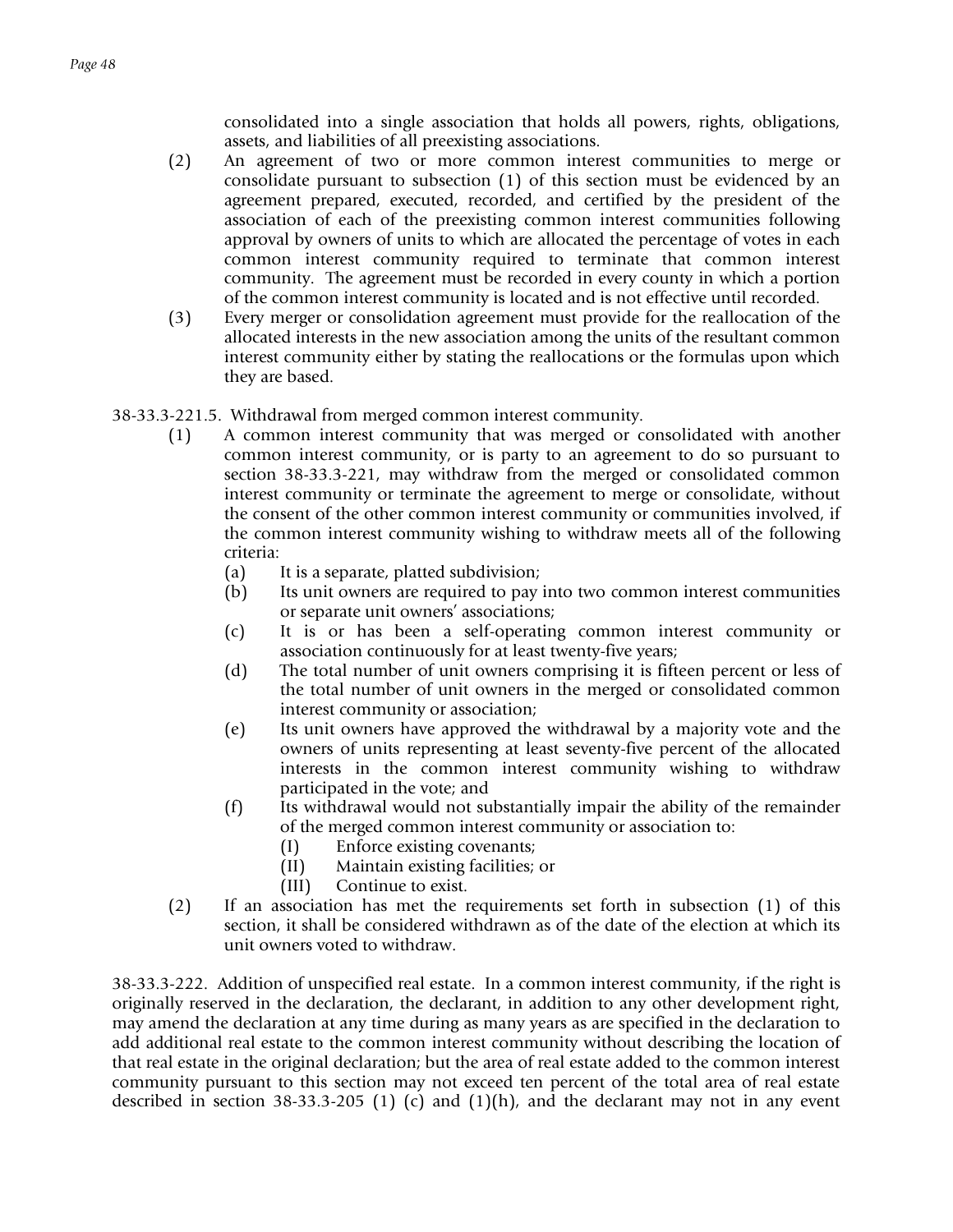increase the number of units in the common interest community beyond the number stated in the original declaration pursuant to section 38-33.3-205 (1) (d), except as provided in Section 38- 33.3-217(4).

38-33.3-223. REPEALED

## PART 3 MANAGEMENT OF THE COMMON INTEREST COMMUNITY

38-33.3-301. Organization of unit owners' association. A unit owners' association shall be organized no later than the date the first unit in the common interest community is conveyed to a purchaser. The membership of the association at all times shall consist exclusively of all unit owners or, following termination of the common interest community, of all former unit owners entitled to distributions of proceeds under section 38-33.3-218, or their heirs, personal representatives, successors, or assigns. The association shall be organized as a nonprofit, not-forprofit, or for-profit corporation or as a limited liability company in accordance with the laws of the state of Colorado; except that the failure of the association to incorporate or organize as a limited liability company will not adversely affect either the existence of the common interest community for purposes of this article or the rights of persons acting in reliance upon such existence, other than as specifically provided in section 38-33.3-316. Neither the choice of entity nor the organizational structure of the association shall be deemed to affect its substantive rights and obligations under this article.

38-33.3-302. Powers of unit owners' association.

- (1) Except as provided in subsections (2) and (3) of this section, and subject to the provisions of the declaration, the association, without specific authorization in the declaration, may:
	- (a) adopt and amend bylaws and rules and regulations;
	- (b) adopt and amend budgets for revenues, expenditures, and reserves and collect assessments for common expenses from unit owners;
	- (c) hire and terminate managing agents and other employees, agents, and independent contractors;
	- (d) institute, defend, or intervene in litigation or administrative proceedings in its own name on behalf of itself or two or more-unit owners on matters affecting the common interest community;
	- (e) make contracts and incur liabilities;
	- (f) regulate the use, maintenance, repair, replacement, and modification of common elements;
	- (g) cause additional improvements to be made as a part of the common elements;
	- (h) acquire, hold, encumber, and convey in its own name any right, title, or interest to real or personal property, subject to the following exceptions:
		- (I) common elements in a condominium or planned community may be conveyed or subjected to a security interest only pursuant to section 38-33.3-312; and
		- (II) part of a cooperative may be conveyed, or all or part of a cooperative may be subjected to a security interest, only pursuant to section 38-33.3-312;
	- (i) grant easements, leases, licenses, and concessions through or over the common elements;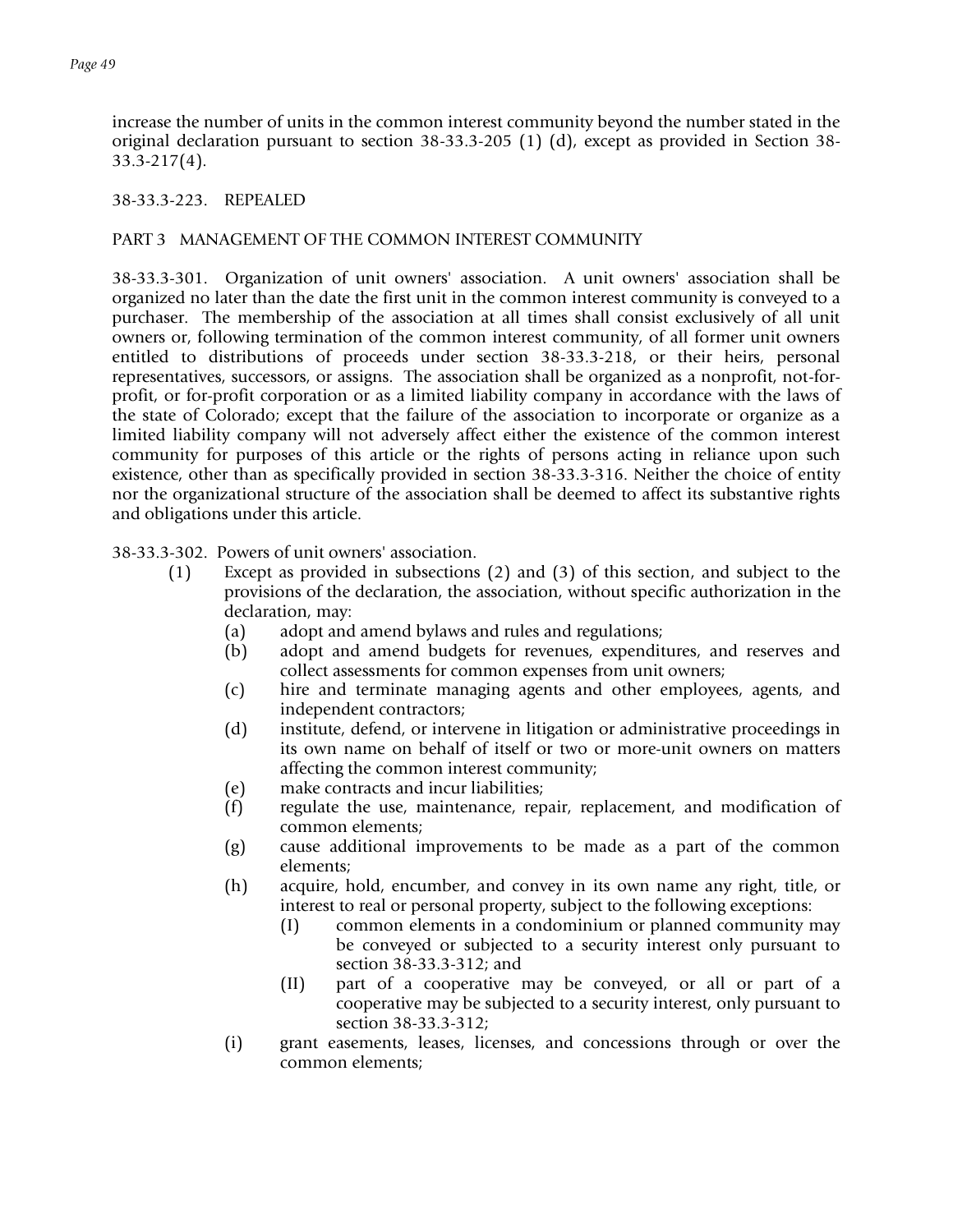- (j) impose and receive any payments, fees, or charges for the use, rental, or operation of the common elements other than limited common elements described in section 38-33.3-202 (1)(b) and (1)(d);
- (k) (I) Impose charges for late payment of assessments, recover reasonable attorney fees and other legal costs for collection of assessments and other actions to enforce the power of the association, regardless of whether or not suit was initiated, and, after notice and an opportunity to be heard, levy reasonable fines for violations of the declaration, bylaws, and rules and regulations of the association.

(II) The association may not levy fines against a unit owner for violations of declarations, bylaws, or rules of the association for failure to adequately water landscapes or vegetation for which the unit owner is responsible when water restrictions or guidelines from the local water district or similar entity are in place and the unit owner is watering in compliance with such restrictions or guidelines. The association may require proof from the unit owner that the unit owner is watering the landscape or vegetation in a manner that is consistent with the maximum watering permitted by the restrictions or guidelines then in effect.

- (l) impose reasonable charges for the preparation and recordation of amendments to the declaration or statements of unpaid assessments;
- (m) provide for the indemnification of its officers and executive board and maintain directors' and officers' liability insurance;
- (n) assign its right to future income, including the right to receive common expense assessments, but only to the extent the declaration expressly so provides;
- (o) exercise any other powers conferred by the declaration or bylaws;
- (p) exercise all other powers that may be exercised in this state by legal entities of the same type as the association; and
- (q) exercise any other powers necessary and proper for the governance and operation of the association.
- (2) The declaration may not impose limitations on the power of the association to deal with the declarant that are more restrictive than the limitations imposed on the power of the association to deal with other persons.
- (3) (a) Any managing agent, employee, independent contractor, or other person acting on behalf of the association shall be subject to this article to the same extent as the association itself would be.
	- (b) Decisions concerning the approval or denial of a unit owner's application for architectural or landscaping changes shall be made in accordance with standards and procedures set forth in the declaration or in duly adopted rules and regulations or bylaws of the association and shall not be made arbitrarily or capriciously.
- (4) (a) The association's contract with a managing agent shall be terminable for cause without penalty to the association. Any such contract shall be subject to renegotiation.
	- (b) Notwithstanding section 38-33.3-117(1.5) (g), this subsection (4) shall not apply to an association that includes time-share units, as defined in section 38-33-110(7).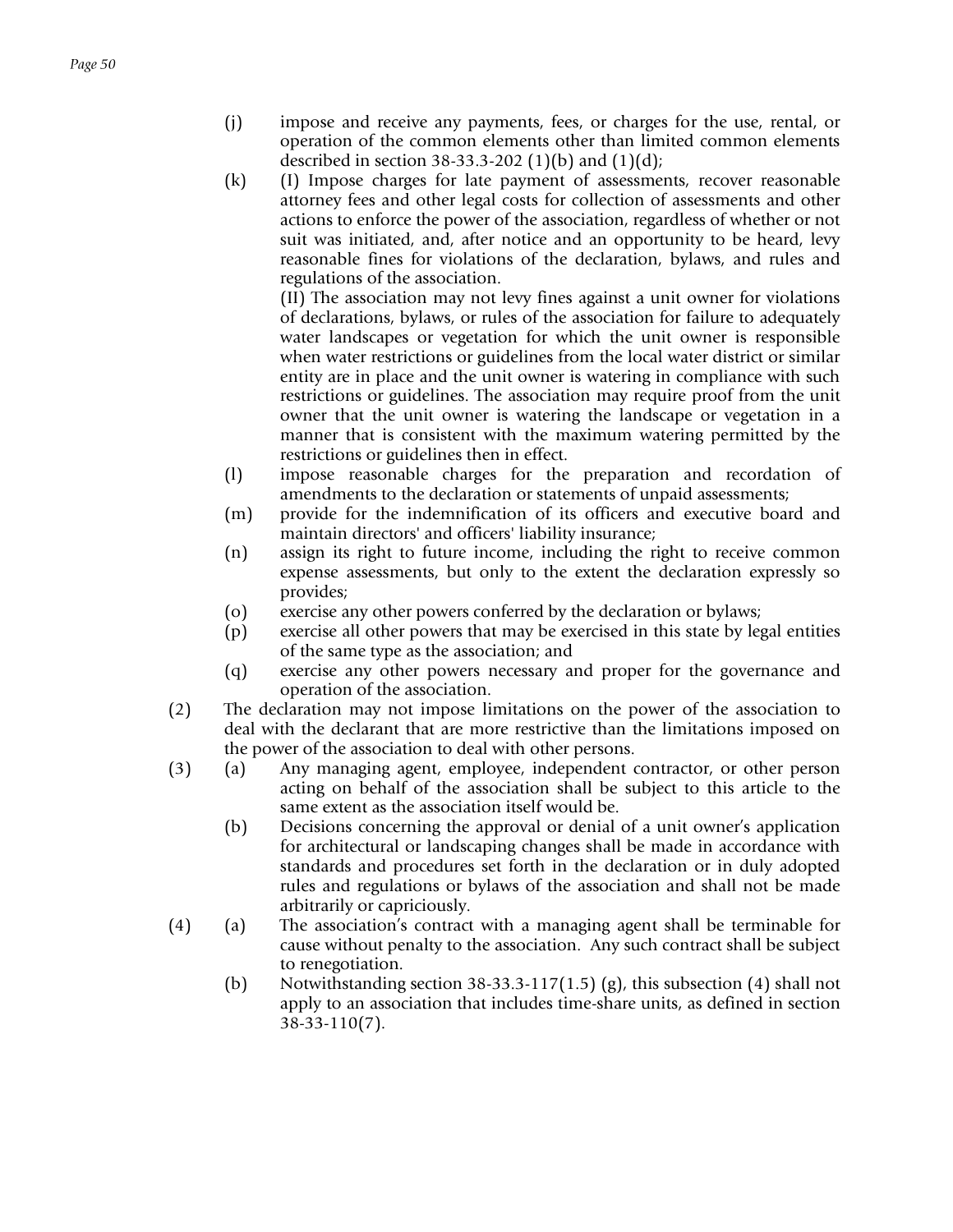- 38-33.3-303. Executive board members and officers.
	- (1) (a) Except as provided in the declaration, the bylaws, or subsection (3) of this section or any other provisions of this article, the executive board may act in all instances on behalf of the association.
		- (b) Notwithstanding any provision of the declaration or bylaws to the contrary, all members of the executive board shall have available to them all information related to the responsibilities and operation of the association obtained by any other member of the executive board. This information shall include, but is not necessarily limited to, reports of detailed monthly expenditures, contracts to which the association is a party, and copies of communications, reports, and opinions to and from any member of the executive board or any managing agent, attorney, or accountant employed or engaged by the executive board to whom the executive board delegates responsibilities under this article.
	- (2) Except as otherwise provided in subsection (2.5) of this section:
		- (a) If appointed by the declarant, in the performance of their duties, the officers and members of the executive board are required to exercise the care required of fiduciaries of the unit owners.
		- (b) If not appointed by the declarant, no member of the executive board and no officer shall be liable for actions taken or omissions made in the performance of such member's duties except for wanton and willful acts or omissions.
	- (2.5) With regard to the investment of reserve funds of the association, the officers and members of the executive board shall be subject to the standards set forth in section 7-128-401, C.R.S.; except that, as used in that section:
		- (a) "Corporation" or "nonprofit corporation" means the association.
		- (b) "Director" means a member of the association's executive board.
		- (c) "Officer" means any person designated as an officer of the association and any person to whom the executive board delegates responsibilities under this article, including, without limitation, a managing agent, attorney, or accountant employed by the executive board.
	- (3) (a) The executive board may not act on behalf of the association to amend the declaration, to terminate the common interest community, or to elect members of the executive board or determine the qualifications, powers and duties, or terms of office of executive board members, but the executive board may fill vacancies in its membership for the unexpired portion of any term.
		- (b) Committees of the association shall be appointed pursuant to the governing documents of the association or, if the governing documents contain no applicable provisions, pursuant to section 7-128-206, C.R.S. the person appointed after August 15, 2009, to preside over any such committee shall meet the same qualifications as are required by the governing documents of the association for election or appointment to the executive board of the association.
	- (4) (a) (I) Within ninety days after adoption of a proposed budget for the common interest community, the executive board shall mail, by first-class mail, or otherwise deliver, including posting the proposed budget on the association's website, a summary of the budget to all the unit owners and shall set a date for a meeting of the unit owners to consider the budget. The meeting must occur within a reasonable time after mailing or other delivery of the summary, or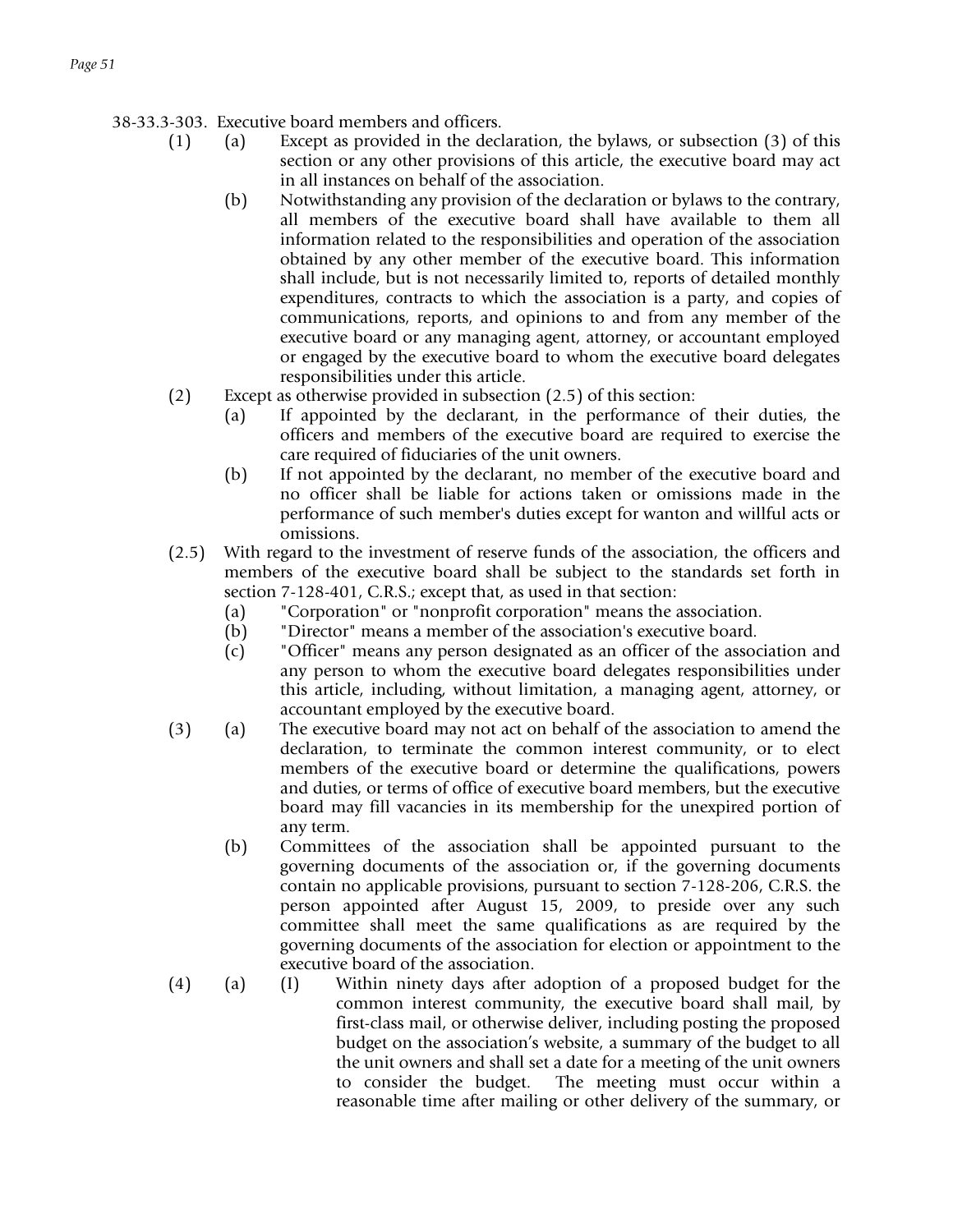as allowed for in the bylaws. The executive board shall give notice to the unit owners of the meeting as allowed for in the bylaws.

- (II) (A) Unless the declaration requires otherwise, the budget proposed by the executive board does not require approval from the unit owners and it will be deemed approved by the unit owners in the absence of a veto at the noticed meeting by a majority of all unit owners, or if permitted in the declaration, a majority of a class of unit owners, or any larger percentage specified in the declaration, whether or not a quorum is present. If the proposed budget is vetoed, the periodic budget last proposed by the executive board and not vetoed by the unit owners must be continued until a subsequent budget proposed by the executive board is not vetoed by the unit owners.
	- $(B)$  This subsection(4)(a)(II) shall not apply to any common interest community formed prior to July 1, 1992, if the declaration sets a maximum assessment amount or limits the increase in an annual budget to a specific amount and the budget proposed by the executive board does not exceed the maximum amount or limits set in the declaration.
- (b) (I) At the discretion of the executive board or upon request pursuant to subparagraph (II) or (III) of this paragraph (b) as applicable, the books and records of the association shall be subject to an audit, using generally accepted auditing standards, or a review, using statements and standards for accounting and review services, by an independent and qualified person selected by the board. Such person need not be a certified public accountant except in the case of an audit. A person selected to conduct a review shall have at least a basic understanding of the principles of accounting as a result of prior business experience, education above the high school level, or bona fide home study. The audit or review report shall cover the association's financial statements, which shall be prepared using generally accepted accounting principles or the cash or tax basis of accounting.
	- (II) An audit shall be required under this paragraph (b) only when both of the following conditions are met:
		- (A) The association has annual revenues or expenditures of at least two hundred fifty thousand dollars; and
		- (B) An audit is requested by the owners of at least one-third of the units represented by the association.
	- (III) A review shall be required under this paragraph (b) only when requested by the owners of at least one-third of the units represented by the association.
	- (IV) Copies of an audit or review under this paragraph (b) shall be made available upon request to any unit owner beginning no later than thirty days after its completion.
	- (V) Notwithstanding section 38-33.3-117(1.5) (h), this paragraph (b) shall not apply to an association that includes time-share units, as defined in section 38-33-110(7).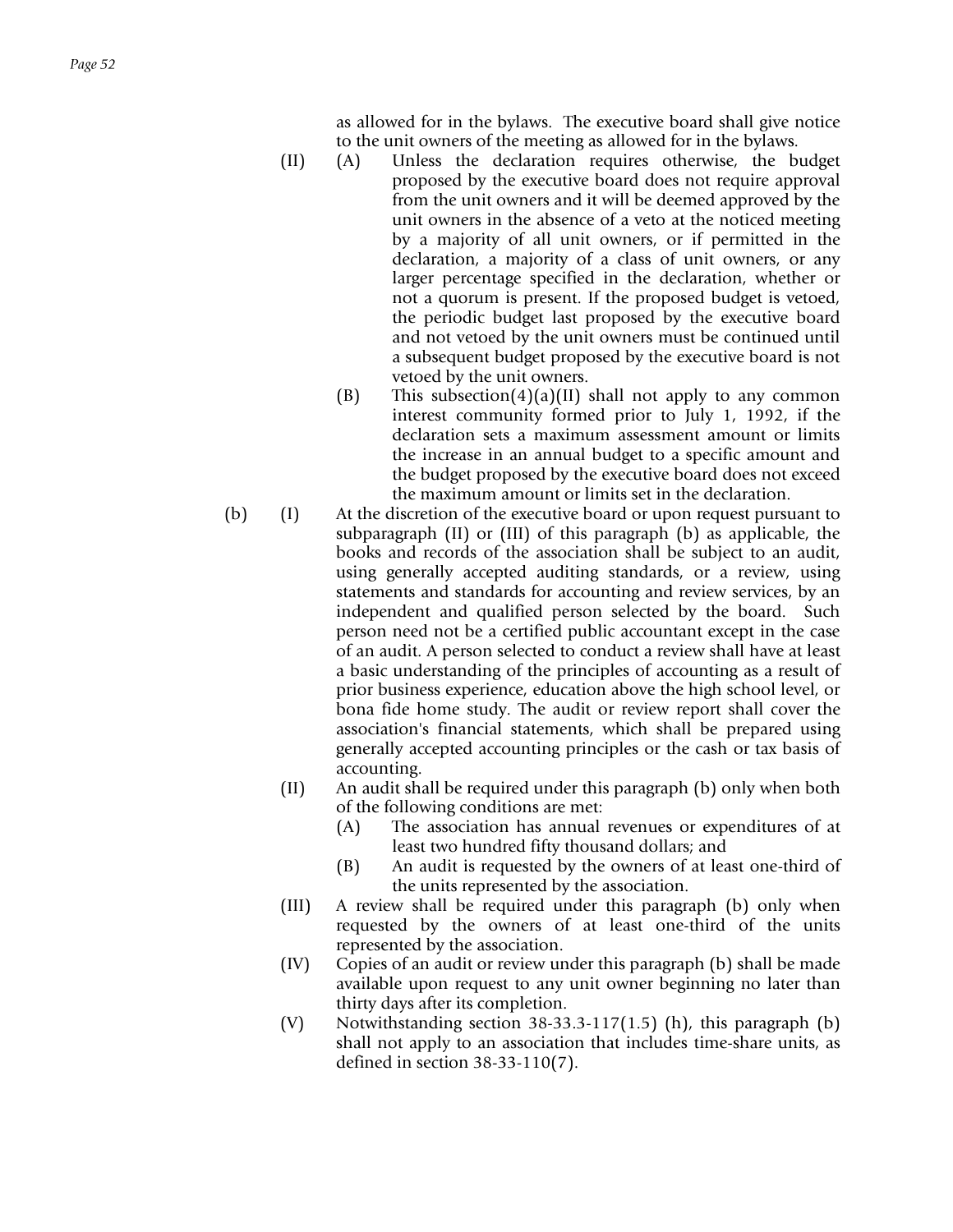- (5) (a) Subject to subsection (6) of this section:
	- (I) The declaration, except a declaration for a large planned community, may provide for a period of declarant control of the association, during which period a declarant, or persons designated by such declarant, may appoint and remove the officers and members of the executive board. Regardless of the period of declarant control provided in the declaration, a period of declarant control terminates no later than the earlier of sixty days after conveyance of seventy-five percent of the units that may be created to unit owners other than a declarant, two years after the last conveyance of a unit by the declarant in the ordinary course of business, or two years after any right to add new units was last exercised.
	- (II) The declaration for a large planned community may provide for a period of declarant control of the association during which period a declarant, or persons designated by such declarant, may appoint and remove the officers and members of the executive board. Regardless of the period of declarant control provided in the declaration, a period of declarant control terminates in a large planned community no later than the earlier of sixty days after conveyance of seventy-five percent of the maximum number of units that may be created under zoning or other governmental development approvals in effect for the large planned community at any given time to unit owners other than a declarant, six years after the last conveyance of a unit by the declarant in the ordinary course of business, or twenty years after recordation of the declaration.
	- (b) A declarant may voluntarily surrender the right to appoint and remove officers and members of the executive board before termination of the period of declarant control, but, in that event, the declarant may require, for the duration of the period of declarant control, that specified actions of the association or executive board, as described in a recorded instrument executed by the declarant, be approved by the declarant before they become effective.
	- (c) If a period of declarant control is to terminate in a large planned community pursuant to subparagraph (II) of paragraph (a) of this subsection (5), the declarant, or persons designated by the declarant, shall no longer have the right to appoint and remove the officers and members of the executive board unless, prior to the termination date, the association approves an extension of the declarant's ability to appoint and remove no more than a majority of the executive board by vote of a majority of the votes entitled to be cast in person or by proxy, other than by the declarant, at a meeting duly convened as required by law. Any such approval by the association may contain conditions and limitations. Such extension of declarant's appointment and removal power, together with any conditions and limitations approved as provided in this paragraph (c), shall be included in an amendment to the declaration previously executed by declarant.
- (6) Not later than sixty days after conveyance of twenty-five percent of the units that may be created to unit owners other than a declarant, at least one member and not less than twenty-five percent of the members of the executive board must be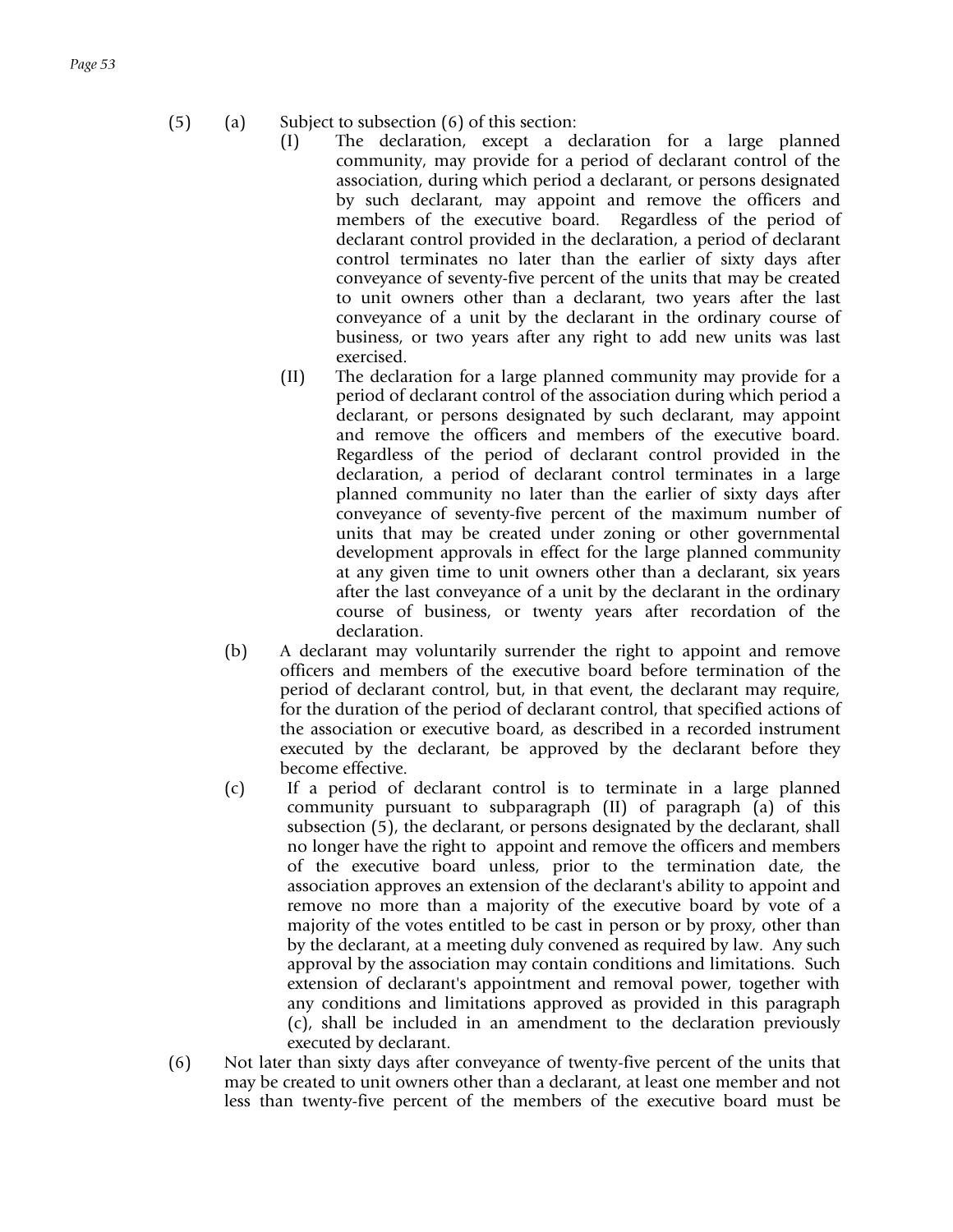elected by unit owners other than the declarant. Not later than sixty days after conveyance of fifty percent of the units that may be created to unit owners other than a declarant, not less than thirty-three and one-third percent of the members of the executive board must be elected by unit owners other than the declarant.

- (7) Except as otherwise provided in section 38-33.3-220 (5), not later than the termination of any period of declarant control, the unit owners shall elect an executive board of at least three members, at least a majority of whom must be unit owners other than the declarant or designated representatives of unit owners other than the declarant. The executive board shall elect the officers. The executive board members and officers shall take office upon election.
- (8) Notwithstanding any provision of the declaration or bylaws to the contrary, the unit owners, by a vote of sixty-seven percent of all persons present and entitled to vote at any meeting of the unit owners at which a quorum is present, may remove any member of the executive board with or without cause, other than a member appointed by the declarant or a member elected pursuant to a class vote under section 38-33.3-207(4).
- (9) Within sixty days after the unit owners other than the declarant elect a majority of the members of the executive board, the declarant shall deliver to the association all property of the unit owners and of the association held by or controlled by the declarant, including without limitation the following items:
	- (a) the original or a certified copy of the recorded declaration as amended, the association's articles of incorporation, if the association is incorporated, bylaws, minute books, other books and records, and any rules and regulations which may have been promulgated;
	- (b) an accounting for association funds and financial statements, from the date the association received funds and ending on the date the period of declarant control ends. The financial statements shall be audited by an independent certified public accountant and shall be accompanied by the accountant's letter, expressing either the opinion that the financial statements present fairly the financial position of the association in conformity with generally accepted accounting principles or a disclaimer of the accountant's ability to attest to the fairness of the presentation of the financial information in conformity with generally accepted accounting principles and the reasons therefor. The expense of the audit shall not be paid for or charged to the Association;
	- (c) the association funds or control thereof;
	- (d) all of the declarant's tangible personal property that has been represented by the declarant to be the property of the association or all of the declarant's tangible personal property that is necessary for, and has been used exclusively in, the operation and enjoyment of the common elements, and inventories of these properties;
	- (e) a copy, for the nonexclusive use by the association, of any plans and specifications used in the construction of the improvements in the common interest community;
	- (f) all insurance policies then in force, in which the unit owners, the association, or its directors and officers are named as insured;
	- (g) copies of any certificates of occupancy that may have been issued with respect to any improvements comprising the common interest community;
	- (h) any other permits issued by governmental bodies applicable to the common interest community and which are currently in force or which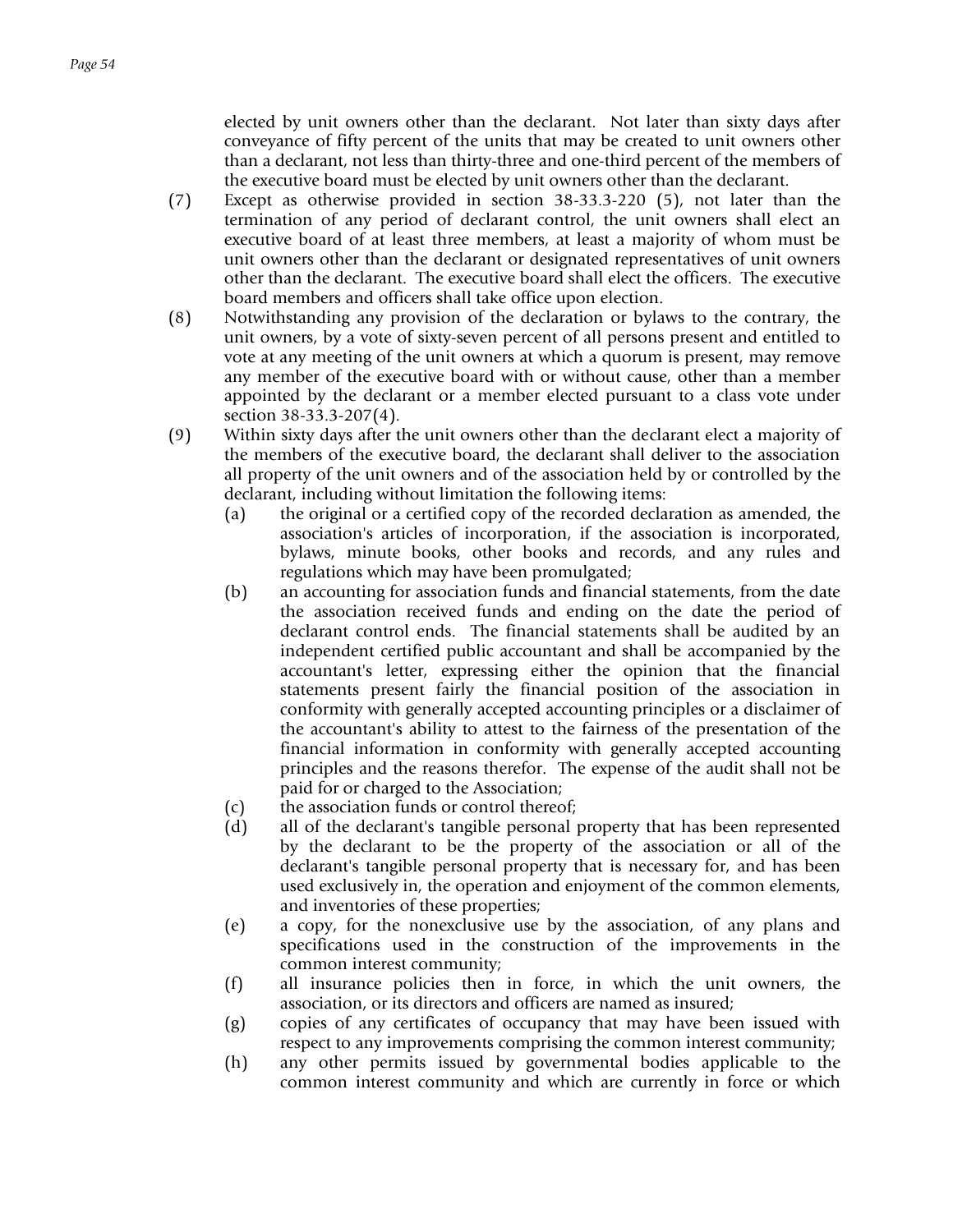were issued within one year prior to the date on which unit owners other than the declarant took control of the Association;

- (i) written warranties of the contractor, subcontractors, suppliers, and manufacturers that are still effective;
- (j) a roster of unit owners and mortgagees and their addresses and telephone numbers, if known, as shown on the declarant's records;
- (k) employment contracts in which the Association is a contracting party;
- (l) any service contract in which the association is a contracting party or in which the association or the unit owners have any obligation to pay a fee to the persons performing the services; and
- (m) for large planned communities, copies of all recorded deeds and all recorded and unrecorded leases evidencing ownership or leasehold rights of the large planned community unit owners' association in all common elements within the large planned community.

38-33.3-303.5 Construction defect actions - disclosure - approval by unit owners - definitions exemptions.

- (1) (a) Before the executive board, pursuant to section 38-33.3-302(1)(d), institutes a construction defect action, the executive board shall comply with this section.
	- (b) For the purpose of this section only:
		- (I) "Construction defect action":
			- (A) Means any civil action or arbitration proceeding for damages, indemnity, subrogation, or contribution brought against a construction professional to assert a claim, counterclaim, cross-claim, or third-party claim for damages or loss to, or the loss of use of, real or personal property or personal injury caused by a defect in the design or construction of an improvement to real property, regardless of the theory of liability; and
			- (B) Includes any related, ancillary, or derivative claim, and any claim for breach of fiduciary duty or an act or omission of a member of an association's executive board, that arises from an alleged construction defect or that seeks the same or similar damages.
		- (II) "Construction professional" has the meaning set forth in section 13-20-802.5 (4).
	- (c) Meeting to consider commencement of construction defect action disclosures – required terms.
		- (I) The executive board shall mail or deliver written notice of the anticipated commencement of the construction defect action to each unit owner at the owner's last-known address described in the association's records and to the last-known address of each construction professional against whom a construction defect action is proposed; except that this notice requirement does not apply to:
			- (A) Construction professionals identified after the notice is mailed; or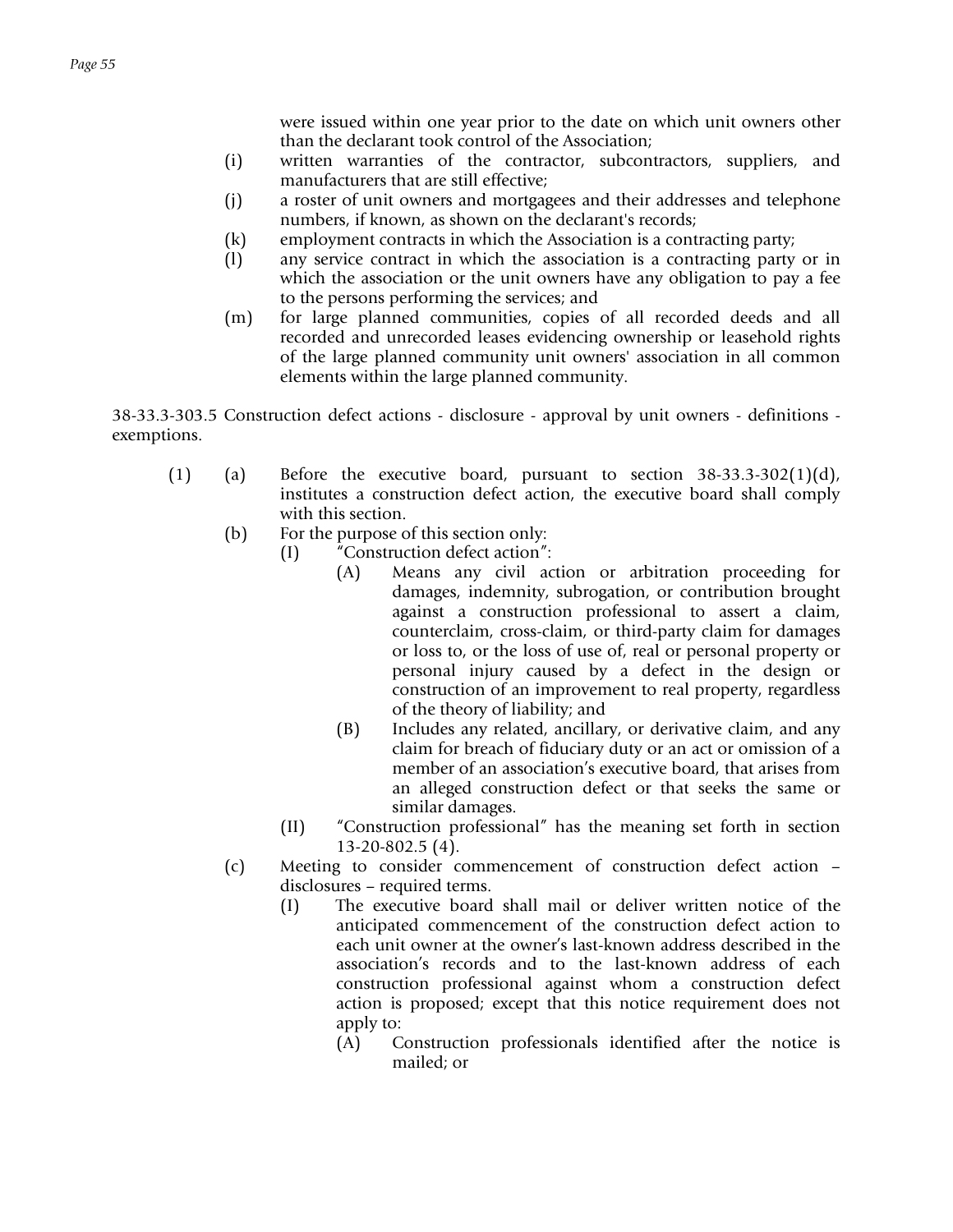- (B) Joined parties in a construction defect action previously approved by owners pursuant to subsection (1)(d) of this section.
- (II) The notice given pursuant to this subsection  $(1)(c)$  must call a meeting of the unit owners, which must be held no less than ten days and no more than fifteen days after the mailing date of the notice, to consider whether to bring a construction defect action. A failure to hold the meeting within this time period voids the subsequent vote. A quorum is not required at the meeting. In no event shall the time period for providing the notice required pursuant to subsection  $(1)(c)(I)$  of this section, holding the meeting required pursuant to this subsection  $(1)(c)(II)$ , and voting as required by subsection  $(1)(d)$  of this section exceed ninety days. The notice must state that:
	- (A) The conclusion of the meeting initiates the voting period, during which the association will accept votes for and against proceeding with the construction defect action. The disclosure and voting period shall end ninety days after the mailing date of the meeting notice or when the association determines that the construction defect action is either approved or disapproved, whichever occurs first.
	- (B) The construction professional against whom the construction defect action is proposed will be invited to attend and will have an opportunity to address the unit owners concerning the alleged construction defect; and
	- (C) The presentation at the meeting by the construction professional or the construction professional's designee or designees may, but is not required to, include an offer to remedy any defect in accordance with section 13-20-803.5 (3) of the "Construction Defect Action Reform Act."
- (III) The notice given pursuant to this subsection (1)(c) must also contain a description of the nature of the construction defect action, which description identifies alleged defects with reasonable specificity, the relief sought, a good-faith estimate of the benefits and risks involved, and any other pertinent information. The notice shall also include the following disclosures:
	- 1. The alleged construction defects might result in increased costs to the association in maintenance or repair or cause an increase in assessments or special assessments to cover the cost of repairs.
	- 2. If the association does not file a claim before the applicable legal deadlines, the claim will expire.
	- 3. Until the alleged defects are repaired, sellers of units within the common interest community might owe unit buyers a duty to disclose known defects.
	- 4. The executive board (intends to enter)(has entered) into a fee arrangement with the attorneys representing the association, under which (the attorneys will be paid a contingency fee equal to \_\_\_\_\_\_\_\_\_\_\_ percent of the (net) (gross) recovery of the amount the association recovers from the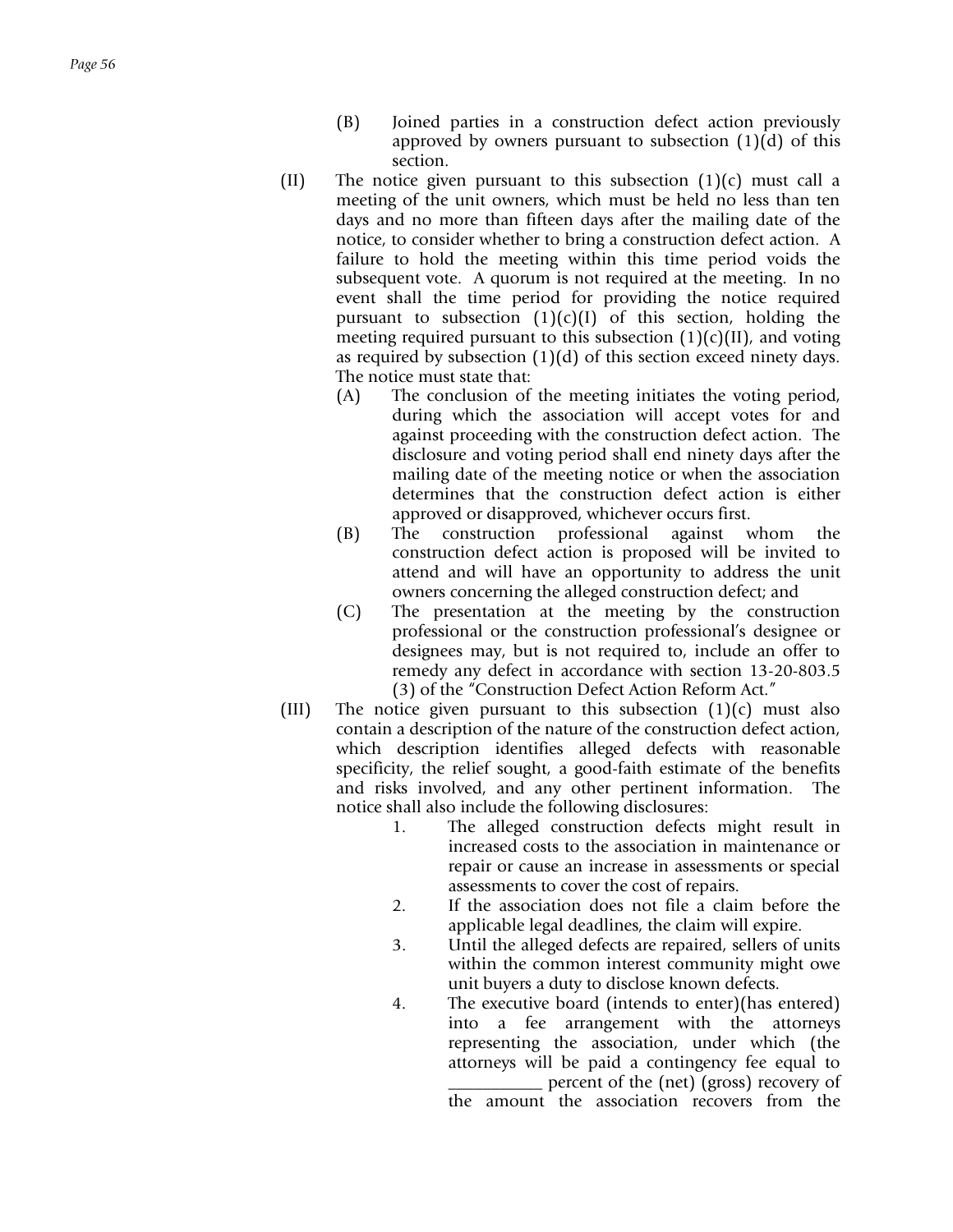- 5. In addition to attorney fees, the association may incur up to \$\_\_\_\_\_\_ for legal costs, including expert witnesses, depositions, and filing fees. The amount will not be exceeded without the executive board's further written authority. If the Association does not prevail on its claim, the association may be responsible for paying these legal expenses.
- 6. If the Association does not prevail on its claim, the Association may be responsible for paying its attorney fees.
- 7. If the Association does not prevail on its claim, a court or arbitrator sometimes awards costs and attorney fees to the opposing party. Should that happen in this case, the association may be responsible for paying the opposing party's costs and fees as a result of such award.
- 8. There is no guarantee that the association will recover enough funds to repair the claimed construction defect(s). If the claimed defects are not repaired, additional damage to property and a reduction in the useful life of the common elements might occur.
- 9. Until the claimed construction defects are repaired, or until the construction defect claim is concluded, the market value of the units in the association might be adversely affected.
- 10. Until the claimed construction defect(s) are repaired, or until the construction defect(s) claim is concluded, owners in the association might have difficulty refinancing and prospective buyers might have difficulty obtaining financing. In addition, certain federal underwriting standards or regulations prevent refinancing or obtaining a new loan in projects where a construction defect is claimed, and certain lenders as a matter of policy will not refinance or provide a new loan in projects where a construction defect is claimed.
- (IV) The association shall maintain a verified owner mailing list that identifies the owners to whom the association mailed the notice required pursuant to this subsection  $(1)(c)$ . The verified owner mailing list shall include, for each owner, the address, if any, to which the association mailed the notice required pursuant to this subsection  $(1)(c)$ . The association shall provide a copy of the verified owner mailing list to each construction professional who is sent a notice pursuant to this subsection  $(1)(c)$  at the owner meeting required under subsection  $(1)(c)(II)$  of this section. The owner mailing list shall be deemed verified if a specimen copy of the mailing list is certified by an association officer or agent. If the association commences a construction defect action against any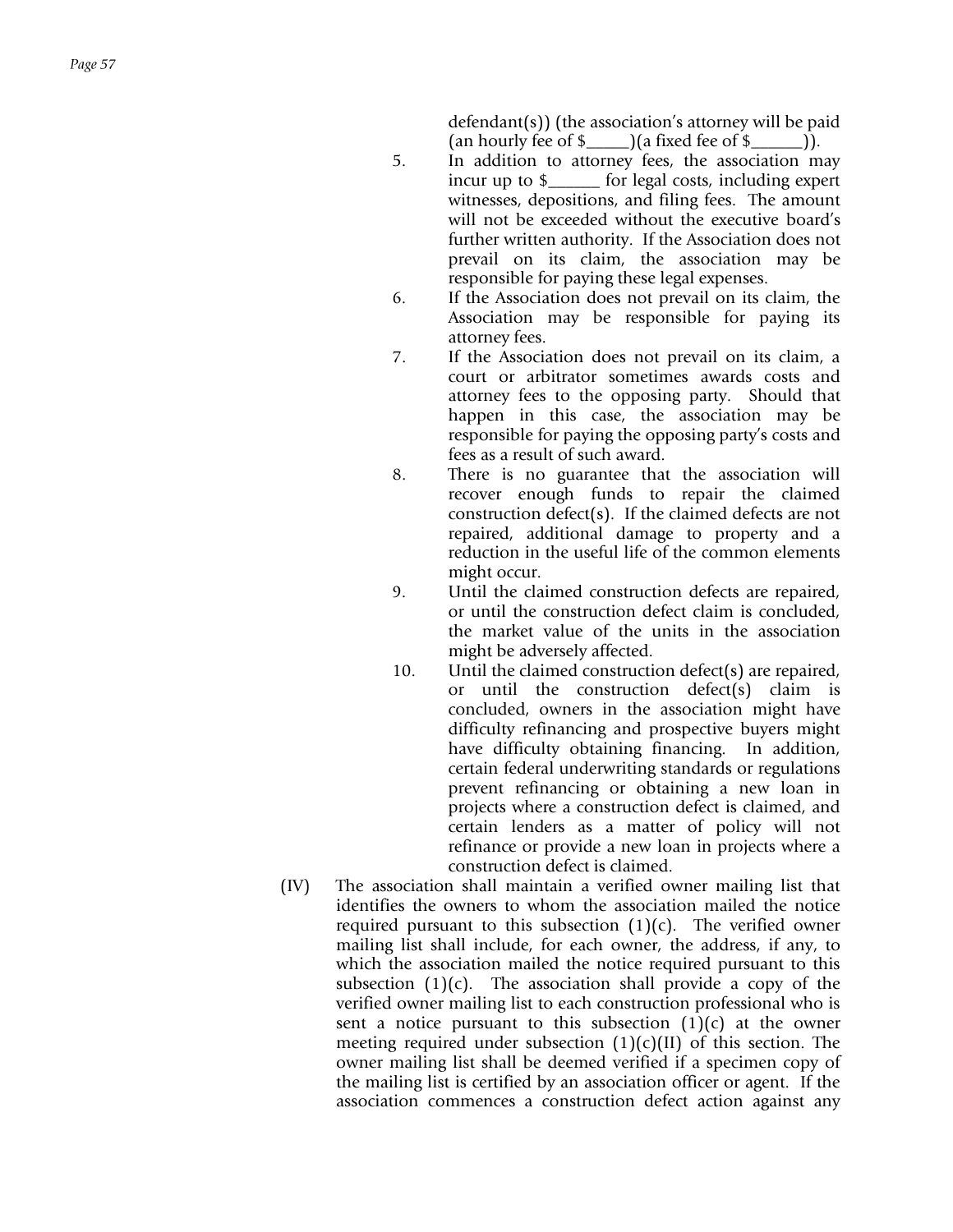construction professional, the association shall file its verified owner mailing list and records of votes received from owners during the voting period with the appropriate forum under seal.

- (V) The substance of a proposed construction defect action may be amended or supplemented after the meeting, but an amended or supplemented claim does not extend the voting period. The executive board shall give notice to unit owners of any amended or supplemented claim and shall maintain records of its communication with unit owners. Owner approval pursuant to subsection (1)(d) of this section is not required for amendments or supplements to a construction defect action made after the notice pursuant to this subsection  $(1)(c)$  is sent.
- (d) Approval by unit owners procedures.
	- (I) (A) Notwithstanding any provision of law or any requirement in the governing documents, the executive board may initiate the construction defect action only if authorized within the voting period by owners of units to which a majority of votes in the association are allocated. Such approval is not required for an association to proceed with a construction defect action if the alleged construction defect pertains to a facility that is intended and used for nonresidential purposes and if the cost to repair the alleged defect does not exceed fifty thousand dollars. Such approval is not required for an association to proceed with a construction defect action when the association is the contracting party for the performance of labor or purchase of services or materials.
		- (B) Notwithstanding any other provision of law, an owner's vote shall be submitted only once and may be obtained in any written format confirming the owner's vote to approve or reject the proposed construction defect action. The association shall maintain a record of all votes until the conclusion of the construction defect action, including all appeals, if any.
	- (II) (A) Nothing in this section alters the tolling provisions of section 13-20-805.
		- (B) All statutes of limitation and repose applicable to claims based on defects described with reasonable specificity in the notice, which may be supplemented or amended pursuant to subsection  $(1)(c)(IV)$  of this section, are tolled from the date the notice sent pursuant to subsection  $(1)(c)$  of this section is mailed until either the ninety-day voting and disclosure period ends or until the association determines that the construction defect action is either approved or disapproved, whichever occurs first.
		- (C) The applicable statutes of limitation and repose that apply to claims based on a defect described in the notice with reasonable specificity are tolled pursuant to this subsection (1)(d)(II) once, and may not extend the statutes of limitation and repose that apply to claims based on that defect for more than a total of ninety days, respectively. If a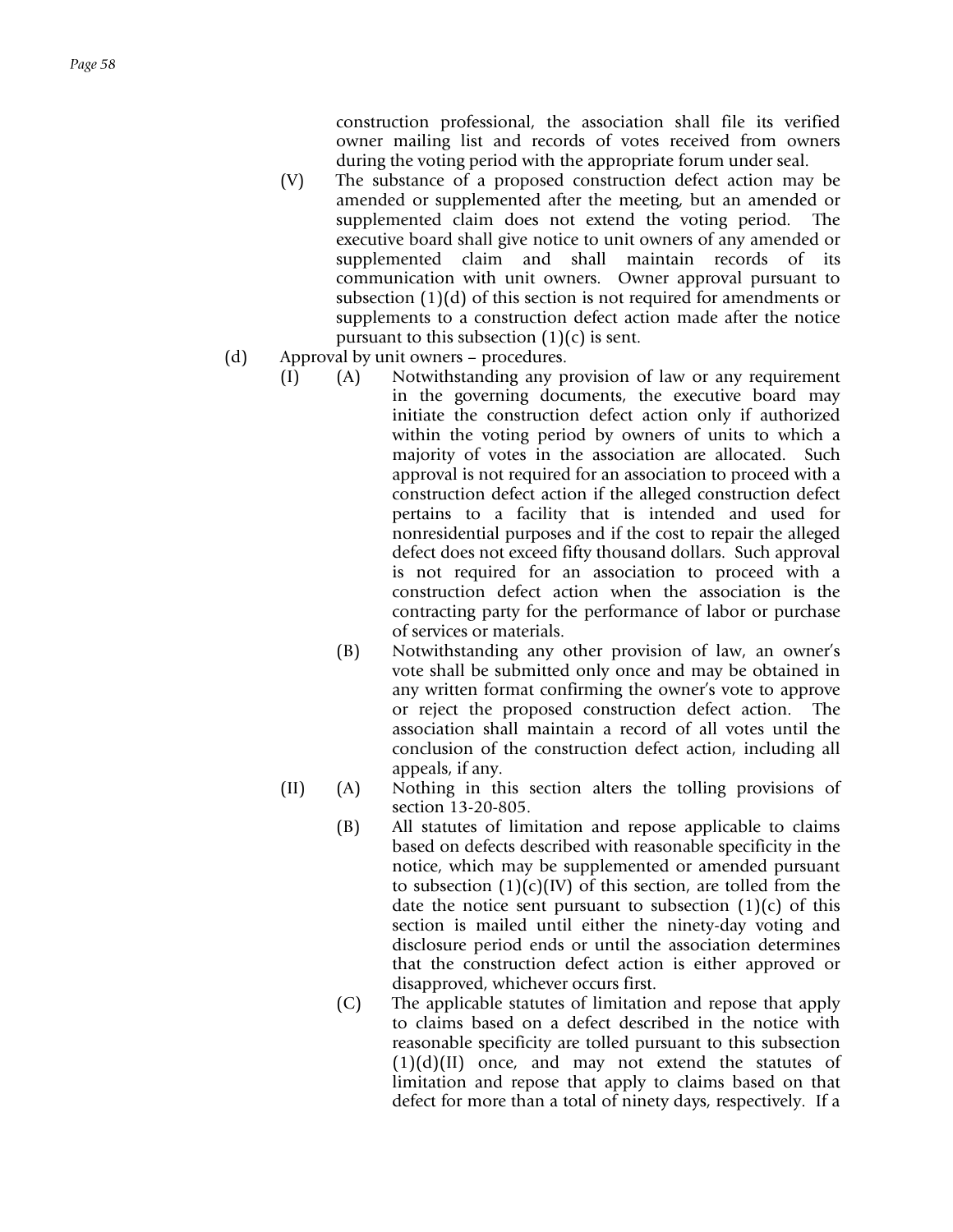defect not included in the notice sent pursuant to subsection  $(1)(c)$  of this section is the subject of a later vote, tolling pursuant to this subsection (1)(d) applies unless the claim based on that defect is otherwise barred by the statute of limitations or statute of repose.

- (III) Vote count exclusions. For purposes of calculating the required majority vote under this subsection (1)(d) only, the following votes are excluded:
	- (A) Any votes allocated to units owned by a development party. As used in this subsection  $(1)(d)(III)(A)$ , "development party" means a contractor, subcontractor, developer, or builder responsible for any part of the design, construction, or repair of any portion of the common interest community and any of that party's affiliates; and "affiliate" includes an entity controlled or owned, in whole or in part, by any person that controls or owns a development party or by the spouse of a development party.
		- (B) Any votes allocated to units owned by banking institutions, unless a vote from such an institution is actually received by the association;
		- (C) Any votes allocated to units of a product type in which no defects are alleged, in a common interest community whose declaration provides that common expense liabilities are not shared between the product types;
		- (D) Any votes allocated to units owned by owners who are deemed nonresponsive. If the status of the nonresponsive unit owners is challenged in court, the court shall consider whether the executive board has made diligent efforts to contact the unit owner regarding the vote and may consider: Whether a mailing was returned as undeliverable; whether the owner appears to be residing at the unit; and whether the association has used other contact information, such as an electronic mail address or telephone number for the owner.
- (e) Notice to construction professional. At least five business days before the mailing of the notice required by subsection  $(1)(c)$  of this section, the association shall notify each construction professional against whom a construction defect action is proposed by mail, at its last-known address, of the date and time of the meeting called to consider the construction defect action pursuant to subsection  $(1)(c)$  of this section.
- (2) Repealed.
- (3) Nothing in this section shall be construed to:
	- (a) Require the disclosure in the notice or the disclosure to a unit owner of attorney client communications or other privileged communications;
	- (b) Permit the notice to serve as a basis for any person to assert the waiver of any applicable privilege or right of confidentiality resulting from, or to claim immunity in connection with, the disclosure of information in the notice; or
	- (c) Limit or impair the authority of the executive board to contract for legal services, or limit or impair the ability to enforce such a contract for legal services.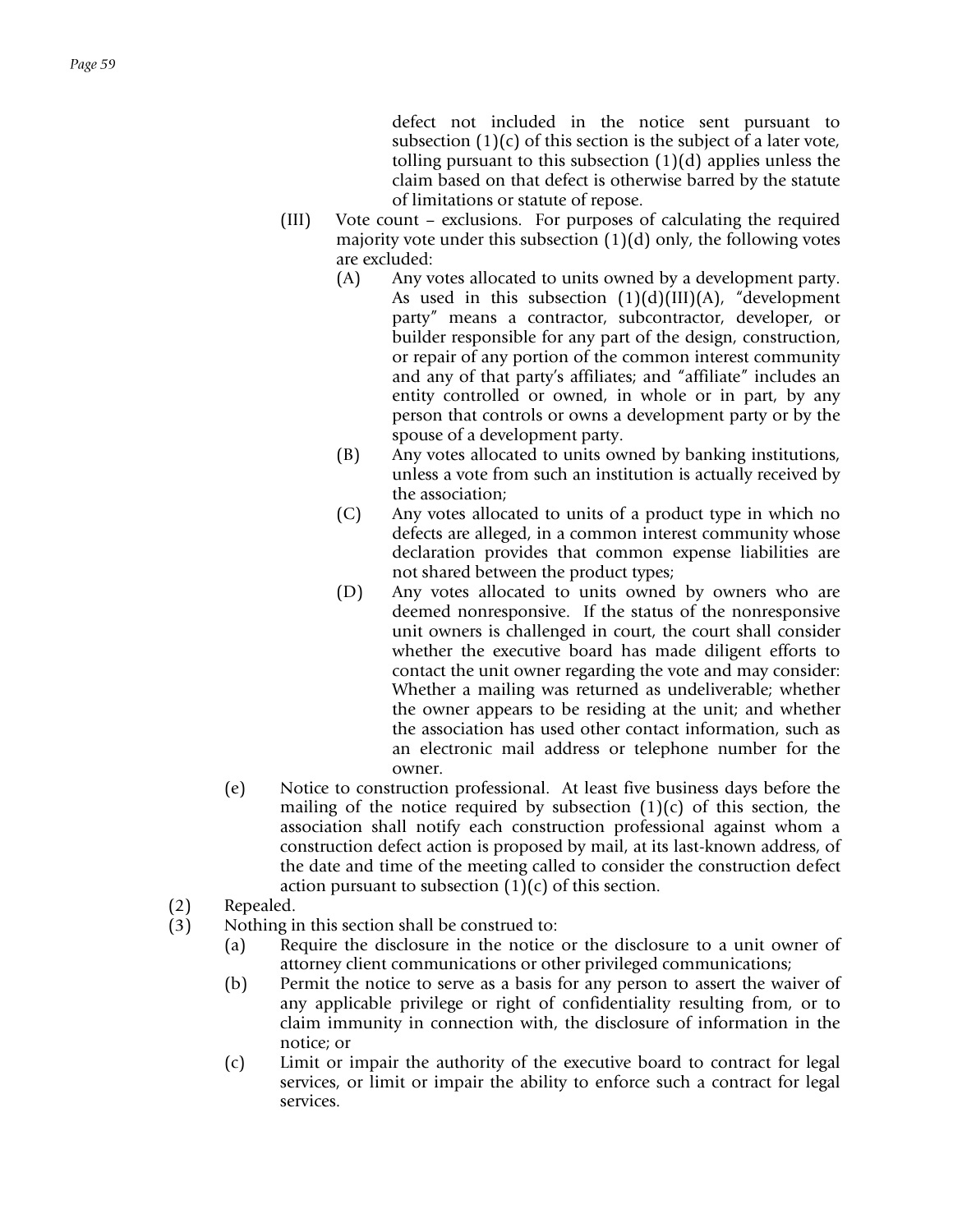- (4) Provisions not severable. Notwithstanding section 2-4-204, the general assembly finds, determines, and declares that if any provision of this section or its application to any person or circumstance is held invalid, the entire section shall be deemed invalid.
- 38-33.3-304. Transfer of special declarant rights.
	- (1) A special declarant right created or reserved under this article may be transferred only by an instrument evidencing the transfer recorded in every county in which any portion of the common interest community is located. The instrument is not effective unless executed by the transferee.
	- (2) Upon transfer of any special declarant right, the liability of a transferor declarant is as follows:
		- (a) A transferor is not relieved of any obligation or liability arising before the transfer and remains liable for warranty obligations imposed upon such transferor by this article. Lack of privity does not deprive any unit owner of standing to bring an action to enforce any obligation of the transferor.
		- (b) If a successor to any special declarant right is an affiliate of a declarant, the transferor is jointly and severally liable with the successor for the liabilities and obligations of the successor which relate to the common interest community.
		- (c) If a transferor retains any special declarant rights but transfers other special declarant rights to a successor who is not an affiliate of the declarant, the transferor is liable for any obligations or liabilities imposed on a declarant by this article or by the declaration relating to the retained special declarant rights and arising after the transfer.
		- (d) A transferor has no liability for any act or omission or any breach of a contractual or warranty obligation arising from the exercise of a special declarant right by a successor declarant who is not an affiliate of the transferor.
	- (3) Unless otherwise provided in a mortgage instrument, deed of trust, or other agreement creating a security interest, in case of foreclosure of a security interest, sale by a trustee under an agreement creating a security interest, tax sale, judicial sale, or sale under bankruptcy or receivership proceedings of any units owned by a declarant or real estate in a common interest community subject to development rights, a person acquiring title to all the property being foreclosed or sold succeeds to only those special declarant rights related to that property held by that declarant which are specified in a written instrument prepared, executed, and recorded by such person at or about the same time as the judgment or instrument or by which such person obtained title to all of the property being foreclosed or sold.
	- (4) Upon foreclosure of a security interest, sale by a trustee under an agreement creating a security interest, tax sale, judicial sale, or sale under bankruptcy act or receivership proceedings of all interests in a common interest community owned by a declarant:
		- (a) the declarant ceases to have any special declarant rights; and
		- (b) the period of declarant control terminates unless the instrument which is required by subsection (3) of this section to be prepared, executed, and recorded at or about the same time as the judgment or instrument conveying title provides for transfer of all special declarant rights to a successor declarant.
	- (5) The liabilities and obligations of persons who succeed to special declarant rights are as follows: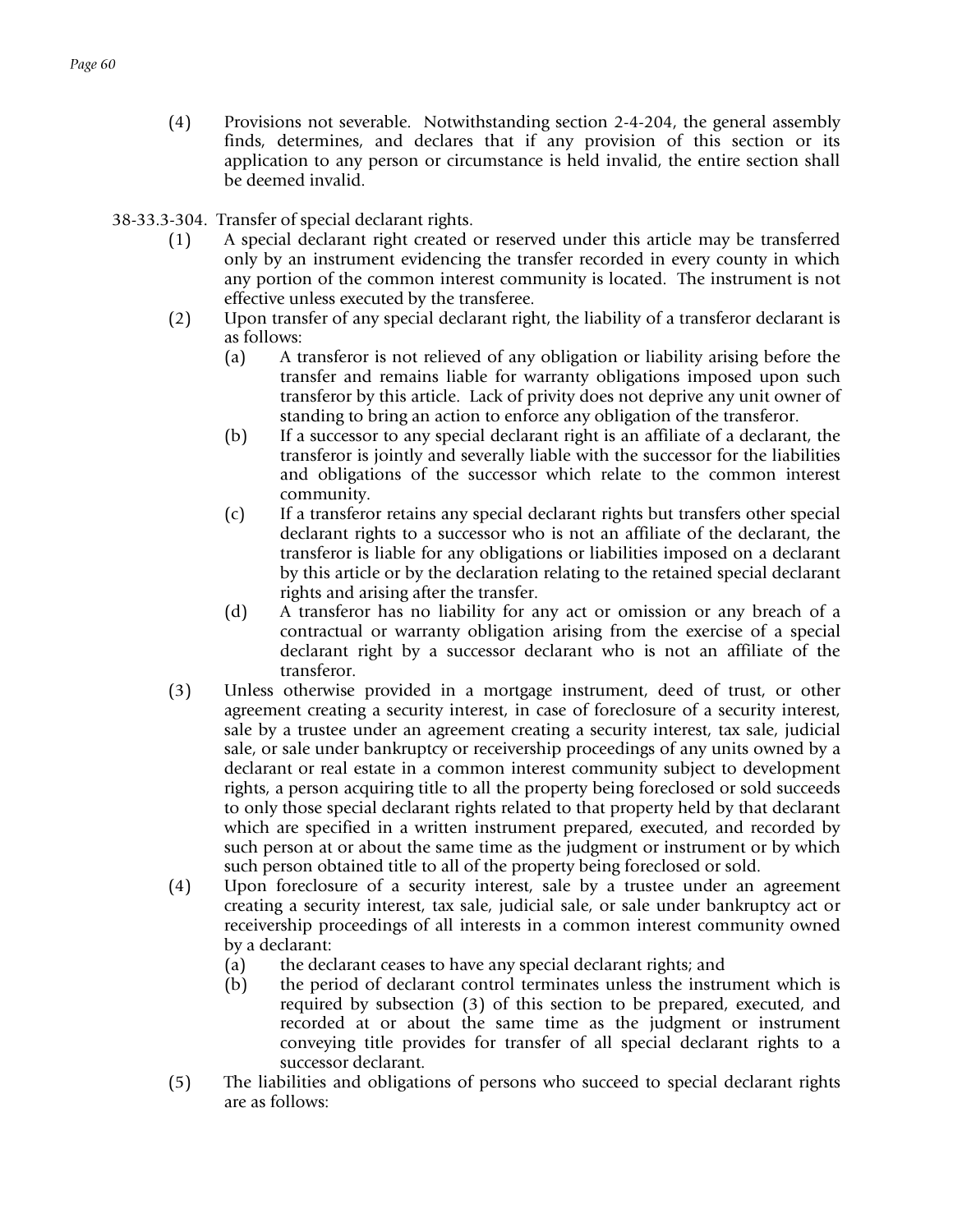- (a) A successor to any special declarant right who is an affiliate of a declarant is subject to all obligations and liabilities imposed on any declarant by this article or by the declaration.
- (b) A successor to any special declarant right, other than a successor described in paragraph (c) or (d) of this subsection (5) or a successor who is an affiliate of a declarant, is subject to all obligations and liabilities imposed by this article or the declaration:
	- (I) on a declarant which relate to the successor's exercise or nonexercise of special declarant rights; or
	- (II) on the declarant's transferor, other than:
		- (A) misrepresentations by any previous declarant;
		- (B) warranty obligations on improvements made by any previous declarant or made before the common interest community was created;
		- (C) breach of any fiduciary obligation by any previous declarant or such declarant's appointees to the executive board; or
		- (D) any liability or obligation imposed on the transferor as a result of the transferor's acts or omissions after the transfer.
- (c) A successor to only a right reserved in the declaration to maintain models, sales offices, and signs, if such successor is not an affiliate of a declarant, may not exercise any other special declarant right and is not subject to any liability or obligation as a declarant.
- (d) A successor to all special declarant rights held by a transferor who succeeded to those rights pursuant to the instrument prepared, executed, and recorded by such person pursuant to the provisions of subsection (3) of this section may declare such successor's intention in such recorded instrument to hold those rights solely for transfer to another person. Thereafter, until transferring all special declarant rights to any person acquiring title to any unit or real estate subject to development rights owned by the successor or until recording an instrument permitting exercise of all those rights, that successor may not exercise any of those rights other than the right held by such successor's transferor to control the executive board in accordance with the provisions of section 38-33.3-303 (5) for the duration of any period of declarant control, and any attempted exercise of those rights is void. So long as a successor declarant may not exercise special declarant rights under this subsection (5), such successor declarant is not subject to any liability or obligation as a declarant, other than liability for the successor's acts and omissions under section 38-33.3- 303 (4).
- (6) Nothing in this section subjects any successor to a special declarant right to any claims against or other obligations of a transferor declarant, other than claims and obligations arising under this article or the declaration.

## 38-33.3-305. Termination of contracts and leases of declarant.

- (1) The following contracts and leases, if entered into before the executive board elected by the unit owners pursuant to section 38-33.3-303 (7) takes office, may be terminated without penalty by the association, at any time after the executive board elected by the unit owners pursuant to section 38-33.3-303 (7) takes office, upon not less than ninety days' notice to the other party:
	- (a) any management contract, employment contract, or lease of recreational or parking areas or facilities;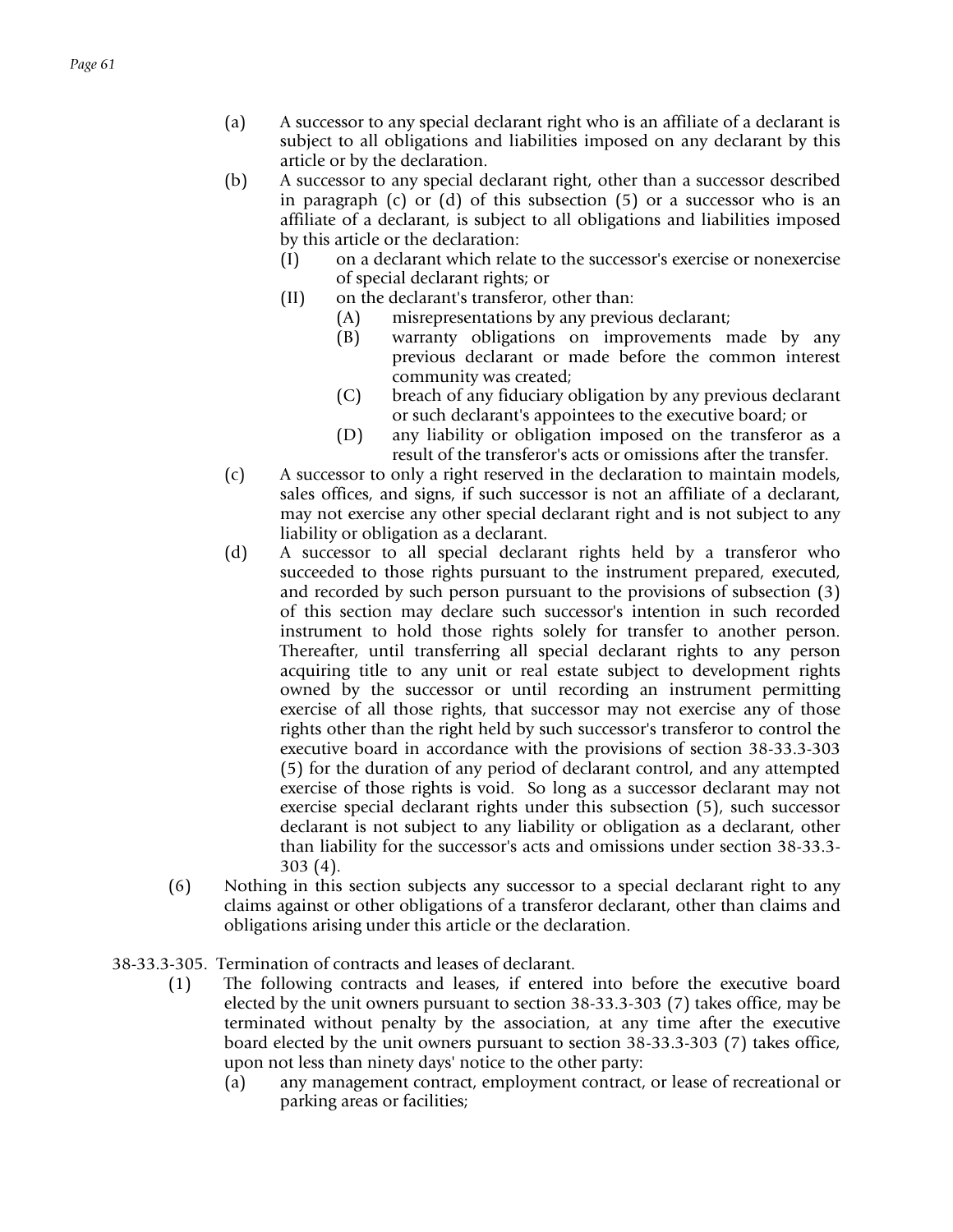- (b) any other contract or lease between the association and a declarant or an affiliate of a declarant; or
- (c) any contract or lease that is not bona fide or was unconscionable to the unit owners at the time entered into under the circumstances then prevailing.
- (2) Subsection (1) of this section does not apply to any lease the termination of which would terminate the common interest community or reduce its size, unless the real estate subject to that lease was included in the common interest community for the purpose of avoiding the right of the association to terminate a lease under this section or a proprietary lease.
- 38-33.3-306. Bylaws.
	- (1) In addition to complying with applicable sections, if any, of the "Colorado Business Corporation Act", Articles 1 to 10 of Title 7, C.R.S., or the "Colorado Revised Nonprofit Corporation Act", Articles 121 to 137 of Title 7, C.R.S., if the common interest community is organized pursuant thereto, the bylaws of the association must provide:
		- (a) the number of members of the executive board and the titles of the officers of the Association;
		- (b) election by the executive board of a president, a treasurer, a secretary, and any other officers of the association the bylaws specify;
		- (c) the qualifications, powers and duties, and terms of office of, and manner of electing and removing, executive board members and officers and the manner of filling vacancies;
		- (d) which, if any, of its powers the executive board or officers may delegate to other persons or to a managing agent;
		- (e) which of its officers may prepare, execute, certify, and record amendments to the declaration on behalf of the association; and
		- (f) a method for amending the bylaws.
	- (2) Subject to the provisions of the declaration, the bylaws may provide for any other matters the Association deems necessary and appropriate.
	- (3) (a) If an association with thirty or more units delegates powers of the executive board or officers relating to collection, deposit, transfer, or disbursement of association funds to other persons or to a managing agent, the bylaws of the association shall require the following:
		- (I) that the other persons or managing agent maintain fidelity insurance coverage or a bond in an amount not less than fifty thousand dollars or such higher amount as the executive board may require;
		- (II) that the other persons or managing agent maintain all funds and accounts of the association separate from the funds and accounts of other associations managed by the other persons or managing agent and maintain all reserve accounts of each association so managed separate from operational accounts of the Association;
		- (III) that an annual accounting for association funds and a financial statement be prepared and presented to the association by the managing agent, a public accountant, or a certified public accountant.
		- (b) Repealed.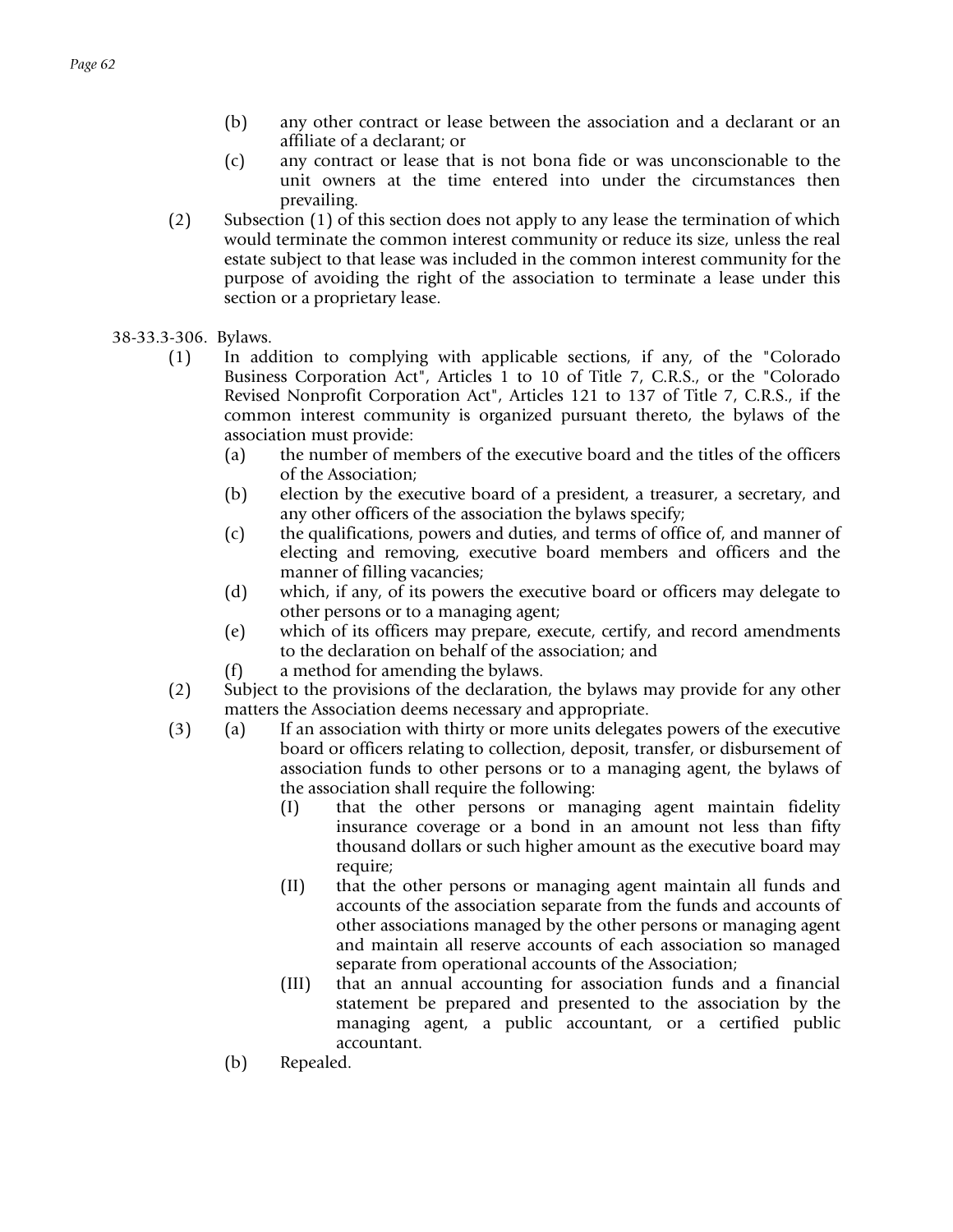- 38-33.3-307. Upkeep of the common interest community.
	- (1) Except to the extent provided by the declaration, subsection (2) of this section, or section 38-33.3-313 (9), the association is responsible for maintenance, repair, and replacement of the common elements, and each unit owner is responsible for maintenance, repair, and replacement of such owner's unit. Each unit owner shall afford to the association and the other unit owners, and to their agents or employees, access through such owner's unit reasonably necessary for those purposes. If damage is inflicted, or a strong likelihood exists that it will be inflicted, on the common elements or any unit through which access is taken, the unit owner responsible for the damage, or expense to avoid damage, or the association if it is responsible, is liable for the cost of prompt repair.
	- (1.5) Maintenance, repair or replacement of any drainage structure or facilities, or other public improvements required by the local governmental entity as a condition of development of the common interest community or any part thereof shall be the responsibility of the association, unless such improvements have been dedicated to and accepted by the local governmental entity for the purpose of maintenance, repair, or replacement or unless such maintenance, repair, or replacement has been authorized by law to be performed by a special district or other municipal or quasimunicipal entity.
	- (2) In addition to the liability that a declarant as a unit owner has under this article, the declarant alone is liable for all expenses in connection with real estate within the common interest community subject to development rights. No other unit owner and no other portion of the common interest community is subject to a claim for payment of those expenses. Unless the declaration provides otherwise, any income or proceeds from real estate subject to development rights inures to the declarant. If the declarant fails to pay all expenses in connection with real estate within the common interest community subject to development rights, the association may pay such expenses, and such expenses shall be assessed as a common expense against the real estate subject to development rights, and the association may enforce the assessment pursuant to section 38-33.3-316 by treating each such real estate as if it were a unit. If the association acquires title to the real estate subject to the development rights through foreclosure or otherwise, the development rights shall not be extinguished thereby, and, thereafter, the association may succeed to any special declarant rights specified in a written instrument prepared, executed, and recorded by the association in accordance with the requirements of section 38-33.3-304 (3).
	- (3) In a planned community, if all development rights have expired with respect to any real estate, the declarant remains liable for all expenses of that real estate unless, upon expiration, the declaration provides that the real estate becomes common elements or units.
- 38-33.3-308. Meetings.
	- (1) Meetings of the unit owners, as the members of the association, shall be held at least once each year. Special meetings of the unit owners may be called by the president, by a majority of the executive board, or by unit owners having twenty percent, or any lower percentage specified in the bylaws, of the votes in the association. Not less than ten nor more than fifty days in advance of any meeting of the unit owners, the secretary or other officer specified in the bylaws shall cause notice to be hand delivered or sent prepaid by United States mail to the mailing address of each unit or to any other mailing address designated in writing by the unit owner. The notice of any meeting of the unit owners shall be physically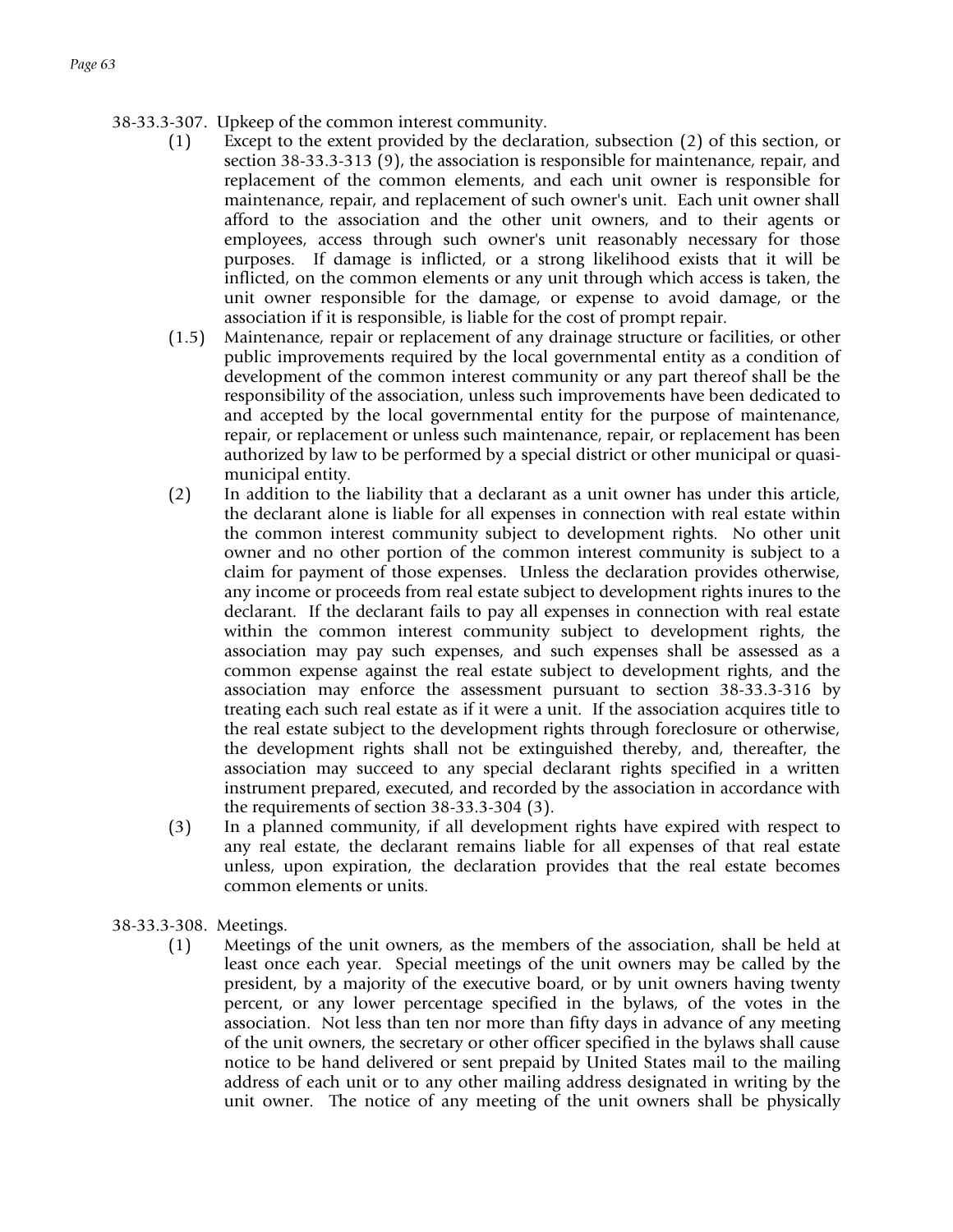posted in a conspicuous place, to the extent that such posting is feasible and practicable, in addition to any electronic posting or electronic mail notices that may be given pursuant to paragraph (b) of subsection (2) of this section. The notice shall state the time and place of the meeting and the items on the agenda, including the general nature of any proposed amendment to the declaration or bylaws, any budget changes, and any proposal to remove an officer or member of the executive board.

- (2) (a) All regular and special meetings of the association's executive board, or any committee thereof, shall be open to attendance by all members of the association or their representatives. Agendas for meetings of the executive board shall be made reasonably available for examination by all members of the association or their representatives.
	- (b) (I) The association is encouraged to provide all notices and agendas required by this article in electronic form, by posting on a web site or otherwise, in addition to printed form. If such electronic means are available, the association shall provide notice of all regular and special meetings of unit owners by electronic mail to all unit owners who so request and who furnish the association with their electronic mail addresses. Electronic notice of a special meeting shall be given as soon as possible but at least twenty-four hours before the meeting.
		- (II) Notwithstanding section 38-33.3-117(1.5) (i), this paragraph (b) shall not apply to an association that includes time-share units, as defined in section 38-33-110(7), C.R.S.
- (2.5) (a) Notwithstanding any provision in the declaration, bylaws, or other documents to the contrary, all meetings of the association and board of directors are open to every unit owner of the association, or to any person designated by a unit owner in writing as the unit owner's representative.
	- (b) At an appropriate time determined by the board, but before the board votes on an issue under discussion, unit owners or their designated representatives shall be permitted to speak regarding that issue. The board may place reasonable time restrictions on persons speaking during the meeting. If more than one-person desires to address an issue and there are opposing views, the board shall provide for a reasonable number of persons to speak on each side of the issue.
	- (c) Notwithstanding section 38-33.3-117(1.5) (i), this subsection (2.5) shall not apply to an association that includes time-share units, as defined in section 38-33-110(7).
- (3) The members of the executive board or any committee thereof may hold an executive or closed-door session and may restrict attendance to executive board members and such other persons requested by the executive board during a regular or specially announced meeting or a part thereof. The matters to be discussed at such an executive session shall include only matters enumerated in paragraphs (a) to (f) of subsection (4) of this section.
- (4) Matters for discussion by an executive or closed session are limited to:
	- (a) matters pertaining to employees of the association or the managing agent's contract, or involving the employment, promotion, discipline, or dismissal of an officer, agent, or employee of the association;
	- (b) consultation with legal counsel concerning disputes that are the subject of pending or imminent court proceedings or matters that are privileged or confidential between attorney and client;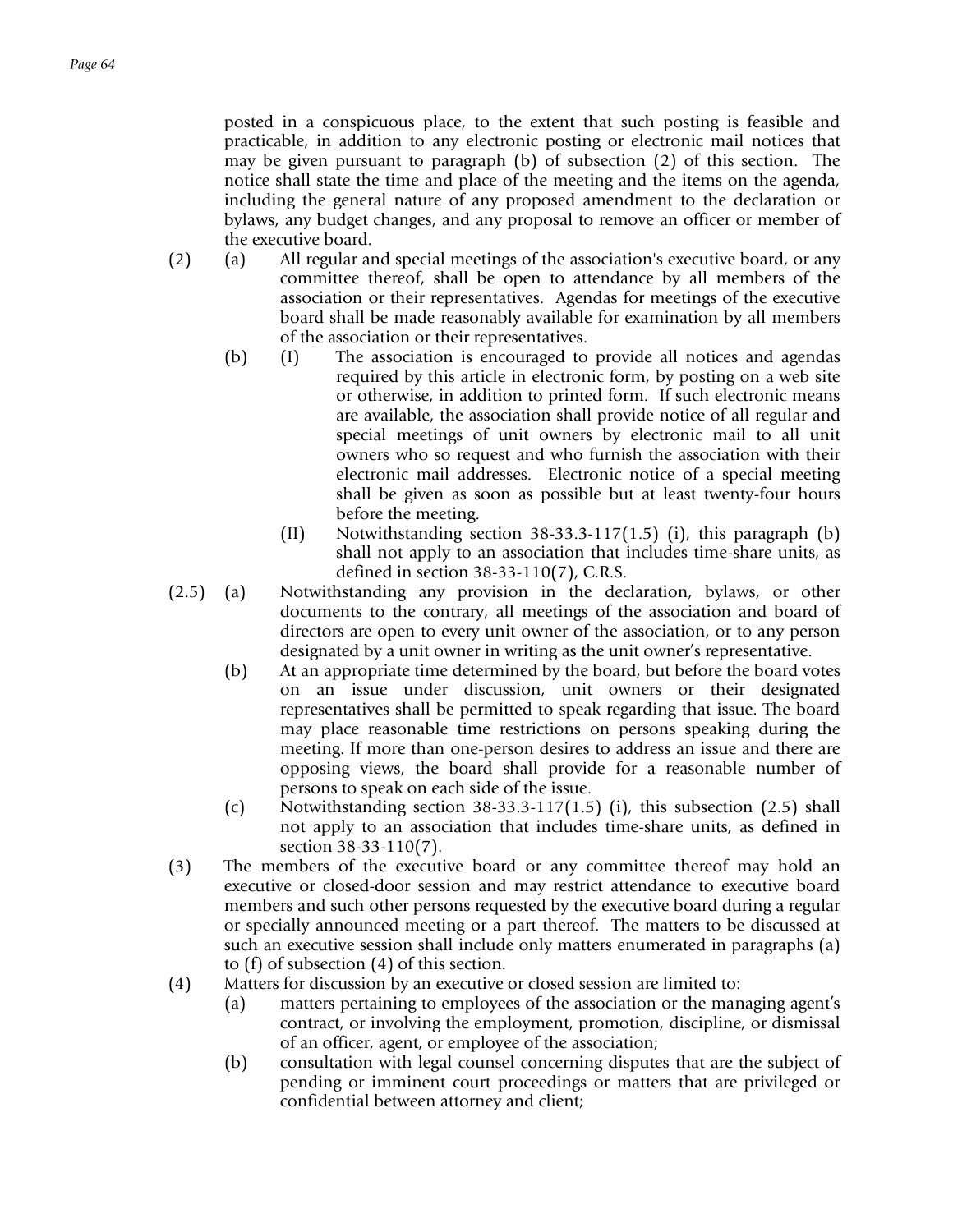- (c) investigative proceedings concerning possible or actual criminal misconduct;
- (d) matters subject to specific constitutional, statutory, or judicially imposed requirements protecting particular proceedings or matters from public disclosure;
- (e) any matter the disclosure of which would constitute an unwarranted invasion of individual privacy;
- (f) Review of or discussion relating to any written or oral communication from legal counsel.
- (4.5) Upon the final resolution of any matter for which the board received legal advice or that concerned pending or contemplated litigation, the board may elect to preserve the attorney-client privilege in any appropriate manner, or it may elect to disclose such information, as it deems appropriate, about such matter in an open meeting.
- (5) Prior to the time the members of the executive board or any committee thereof convene in executive session, the chair of the body shall announce the general matter of discussion as enumerated in paragraphs (a) to (f) of subsection (4) of this section.
- (6) No rule or regulation of the board or any committee thereof shall be adopted during an executive session. A rule or regulation may be validly adopted only during a regular or special meeting or after the body goes back into regular session following an executive session.
- (7) The minutes of all meetings at which an executive session was held shall indicate that an executive session was held, and the general subject matter of the executive session.
- 38-33.3-309. Quorums.
	- (1) Unless the bylaws provide otherwise, a quorum is deemed present throughout any meeting of the association if persons entitled to cast twenty percent, or, in the case of an association with over one thousand-unit owners, ten percent, of the votes which may be cast for election of the executive board are present, in person or by proxy at the beginning of the meeting.
	- (2) Unless the bylaws specify a larger percentage, a quorum is deemed present throughout any meeting of the executive board if persons entitled to cast fifty percent of the votes on that board are present at the beginning of the meeting or grant their proxy, as provided in Section 7-128-205(4), C.R.S.
- 38-33.3-310. Voting proxies.
	- (1) (a) If only one of the multiple owners of a unit is present at a meeting of the association, such owner is entitled to cast all the votes allocated to that unit. If more than one of the multiple owners are present, the votes allocated to that unit may be cast only in accordance with the agreement of a majority in interest of the owners, unless the declaration expressly provides otherwise. There is majority agreement if any one of the multiple owners casts the votes allocated to that unit without protest being made promptly to the person presiding over the meeting by any of the other owners of the unit.
		- (b) (I) (A) Votes for contested positions on the executive board shall be taken by secret ballot. This subparagraph (A) shall not apply to an association whose governing documents provide for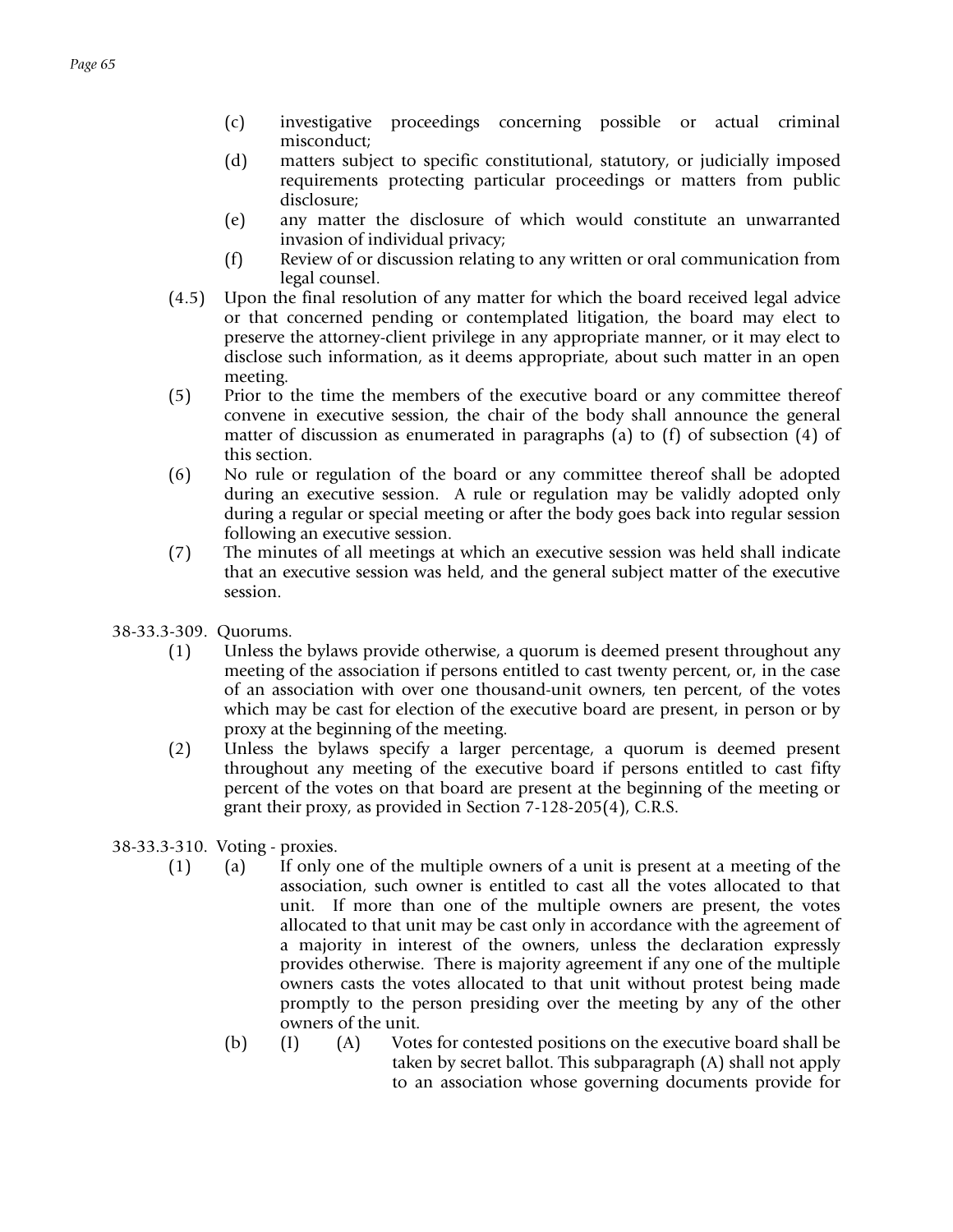election of positions on the executive board by delegates on behalf of the unit owners.

- (B) At the discretion of the board or upon the request of twenty percent of the unit owners who are present at the meeting or represented by proxy, if a quorum has been achieved, a vote on any matter affecting the common interest community on which all unit owners are entitled to vote shall be by secret ballot.
- (C) Ballots shall be counted by a neutral third party or by committee of volunteers. Such volunteers shall be unit owners who are selected or appointed at an open meeting, in a fair manner, by the chair of the board or another person presiding during that portion of the meeting. The volunteers shall not be board members and, in the case of a contested election for a board position, shall not be candidates.
- (D) The results of a vote taken by secret ballot shall be reported without reference to the names, addresses, or other identifying information of unit owners participating in such vote.
- (II) Notwithstanding section 38-33.3-117(1.5) (j), this paragraph (b) shall not apply to an association that includes time-share units, as defined in section 38-33-110(7).
- (2) (a) Votes allocated to a unit may be cast pursuant to a proxy duly executed by a unit owner. A proxy shall not be valid if obtained through fraud or misrepresentation. Unless otherwise provided in the declaration, bylaws, or rules of the association, appointment of proxies may be made substantially as provided in section 7-127-203, C.R.S.
	- (b) If a unit is owned by more than one person, each owner of the unit may vote or register protest to the casting of votes by the other owners of the unit through a duly executed proxy. A unit owner may not revoke a proxy given pursuant to this section except by actual notice of revocation to the person presiding over a meeting of the association. A proxy is void if it is not dated or purports to be revocable without notice. A proxy terminates eleven months after its date, unless it provides otherwise.
	- (c) The association is entitled to reject a vote, consent, written ballot, waiver, proxy appointment, or proxy appointment revocation if the secretary or other officer or agent authorized to tabulate votes, acting in good faith, has reasonable basis for doubt about the validity of the signature on it or about the signatory's authority to sign for the unit owner.
	- (d) The association and its officer or agent who accepts or rejects a vote, consent, written ballot, waiver, proxy appointment, or proxy appointment revocation in good faith and in accordance with the standards of this section are not liable in damages for the consequences of the acceptance or rejection.
	- (e) Any action of the association based on the acceptance or rejection of a vote, consent, written ballot, waiver, proxy appointment, or proxy appointment revocation under this section is valid unless a court of competent jurisdiction determines otherwise.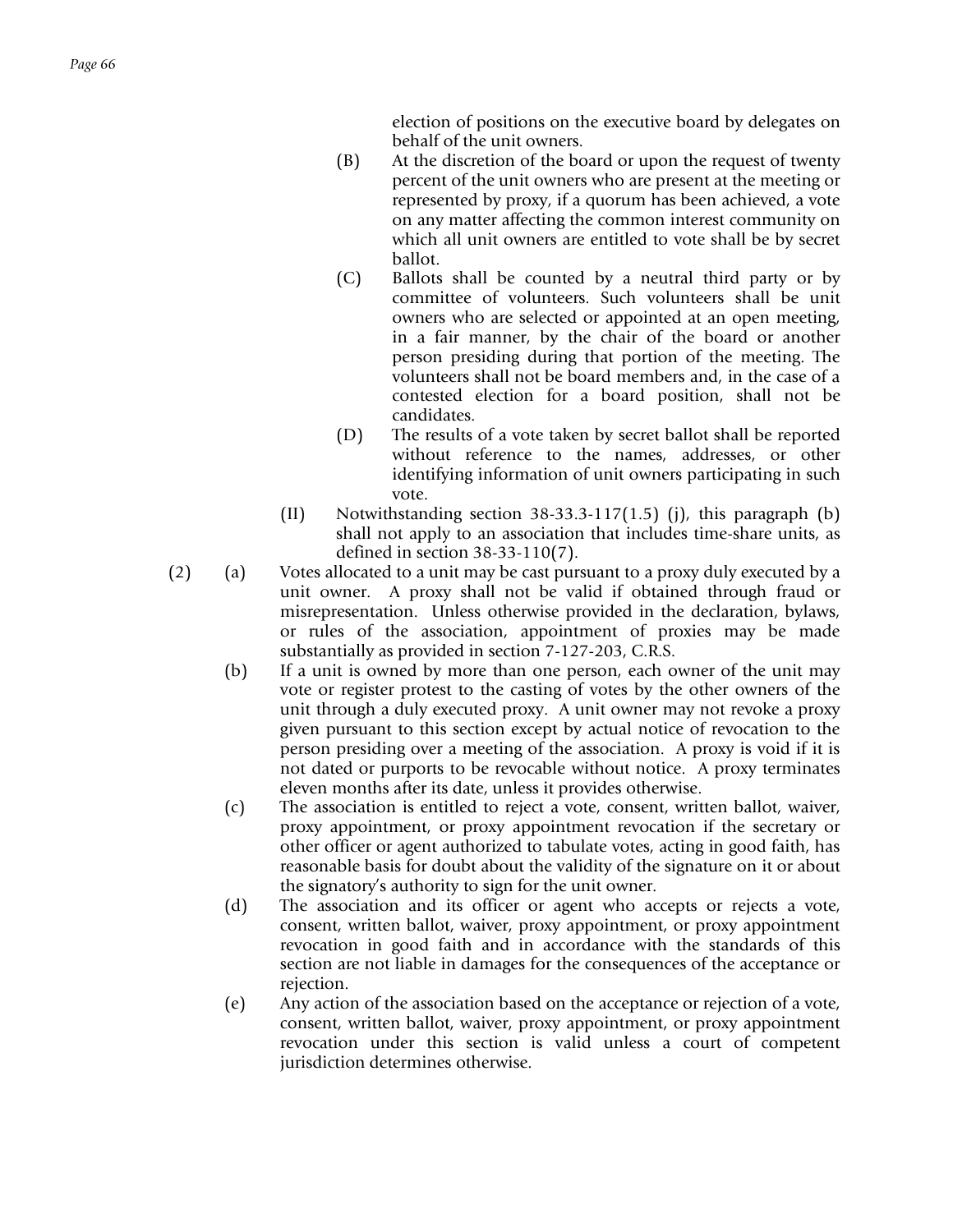- (3) (a) if the declaration requires that votes on specified matters affecting the common interest community be cast by lessees rather than unit owners of leased units:
	- (I) the provisions of subsections (1) and (2) of this section apply to lessees as if they were unit owners;
	- (II) unit owners who have leased their units to other persons may not cast votes on those specified matters; and
	- (III) lessees are entitled to notice of meetings, access to records, and other rights respecting those matters as if they were unit owners.
	- (b) unit owners must also be given notice, in the manner provided in section 38-33.3-308, of all meetings at which lessees are entitled to vote.
- (4) No votes allocated to a unit owned by the association may be cast.

38-33.3-310.5. Executive board - conflicts of interest.

- (1) Section 7-128-501, C.R.S., shall apply to members of the executive board; except that, as used in that section:
	- (a) "Corporation" or "nonprofit corporation" means the association.
	- (b) "Director" means a member of the association's executive board.
	- (c) "Officer" means any person designated as an officer of the association and any person to whom the board delegates responsibilities under this article, including, without limitation, a managing agent, attorney, or accountant employed by the board.
- 38-33.3-311. Tort and contract liability.
	- (1) Neither the association nor any unit owner except the declarant is liable for any cause of action based upon that declarant's acts or omissions in connection with any part of the common interest community which that declarant has the responsibility to maintain. Otherwise, any action alleging an act or omission by the association must be brought against the association and not against any unit owner. If the act or omission occurred during any period of declarant control and the association gives the declarant reasonable notice of and an opportunity to defend against the action, the declarant who then controlled the association is liable to the association or to any unit owner for all tort losses not covered by insurance suffered by the association or that unit owner and all costs that the association would not have incurred but for such act or omission. Whenever the declarant is liable to the association under this section, the declarant is also liable for all expenses of litigation, including reasonable attorney fees, incurred by the association. Any statute of limitation affecting the association's right of action under this section is tolled until the period of declarant control terminates. A unit owner is not precluded from maintaining an action contemplated by this section by being a unit owner or a member or officer of the association.
	- (2) The declarant is liable to the association for all funds of the association collected during the period of declarant control which were not properly expended.
- 38-33.3-312. Conveyance or encumbrance of common elements.
	- (1) In a condominium or planned community, portions of the common elements may be conveyed or subjected to a security interest by the association if persons entitled to cast at least sixty-seven percent of the votes in the association, including sixtyseven percent of the votes allocated to units not owned by a declarant, or any larger percentage the declaration specifies, agree to that action; except that all owners of units to which any limited common element is allocated must agree in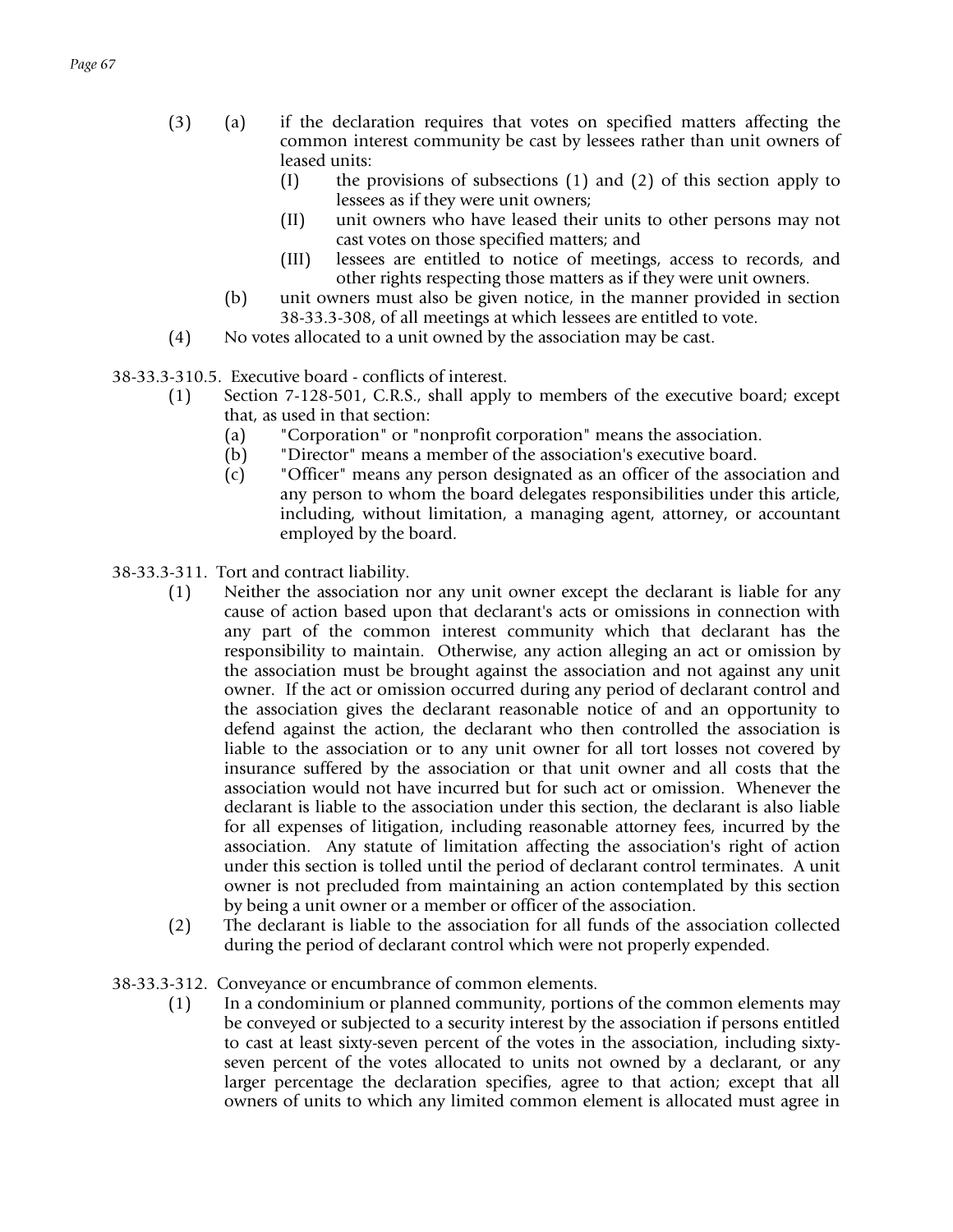order to convey that limited common element or subject it to a security interest. The declaration may specify a smaller percentage only if all of the units are restricted exclusively to nonresidential uses. Proceeds of the sale are an asset of the association.

- (2) Part of a cooperative may be conveyed and all or part of a cooperative may be subjected to a security interest by the association if persons entitled to cast at least sixty-seven percent of the votes in the association, including sixty-seven percent of the votes allocated to units not owned by a declarant, or any larger percentage the declaration specifies, agree to that action; except that, if fewer than all of the units or limited common elements are to be conveyed or subjected to a security interest, then all unit owners of those units, or the units to which those limited common elements are allocated, must agree in order to convey those units or limited common elements or subject them to a security interest. The declaration may specify a smaller percentage only if all of the units are restricted exclusively to nonresidential uses. Proceeds of the sale are an asset of the association. Any purported conveyance or other voluntary transfer of an entire cooperative, unless made in compliance with section 38-33.3-218, is void.
- (3) An agreement to convey, or subject to a security interest, common elements in a condominium or planned community, or, in a cooperative, an agreement to convey, or subject to a security interest, any part of a cooperative, must be evidenced by the execution of an agreement, in the same manner as a deed, by the association. The agreement must specify a date after which the agreement will be void unless approved by the requisite percentage of owners. Any grant, conveyance, or deed executed by the association must be recorded in every county in which a portion of the common interest community is situated and is effective only upon recordation.
- (4) The association, on behalf of the unit owners, may contract to convey an interest in a common interest community pursuant to subsection (1) of this section, but the contract is not enforceable against the association until approved pursuant to subsections (1) and (2) of this section and executed and ratified pursuant to subsection (3) of this section. Thereafter, the association has all powers necessary and appropriate to effect the conveyance or encumbrance, including the power to execute deeds or other instruments.
- (5) Unless in compliance with this section, any purported conveyance, encumbrance, judicial sale, or other transfer of common elements or any other part of a cooperative is void.
- (6) A conveyance or encumbrance of common elements pursuant to this section shall not deprive any unit of its rights of ingress and egress of the unit and support of the unit.
- (7) Unless the declaration otherwise provides, a conveyance or encumbrance of common elements pursuant to this section does not affect the priority or validity of preexisting encumbrances.
- (8) In a cooperative, the association may acquire, hold, encumber, or convey a proprietary lease without complying with this section.
- 38-33.3-313. Insurance.
	- (1) Commencing not later than the time of the first conveyance of a unit to a person other than a declarant, the association shall maintain, to the extent reasonably available:
		- (a) property insurance on the common elements and, in a planned community, also on property that must become common elements, for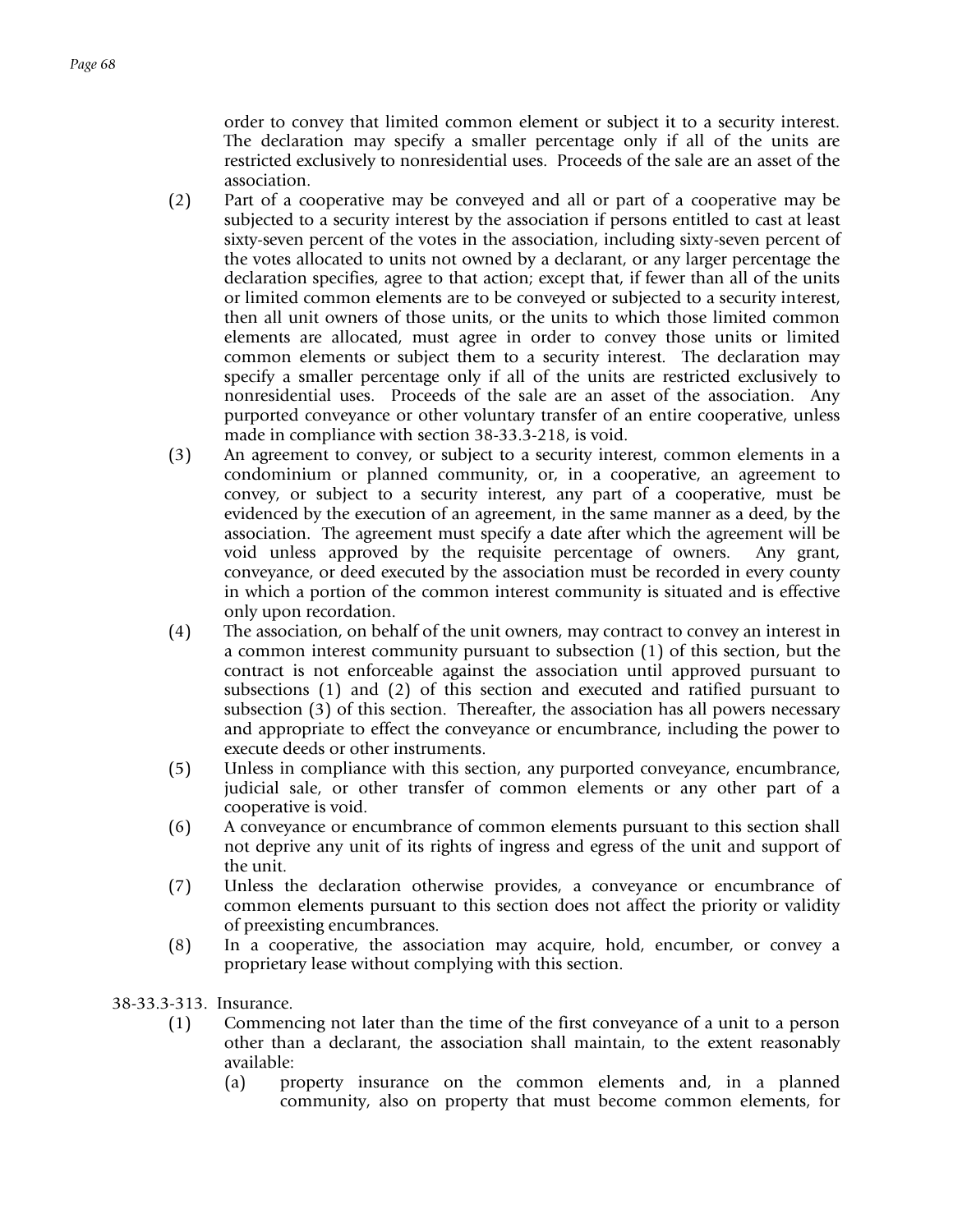broad form covered causes of loss; except that the total amount of insurance must be not less than the full insurable replacement cost of the insured property less applicable deductibles at the time the insurance is purchased and at each renewal date, exclusive of land, excavations, foundations, and other items normally excluded from property policies; and

- (b) commercial general liability insurance against claims and liabilities arising in connection with the ownership, existence, use, or management of the common elements, and, in cooperatives, also of all units, in an amount, if any, specified by the common interest community instruments or otherwise deemed sufficient in the judgment of the executive board but not less than any amount specified in the association documents, insuring the executive board, the unit owners' association, the management agent, and their respective employees, agents, and all persons acting as agents. The declarant shall be included as an additional insured in such declarant's capacity as a unit owner and board member. The unit owners shall be included as additional insured but only for claims and liabilities arising in connection with the ownership, existence use, or management of the common elements and, in cooperatives, also of all units. The insurance shall cover claims of one or more insured parties against other insured parties.
- (2) In the case of a building that is part of a cooperative or that contains units having horizontal boundaries described in the declaration, the insurance maintained under paragraph (a) of subsection (1) of this section must include the units but not the finished interior surfaces of the walls, floors, and ceilings of the units. The insurance need not include improvements and betterments installed by unit owners, but if they are covered, any increased charge shall be assessed by the association to those owners.
- (3) If the insurance described in subsections (1) and (2) of this section is not reasonably available, or if any policy of such insurance is canceled or not renewed without a replacement policy therefore having been obtained, the association promptly shall cause notice of that fact to be hand delivered or sent prepaid by United States mail to all unit owners. The declaration may require the association to carry any other insurance, and the association in any event may carry any other insurance it considers appropriate, including insurance on units it is not obligated to insure, to protect the association or the unit owners.
- (4) Insurance policies carried pursuant to subsections (1) and (2) of this section must provide that:
	- (a) each unit owner is an insured person under the policy with respect to liability arising out of such unit owner's interest in the common elements or membership in the association;
	- (b) the insurer waives its rights to subrogation under the policy against any unit owner or member of his household;
	- (c) no act or omission by any unit owner, unless acting within the scope of such unit owner's authority on behalf of the association, will void the policy or be a condition to recovery under the policy; and
	- (d) if, at the time of a loss under the policy, there is other insurance in the name of a unit owner covering the same risk covered by the policy, the association's policy provides primary insurance.
- (5) Any loss covered by the property insurance policy described in paragraph (a) of subsection (1) and subsection (2) of this section must be adjusted with the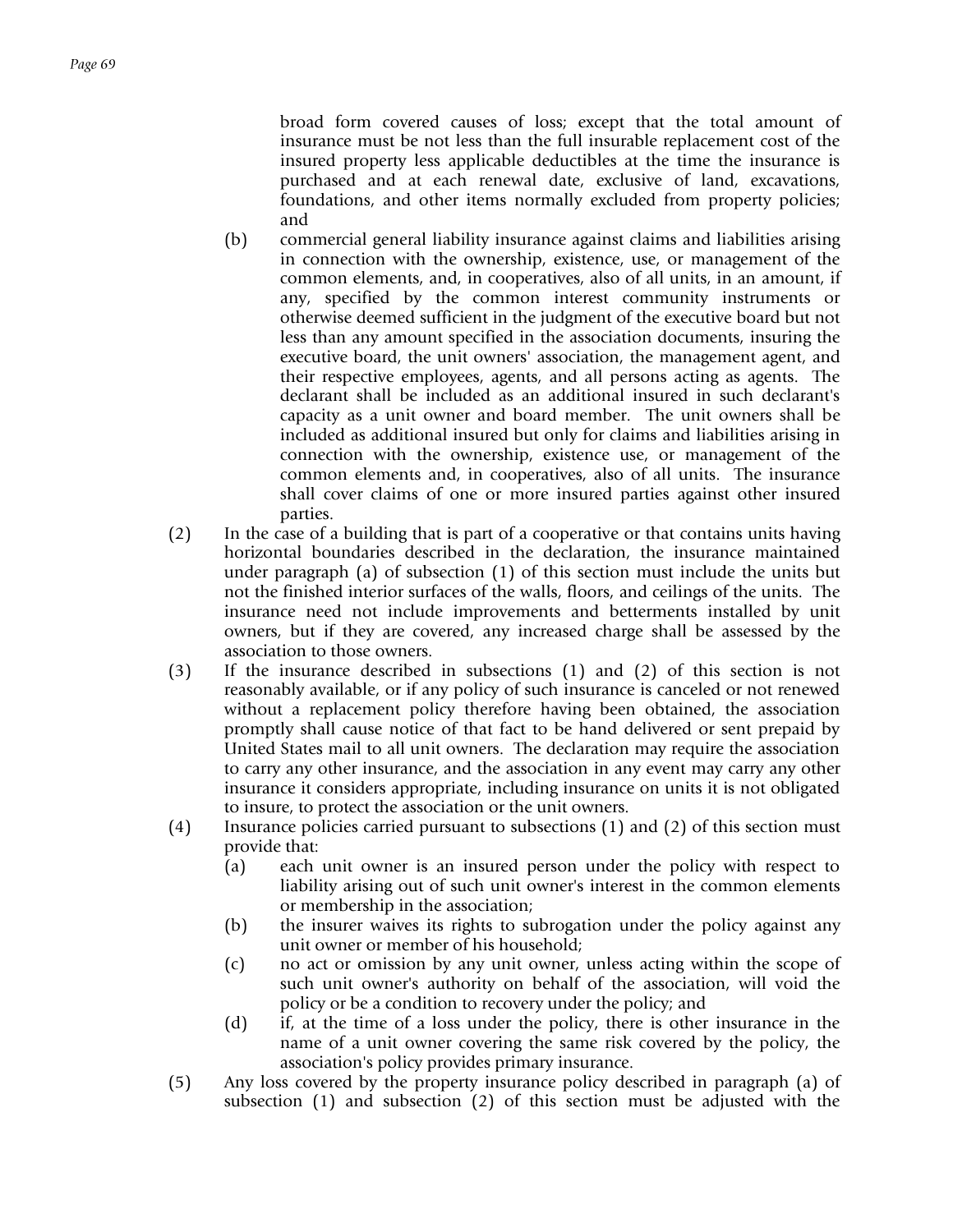association, but the insurance proceeds for that loss shall be payable to any insurance trustee designated for that purpose, or otherwise to the association, and not to any holder of a security interest. The insurance trustee or the association shall hold any insurance proceeds in trust for the association unit owners and lienholders as their interests may appear. Subject to the provisions of subsection

(9) of this section, the proceeds must be disbursed first for the repair or restoration of the damaged property, and the association, unit owners, and lienholders are not entitled to receive payment of any portion of the proceeds unless there is a surplus of proceeds after the property has been completely repaired or restored or the common interest community is terminated.

- (6) The association may adopt and establish written nondiscriminatory policies and procedures relating to the submittal of claims, responsibility for deductibles, and any other matters of claims adjustment. To the extent the association settles claims for damages to real property, it shall have the authority to assess negligent unit owners causing such loss or benefiting from such repair or restoration all deductibles paid by the association. In the event that more than one unit is damaged by a loss, the association in its reasonable discretion may assess each unit owner a pro rata share of any deductible paid by the association.
- (7) An insurance policy issued to the association does not obviate the need for unit owners to obtain insurance for their own benefit.
- (8) An insurer that has issued an insurance policy for the insurance described in subsections (1) and (2) of this section shall issue certificates or memoranda of insurance to the association and, upon request, to any unit owner or holder of a security interest. Unless otherwise provided by statute, the insurer issuing the policy may not cancel or refuse to renew it until thirty days after notice of the proposed cancellation or nonrenewal has been mailed to the association, and each unit owner and holder of a security interest to whom a certificate or memorandum of insurance has been issued, at their respective last-known addresses.
- (9) (a) any portion of the common interest community for which insurance is required under this section which is damaged or destroyed must be repaired or replaced promptly by the association unless:
	- (I) the common interest community is terminated, in which case section 38-33.3-218 applies;
	- (II) repair or replacement would be illegal under any state or local statute or ordinance governing health or safety;
	- (III) sixty-seven percent of the unit owners, including every owner of a unit or assigned limited common element that will not be rebuilt, vote not to rebuild; or
	- (IV) prior to the conveyance of any unit to a person other than the declarant, the holder of a deed of trust or mortgage on the damaged portion of the common interest community rightfully demands all or a substantial part of the insurance proceeds.
	- (b) The cost of repair or replacement in excess of insurance proceeds and reserves is a common expense. If the entire common interest community is not repaired or replaced, the insurance proceeds attributable to the damaged common elements must be used to restore the damaged area to a condition compatible with the remainder of the common interest community, and, except to the extent that other persons will be distributees, the insurance proceeds attributable to units and limited common elements that are not rebuilt must be distributed to the owners of those units and the owners of the units to which those limited common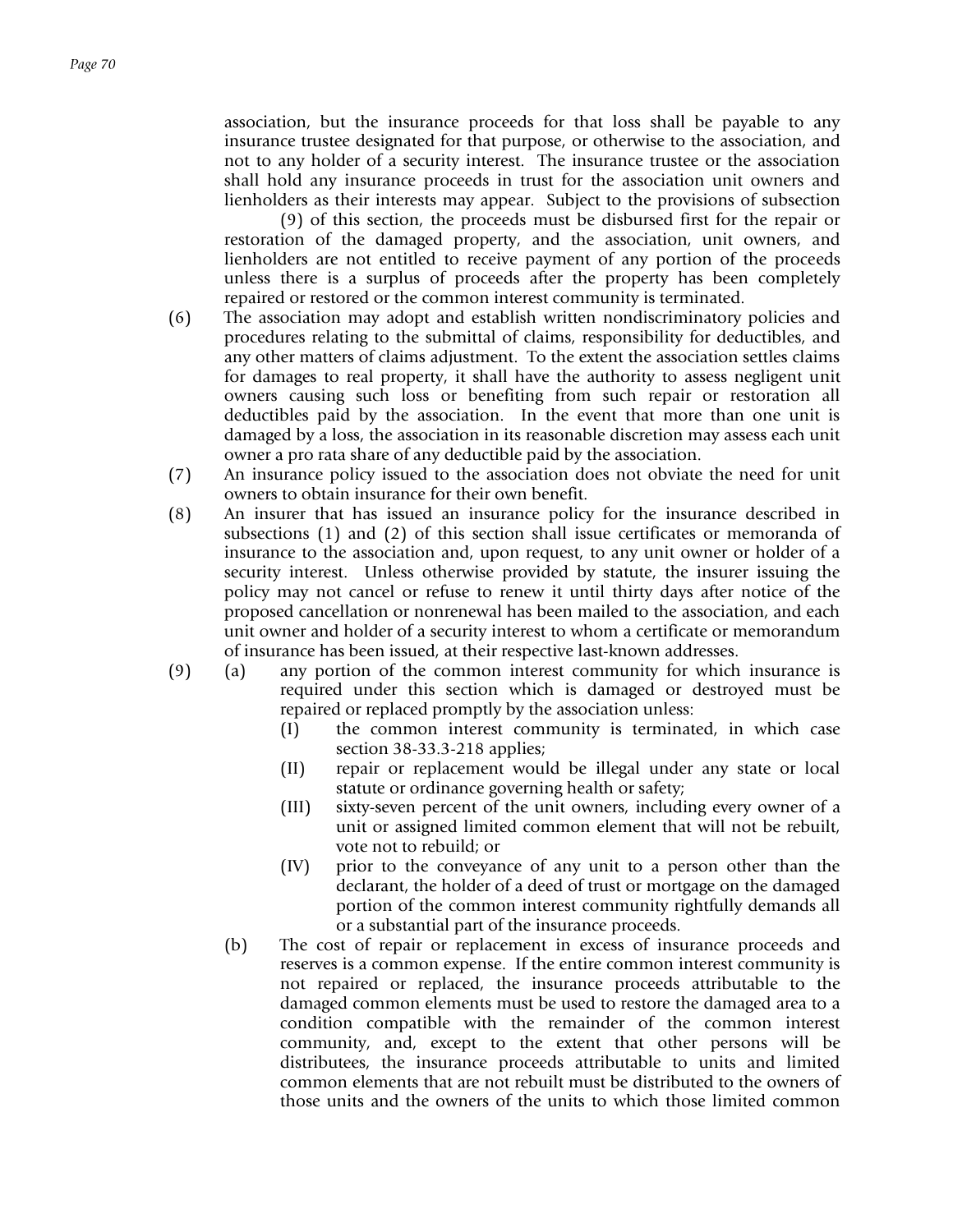- (I) in a condominium, in proportion to the common elements at interests of all the units; and
- (II) in a cooperative or planned community, in proportion to the common expense liabilities of all the units; except that, in a fixed or limited equity cooperative, the unit owner may not receive more of the proceeds than would satisfy the unit owner's entitlements under the declaration if the unit owner leaves the cooperative. In such a cooperative, the proceeds that remain after satisfying the unit owner's obligations continue to be held in trust by the association for the benefit of the cooperative. If the unit owners vote not to rebuild any unit, that unit's allocated interests are automatically reallocated upon the vote as if the unit had been condemned under section 38-33.3-107, and the association promptly shall prepare, execute, and record an amendment to the declaration reflecting the reallocations.
- (10) If any unit owner or employee of an association with thirty or more units controls or disburses funds of the common interest community, the association must obtain and maintain, to the extent reasonably available, fidelity insurance. Coverage shall not be less in aggregate than two months' current assessments plus reserves, as calculated from the current budget of the association.
- (11) Any person employed as an independent contractor by an association with thirty or more units for the purposes of managing a common interest community must obtain and maintain fidelity insurance in an amount not less than the amount specified in subsection (10) of this section, unless the association names such person as an insured employee in a contract of fidelity insurance, pursuant to subsection (10) of this section.
- (12) The association may carry fidelity insurance in amounts greater than required in subsection (10) of this section and may require any independent contractor employed for the purposes of managing a common interest community to carry more fidelity insurance coverage than required in subsection (10) of this section.
- (13) Premiums for insurance that the association acquires, and other expenses connected with acquiring such insurance are common expenses.

38-33.3-314. Surplus funds. Unless otherwise provided in the declaration, any surplus funds of the association remaining after payment of or provision for common expenses and any prepayment of or provision for reserves shall be paid to the unit owners in proportion to their common expense liabilities or credited to them to reduce their future common expense assessments.

38-33.3-315. Assessments for common expenses.

- (1) Until the association makes a common expense assessment, the declarant shall pay all common expenses. After any assessment has been made by the association, assessments shall be made no less frequently than annually and shall be based on a budget adopted no less frequently than annually by the association.
- (2) Except for assessments under subsections (3) and (4) of this section and section 38-33.3-207(4)(a)(IV), all common expenses shall be assessed against all the units in accordance with the allocations set forth in the declaration pursuant to section 38-33.3-207 (1) and (2). Any past-due common expense assessment or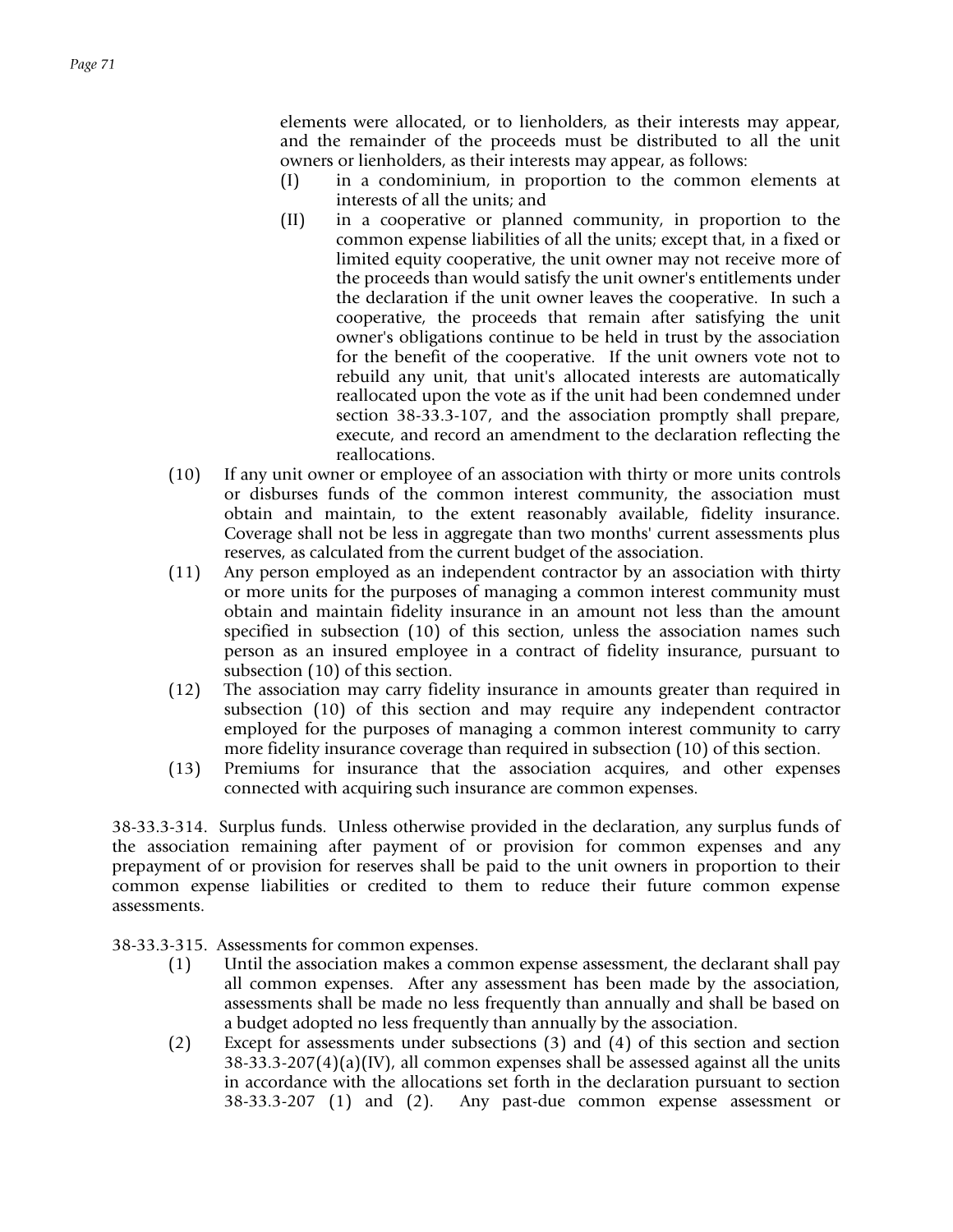installment thereof shall bear interest at the rate established by the association not exceeding twenty-one percent per year.

- (3) To the extent required by the declaration:
	- (a) any common expense associated with the maintenance, repair, or replacement of a limited common element shall be assessed against the units to which that limited common element is assigned, equally, or in any other proportion the declaration provides;
	- (b) any common expense or portion thereof benefitting fewer than all of the units shall be assessed exclusively against the units benefitted; and
	- (c) the costs of insurance shall be assessed in proportion to risk, and the costs of utilities shall be assessed in proportion to usage.
- (4) If any common expense is caused by the misconduct of any unit owner, the association may assess that expense exclusively against such owner's unit.
- (5) If common expense liabilities are reallocated, common expense assessments and any installment thereof not yet due shall be recalculated in accordance with the reallocated common expense liabilities.
- (6) Each unit owner is liable for assessments made against such owner's unit during the period of ownership of such unit. No unit owner may be exempt from liability for payment of the assessments by waiver of the use or enjoyment of any of the common elements or by abandonment of the unit against which the assessments are made.
- (7) Unless otherwise specifically provided in the declaration or bylaws, the association may enter into an escrow agreement with the holder of a unit owner's mortgage so that assessments may be combined with the unit owner's mortgage payments and paid at the same time and in the same manner; except that any such escrow agreement shall comply with any applicable rules of the Federal Housing Administration, Department of Housing and Urban Development, Veterans' Administration, or other governmental agency.
- 38-33.3-316. Lien for assessments.
	- (1) The association, if such association is incorporated or organized as a limited liability company, has a statutory lien on a unit for any assessment levied against that unit or fines imposed against its unit owner. Unless the declaration otherwise provides, fees, charges, late charges, attorney fees, fines, and interest charged pursuant to section 38-33.3-302 (1) (J), (1) (k), and (1) (l), section 38-33.3-313 (6), and section 38-33.3-315 (2) are enforceable as assessments under this article. The amount of the lien shall include all those items set forth in this section from the time such items become due. If an assessment is payable in installments, each installment is a lien from the time it becomes due, including the due date set by any valid association acceleration of installment obligations.
	- (2) (a) A lien under this section is prior to all other liens and encumbrances on a unit except:
		- (I) liens and encumbrances recorded before the recordation of the declaration and, in a cooperative, liens and encumbrances which the association creates, assumes, or takes subject to;
		- (II) a security interest on the unit which has priority over all other security interests on the unit and which was recorded before the date on which the assessment sought to be enforced became delinquent, or, in a cooperative, a security interest encumbering only the unit owner's interest which has priority over all other security interests on the unit and which was perfected before the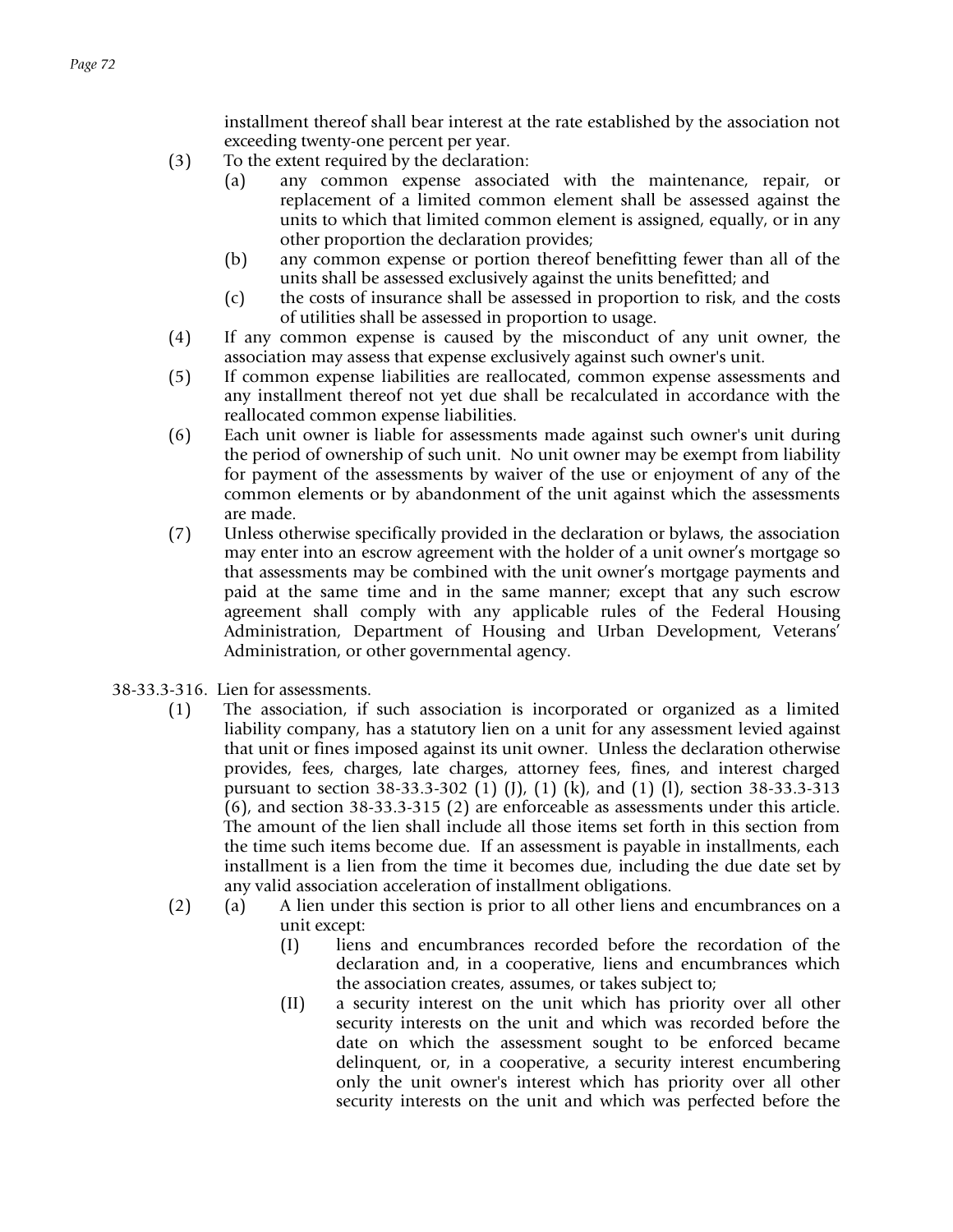date on which the assessment sought to be enforced became delinquent; and

- (III) liens for real estate taxes and other governmental assessments or charges against the unit or cooperative.
- (b) Subject to paragraph (d) of this subsection (2), a lien under this section is also prior to the security interests described in subparagraph (II) of paragraph (a) of this subsection (2) to the extent of:
	- (I) An amount equal to the common expense assessments based on a periodic budget adopted by the association under section 38-33.3- 315 (1) which would have become due, in the absence of any acceleration, during the six months immediately preceding institution by either the association or any party holding a lien senior to any part of the association lien created under this section of an action or a nonjudicial foreclosure either to enforce or to extinguish the lien.
	- (II) (Deleted by amendment, L. 93, p. 653, § 21, effective April 30, 1993.)
- (c) This subsection (2) does not affect the priority of mechanics' or materialmen's liens or the priority of liens for other assessments made by the association. A lien under this section is not subject to the provisions of part 2 of article 41 of this title or to the provisions of section 15-11-202, C.R.S.
- (d) The association shall have the statutory lien described in subsection (1) of this section for any assessment levied or fine imposed after June 30, 1992. Such lien shall have the priority described in this subsection (2) if the other lien or encumbrance is created after June 30, 1992.
- (3) Unless the declaration otherwise provides, if two or more associations have liens for assessments created at any time on the same property, those liens have equal priority.
- (4) Recording of the declaration constitutes record notice and perfection of the lien. No further recordation of any claim of lien for assessments is required.
- (5) A lien for unpaid assessments is extinguished unless proceedings to enforce the lien are instituted within six years after the full amount of assessments become due.
- (6) This section does not prohibit actions or suits to recover sums for which subsection (1) of this section creates a lien or to prohibit an association from taking a deed in lieu of foreclosure.
- (7) The association shall be entitled to costs and reasonable attorney fees incurred by the association in a judgment or decree in any action or suit brought by the association under this section.
- (8) The association shall furnish to a unit owner or such unit owner's designee or to a holder of a security interest or its designee upon written request, delivered personally or by certified mail, first-class postage prepaid, return receipt, to the association's registered agent, a written statement setting forth the amount of unpaid assessments currently levied against such owner's unit. The statement shall be furnished within fourteen calendar days after receipt of the request and is binding on the association, the executive board, and every unit owner. If no statement is furnished to the unit owner or holder of a security interest or his or her designee, delivered personally or by certified mail, first-class postage prepaid, return receipt requested, to the inquiring party, then the association shall have no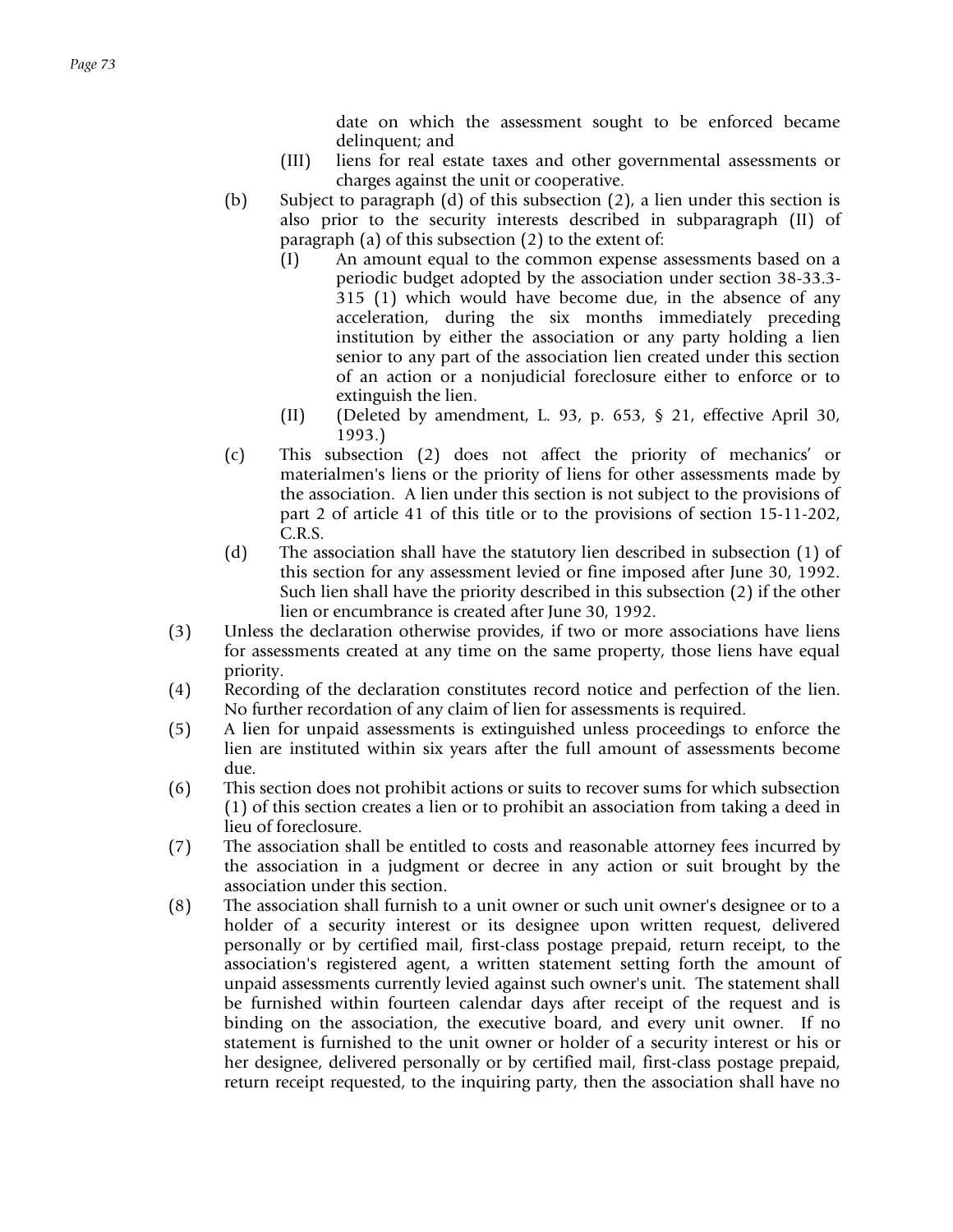right to assert a lien upon the unit for unpaid assessments which were due as of the date of the request.

- (9) In any action by an association to collect assessments or to foreclose a lien for unpaid assessments, the court may appoint a receiver of the unit owner to collect all sums alleged to be due from the unit owner prior to or during the pending of the action. The court may order the receiver to pay any sums held by the receiver to the association during the pending of the action to the extent of the association's common expense assessments.
- (10) In a cooperative, upon nonpayment of an assessment on a unit, the unit owner may be evicted in the same manner as provided by law in the case of an unlawful holdover by a commercial tenant, and the lien may be foreclosed as provided by this section.
- (11) The association's lien may be foreclosed by any of the following means:
	- (a) in a condominium or planned community, the association's lien may be foreclosed in like manner as a mortgage on real estate; except that the association or a holder or assignee of the association's lien, whether the holder or assignee of the association's lien is an entity or a natural person, may only foreclose on the lien if:
		- (I) The balance of the assessments and charges secured by its lien, as defined in subsection (2) of this section, equals or exceeds six months of common expense assessments based on a periodic budget adopted by the association; and
		- (II) The executive board has formally resolved, by a recorded vote, to authorize the filing of a legal action against the specific unit on an individual basis. The board may not delegate its duty to act under this subparagraph (II) to any attorney, insurer, manager, or other person, and any legal action filed without evidence of the recorded vote authorizing the action must be dismissed. No attorney fees, court costs, or other charges incurred by the association or a holder or assignee of the association's lien in connection with an action that is dismissed for this reason may be assessed against the unit owner.
	- (b) In a cooperative whose unit owners' interests in the units are real estate as determined in accordance with the provisions of section 38-33.3-105, the association's lien must be foreclosed in like manner as a mortgage on real estate; except that the association or a holder or assignee of the association's lien, whether the holder or assignee of the association's lien is an entity or a natural person, may only foreclose on the lien if:
		- (I) The balance of the assessments and charges secured by its lien, as defined in subsection (2) of this section, equals or exceeds six months of common expense assessments based on a periodic budget adopted by the association; and
		- (II) The executive board has formally resolved, by a recorded vote, to authorize the filing of a legal action against the specific unit on an individual basis. The board may not delegate its duty to act under this subparagraph (II) to any attorney, insurer, manager, or other person, and any legal action filed without evidence of the recorded vote authorizing the action must be dismissed. No attorney fees, court costs, or other charges incurred by the association or a holder or assignee of the association's lien in connection with an action that is dismissed for this reason may be assessed against the unit owner.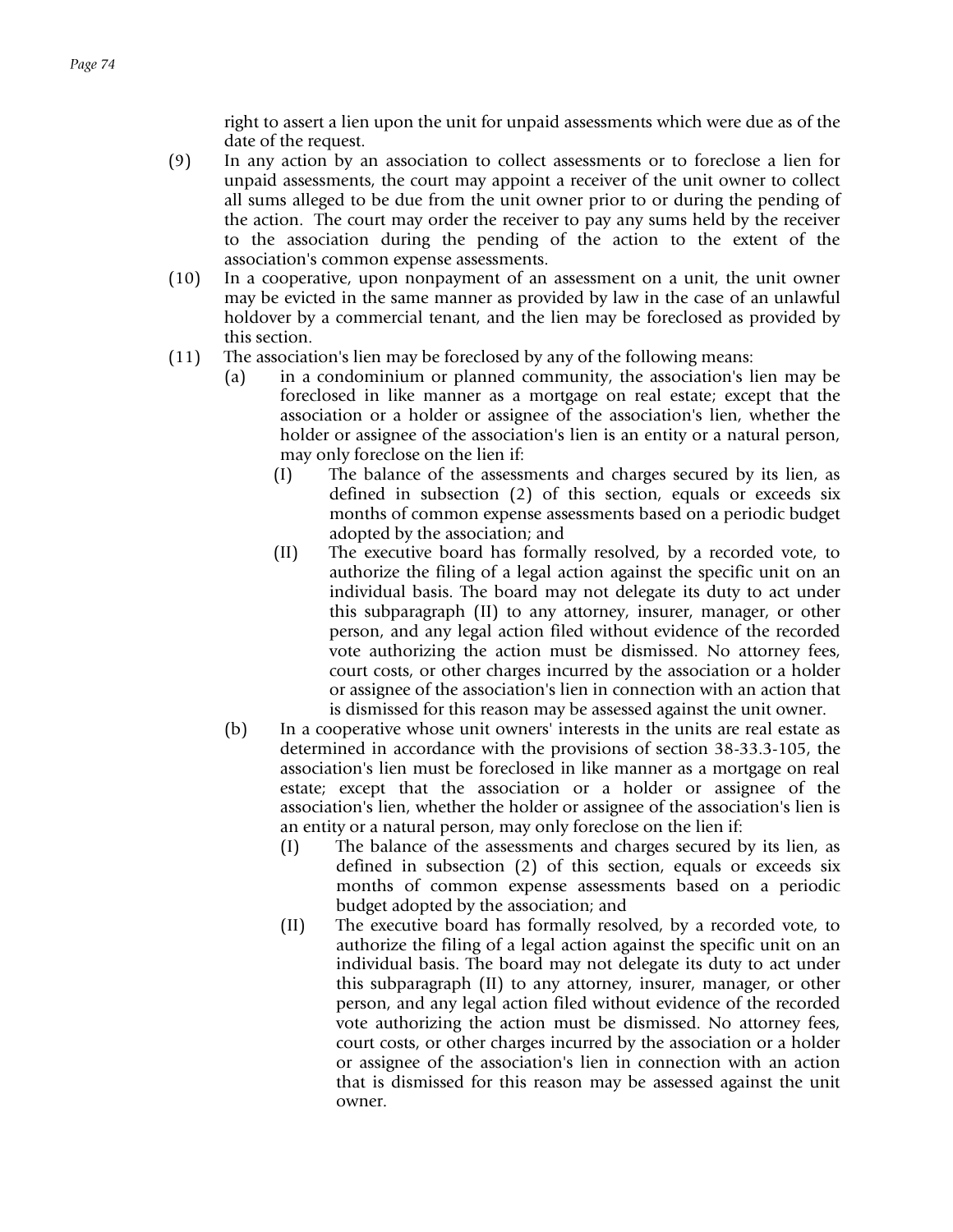(c) In a cooperative whose unit owners' interests in the units are personal property, as determined in accordance with the provisions of section 38- 33.3-105, the association's lien must be foreclosed as a security interest under the "Uniform Commercial Code", title 4, C.R.S.

# **38-33.3-316.3. Collections – limitations.**

- (1) In collecting past-due assessments and other delinquent payments under this article, an association or a holder or assignee of the association's debt, whether the holder or assignee of the association's debt is an entity or a natural person, shall:
	- (a) Adopt and comply with a collections policy that meets the requirements of section [38-33.3-209.5](http://www.lexisnexis.com/hottopics/colorado?source=COLO;CODE&tocpath=1S9YBPRO2JO8SSPMH,22QCH5SGPOIB4BIKR,39BDO43DFOQC9FNJK;1S9IIJKWOW6PRW4TI,2SS8YJ4MV8Q1H5QC9,3FF9ROYUHLP8Q1H5Q;1YTH8Q6QJJK3HW728,2TFHNJ6I5K2RF41H3,3WQQS8XKTKVQNC8WD;1T0G0T0GJH25XA9P3,2EJ4EGGSUA92EUDLA,34TZS5U7NLUH3GBPH;1WRRQVXINQEOW5R3Y,2BMMF5ILB7TTYXIUA,34IIRQWNFC5Q30L5V&shortheader=no) (5); and
	- (b) Make a good-faith effort to coordinate with the unit owner to set up a payment

plan that meets the requirements of this section; except that:

- (I) This section does not apply if the unit owner does not occupy the unit and has acquired the property as a result of:
	- (A) A default of a security interest encumbering the unit; or
	- (B) Foreclosure of the association's lien; and
- (II) The association or a holder or assignee of the association's debt is not obligated to negotiate a payment plan with a unit owner who has previously entered into a payment plan under this section.
- (2) A payment plan negotiated between the association or a holder or assignee of the association's debt, whether the holder or assignee of the association's debt is an entity or a natural person, and the unit owner pursuant to this section must permit the unit owner to pay off the deficiency in equal installments over a period of at least six months. Nothing in this section prohibits an association or a holder or assignee of the association's debt from pursuing legal action against a unit owner if the unit owner fails to comply with the terms of his or her payment plan. A unit owner's failure to remit payment of an agreed-upon installment, or to remain current with regular assessments as they come due during the six-month period, constitutes a failure to comply with the terms of his or her payment plan.
- (3) For purposes of this section, "assessments" includes regular and special assessments and any associated fees, charges, late charges, attorney fees, fines, and interest charged pursuant to section [38-33.3-315](http://www.lexisnexis.com/hottopics/colorado?source=COLO;CODE&tocpath=1S9YBPRO2JO8SSPMH,22QCH5SGPOIB4BIKR,39BDO43DFOQC9FNJK;1S9IIJKWOW6PRW4TI,2SS8YJ4MV8Q1H5QC9,3FF9ROYUHLP8Q1H5Q;1YTH8Q6QJJK3HW728,2TFHNJ6I5K2RF41H3,3WQQS8XKTKVQNC8WD;1WZEEJUWJ8KV4O9FP,2XLATC8KQYDM44GDW,3UIAYKYBNJKXRXK78;12LY0NG3D6KAS2DQJ,2NBIL5SN1CTP6JK86,3583VWG32LQSP36JK&shortheader=no) (2).

38-33.3-316.5. Time share estate – foreclosure - definition.

- (1) As used in this section, unless the context otherwise requires:
	- (a) "Junior lienor" has the same meaning as set forth in section 38-38- 100.3(12), C.R.S.
	- (b) "Obligor" means the person liable for the assessment levied against a time share estate pursuant to section 3.-33.3-316 or the record owner of the time share estate.
	- (c) "Time share estate" has the same meaning as set forth in section 38-33- 110(5).
- (2) A plaintiff may commence a single judicial foreclosure action pursuant to section 38-33.3-316(11), joining as defendants multiple obligors with separate time share estates and the junior lienors thereto, if:
	- (a) The judicial foreclosure action involves a single common interest community;
	- (b) The declaration giving rise to the right of the association to collect assessments creates default and remedy obligations that are substantially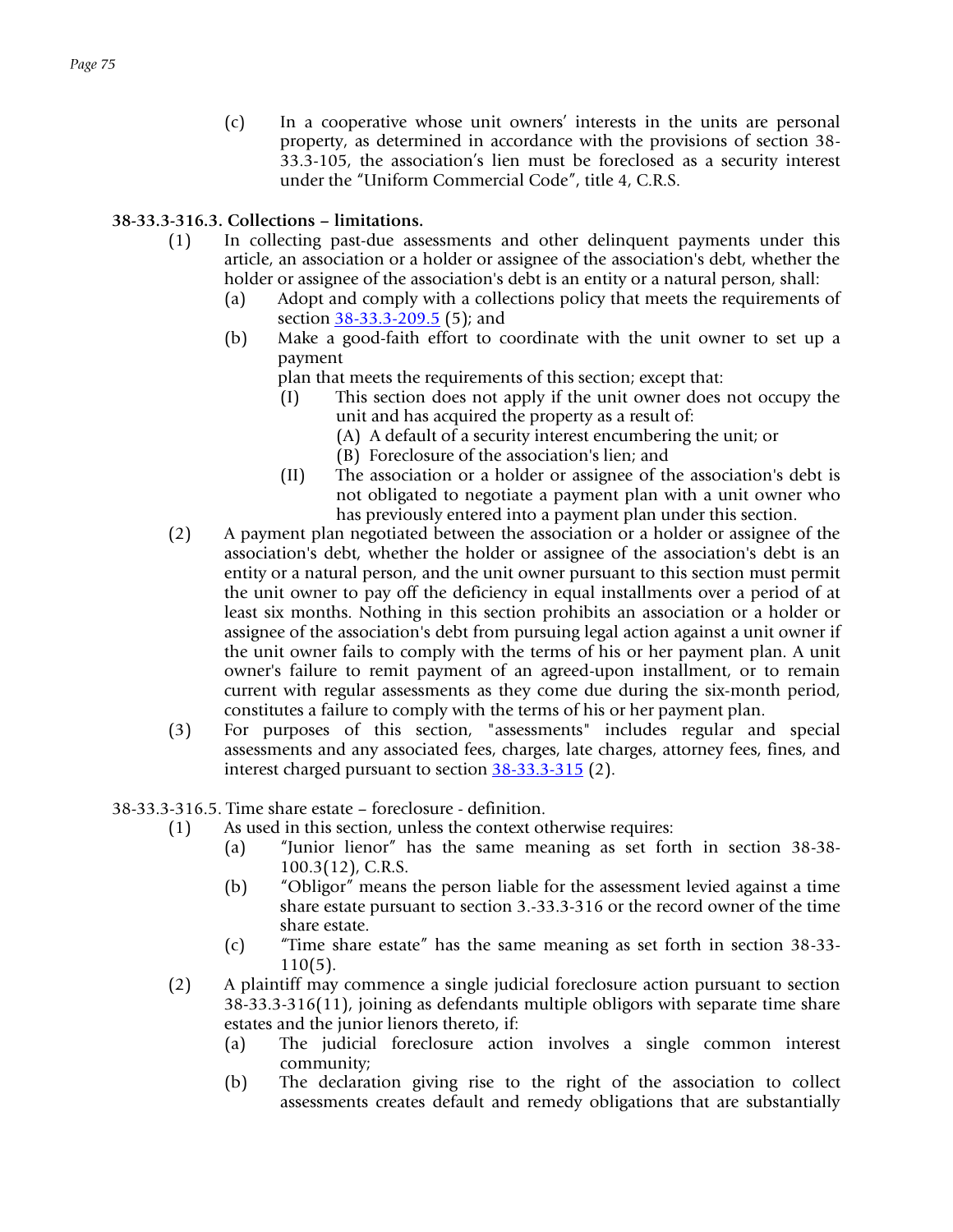the same for each obligor named as a defendant in the judicial foreclosure action;

- (c) The action is limited to a claim for judicial foreclosure brought pursuant to section 38-33.3-316(11); and
- (d) The plaintiff does not allege, with respect to any obligor, that the association's lien is prior to any security interest described in section 38-  $33.3-316(2)(a)(II)$ , even if such a claim could be made pursuant to section 38-33.3-316(2)(b)(I).
- (3) In a judicial foreclosure action in which multiple obligors with separate time share estates and the junior lienors thereto have been joined as defendants in accordance with this section:
	- (a) In addition to any other circumstances where severance is proper under the Colorado rules of civil procedure, the court may sever for separate trial any disputed claim or claims;
	- (b) If service by publication of two or more defendants is permitted by law, the plaintiff may publish a single notice for all joined defendants for whom service by publication is permitted, so long as all information that would be required by law to be provided in the published notice as to each defendant individually is included in the combined published notice. Nothing in this paragraph (b) shall be interpreted to allow service by publication of any defendant if service by publication is not otherwise permitted by law with respect to that defendant.
	- (c) The action shall be deemed a single action, suit, or proceeding for purposes of payment of filing fees, notwithstanding any action by the court pursuant to paragraph (a) of this subsection (3), so long as the plaintiff complies with subsection (2) of this section.
- (4) Notwithstanding that multiple obligors with separate time share estates may be joined in a single judicial foreclosure action, unless otherwise ordered by the court, each time share estate foreclosed pursuant to this section shall be subject to a separate foreclosure sale, and any cure or redemption rights with respect to such time share estate shall remain separate.
- (5) The plaintiff in an action brought pursuant to this section is deemed to waive any claims against a defendant for deficiency remaining after the foreclosure of the lien for assessment and for attorney fees related to the foreclosure action.
- 38-33.3-317. Association records.
	- (1) In addition to any records specifically defined in the association's declaration or bylaws or expressly required by section 38-33.3-209.4(2), the association must maintain the following, all of which shall be deemed to be the sole records of the association for purposes of document retention and production to owners:
		- (a) Detailed records of receipts and expenditures affecting the operation and administration of the association;
		- (b) Records of claims for construction defects and amounts received pursuant to settlement of those claims;
		- (c) Minutes of all meetings of its unit owners and executive board, a record of all actions taken by the unit owners or executive board without a meeting, and a record of all actions taken by any committee of the executive board;
		- (d) Written communications among, and the votes cast by, executive board members that are:
			- (I) Directly related to an action taken by the board without a meeting pursuant to section 7-128-202 C.R.S.; or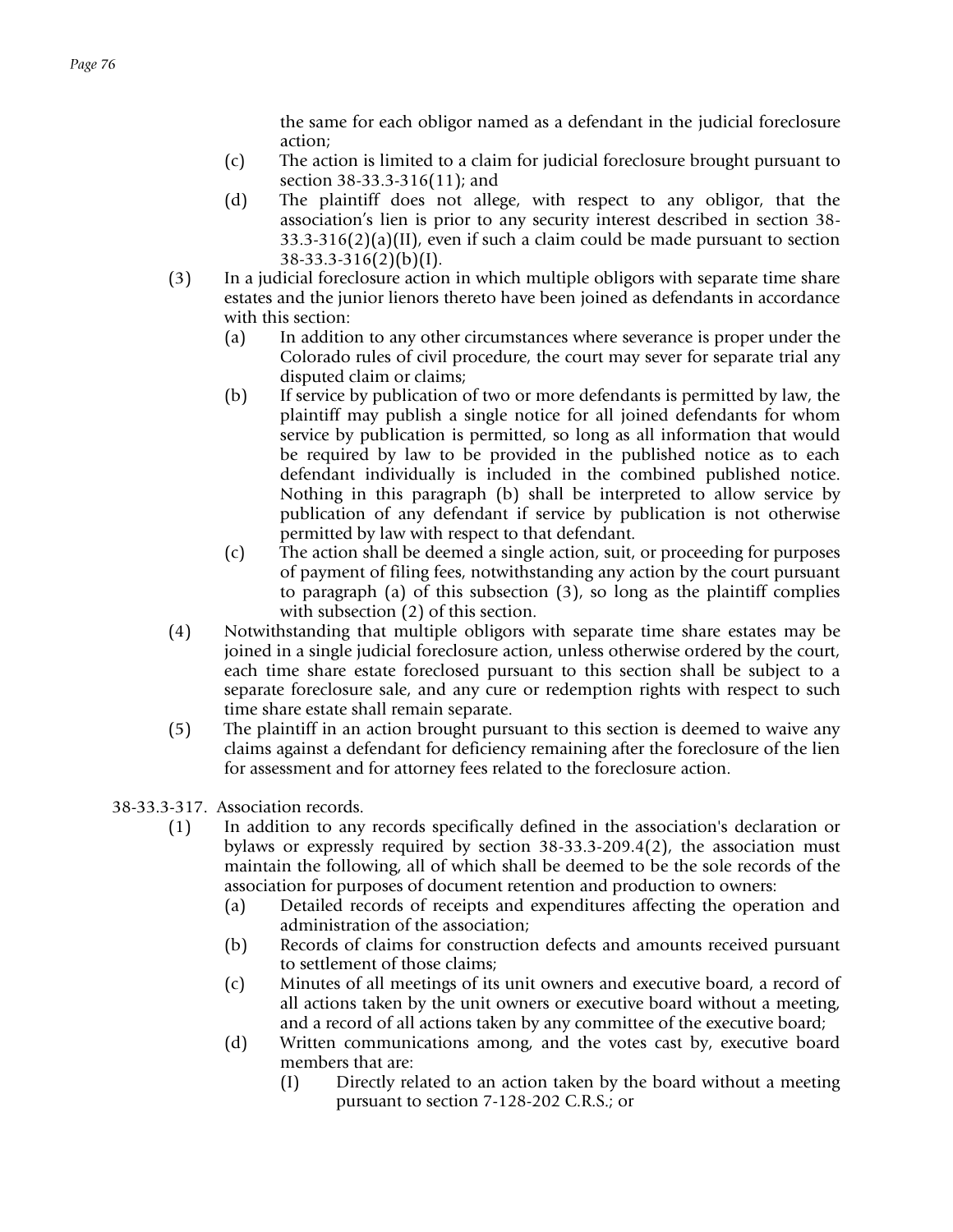- (II) Directly related to an action taken by the board without a meeting pursuant to the association's bylaws;
- (e) The names of unit owners in a form that permits preparation of a list of the names of all unit owners and the physical mailing addresses at which the association communicates with them, showing the number of votes each unit owner is entitled to vote; except that this paragraph (e) does not apply to a unit, or the owner thereof, if the unit is a time-share unit, as defined in section [38-33-110\(](http://www.lexisnexis.com/hottopics/colorado?source=COLO;CODE&tocpath=1S9YBPRO2JO8SSPMH,22QCH5SGPOIB4BIKR,39BDO43DFOQC9FNJK;1S9IIJKWOW6PRW4TI,2SS8YJ4MV8Q1H5QC9,3FF9ROYUHLP8Q1H5Q;1CXQNQR8EYW9S08U1,28MK31SQMG45XMQ4B,3RICIC5H2FJ0SW9TS;108HOUS8A9UPMWC68,21QKZ7FHPGOAG9SC5,3WTOMG0BDJP47S5QM&shortheader=no)7);
- (f) Its current declaration, covenants, bylaws, articles of incorporation, if it is a corporation, or the corresponding organizational documents if it is another form of entity, rules and regulations, responsible governance policies adopted pursuant to section [38-33.3-209.5,](http://www.lexisnexis.com/hottopics/colorado?source=COLO;CODE&tocpath=1S9YBPRO2JO8SSPMH,22QCH5SGPOIB4BIKR,39BDO43DFOQC9FNJK;1S9IIJKWOW6PRW4TI,2SS8YJ4MV8Q1H5QC9,3FF9ROYUHLP8Q1H5Q;1YTH8Q6QJJK3HW728,2TFHNJ6I5K2RF41H3,3WQQS8XKTKVQNC8WD;1T0G0T0GJH25XA9P3,2EJ4EGGSUA92EUDLA,34TZS5U7NLUH3GBPH;1WRRQVXINQEOW5R3Y,2BMMF5ILB7TTYXIUA,34IIRQWNFC5Q30L5V&shortheader=no) and other policies adopted by the executive board;
- (g) Financial statements as described in section 7-136-106, C.R.S., for the past three years and tax returns of the association for the past seven years, to the extent available;
- (h) A list of the names, electronic mail addresses, and physical mailing addresses of its current executive board members and officers;
- (h.5) A list of the current amounts of all unique and extraordinary fees, assessments, and expenses that are chargeable by the association in connection with the purchase or sale of a unit and are not paid for through assessments, including transfer fees, record change fees, and the charge for a status letter or statement of assessments due;
- (h.6) All documents included in the association's annual disclosures made pursuant to section 38-33.3-209.4
- (i) Its most recent annual report delivered to the secretary of state, if any;
- (j) Financial records sufficiently detailed to enable the association to comply with section [38-33.3-316\(](http://www.lexisnexis.com/hottopics/colorado?source=COLO;CODE&tocpath=1S9YBPRO2JO8SSPMH,22QCH5SGPOIB4BIKR,39BDO43DFOQC9FNJK;1S9IIJKWOW6PRW4TI,2SS8YJ4MV8Q1H5QC9,3FF9ROYUHLP8Q1H5Q;1YTH8Q6QJJK3HW728,2TFHNJ6I5K2RF41H3,3WQQS8XKTKVQNC8WD;1WZEEJUWJ8KV4O9FP,2XLATC8KQYDM44GDW,3UIAYKYBNJKXRXK78;1KBPGVSKVDHBS0CPJ,2HKSHWMASKBYD9S86,3EXYOCPNKJKKV1QGP&shortheader=no)8) concerning statements of unpaid assessments;
- (k) The association's most recent reserve study, if any;
- (l) Current written contracts to which the association is a party and contracts for work performed for the association within the immediately preceding two years;
- (m) Records of executive board or committee actions to approve or deny any requests for design or architectural approval from unit owners;
- (n) Ballots, proxies, and other records related to voting by unit owners for one year after the election, action, or vote to which they relate;
- (o) Resolutions adopted by its board of directors relating to the characteristics, qualifications, rights, limitations, and obligations of members of any class or category of members; and
- (p) All written communications within the past three years to all unit owners generally as unit owners.
- (2)
- (a) Subject to subsections (3), (3.5), and (4) of this section, all records maintained by the association must be available for examination and copying by a unit owner or the owner's authorized agent. The association may require unit owners to submit a written request, describing with reasonable particularity the records sought, at least ten days prior to inspection or production of the documents, and may limit examination and copying times to normal business hours or the next regularly scheduled executive board meeting if the meeting occurs within thirty days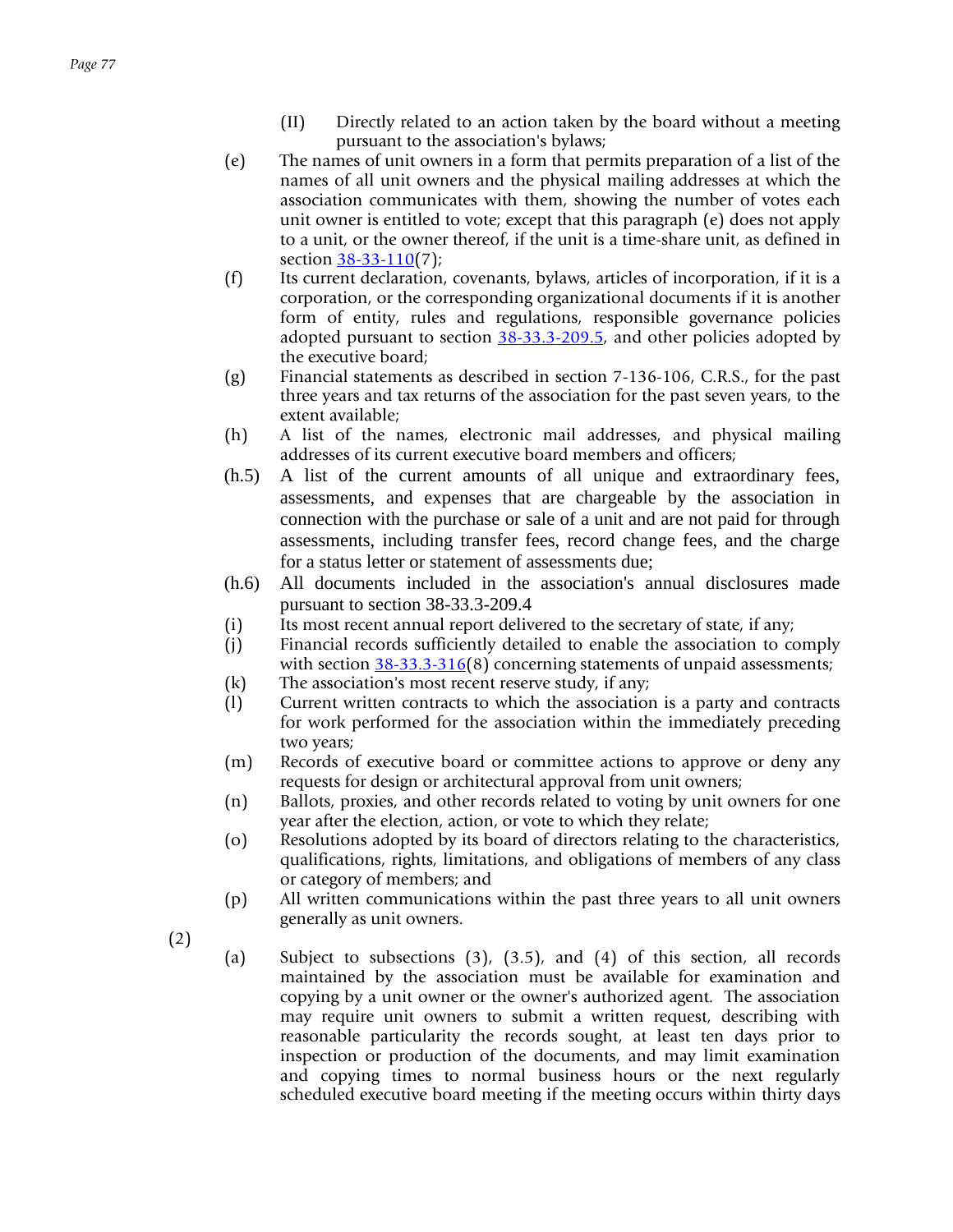after the request. Notwithstanding any provision of the declaration, bylaws, articles, or rules and regulations of the association to the contrary, the association may not condition the production of records upon the statement of a proper purpose.

- (b) (I) Notwithstanding paragraph (a) of this subsection (2), a membership list or any part thereof may not be obtained or used by any person for any purpose unrelated to a unit owner's interest as a unit owner without consent of the executive board.
	- (II) Without limiting the generality of subparagraph (I) of this paragraph (b), without the consent of the executive board, a membership list or any part thereof may not be:
		- (A) Used to solicit money or property unless such money or property will be used solely to solicit the votes of the unit owners in an election to be held by the association;
		- (B) Used for any commercial purpose; or
		- (C) Sold to or purchased by any person.
- (3) Records maintained by an association may be withheld from inspection and copying to the extent that they are or concern:
	- (a) Architectural drawings, plans, and designs, unless released upon the written consent of the legal owner of the drawings, plans, or designs;
	- (b) Contracts, leases, bids, or records related to transactions to purchase or provide goods or services that are currently in or under negotiation;
	- (c) Communications with legal counsel that are otherwise protected by the attorney-client privilege or the attorney work product doctrine;
	- (d) Disclosure of information in violation of law;
	- (e) Records of an executive session of an executive board;
	- (f) Individual units other than those of the requesting owner; or
	- (g) The names and physical mailing addresses of unit owners if the unit is a time-share unit, as defined in section [38-33-110\(7\),](http://www.lexisnexis.com/hottopics/colorado?source=COLO;CODE&tocpath=1S9YBPRO2JO8SSPMH,22QCH5SGPOIB4BIKR,39BDO43DFOQC9FNJK;1S9IIJKWOW6PRW4TI,2SS8YJ4MV8Q1H5QC9,3FF9ROYUHLP8Q1H5Q;1CXQNQR8EYW9S08U1,28MK31SQMG45XMQ4B,3RICIC5H2FJ0SW9TS;108HOUS8A9UPMWC68,21QKZ7FHPGOAG9SC5,3WTOMG0BDJP47S5QM&shortheader=no) C.R.S.
- (3.5) Records maintained by an association are not subject to inspection and copying, and they must be withheld, to the extent that they are or concern:
	- (a) Personnel, salary, or medical records relating to specific individuals; or
	- (b) (I) Personal identification and account information of members and residents, including bank account information, telephone numbers, electronic mail addresses, driver's license numbers, and social security numbers; except that, notwithstanding section 38-33.3-104, a member or resident may provide the association with prior written consent to the disclosure of, and the association may publish to other members and residents, the person's telephone number, electronic mail address, or both. The written consent must be kept as a record of the association and remains valid until the person withdraws it by providing the association with a written notice of withdrawal of the consent. If a person withdraws his or her consent, the association is under no obligation to change, retrieve, or destroy any document or record published prior to the notice of withdrawal.
		- (II) As used in this paragraph (b), written consent and notice of withdrawal of the consent may be given by means of a "record", as defined in the "Uniform Electronic Transactions Act", article 71.3 of title 24, C.R.S., if the parties so agree in accordance with section 24- 71.3-105, C.R.S.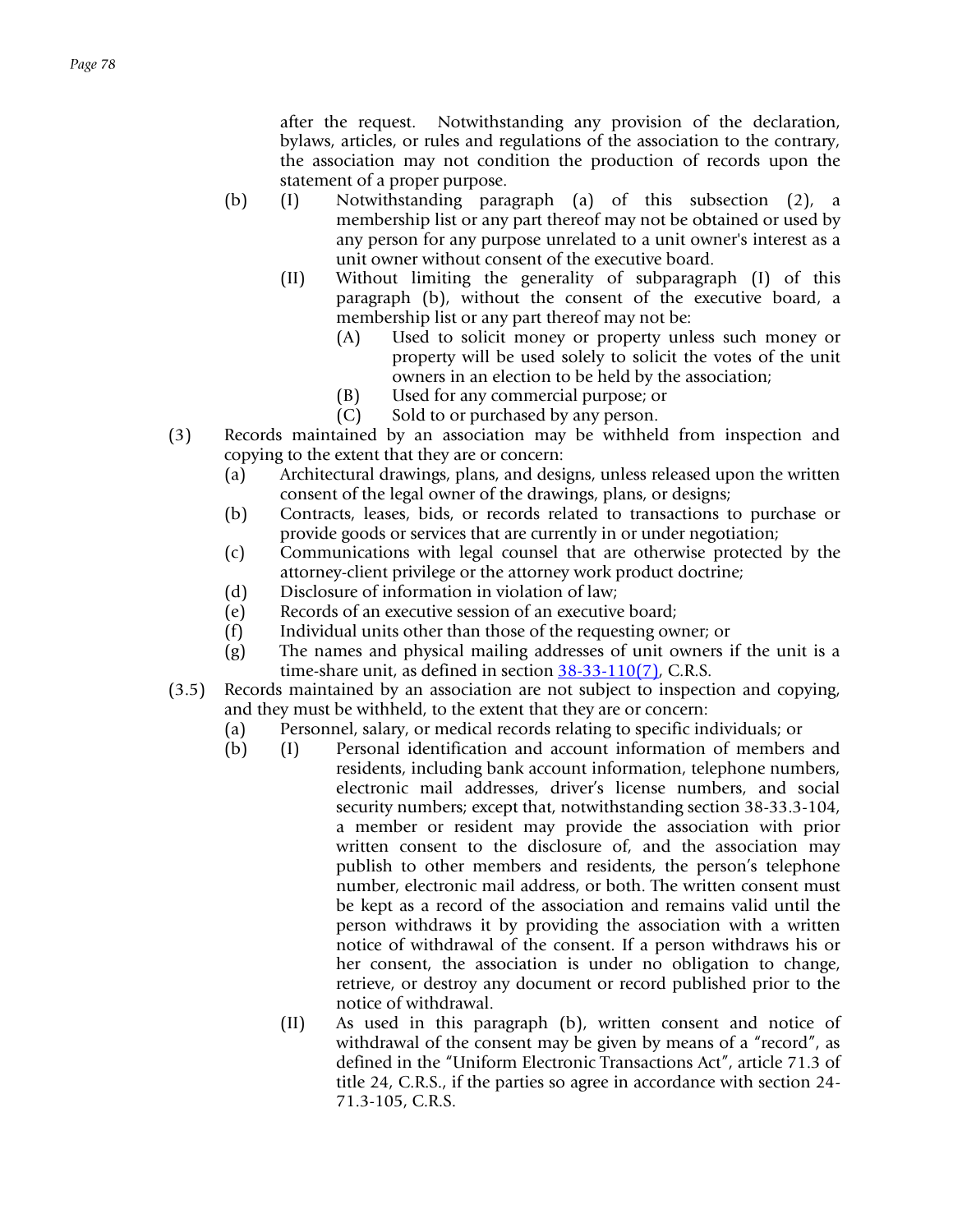- (4) The association may impose a reasonable charge, which may be collected in advance and may cover the costs of labor and material, for copies of association records. The charge may not exceed the estimated cost of production and reproduction of the records, including the costs of copying, mailing, and any necessary special processing.
- (4.5) If the association fails to allow inspection or copying of records in accordance with this section within thirty calendar days after receipt of a written request submitted by certified mail, return receipt requested, and payment of any fees required pursuant to subsection (4) of this section, the association is liable for penalties in the amount of fifty dollars per day, commencing on the eleventh business day after the association received the written request, up to a maximum of five hundred dollars or the unit owner's actual damages sustained as a result of the refusal, whichever is greater.
- (5) A right to copy records under this section includes the right to receive copies by photocopying or other means, including the receipt of copies through an electronic transmission if available, upon request by the unit owner.
- (6) An association is not obligated to compile or synthesize information.
- (7) Association records and the information contained within those records shall not be used for commercial purposes.
- (8) Subsections (1) (h.5), (1)(h.6), and (4.5) of this section, as added by House Bill 21-1229, enacted in 2021, and subsection (4) of this section, as amended by house bill 21-1229, enacted in 2021, do not apply to an association that includes time share units, as defined in section 38-33-110 (7).

### 38-33.3-318. Association as trustee.

With respect to a third person dealing with the association in the association's capacity as a trustee, the existence of trust powers and their proper exercise by the association may be assumed without inquiry. A third person is not bound to inquire whether the association has the power to act as trustee or is properly exercising trust powers. A third person, without actual knowledge that the association is exceeding or improperly exercising its powers, is fully protected in dealing with the association as if it possessed and properly exercised the powers it purports to exercise. A third person is not bound to assure the proper application of trust assets paid or delivered to the association in its capacity as trustee.

#### 38-33.3-319. Other applicable statutes.

To the extent that provisions of this article conflict with applicable provisions in the "Colorado Business Corporation Act", articles 101 to 117 of title 7, C.R.S., the "Colorado Revised Nonprofit Corporation Act", articles 121 to 137 of title 7, C.R.S., the "Uniform Partnership Law", article 60 of title 7, C.R.S., the "Colorado Uniform Partnership Act (1997)", article 64 of title 7, C.R.S., the "Colorado Uniform Limited Partnership Act of 1981", article 62 of title 7, C.R.S., article 1 of this title, article 55 of title 7, C.R.S., article 33.5 of this title, and section 39-1-103 (10), C.R.S., and any other laws of the state of Colorado which now exist or which are subsequently enacted, the provisions of this article shall control.

#### PART 4 REGISTRATION

## 38-33.3-401. Registration - annual fees.

(1) Every unit owners' association shall register annually with the director of the division of real estate, in the form and manner specified by the director.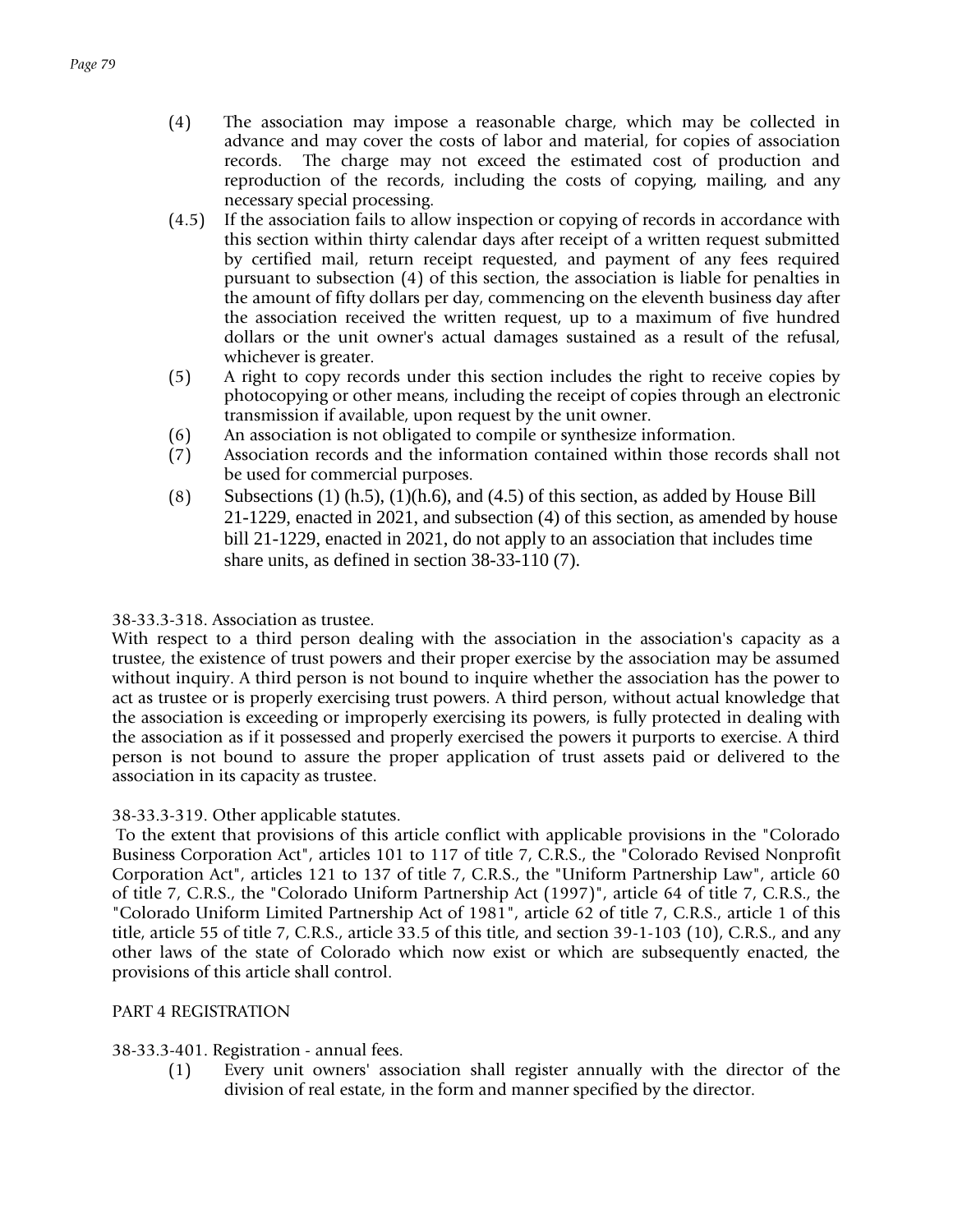- (2) (a) Except as otherwise provided in subsection (2)(b) of this section, the unit owners' association shall submit with its annual registration a fee in the amount set by the director in accordance with section 12-10-215, and shall include the following information, updated within ninety days after any change:
	- (I) The name of the association, as shown in the Colorado secretary of state's records;
	- (II) The name of the association's management company, managing agent, or designated agent, which may be the association's registered agent, as shown in the Colorado secretary of state's records, or any other agent that the executive board has designated for purposes of registration under this section;
	- (III) The physical address of the HOA;
	- (IV) A valid address; email address, if any; website, if any; and telephone number for the association or its management company, managing agent, or designated agent; and
	- (V) The number of units in the association.
	- (b) A unit owners' association is exempt from the fee, but not the registration requirement, if the association:
		- (I) Has annual revenues of five thousand dollars or less; or
		- (II) Is not authorized to make assessments and does not have revenue.
- (3) A registration is valid for one year. The right of an association that fails to register, or whose annual registration has expired, to impose or enforce a lien for assessments under section 38-33.3-316 or to pursue an action or employ an enforcement mechanism otherwise available to it under section 38-33.3-123 is suspended until the association is validly registered pursuant to this section. A lien for assessments previously recorded during a period in which the association was validly registered or before registration was required pursuant to this section is not extinguished by a lapse in the association's registration, but a pending enforcement proceeding related to the lien is suspended, and an applicable time limit is tolled, until the association is validly registered pursuant to this section. An association's registration in compliance with this section revives a previously suspended right without penalty to the association.
- (4) (a) A registration is valid upon the division of real estate's acceptance of the information required by paragraph (a) of subsection (2) of this section and the payment of applicable fees.
	- (b) An association's registration number, and an electronic or paper confirmation issued by the division of real estate, are prima facie evidence of valid registration.
	- (c) The director of the division of real estate's final determinations concerning the validity or timeliness of registrations under this section are subject to judicial review pursuant to section 24-4-106 (11), C.R.S.; except that the court shall not find a registration invalid based solely on technical or typographical errors.

38-33.3-402. Manager licensing - condition precedent for enforcement of contract terms. A person that is subject to licensure under part 10 of article 61 of title 12, C.R.S., shall at all times have and maintain a valid license when acting or purporting to act on behalf of the association. The association's agreement to pay a fee for the services of a community manager or to hold harmless or indemnify the community manager for any act or omission in the course of providing